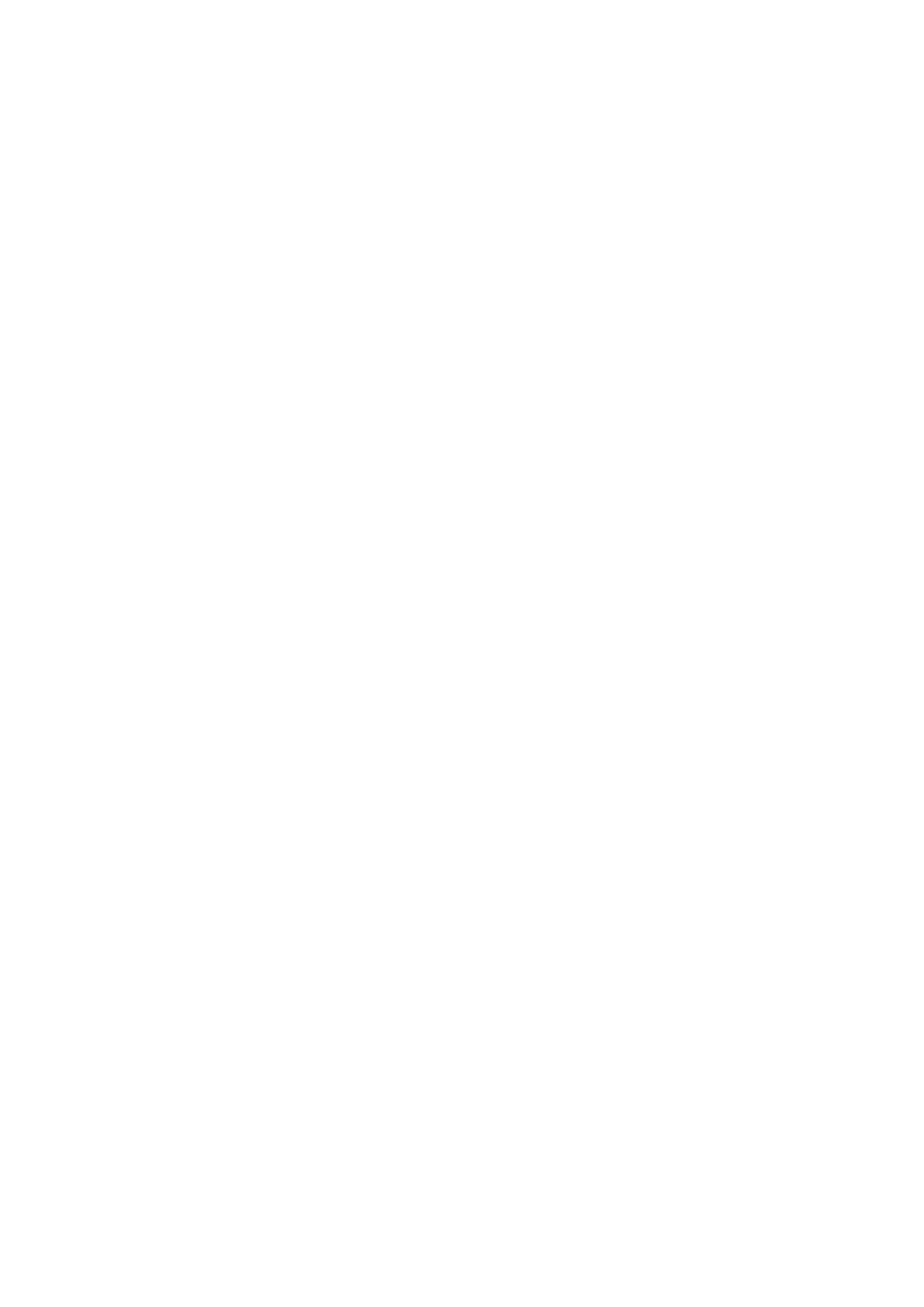## **CONTENTS**

| iv                                                           |              |  |  |
|--------------------------------------------------------------|--------------|--|--|
|                                                              | vi           |  |  |
| Chapter 1. Permutation Groups, Group Actions and Primitivity | $\mathbf{1}$ |  |  |
|                                                              | $\mathbf{1}$ |  |  |
|                                                              | 3            |  |  |
|                                                              | 5            |  |  |
|                                                              | 8            |  |  |
|                                                              | 8            |  |  |
|                                                              | 9            |  |  |
|                                                              | 10           |  |  |
|                                                              | 13           |  |  |
|                                                              | 13           |  |  |
|                                                              | 15           |  |  |
|                                                              | 16           |  |  |
| Chapter 4. Computing the socle of a primitive group          | 21           |  |  |
|                                                              | 21           |  |  |
|                                                              | 34           |  |  |
|                                                              | 35           |  |  |
|                                                              | 37           |  |  |
| Chapter 6. Computing the socle of a general group            | 49           |  |  |
|                                                              | 49           |  |  |
|                                                              | 59           |  |  |
|                                                              | 61           |  |  |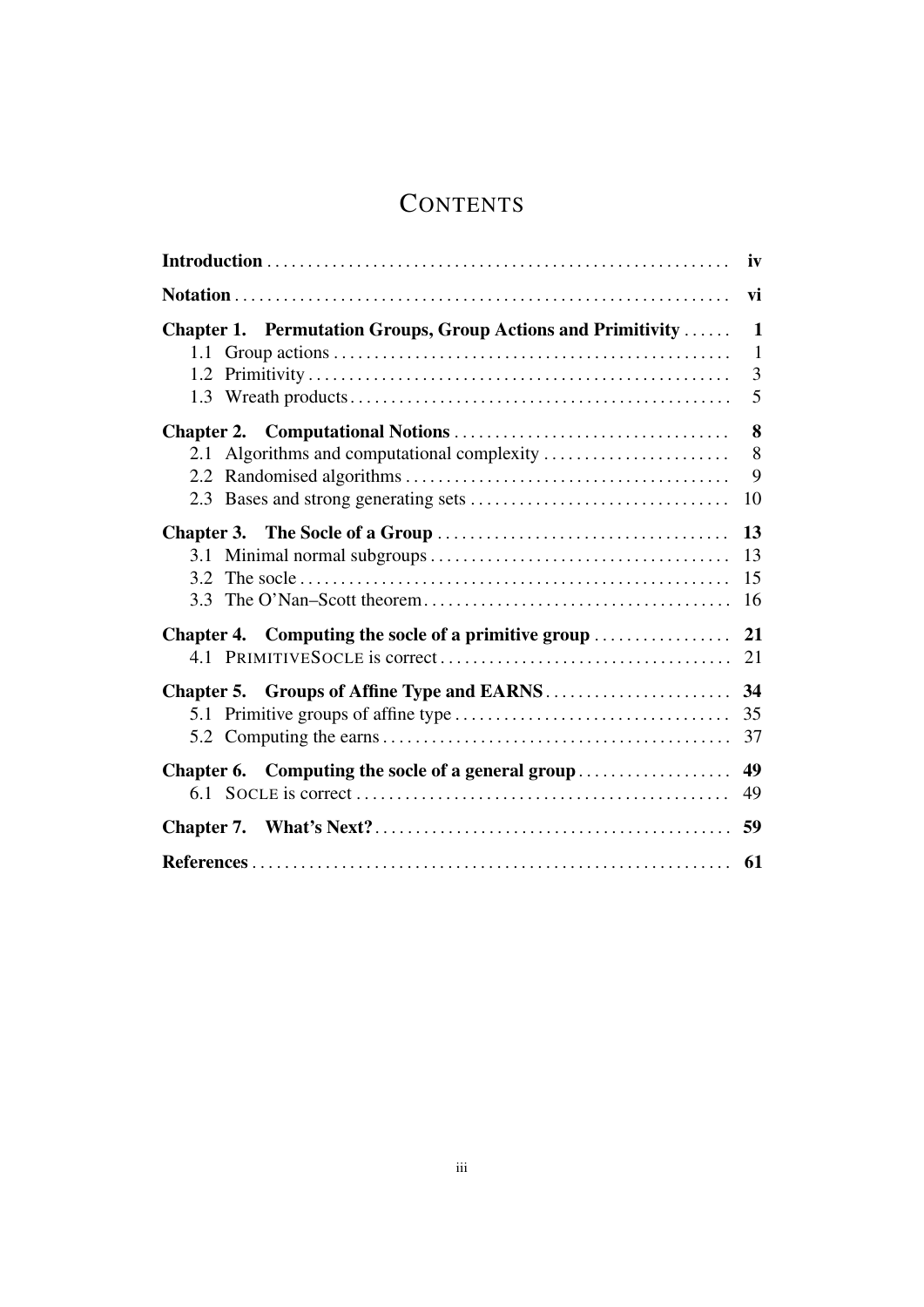## Introduction

The field of computational group theory was created early in the history of computational mathematics. This early maturity was driven by the classification of finite simple groups, where construction of certain sporadic simple groups was only feasible with computational methods. The study of algorithms for permutation groups is one of the pillars of computational group theory, and in fact, is the one that has received the most attention. The focus of this essay, the socle of a permutation group, is a key part of many algorithm handling such objects.

There are many difficult problems in these areas, even an innocuous task like computing the intersection of two arbitrary subgroups does not have a known efficient algorithm. However, there are some questions about such groups that can be answered efficiently, such as,

- What are the orbits?
- What is the order?
- Is it solvable? Nilpotent?
- What is a chief series? A composition series?

The very last two are of particular interest in this essay, as efficient algorithms for the composition series and chief series require knowledge of the socle of the group and its components.

The socle of a group is the subgroup generated by the minimal normal subgroups. The name comes from French where it can mean plinth or foundation, and, indeed, the socle of a group can be regarded as a foundation on which the group is built since it forms a useful computational starting point for answering questions. The anatomy of the socle is well-understood due to results like the O'Nan–Scott theorem for primitive groups.

Algorithms for computing the socle have improved progressively. Initially, the only technique for calculating it was enumerating all minimal normal subgroups and using the definition directly. This is unusable for even a moderately sized group and hence was not a useful tool for other algorithms. With time, the mathematical and the algorithmic structure of the socle was further understood leading to algorithmic improvements, culminating in the efficient strategy implemented today in computational algebra packages like MAGMA [BCP97] and GAP  $[GAP]$ .

Neumann's creation of the EARNS algorithm [Neu87] in the 1980's allowed for efficient handling of primitive groups with an abelian socle, and is still in use today; the core idea is enumerating properties that must be satisfied by such a group, and using this to construct a usually-small set of elements through which to search. Neumann concurrently introduced a routine for computing the socle of a general primitive group, based on enumerating some cases, computing the solvable residual and Sylow *p*-subgroups, which was known to be possible due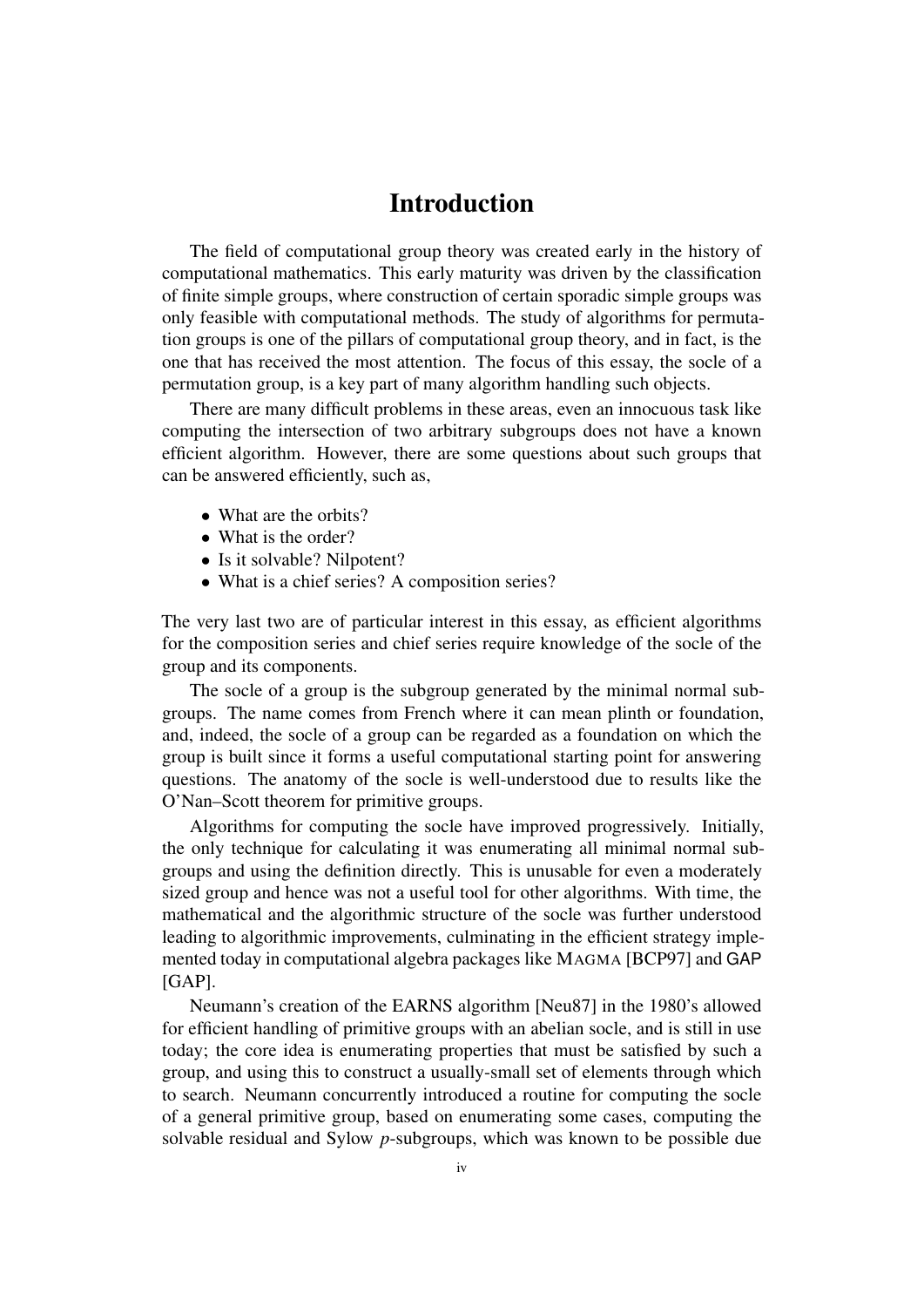#### INTRODUCTION v

to Kantor [Kan85] but only truly practical for solvable groups (see, for example, Butler's implementation for such groups in [But91]).

The largest missing piece in the socle puzzle was placed by Cannon and Holt in [CH97] which extended the ideas of Kantor for computing composition factors [Kan91] to computing the socle of an arbitrary permutation group. Their core algorithm efficiently computes the socle of all primitive permutation groups of degree up to  $10^7$ . Broadly speaking, the algorithm identifies the O'Nan–Scott type of a group, using the classification of finite simple groups. Cannon and Holt also used a reduction to the primitive case via orbits and block systems to compute the socle of general imprimitive permutation groups satisfying that degree bound. This essay presents these two algorithms, with some adjustments and corrections, but with the same restriction on the degree. Currently, Unger [Ung] is increasing this limit up to  $2^{32}$  for implementation in MAGMA. Advances in algorithms over the last 20 years, along with the increase in speed and memory of modern computers, mean that computation in groups of such large degrees is now feasible.

This essay will detail a standalone algorithm for computing the socle of a group following [Neu87], [CH97] and [Ung]. The background knowledge and the algorithm itself are both broken into three logical parts. Chapter 1 is an introduction to the theory of finite permutation groups, including the important notion of primitivity. Chapter 2 discusses general algorithmic concepts, as well as the concept of a base and strong generating set which is an integral component of many algorithms for computing with permutation groups. The background concludes in Chapter 3 with the theory of the socle and the O'Nan–Scott theorem.

The socle algorithm is first described for primitive groups in Chapters 4 and 5. The former focuses on primitive groups with a nonabelian socle via PRIMITIVESO-CLE, while the latter covers the abelian case, via EARNS. The necessary knowledge of groups of affine type for the EARNS algorithm is also introduced in that chapter. Chapter 6 describes SOCLE to complete the algorithm for computing the socle. This computes it in a general permutation group by reducing to the primitive case.

Lastly, Chapter 7 gives some examples and background for the use of the socle in both permutation groups specifically, and in other areas of computational group theory.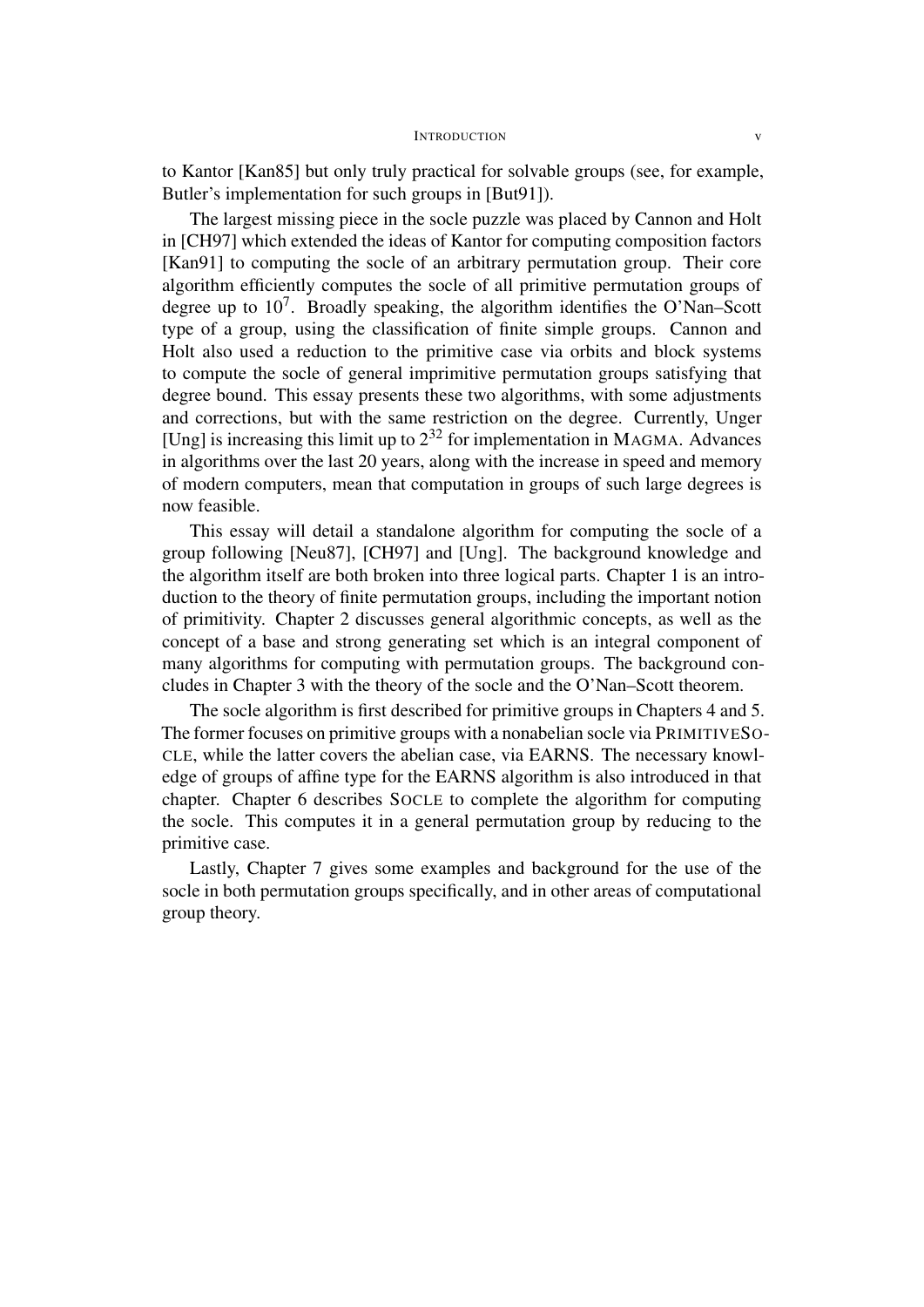## Notation

The notation used often in this essay is listed here for clarity. Let *G*, *H*, *K* be groups, and let *G* act on the set  $\Omega$  and  $\alpha \in \Omega$ ,  $\Delta \subseteq \Omega$ . In all cases, if a set is a singleton, that is,  $X = \{x\}$ , *x* may be written instead of *X*, for example,  $\langle x^G \rangle = \langle \{x\}^G \rangle = \bigcap_{x \in N \leq G} N.$ 

| $Sym(\Omega)$                                          | the symmetric group on $\Omega$                                                                                                                                                        |
|--------------------------------------------------------|----------------------------------------------------------------------------------------------------------------------------------------------------------------------------------------|
| $S_n, A_n$                                             | symmetric, alternating group of degree $n$                                                                                                                                             |
| $C_n$                                                  | cyclic group of order $n$                                                                                                                                                              |
| $\mathbb{F}_p$                                         | finite field with $p$ elements                                                                                                                                                         |
| $GL(n, p)$ , $AGL(n, p)$ ,<br>$SL(n, p)$ , $PSL(n, p)$ | general, affine general, special, projective special linear<br>groups over $\mathbb{F}_p^n$                                                                                            |
| $G^{\Omega}$                                           | permutation representation of G on $\Omega$ induced by group<br>action                                                                                                                 |
| $\alpha^g$                                             | (right) action of $g \in G$ on a point $\alpha \in \Omega$ (Definition 1.2).<br>If $\Omega \leq G$ , $\alpha^g$ is the conjugation action $g^{-1} \alpha g$ unless<br>otherwise stated |
| $\alpha^G$                                             | orbit of $\alpha$ under G (Definition 1.8)                                                                                                                                             |
| $G_{\Delta}, G_{(\Delta)}, G_{\alpha}$                 | setwise, pointwise, point stabiliser (Definition 1.9)                                                                                                                                  |
| $\langle X_1,\ldots,X_n\rangle$                        | group generated as all finite products of elements (and<br>their inverses) the sets $X_i$                                                                                              |
| $\langle x   p(x) \rangle$                             | group generated as all finite products of the elements $x$<br>(and their inverses) that satisfy the predicate $p$                                                                      |
| $\langle X^G\rangle$                                   | normal closure $\bigcap_{X \subseteq N \triangleleft G} N = \langle g^{-1} X g   g \in G \rangle$ of the set<br>$X \subseteq G$ inside G                                               |
| $H \times G$ , $G^m$                                   | direct product of $H$ and $G$ , direct power (direct product<br>of <i>m</i> copies of $G$ )                                                                                            |
| $H \rtimes_f G$                                        | semidirect product of $H$ and $G$ , with homomorphism<br>$f: G \to \text{Aut}(H)$ (Definition 1.25)                                                                                    |
| $H\wr_{\Gamma} G$                                      | wreath product of H with $G^{\Gamma}$ (Definition 1.26)                                                                                                                                |
| [a,b]                                                  | commutator $a^{-1}b^{-1}ab$ of elements $a, b \in G$                                                                                                                                   |
| [H,K]                                                  | subgroup $\langle [h,k]   h \in H, k \in K \rangle$ . If $[H,K] = 1$ , H cen-<br>tralises $K$                                                                                          |
| G'                                                     | derived subgroup $[G, G]$                                                                                                                                                              |
| $C_G(H), N_G(H)$                                       | centraliser, normaliser of $H$ in $G$ . The set of elements<br>$g \in G$ such that $gh = hg$ for all $h \in H$ and $gH = Hg$<br>respectively                                           |
| Z(G)                                                   | centre $C_G(G)$ of G                                                                                                                                                                   |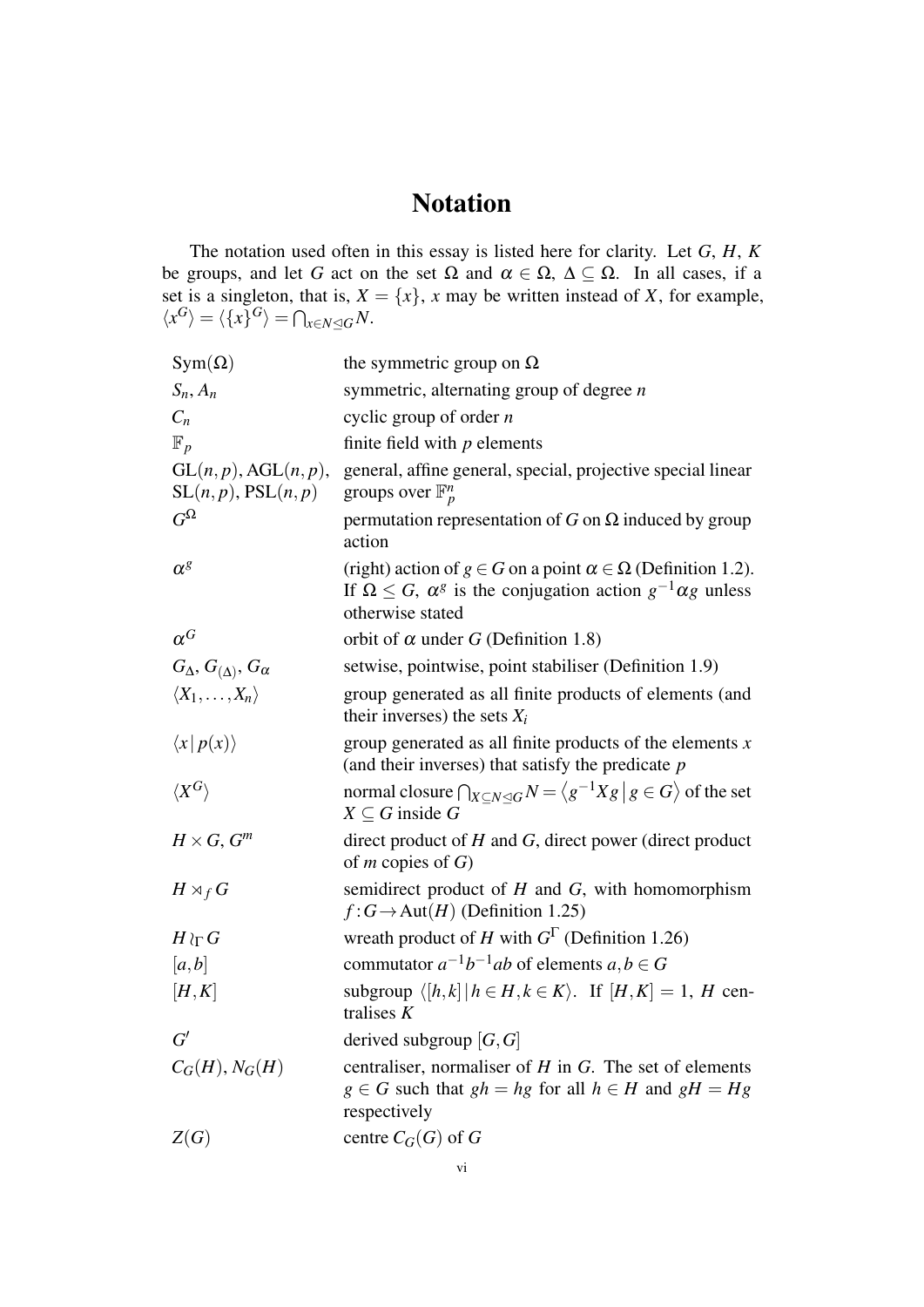NOTATION vii

| $H \leq G, H \leq G$<br>$H$ char $G$ | $H$ is a subgroup, a normal subgroup, a characteristic<br>subgroup (Definition 3.4) of $G$        |
|--------------------------------------|---------------------------------------------------------------------------------------------------|
| $\operatorname{soc} G$               | socle of $G$ (Definition 3.9)                                                                     |
| $O^{\infty}(G)$                      | solvable residual of $G$ (Definition 4.2)                                                         |
| $O_p(G)$                             | $p$ -core of G (Definition 5.12)                                                                  |
| $\Omega_1(G)$                        | subgroup $\langle g \in G   g^p = 1 \rangle$ if G is a p-group (Defini-<br>tion $5.13$ )          |
| $Fix_\Delta(G)$                      | set of fixed points of G in $\Delta$ : $\{\delta \in \Delta \, \, \delta^G = \delta\}$            |
| Aut(G)                               | automorphism group of $G$                                                                         |
| Inn(G)                               | inner automorphism group of $G$ (automorphisms in-<br>duced by conjugation by an element of $G$ ) |
| Out(G)                               | outer automorphism group of G, $Aut(G)/Inn(G)$                                                    |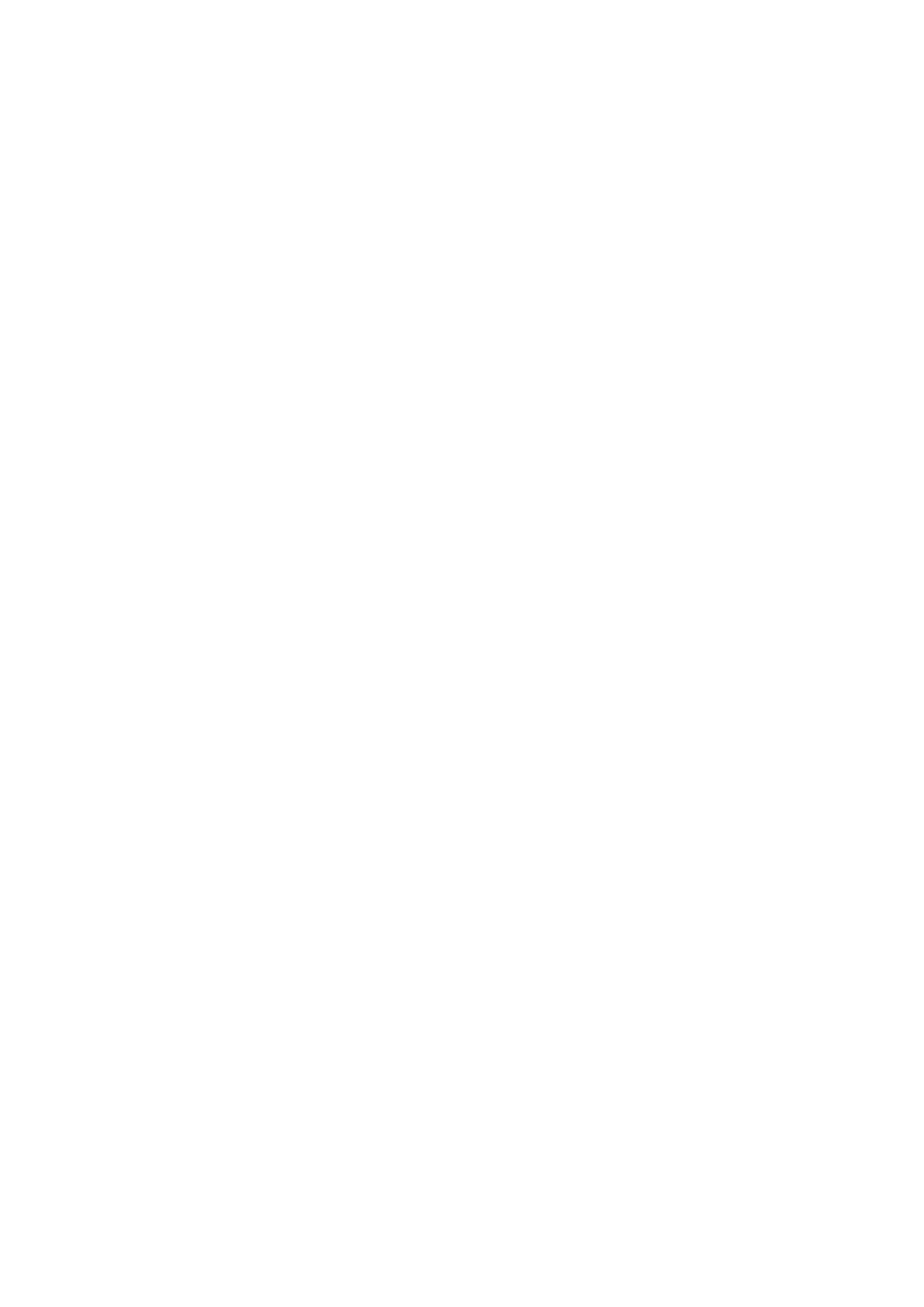#### CHAPTER 1

### Permutation Groups, Group Actions and Primitivity

Every group can be realised as a set of permutations of some other set. This is a very general idea, but hints that studying permutation groups is a good way to understand some of the theory of groups. This study is naturally attacked from the angle of group actions, since a group action is built into the very definition of a permutation group.

**Definition 1.1.** *The set of all permutations of a set*  $\Omega$  *forms the* symmetric group *of* Ω, written Sym( $Ω$ ).

*A subgroup of* Sym(Ω) *is called a* permutation group*.*

If  $|\Omega| < \infty$ , an element  $\sigma \in \text{Sym}(\Omega)$  can be written in cyclic permutation notation. This consists of a series of juxtaposed cycles, where a cycle  $\tau \in \text{Sym}(\Omega)$ is written  $(a_1a_2...a_n)$  where  $\tau$  maps  $a_1$  to  $a_2$ ,  $a_2$  to  $a_3$ , ..., and  $a_n$  to  $a_1$ . Fixed points (cycles with a single element) are elided, with an exception for the identity, written  $()$ .

For example, if  $\Omega = \{1, 2, 3, 4, 5\}$ , the permutation  $\sigma$  which interchanges the two pairs 1 with 2 and 3 with 5 but leaves 4 fixed would be written  $\sigma = (12)(35)$ .

The theory of groups and finite permutation groups in particular is covered in detail elsewhere, such as Dixon and Mortimer's comprehensive textbook [DM96] and the enduring notes of Wielandt [Wie64]. This essay will prove some of the key results required in this chapter, and simply refer without proof to many more.

#### 1.1. Group actions

A lot of interesting properties of groups can only be deduced when regarding them as a set of symmetries of some object. In this framework, one identifies each group elements with a bijective transformation of the object. We focus on groups that transform sets, and occasionally other groups. This section gives a brief overview of some elementary definitions and results with group actions.

**Definition 1.2** (Action). *We say G* acts *(from the right) on a set*  $Ω$ , *if there exists*  $a$  group homomorphism  $\varphi : G \to \text{Sym}(\Omega).$  The action is written  $\omega^g = \varphi(g^{-1})(\omega)$ *for the image of*  $\omega$  *under the permutation*  $\varphi$ (*g*)*.* 

The map φ is sometimes also called a *permutation representation* of *G*, and the set  $\Omega$  is called a G-set. The inversion is necessary to ensure that  $\omega^g$  satisfies

Definition 1.3 (Faithful action). *An action of a group G on a set* Ω*, with permutation representation*  $\varphi$ *, is said to be faithful if* ker  $\varphi = 1$ *.* 

**Example 1.4.** If  $\Omega = \{1, \ldots, n\}$ , then the symmetric group  $S_n = Sym(\Omega)$  has a natural faithful action on Ω. If *n* = 5, then  $σ = (12)(35) ∈ S<sub>5</sub>$  acts like  $1<sup>σ</sup> = 2$ ,  $4^{\sigma} = 4, 5^{\sigma} = 3$  and so on.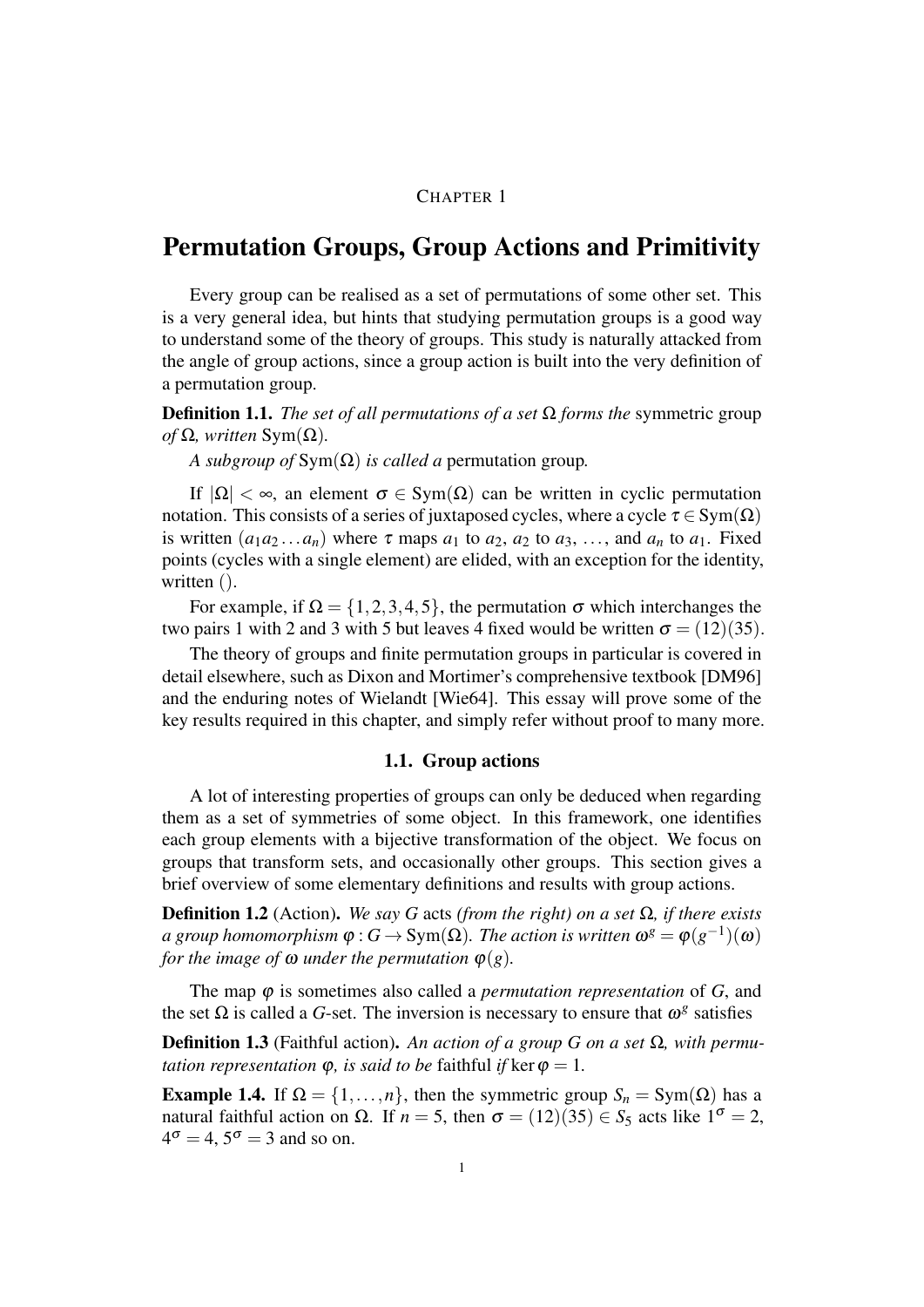2 1. PERMUTATION GROUPS, GROUP ACTIONS AND PRIMITIVITY

We use the notation  $G^{\Omega}$  to denote the group of permutations of Sym( $\Omega$ ) induced by *G*. This action is always faithful, that is,  $G^{\Omega}$  is isomorphic to some subgroup of Sym( $\Omega$ ). If *G* acts faithfully on  $\Omega$  then  $G^{\Omega} \cong G$  otherwise it is some quotient group.

**Proposition 1.5.** *If a group G acts on a non-empty set*  $\Omega$  *via the homomorphism* φ*, then*

*a*)  $\omega^1 = \omega$  *for all*  $\omega \in \Omega$ 

*b*)  $(\omega^g)^h = \omega^{gh}$  for all  $\omega \in \Omega$ ,  $g, h \in G$ 

*and, conversely, anything satisfying both properties induces a group homomor* $phism \ \psi: G \to \text{Sym}(\Omega) \ by \ \psi(g)(\omega) = \omega^{g^{-1}}.$ 

**Proof.**  $\varphi$  is a group homomorphism, so  $\varphi(1_G) = 1_{Sym(\Omega)}$  and hence

$$
\omega^1 = \varphi(1)(\omega) = 1(\omega) = \omega.
$$

The second property follows similarly,

$$
(\omega^g)^h = \varphi(h^{-1})(\omega^g)
$$
  
\n
$$
= \varphi(h^{-1})(\varphi(g^{-1})\omega) = (\varphi(h^{-1})\varphi(g^{-1}))(\omega)
$$
  
\n
$$
= \varphi((gh)^{-1})(\omega)
$$
  
\n
$$
= \omega^{gh}.
$$
\n(1.7)

On the other hand, given an set action of *G* on  $\Omega$  satisfying the two properties, take the function  $\psi$  :  $G \rightarrow Sym(\Omega)$  defined in the statement of this proposition. It is clear that  $\psi(1)(\omega) = \omega$  so  $\psi(1_G) = 1_{Sym(\Omega)}$  as required. Equating the lefthand side of  $(1.6)$  with the right hand side of  $(1.7)$  directly and using the same working gives  $ψ(h^{-1}g^{-1})(ω) = (ψ(h^{-1})ψ(g^{-1}))(ω)$  for each  $ω ∈ Ω$ . Hence  $ψ$ is a group homomorphism  $G \to Sym(\Omega)$  as desired.

For convenience, the following definitions assume that the group *G* acts on the set  $Ω$ .

**Definition 1.8** (Orbit). Let  $\alpha \in \Omega$ , the orbit of  $\alpha$  is  $\alpha^G := {\{\alpha^g \, | \, g \in G\}}$ .

Definition 1.9 (Stabiliser). *Take* ∆ *⊂* Ω*, then*

- $\bullet$  *G*<sub>Δ</sub> := {*g*  $\in$  *G* | α<sup>*g*</sup>  $\in$  Δ  $\forall$  α  $\in$  Δ} *is the* set stabiliser *of* Δ*, and*
- $G_{(\Delta)} := \{ g \in G \mid \alpha^g = \alpha \; \forall \alpha \in \Delta \}$  *is the* pointwise stabiliser *of*  $\Delta$ *.*
- *If*  $\Delta = {\alpha}$  *is a singleton, then we write the point stabiliser*  $G_{\alpha} := G_{\Delta} = G_{(\Delta)}$ *.*

Similarly, the taking of repeated elementwise stabilisers is collapsed into a single subscript, that is,  $G_{\alpha_1,\alpha_2,...} := (G_{\alpha_1})_{\alpha_2} \dots = G_{(\{\alpha_1,\alpha_2,...\})}$ .

**Definition 1.10** (Transitivity). *The group G acts* transitively *on*  $\Omega$  *if all points lie in the same orbit; equivalently, if, for each*  $\alpha, \beta \in \Omega$ *, there exists*  $g \in G$  *such that*  $\alpha^g = \beta$ .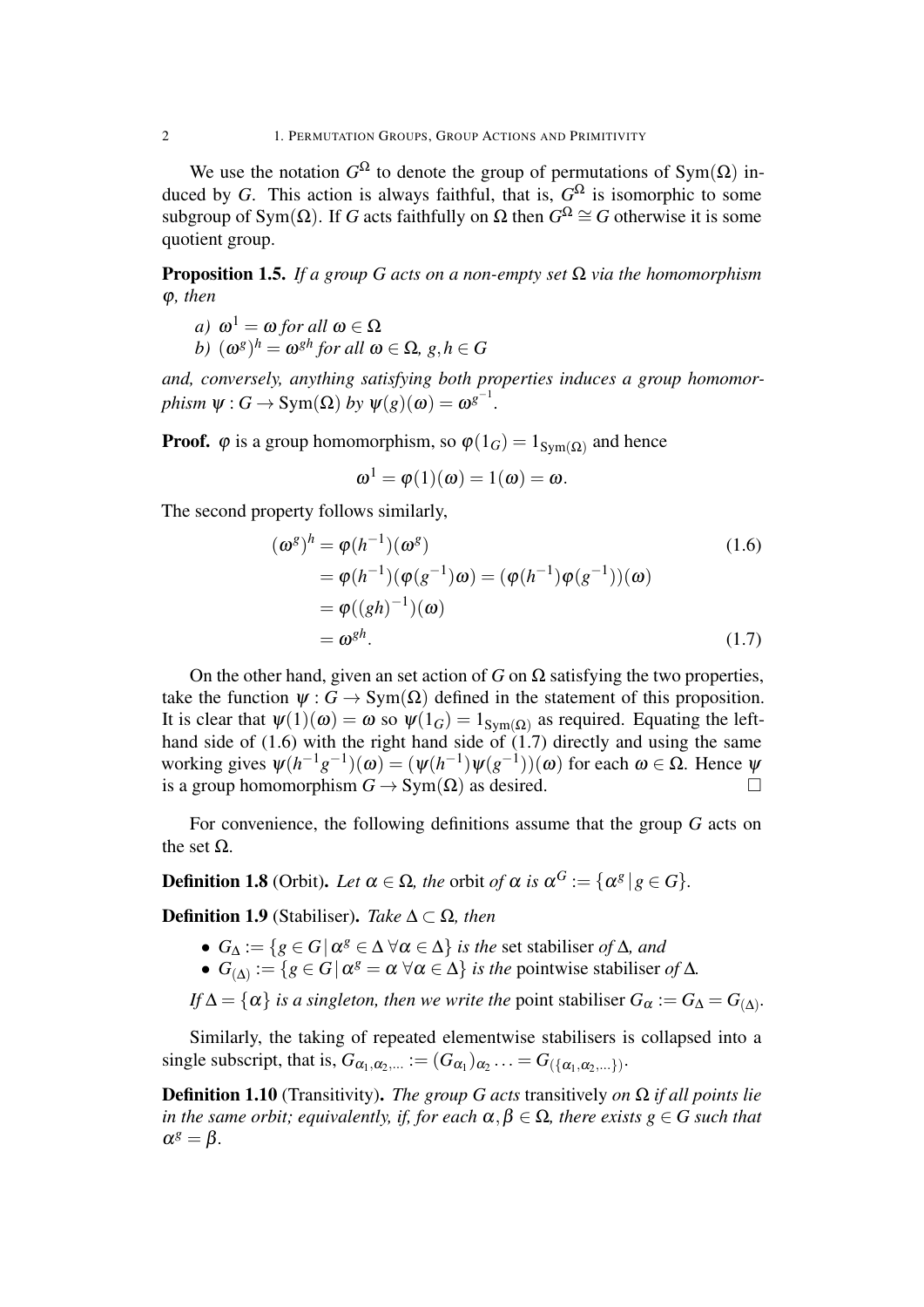Definition 1.11 (Regularity). *The group G acts* regularly *on* Ω *if G* <sup>Ω</sup> *is transitive and*  $G_{\alpha} = 1$  *for some*  $\alpha \in \Omega$ *, that is, for each pair*  $\alpha, \beta \in \Omega$  *there is exactly one*  $g \in G$  *such that*  $\alpha^g = \beta$ .

The orbits and stabilizers of a group are intimately connected, via the wellknown Orbit-Stabilizer theorem (e.g. [DM96, Theorem 1.4A]).

**Theorem 1.12** (The Orbit-Stabilizer theorem). *For*  $\alpha \in \Omega$ ,  $|\alpha^G| = |G:G_{\alpha}|$ ; and,  $hence, if G is finite,  $|G| = | \alpha^G | |G_\alpha| |$ .$ 

This theorem directly provides us with some precise information about regular groups.

Proposition 1.13. *Let G* <sup>Ω</sup> *be regular, then*

 $|G| = |\Omega|$ , *(b) if*  $H < G$ ,  $H^{\Omega}$  *is intransitive.* 

**Proof.** Let  $\alpha \in \Omega$ , by the Orbit-Stabilizer theorem,  $|G| = |\alpha^G||G_{\alpha}| = |\Omega| \cdot 1$ , proving (a).

If we want  $\alpha^H = \{\alpha^h | h \in H\} = \Omega$ , there is no possibility of the left-hand side being large enough unless  $|H| \geq |\Omega|$ . The first part implies that  $|G| = |\Omega|$  so  $|H| < |\Omega|$  and hence *H* cannot be transitive, proving (b).

#### 1.2. Primitivity

Primitivity is a notion that appears throughout computational group theory, since, in some sense, primitive group actions form building blocks of group actions.

Given a group *G* acting on a set  $\Omega$ , we extend the group action  $G^{\Omega}$  to  $G^{\mathcal{P}(\Omega)}$ by writing  $\Delta^g = \{ \delta^g \, | \, \delta \in \Delta \}$  for any  $\Delta \subset \Omega$ .

**Definition 1.14** (Block). *A set*  $\Delta \subset \Omega$  *is a* block *for G if either*  $\Delta^g = \Delta$  *or*  $\Delta^g \cap \Delta =$  $\emptyset$  *for each*  $g \in G$ .

Every group action has two classes of *trivial* blocks: the singleton set  $\{\omega\}$  for  $\omega \in \Omega$ , and the set  $\Omega$  itself. Any blocks other than these is *nontrivial*.

Definition 1.15 (System of blocks). *Let G act transitively on* Ω*, take a block*  $\Delta \subset \Omega$  *for G, then*  $\Sigma := {\Delta^g | g \in G}$  *partition*  $\Omega$  *and form a* system of blocks.

Definition 1.16 (Primitivity). *Let G act transitively on* Ω*, if there are no nontrivial blocks G is said to be* primitive*, otherwise it is* imprimitive*.*

**Example 1.17.** The natural action of  $S_n$  on  $\Omega = \{1, \ldots, n\}$  is primitive. Take  $\Delta \subset \Omega$  with  $2 \le |\Delta| < |\Omega|$ , and choose  $\delta_1 \in \Delta$ ,  $\delta_2 \notin \Delta$ . The transposition  $g =$  $(\delta_1 \delta_2) \in S_n$  has  $\Delta \neq \Delta^g$  and  $\Delta \cap \Delta^g = \Delta \setminus {\delta_1} \neq \emptyset$ . Hence, there can be no nontrivial block system for *Sn*.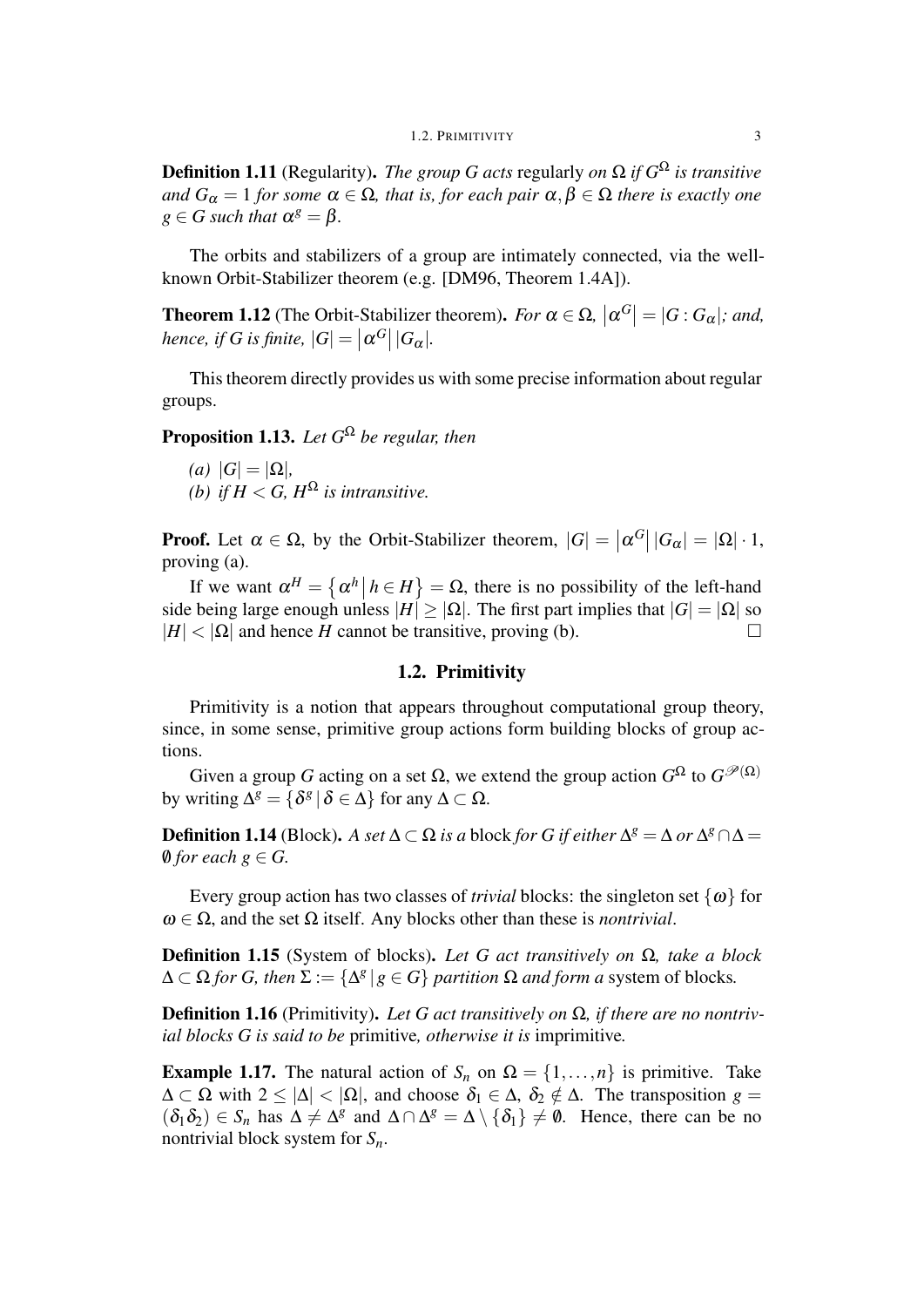The key property required for that proof is just the 2-transitivity of  $S_n$ : a group  $G^{\Omega}$  is 2-transitive if for any  $\alpha \neq \beta, \gamma \neq \delta \in \Omega$ , there is  $g \in G$  such that  $\alpha^g = \gamma$  and  $\beta^g = \delta$ . This generalises the notion of transitivity on the individual elements of  $\Omega$  to transitivity on tuples  $(\alpha, \beta)$ . As one might expect, this can be generalised further, to *k*-transitivity for any *k*, but merely 2-transitivity is sufficient for primitivity, and, furthermore, there are diminishingly few examples of highly transitive groups: if  $k \geq 6$ , the only *k*-transitive groups are  $A_{n+2}$  and  $S_n$  for  $n \geq k$ .

**Example 1.18.** The cyclic group  $C_{12} < S_{12}$  is imprimitive, with nontrivial block systems:

- *• {{*1*,*3*,...,*11*},{*2*,*4*,...,*12*}}*
- *• {{*1*,*4*,*7*,*10*},{*2*,*5*,*8*,*11*},{*3*,*6*,*9*,*12*}}*
- *• {{*1*,*5*,*9*},{*2*,*6*,*10*},{*3*,*7*,*11*},{*4*,*8*,*12*}}*
- *• {{*1*,*7*},{*2*,*8*},...,{*6*,*12*}}*

As one would expect, there are connections between the subgroup structure of a group  $G^{\Omega}$  and any blocks it has.

**Proposition 1.19.** Let  $G^{\Omega}$  is transitive and  $\alpha \in \Omega$ . There is a one-to-one cor*respondence between blocks* ∆ *for G that contain* <sup>α</sup> *and subgroups H such that*  $G_{\alpha} \leq H \leq G$  given by  $\Delta \mapsto G_{\Delta}$  with inverse  $H \mapsto \alpha^H$ .

We note that we do include the singleton and whole-set trivial blocks, corresponding to  $H = G_\alpha$  and  $H = G$  respectively.

**Proof.** For a block  $\Delta$  of *G* with  $\alpha \in \Delta$ , we can induce the subgroup that is the set stabiliser of  $\Delta$ , that is,  $H = G_{\Delta} = \{g \in G | \Delta^g = \Delta\}$ . If  $g \in G_{\alpha}$ , then  $\alpha^g = \alpha \in \Delta$ , so we must have  $\Delta^g = \Delta$  and hence  $G_\alpha \leq H$ . *G* is transitive on  $\Omega$ , so  $\Delta$  will be exactly an orbit of *H*: for every  $\beta \in \Delta$  there is an element  $g \in G$  such that  $\alpha^g = \beta$ , and so  $g \in H$ . Therefore, the map  $\Delta \mapsto G_{\Delta}$  is injective: if blocks  $\Delta_1$  and  $\Delta_2$  containing  $\alpha$  both have stabiliser *H*, then  $\Delta_1 = \alpha^H = \Delta_2$ .

We claim that for a general *H* as in the statement of the proposition the orbit  $\alpha^H$  forms a block for  $G^{\overline{\Omega}}$ . Take  $g \in G$ , suppose there is  $\beta \in (\alpha^{\overline{H}})^g \cap \alpha^H$ , we can write  $\beta = \alpha^{h_1 g} = \alpha^{h_2}$  and so  $h_1 gh_2^{-1} \in G_\alpha \leq H$  hence  $g \in H$ . Thus, if the intersection is nonempty, it must be the full orbit  $\alpha^H$  and hence it forms a block, which clearly contains  $\alpha$ . Therefore, the map  $\Delta \mapsto G_{\Delta}$  is surjective: every subgroup *H* with  $G_{\alpha} \leq H \leq G$  can be realised as the set stabiliser of its orbit  $\alpha^H$ .

Hence  $\Delta \mapsto G_{\Delta}$  is a bijection, and the discussion above makes it clear that  $H \mapsto \alpha^H$  is its inverse.

This proposition leads us to the following, now easy, fact, which provides one technique by which one could test whether an arbitrary group is primitive.

### **Corollary 1.20.**  $G^{\Omega}$  *is primitive if and only if*  $G_{\alpha}$  *is a maximal subgroup of*  $G$ *.*

In a similar vein to the previous proposition, normal subgroups form class of subgroups that induce blocks. However, it is definitely not true that these normal subgroups satisfy  $G_{\alpha} \leq N \leq G$  in general.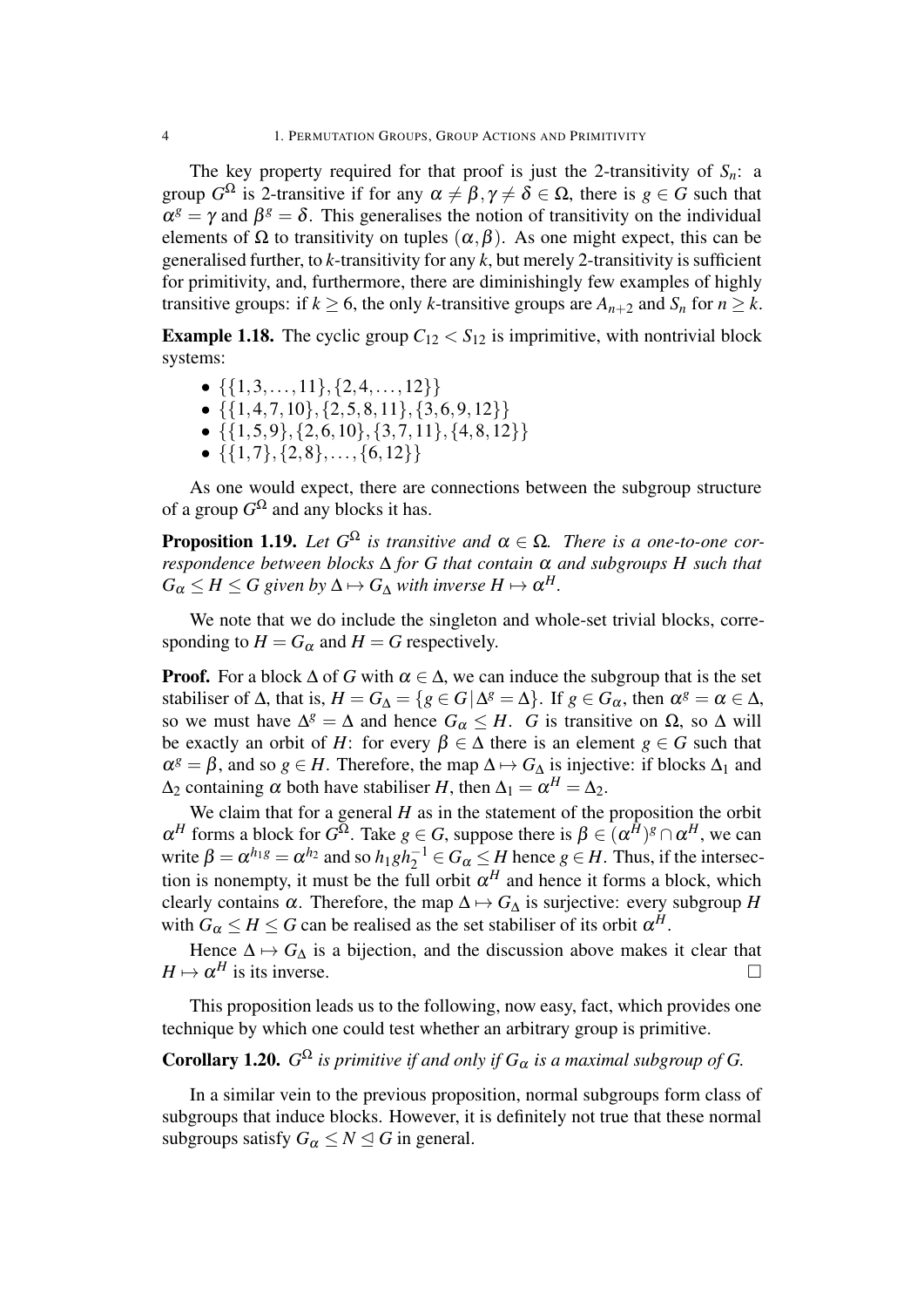**Proposition 1.21.** Let  $G^{\Omega}$  be transitive and  $N \trianglelefteq G$ , then, for any  $\omega \in \Omega$ , the orbit ω *<sup>N</sup> forms a block.*

**Proof.** Take  $g \in G$  arbitrary, the image of the orbit under the action of g is

$$
(\boldsymbol{\omega}^N)^g = \boldsymbol{\omega}^{Ng} = \boldsymbol{\omega}^{gN} = (\boldsymbol{\omega}^g)^N,
$$

which is also orbit of *N*, so it is either exactly  $\omega^N$ , if  $\omega^g \in \omega^N$ , or, otherwise, it is disjoint. This is exactly saying that  $\omega^N$  is a block.

**Corollary 1.22.** *If*  $G^{\Omega}$  *is primitive and*  $1 < N \le G$  *then*  $N^{\Omega}$  *is transitive.* 

**Proof.** There are no nontrivial blocks of  $G^{\Omega}$ , hence, the previous proposition shows that an orbit  $\omega^N$  of *N* must either be  $\{\omega\}$  or  $\Omega$ . The action is faithful and *N* is nontrivial so it cannot be the former, thus  $\omega^N = \Omega$ .

**Corollary 1.23.** Let  $G^{\Omega}$  be primitive, if  $N \leq G$  is regular, then N contains no *other normal subgroups of G. That is, N is a minimal normal subgroup.*

**Proof.** Proposition 1.13 implies that any subgroup of *N* is intransitive, and so cannot be a normal subgroup of the primitive group  $G$ .

As is common in mathematics, it is productive to consider the extremes of block systems for a group, since that restricts the properties they can have, form the most useful reduction tools and opens the field for certain easy-to-manipulate contradictions.

**Definition 1.24.** *Let*  $G^{\Omega}$  *be a group, a nontrivial block*  $\Delta \subset \Omega$  *is* minimal block *if it contains no other nontrivial blocks, that is, if*  $\{\omega\} \subseteq \Gamma \subset \Delta$  *and*  $\Gamma$  *is a block, then*  $\Gamma = {\omega}$ .

∆ *is a* maximal block *if it contained in no other nontrivial blocks, that is, if*  $\Delta \subset \Gamma \subset \Omega$  *and*  $\Gamma$  *is a block, then*  $\Gamma = \Omega$ *.* 

Similarly, a minimal (maximal) block system is a block system containing minimal (maximal) blocks.

#### 1.3. Wreath products

The wreath product  $H \wr G$  constructs a new permutation group out of permutation groups *G* and *H*. It allows for constructing both primitive and imprimitive actions.

Definition 1.25 (Semidirect product). *Let G, H be groups, and let G act on H by*  $f_g(h) = g^h$  such that  $f_g \in Aut(H)$  *for all*  $g \in G$ . *The* semidirect product  $H \rtimes_f G$ *is the group with elements*  $H \times G$  *and operation* 

$$
(a, x)(b, y) = (ab^{x^{-1}}, xy).
$$

It is a simple check to see that this operation is associative, with identity (1*,*1) and inverse  $(a, x)^{-1} = ((a^{-1})^x, x^{-1})$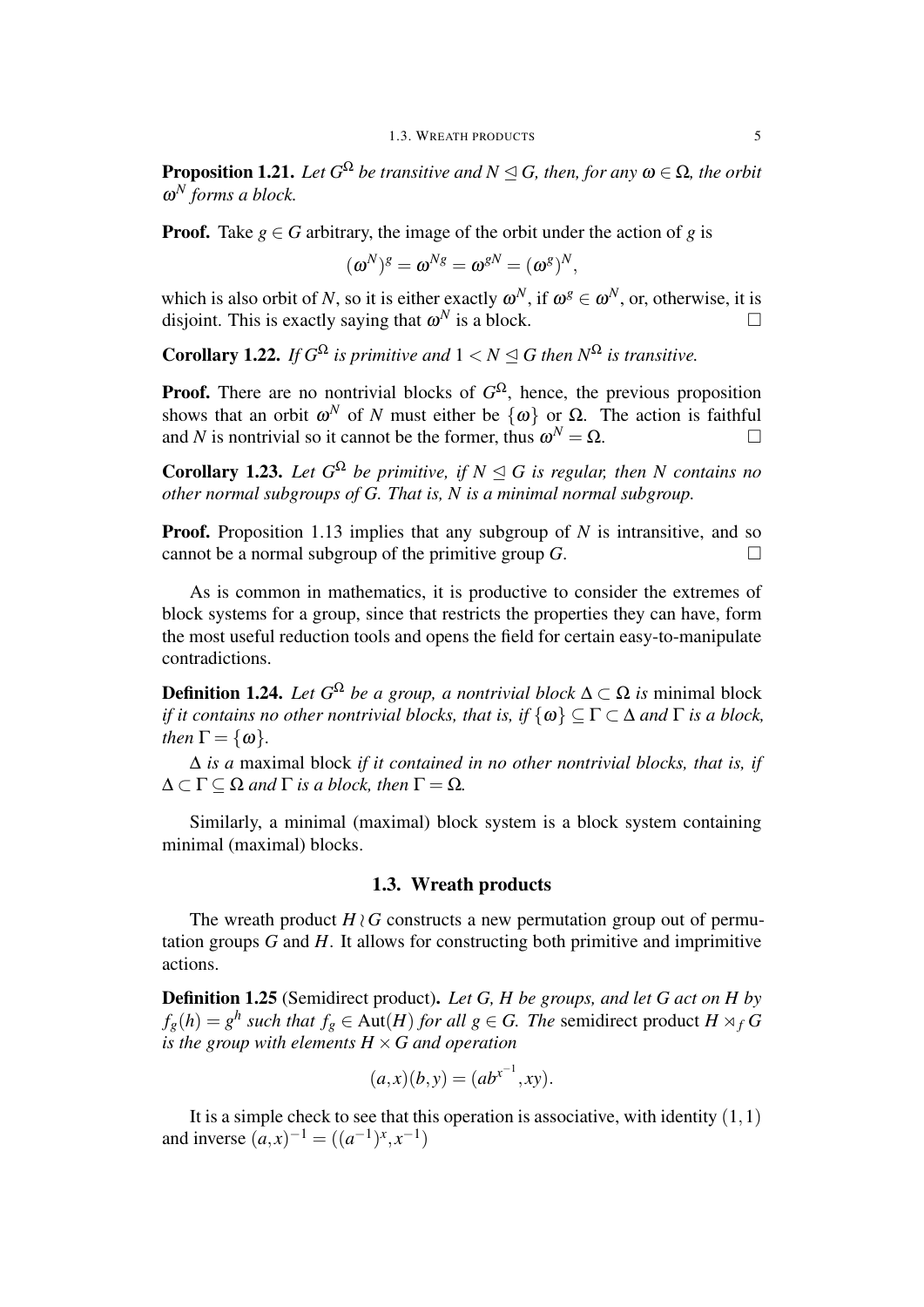6 1. PERMUTATION GROUPS, GROUP ACTIONS AND PRIMITIVITY

This is a generalisation of the direct product; the semidirect and direct products are always equal as sets, it is just the additional group structure that can differ. Indeed, if the action is trivial, that is,  $b^{x^{-1}} = b$  for all  $x \in G$ , then the multiplication in each group are equivalent, and so  $H \rtimes_f G = H \times G$ .

Definition 1.26 (Wreath product). *Let H and G* <sup>Γ</sup> *be groups, the* wreath product  $\iint_R G := K \rtimes G$  where  $K = \prod_{\gamma \in \Gamma} H_\gamma$  with  $H_\gamma \cong H$ , and the action of  $G$  on  $K$  is

$$
(h_{\alpha}, h_{\beta}, \dots)^{g^{-1}} = (h_{\alpha^g}, h_{\beta^g}, \dots),
$$

*noting the use of g <sup>−</sup>*<sup>1</sup> *on the left-hand side.*

It is clear that  $|H \wr_{\Gamma} G| = |G||H|^{|\Gamma|}$ .

By the restriction of this essay to finite *G*, only wreath products where  $\Gamma$  is finite need consideration. Without loss of generality, this is  $\Gamma = \{1, \ldots, n\}$  for some  $n \geq 1$ . We rarely write elements of a wreath product *H*  $\iota_{\Gamma}$  *G* explicitly, but when we do, we denote them  $(k;g) = (h_1, \ldots, h_n;g)$ , where  $h_i \in H$  and  $g \in G$ .

In this notation, the group operation is,

$$
(h_1, \ldots, h_n; g)(h'_1, \ldots, h'_n; g') = (h_1 h'_1, \ldots, h_n h'_n; g g'). \tag{1.27}
$$

Let *H* act on  $\Delta$ , and *G* on  $\Gamma$ , then the wreath product *H*  $\Gamma$  *G* has two natural actions, one on  $\Delta \times \Gamma$  and one on  $\Delta^{|\Gamma|}$ . It is a tedious but entirely mechanical process to check that the two following definitions are indeed actions, that is, that they satisfy Proposition 1.5.

**Proposition 1.28.** *The following defines an action of*  $H \wr_{\Gamma} G$  *on*  $\Omega = \Delta \times \Gamma$ *.* 

$$
(\delta, \gamma)^{(h_1, \dots, h_n; g)} = (\delta^{h_\gamma}, \gamma^g) \tag{1.29}
$$

**Proposition 1.30.** Let  $\Omega = \prod_{\gamma \in \Gamma} \Delta_{\gamma} = \Delta^{|\Gamma|}$ , where each  $\Delta_{\gamma} = \Delta$ . The following is *an action of*  $H \wr_{\Gamma} G$  *on*  $\Omega$ *, called the product action.* 

$$
(\delta_1, \ldots, \delta_n)^{(h_1, \ldots, h_n; g)} = (\delta_1^{h_1*}, \ldots, \delta_{n^*}^{h_n*})
$$
\n(1.31)

*where*  $m^* = m^{(g^{-1})}$ .

If  $|\Delta|$ ,  $|\Gamma| \geq 2$ , the action (1.29) is imprimitive, with at least one nontrivial block system given by  $\{\Delta \times \{\gamma\} | \gamma \in \Gamma\}$ : a group element  $(h_1, \ldots, h_n; g)$  moves the set  $\Delta \times \{\gamma\}$  to  $\Delta \times \{\gamma^g\}$ .

On the other hand, the action (1.31) of  $H \wr_{\Gamma} G$  can be primitive, and this forms one of the key classes of primitive groups we will study later. [DM96, Section 2.7] discusses this primitive group construction in more detail, in particular, they prove the exact conditions under which it is primitive:

**Theorem 1.32** ([DM96, Lemma 2.7A]). *Given*  $H^{\Delta}$ ,  $G^{\Gamma}$ , the product action (1.31)  $of$  *H*  $\iota$ <sub>L</sub> *G on*  $\Omega = \Delta^{|\Gamma|}$  is primitive if and only if  $H^{\Delta}$  is primitive but nonregular *and G* Γ *is transitive.*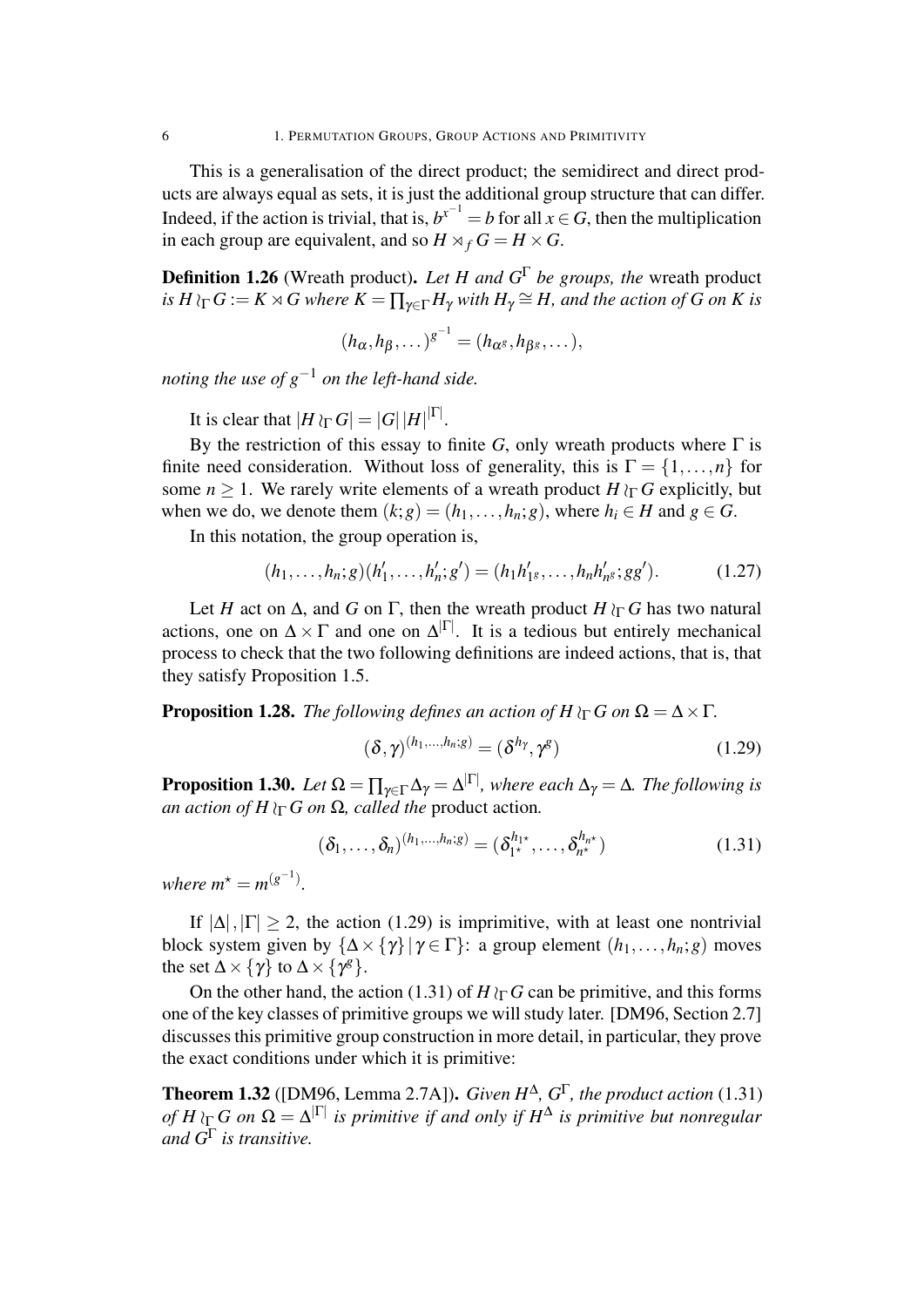**Example 1.33.** Take  $S_3$  acting on  $\Delta = \{1, 2, 3\}$  in the usual way. This is clearly transitive, and primitive, however it is not regular, since  $G_1 = \{1, (23)\}\.$  Take  $\langle a \rangle \cong C_2 = S_2$  with its natural action on  $\{1,2\}$ . Let  $G = S_3 \wr_C C_2$ . This has order  $|G| = 6^2 \cdot 2 = 72$ , and acts on  $\Omega = \{(x, y) | x, y \in \{1, 2, 3\}\}\$  with the product action, with degree  $|\Omega| = 9$ . Blocks are of equal size and partition  $\Omega$ , so, if they exist, the only nontrivial ones must be of size 3.

Suppose there is a block *B*, and that  $|B| > 2$ , that is, we can find distinct points  $(1,1), (\alpha, \beta) \in B$ . By symmetry,  $\alpha \neq 1$  without loss of generality; in fact, we can assume  $\alpha = 2$ .

Firstly,  $g = (1,1;a) \in G$  gives  $(1,1)^g = (1,1)$  and  $(\alpha, \beta)^g = (\beta, \alpha)$  hence  $(\beta, \alpha) \in B$ .

Now choose  $x \in S_3$  such that  $x \neq 1$  and  $\alpha^x = \alpha$ : this is always possible by the definition of  $(\alpha, \beta)$  (this is using the nonregularity of *S*<sub>3</sub>). For this particular example, we can choose  $x = (13)$ .

Therefore, choosing  $g = (x, 1; 1) \in G$  we see

 $(1,1)^{g} = (3,1)$  and  $(\alpha, \beta)^{g} = (\alpha, \beta).$ 

The latter is in *B*, implying the same about the former. The same consideration with  $h = (x, 1; a)$  and  $(\alpha, \beta)^h = (\beta, \alpha) \in B$  implies  $(1, 3) \in B$ .

We now have 4 (or 5) distinct elements of *B*:  $(1,1)$ ,  $(\alpha, \beta)$ ,  $(3,1)$  and  $(1,3)$ (and possibly  $(\beta, \alpha)$  if  $\beta \neq \alpha$ , but this is not necessary for this consideration). Thus  $|B| > 3$  and so *B* too large to be anything but the whole of  $\Omega$ , and so every block is trivial: *G* is primitive.

Example 1.34. Conversely, let us look at an example where *H* is regular, say *H* =  $\langle \overline{a} \rangle$  and  $K = \langle \overline{b} \rangle$  with  $H \cong K \cong S_2$ . Define  $G = H \wr_{\{1,2\}} K$ . This has order  $2^2 \cdot 2 = 8$  and acts on  $\Delta = \{(1,1), (1,2), (2,1), (2,2)\}.$ 

The set  $B = \{(1,1), (2,2)\}$  forms a nontrivial block, and so G is imprimitive: it is easy to check that  $(1,1;$  and  $(a,a;$  leave *B* fixed, and that  $(1,a;$  and  $(a,1; )$  move *B* to  $\{(1,2),(2,1)\}$ , where can be either 1 or *b*. For example, for  $g = (a, 1; b) \in G$ ,  $(1, 1)^g = (1^1, 1^a) = (1, 2)$  and  $(2, 2)^g = (2^1, 2^a) = (2, 1)$  and so  $B \cap B^g = \emptyset$  in this case.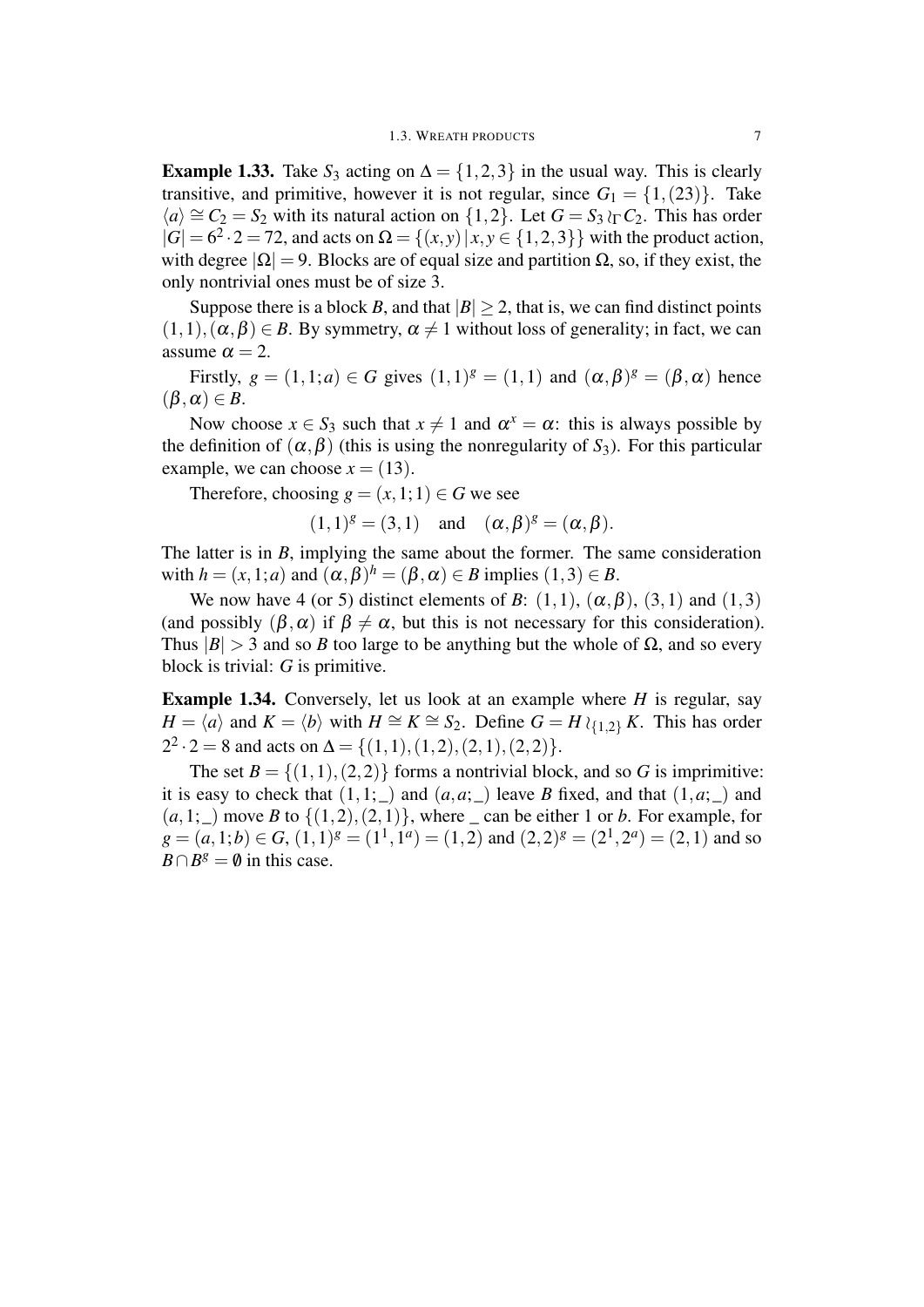#### CHAPTER 2

### Computational Notions

Computational group theory is the study of algorithms for computing with groups, as such, one must understand algorithmic ideas as well as the group theoretic concepts.

#### 2.1. Algorithms and computational complexity

An algorithm is a series of steps to be executed successively to return some useful result. There are two important components of a good algorithm: being correct, and running as efficiently as possible. The former is obviously desirable and is proved in the manner of a conventional mathematical theorem, but the latter can be difficult to quantify.

One important measure of efficiency is the asymptotic behaviour: how does the algorithm behave as the input data increases in size (for whatever definition of size makes sense for the problem at hand). A standard notation that summarises asymptotic behaviour is big- $O$  notation; as the name suggests,  $O(f)$  is the set that occurs most often, but the four common sets are:

$$
O(f) := \left\{ g : \mathbb{N} \to \mathbb{R}^+ \, \middle| \, \limsup_{n \to \infty} \frac{g(n)}{f(n)} < \infty \right\}
$$
\n
$$
o(f) := \left\{ g : \mathbb{N} \to \mathbb{R}^+ \, \middle| \, \limsup_{n \to \infty} \frac{g(n)}{f(n)} = 0 \right\}
$$
\n
$$
\Omega(f) := \left\{ g : \mathbb{N} \to \mathbb{R}^+ \, \middle| \, \liminf_{n \to \infty} \frac{g(n)}{f(n)} > 0 \right\}
$$
\n
$$
\Theta(f) := O(f) \cap \Omega(f)
$$

In words,  $g \in O(f)$  if, for *n* sufficiently large,  $g(n)$  is bounded above by  $Cf(n)$ for some constant  $C < \infty$ , that is, the rate of growth of f is an upper bound for that of *g*.  $g \in o(f)$  if *f* grows strictly faster than *g*, and  $g \in \Omega(f)$  if the growth of *f* is a lower bound for that of *g*. Lastly  $\Theta(f)$  is the set of functions that grow at the same rate as *f*. In this scheme, multiplication by a nonzero constant and addition of slow-growing terms is not encoded.

The function defining the set is often written implicitly, as just an expression inside the  $O(\cdot)$ . For example, if  $f(n) = 2n^2 + n$  then  $f \in O(n^2)$  since  $\limsup(2n^2 + n)/n^2 = 2 < \infty$ .

This notation is used to summarise the behaviour of an algorithm given parameters about its input; for example, multiplying two *d* digit integers via a naive algorithm requires  $O(d^2)$  additions, or sorting an array of length *n* can require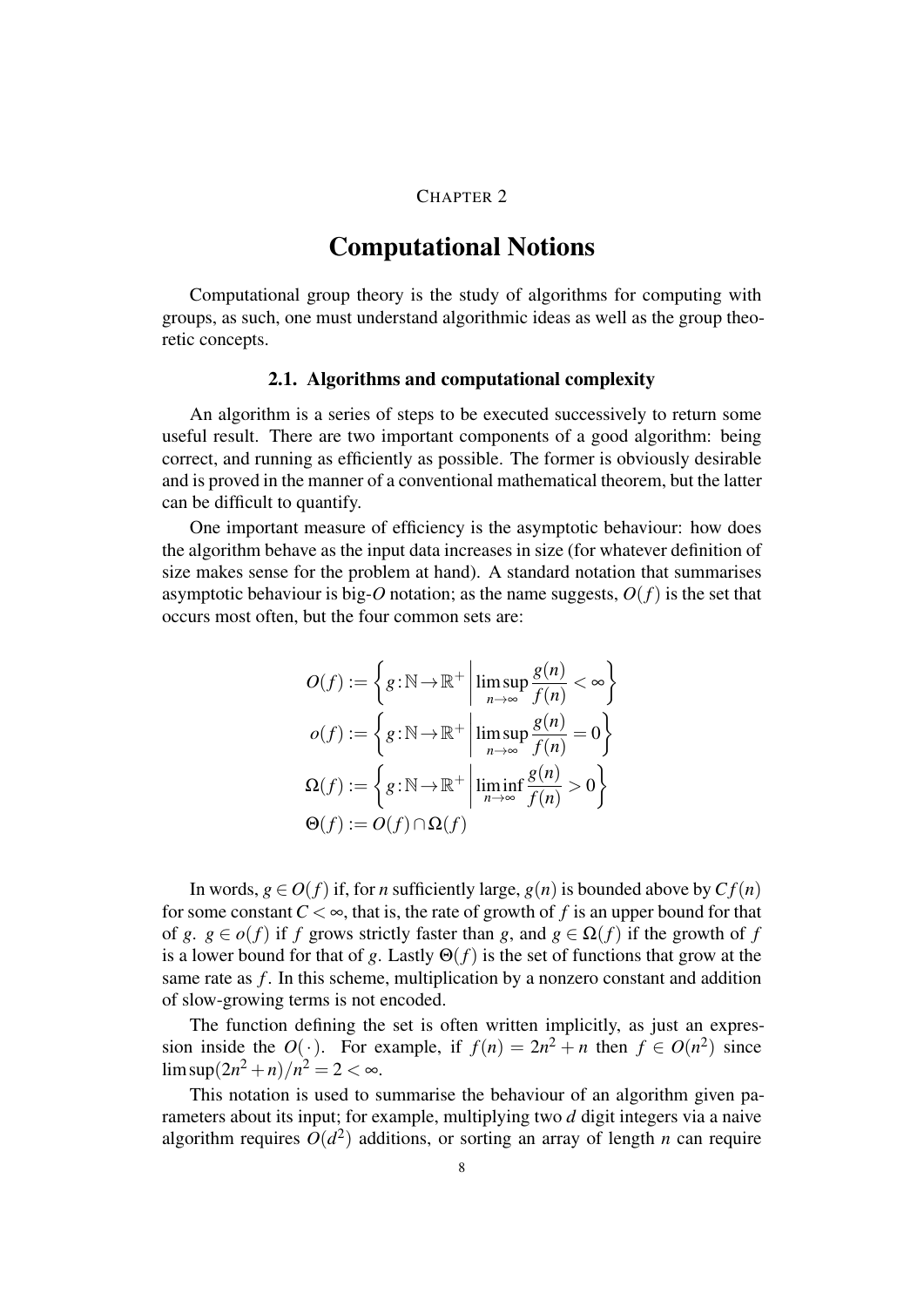$O(n \log n)$  comparisons and  $O(n)$  additional memory. These examples highlight that one often focuses only on certain high-level operations that are relevant to the problem, rather than tracking each and every instruction executed in the course of the algorithm.

When comparing two algorithms under this asymptotic regime, it is often the case that the algorithm with better asymptotics has a significantly larger constant factor or large low-order terms and so is only faster in practice for very large inputs. That said, the asymptotics do play an important part in the behaviour of an algorithm, and it is extremely undesirable to have algorithms that are exponential in the size of the input *n*, that is,  $O(c^n)$  for some constant *c*, and, in fact, anything significantly larger than linear is unfavourable. In this context, we quantify "significant" as follows.

**Definition 2.1.** *Define the notation*  $O^{\sim}(\cdot)$  *by*  $g(n) \in O^{\sim}(f(n))$  *if* 

 $g(n) \in O(f(n) \log^c n)$ 

*for some c. If*  $f(n) = n$  *we say that g is nearly linear.* 

We talk about an algorithm being nearly-linear time (or nearly-linear memory use) if the function *f* that describes the time (respectively memory use) is nearlylinear. There is a large suite of permutation group algorithms that are nearly linear in the degree of the group, and even more than are polynomial; [Ser03] gives a detailed overview, particularly in chapters 3 and 6. However, there are also many examples of questions about permutation groups that require *backtrack searches* to answer, and these can be exponential in the degree.

#### 2.2. Randomised algorithms

In computational group theory, many tasks can be solved more efficiently by introducing randomness; we will see an example of this in the next section. An algorithm using randomness can come in a few forms, we briefly discuss two.

A randomised algorithm *A* is called *Monte Carlo* if it possibly returns a incorrect answer. Let *p* be a bound on the probability of returning the incorrect answer. Obviously, *p* should be as small as possible and certainly must satisfy  $p < 1/2$ . If that is satisfied, one can induce an *n*-fold Monte Carlo algorithm  $A_n$  that returns an incorrect answer with arbitrarily small probability by running *A n* times repeatedly and independently, returning the most common answer. This process will definitely succeed as a whole if *A* returns more successes than failures, the probability of this *not* happening for *A<sup>n</sup>* is bounded by the following binomial sum (for simplicity, we assume *n* is even, but the odd case is analogous):

$$
p_n = \sum_{i=n/2}^{n} {n \choose i} p^i (1-p)^{n-i}.
$$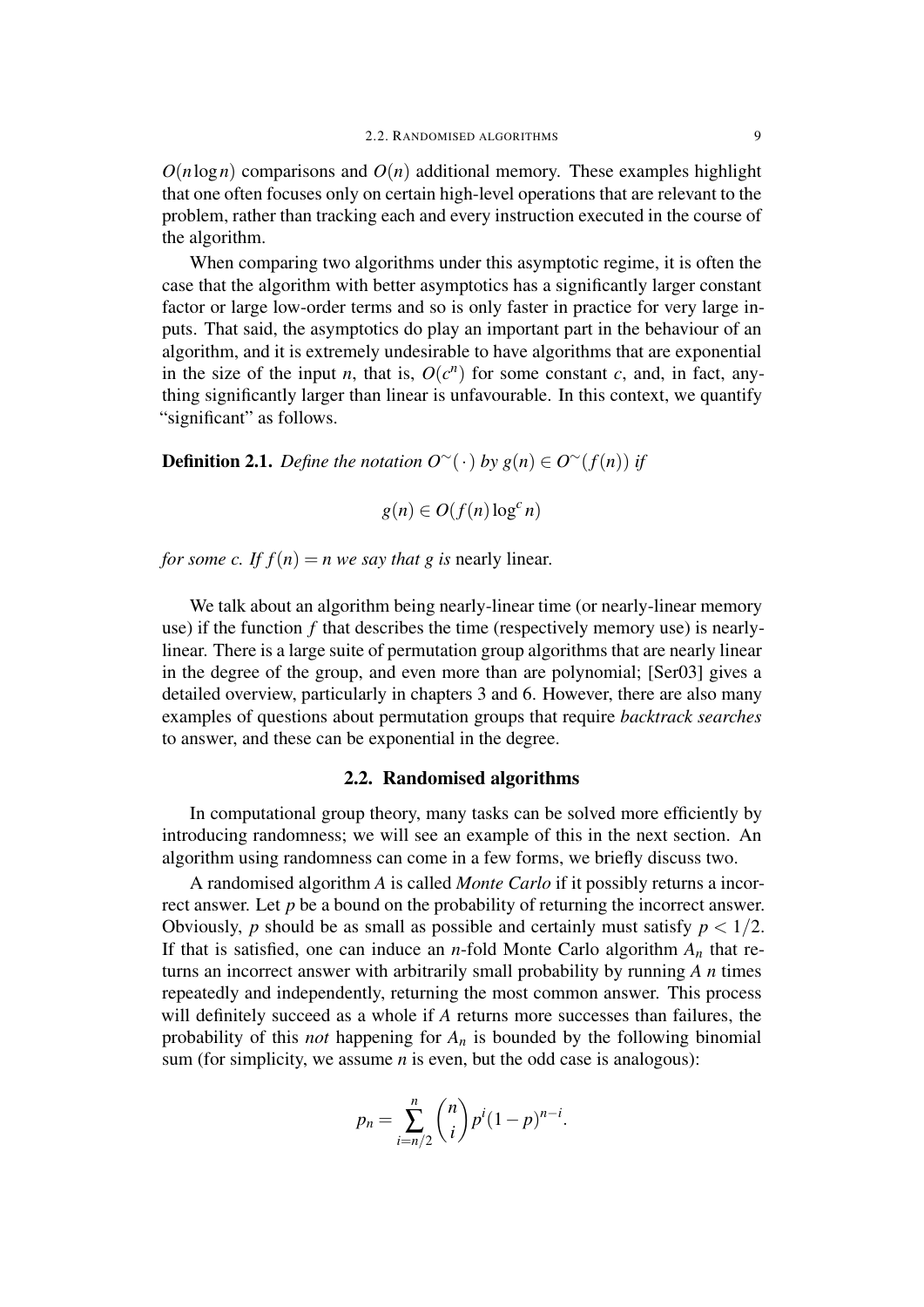If we write  $p = \frac{1}{2+1}$  $\frac{1}{2+\varepsilon}$  for some  $\varepsilon > 0$  we have

$$
p_n \le \left(\frac{1}{2+\varepsilon}\right)^n \sum_{i=n/2}^n \binom{n}{i} (1+\varepsilon)^{n-i}
$$

We can bounding all terms in the sum by the largest, that is, by the term for  $i = n/2$ , and use Stirling's approximation to see that, for some  $c \ge 1$ ,

$$
\leq \left(\frac{1}{2+\epsilon}\right)^n nc \sqrt{\frac{\pi}{2n}} 2^n (1+\epsilon)^{n/2}
$$

$$
= \left(\frac{1+\epsilon}{(1+\epsilon/2)^2}\right)^{n/2} C \sqrt{n} = C \sqrt{n} X^{n/2}
$$

where  $C > 0$  is some constant and  $X = (1 + \varepsilon)/(1 + \varepsilon + \varepsilon^2/4) < 1$ . This quantity tends nearly-exponentially to 0 as *n* tends to infinity and hence *n*-fold Monte Carlo achieves only requires *n* (close to) logarithmic in the desired bound on the probability of failure.

On the other hand, an algorithm *B* that returns either a correct answer or indicates that it failed is called a *Las Vegas* algorithm. As before, let *p* be a bound on the probability of failure. It must satisfy  $p < 1$  and should be as small as possible. Similar to the Monte Carlo case, one can induce an *n*-fold Las Vegas algorithm *B<sup>n</sup>* by running *B* at most *n* times, returning any non-failure answer. The probability of failing every time is bounded by  $p_n = p^n$ , which decreases to 0 exponentially. Hence, *n*-fold Las Vegas also only requires *n* logarithmic in the desired bound on the probability of failure. This also allows one to induce an algorithm with probabilistic runtime, but probability 1 of returning an answer, by running a Las Vegas algorithm until it returns non-failure. As long as each run is independent, this has finite expectation of completing.

A Las Vegas algorithm is generally preferable to a Monte Carlo algorithm due to the guarantee of correctness. We can upgrade the latter to the former when there is an efficient way to check for correctness; that is, given a Monte Carlo algorithm *A*, a Las Vegas algorithm for the same task is: execute *A*, check the output for correctness and indicate failure if it is wrong.

#### 2.3. Bases and strong generating sets

A major factor influencing the performance of many algorithms throughout computer science is the choice of data representation: a good choice of data structure can give large asymptotic speed-ups. Group-theoretic algorithms are no different, and data structures related to group actions are the basis of the most common representation used for permutation groups. As above, let Ω be a finite set and  $G^{\Omega}$  be a permutation group.

**Definition 2.2** (Base). *A* base *for G is a sequence*  $B = (\beta_1, \dots, \beta_m) \subseteq \Omega$  *with*  $\beta_i$ *pairwise distinct such that the pointwise stabiliser*  $G_{(B)} = 1$ *.*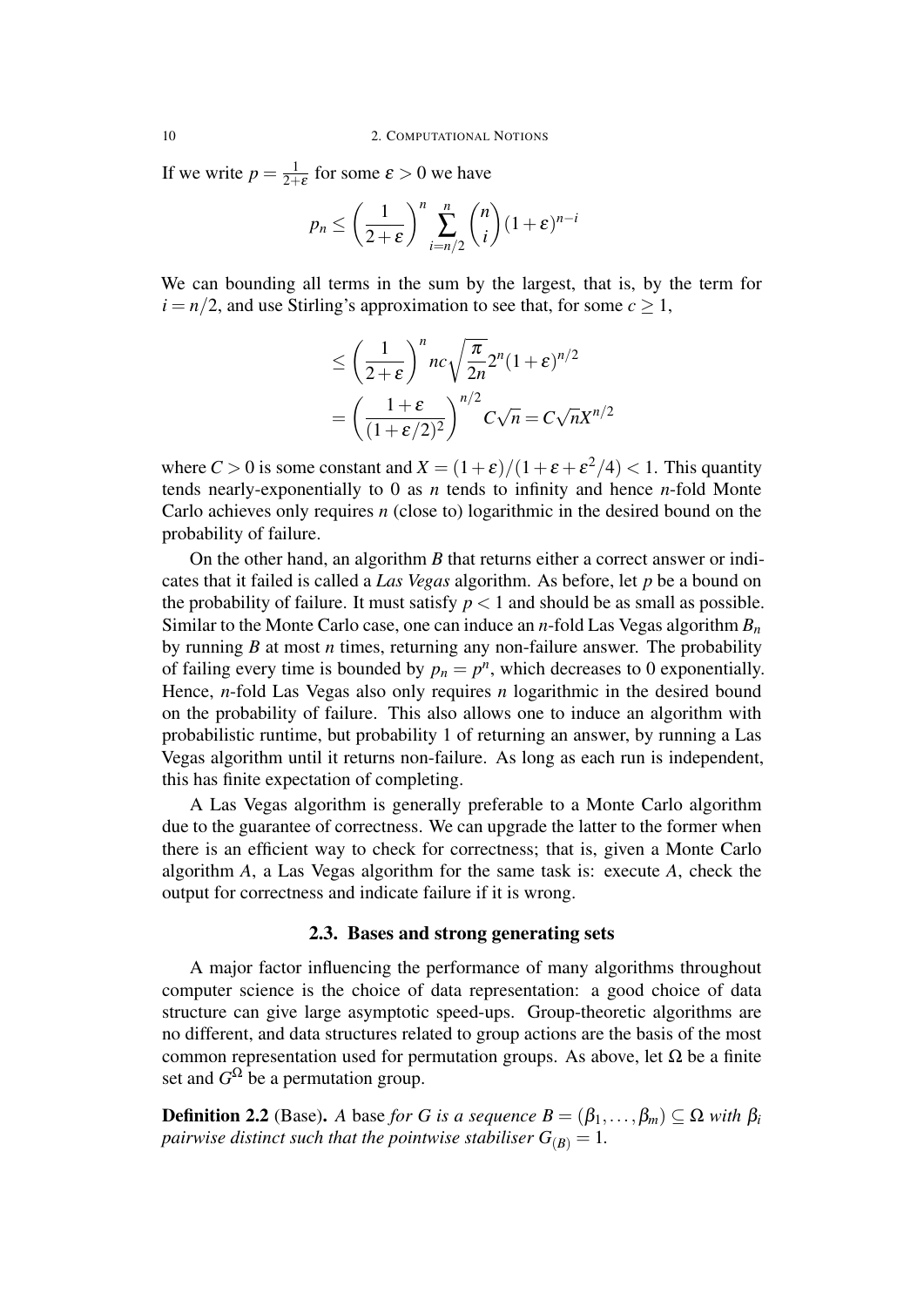The action of a group element  $g \in G$  on a base, called its *base image*, uniquely determines that group element: suppose  $h \in G$  such that  $\beta_i^g = \beta_i^h$  for all  $1 \le i \le m$ , then  $\beta_i^{gh^{-1}} = \beta_i$ , so  $gh^{-1} \in G_{(B)} = 1$  and hence  $h = g$ . Representing an element in terms of its base image can be a significant memory saving over the naive permutation representation, since a base is often only a polynomial function of the logarithm in the degree (such groups are called *short-base groups*).

Define the stabilisers  $G^{(i)} := G_{(\beta_1, \ldots, \beta_{i-1})}$ , so that a base induces a chain of subgroups

$$
G = G^{(1)} \ge G^{(2)} \ge \ldots \ge G^{(m)} \ge G^{(m+1)} = 1
$$

Computationally, it is desirable to reduce work where possible, in particular, this means not recomputing knowledge already known, and not computing knowledge that is entirely unnecessary. For a base, this can occur if  $G^{(i)} = G^{(i+1)}$ , that is, the image of the  $\beta_i$  element under the action of *G* does not distinguish between any more elements of *G* than the images of  $\beta_1, \ldots, \beta_{i-1}.$  A base with  $G^{(i)} > G^{(i+1)}$ is called *nonredundant*. Note that there is no guarantee that a nonredundant base is a shortest base for  $G^{\Omega}$ .

A base by itself is not quite enough to compute efficiently with groups, since the elements *B* of  $\Omega$  alone encodes no information about the action of *G*.

**Definition 2.3** (Strong generating set). *Given a base*  $B = (\beta_1, \ldots, \beta_m) \subset \Omega$ ,  $S \subset G$ *is* strong generating set *(SGS) relative to B if it generates G and satisfies*

$$
\langle S\cap G^{(i)}\rangle=G^{(i)}
$$

*for*  $1 \leq i \leq m+1$ 

The pair consisting of a strong generating set and its base is often abbreviated to BSGS.

**Example 2.4.** Let  $G = \langle a \rangle \times \langle b \rangle$  where  $\langle a \rangle \cong \langle b \rangle \cong S_2$ , acting on  $\{1,2\}$  in the natural way. This induces a natural action of *G* on  $\{1_a, 2_a, 1_b, 2_b\}$ . We have  $G_{1a} = \{1,b\}$  and  $G_{(1a,1b)} = 1$  so  $B = (1a,1b)$  is a base for *G*, and thus our chain of stabilisers is  $\langle a,b \rangle \geq \langle b \rangle \geq 1$ . It is easy to verify that the obvious choice  $S = \{a,b\}$ forms a strong generating set relative to this base.

**Example 2.5.** Let  $G = S_4$  act on  $\Omega = \{1, ..., 4\}$  in the natural way.  $B = (1, 2, 3)$ forms a base, and is of minimum size: suppose we had a shorter sequence*C*, there is at least two distinct elements  $\alpha, \beta \in \Omega \setminus C$  so  $g = (\alpha \beta) \neq 1 \in G$  does not move any element of *C*, that is,  $g \in G_{(C)}$  and hence *C* cannot be a base. This is true of all symmetric groups: the shortest bases of  $S_n$  are of length  $n-1$ . The stabiliser chain is

$$
G = S_4 = G^{(1)} \ge \text{Sym}(\{2, 3, 4\}) = G^{(2)} \ge \text{Sym}(\{3, 4\}) = G^{(3)} \ge G^{(4)}
$$

The set  $S = \{(14), (24), (34)\}$  generates  $G, S \cap G^{(2)} = \{(24), (34)\}$  generates  $G^{(2)}$ and  $S \cap G^{(3)} = \{(34)\}\$  generates  $G^{(3)}$ . Hence *S* is a strong generating set relative to *B*.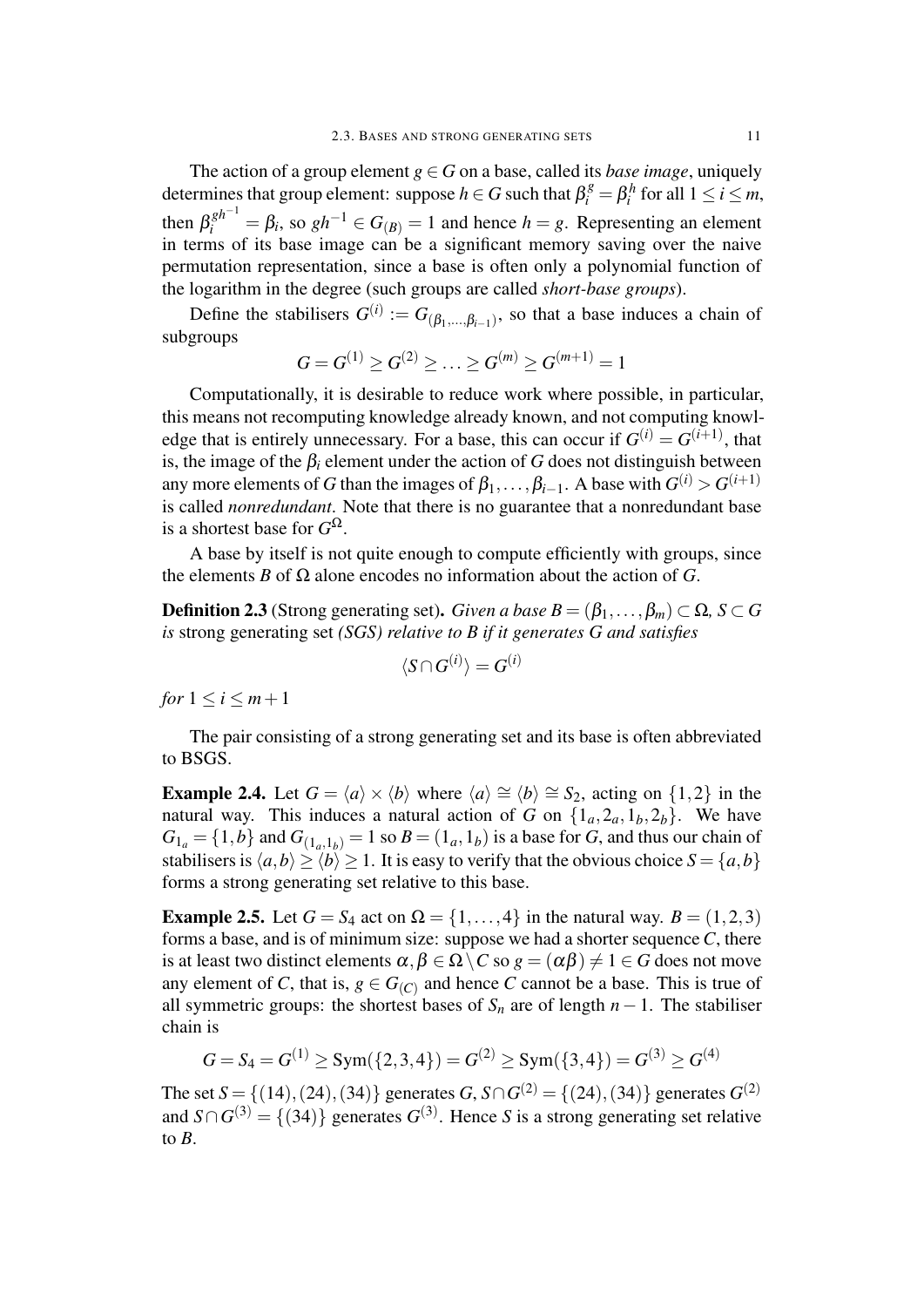Sims [Sim70; Sim71] introduced these concepts, as well as the Schreier-Sims algorithm for computing them. As one of the most fundamental tools for computing with permutation groups, bases, strong generating sets and the Schreier-Sims algorithm have received detailed treatment elsewhere, for example, [HEO05, Section 4.4] or [Ser03, Chapter 4].

#### 2.3.1. The Schreier-Sims algorithm

We give high-level overview of the Schreier-Sims algorithm for computing a BSGS and refer the reader to the references above for more detailed treatment, including pseudocode and proofs of correctness. The algorithm is called with a group  $G^{\Omega}$  and a possibly empty initial sequence  $B \subseteq \Omega$  and extends *B* to a full base for *G* while also building an SGS relative to *B*. The Schreier theorem forms the mathematical backing for the algorithm.

**Theorem 2.6.** Let G be a group with generators  $X = \{x_1, \ldots, x_n\}$ , and let H be a *subgroup. Take a transversal*  $T = \{t_1, \ldots, t_r\}$  *of (right) coset representatives for H* in *G*, and, for  $x \in G$ , let  $\overline{x}$  denote the representative  $t_i$  such that  $Ht_i = Hx$ . Then,

$$
T' = \left\{ tx(\overline{tx})^{-1} \, \middle| \, t \in T, x \in X \right\}
$$

*is a generating set for H.*

The Schreier-Sims algorithm constructs a chain of stabilisers  $G > G^{(2)} > ... >$  $G^{(m)}$  > 1 while also using this theorem to compute generating sets for each subgroup. Taking the union of these generating sets gives a strong generating set for the original *G* and the corresponding sequence of elements of  $\Omega$  forms a base. Using the Schreier theorem to directly compute generators for each stabiliser in isolation will often give a very large and redundant set of strong generators, so the Schreier-Sims algorithm is carefully designed to "sift" a new proposed generator down the chain of stabilisers to ensure that it is not redundant.

This algorithm is a stalwart of computational treatments of permutation groups. Many other computations rely on BSGS for performance and so the Schreier-Sims algorithm has had many improvements and adjustments. [Ser03, Section 4.2] describes two deterministic implementation strategies which trade-off time against memory. Usually the algorithm with lower memory use is preferred, since memory constraints are met first in practice. Let  $G^{\Omega}$  have generators  $T$  and degree  $n = |\Omega|$ , the asymptotic properties of the two choices are:

*Implementation Group operations Memory* 1  $O(n^2 \log |G| (\log^2 |G| + |T|))$   $O(n^2 \log |G| + |T|n)$ 2  $O(n^3 \log |G| (\log^2 |G| + |T|))$   $O(n \log^2 |G| + |T|n)$ 

As often occurs in computational group theory, there are randomised algorithms that are more efficient than the deterministic ones. [Bab+95] gives a nearlylinear time Monte Carlo algorithm for constructing a SGS in small-base groups. The user chooses a bound on the probability of failure, and then the algorithm constructs an SGS for *G* using  $O(n \log n \log^4 |G| + |T| n \log |G|)$  group operations and  $O(n \log |G| + |T|n)$  memory.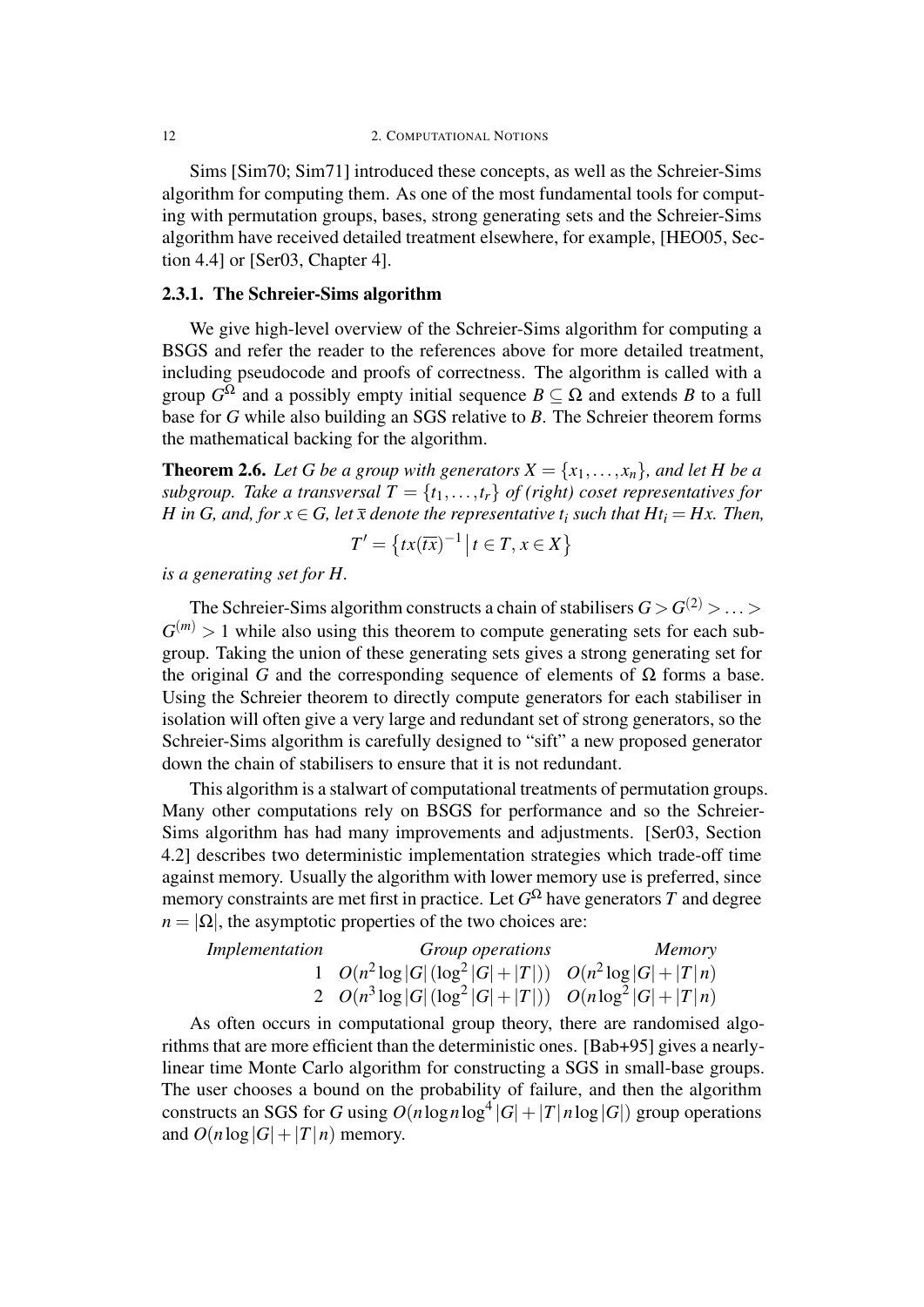#### CHAPTER 3

### The Socle of a Group

For a group  $G$ , the socle, denoted soc  $G$ , is the subgroup generated by the minimal normal subgroups. This object inherits significant structure from its composition of minimal normal subgroups, and has even more when *G* is primitive, due to the O'Nan–Scott Theorem.

#### 3.1. Minimal normal subgroups

**Definition 3.1** (Minimal normal subgroup).  $N \leq G$  *is a* minimal normal subgroup *if the only normal subgroups of G contained in N are N itself and the trivial group.*

Minimality is a strong restriction, particularly due to how normality interacts with intersections, allowing us to easily deduce the following interesting properties.

**Proposition 3.2.** *Let G be a group,*  $N \leq G$  *minimal and*  $M \leq G$  *arbitrary, then* 

- *(a) either*  $N \cap M = 1$  *or*  $N \leq M$ .
- *(b) if*  $N \nleq M$ *, then*  $[N, M] = 1$ *.*
- *(c) if*  $N \nleq M$ *, then*  $\langle N, M \rangle = NM \cong N \times M$ .

**Proof.** (a)  $N \cap M \subseteq G$ , but *N* is minimal, so  $N \cap M$  cannot lie strictly between 1 and *N* and hence must be exactly one of those two.

(b) Take  $a \in N$ ,  $b \in M$ , which induce an element  $[a,b] = a^{-1}b^{-1}ab \in [N,M]$ . Now find  $g \in G$ , and, remembering the normality of *N* and *M*, we have

$$
g^{-1}[a,b]g = g^{-1}a^{-1}gg^{-1}b^{-1}gg^{-1}agg^{-1}bg
$$
  
=  $(a^g)^{-1}(b^g)^{-1}a^gb^g \in [N,M]$ 

and so  $[N,M] \leq G$ . Again by normality,  $b^{-1}ab \in N$ , so  $[a,b] \in N$  and hence  $[N, M] \leq N$ , and similarly for *M*, meaning  $[N, M] \leq N \cap M = 1$ .

(c) The groups satisfy  $N \cap M = 1$  and  $[N, M] = 1$ ; the first guarantees  $\langle N, M \rangle =$ *NM* uniquely and the second  $NM \cong N \times M$ .

As stated above, minimality gives a lot of information. In particular we have the following.

**Theorem 3.3.** *If*  $N \le G$  *is minimal, then*  $N = S_1 \times \ldots \times S_n$  *where*  $S_i \cong S$  *for some simple group S.*

The proof of this is easy, after some intermediate steps.

**Definition 3.4** (Characteristicity). A subgroup  $H \leq G$  is characteristic *in G*, *written H* char *G*, *if*  $\varphi$ (*H*)  $\subseteq$  *H for every*  $\varphi \in$  Aut(*G*).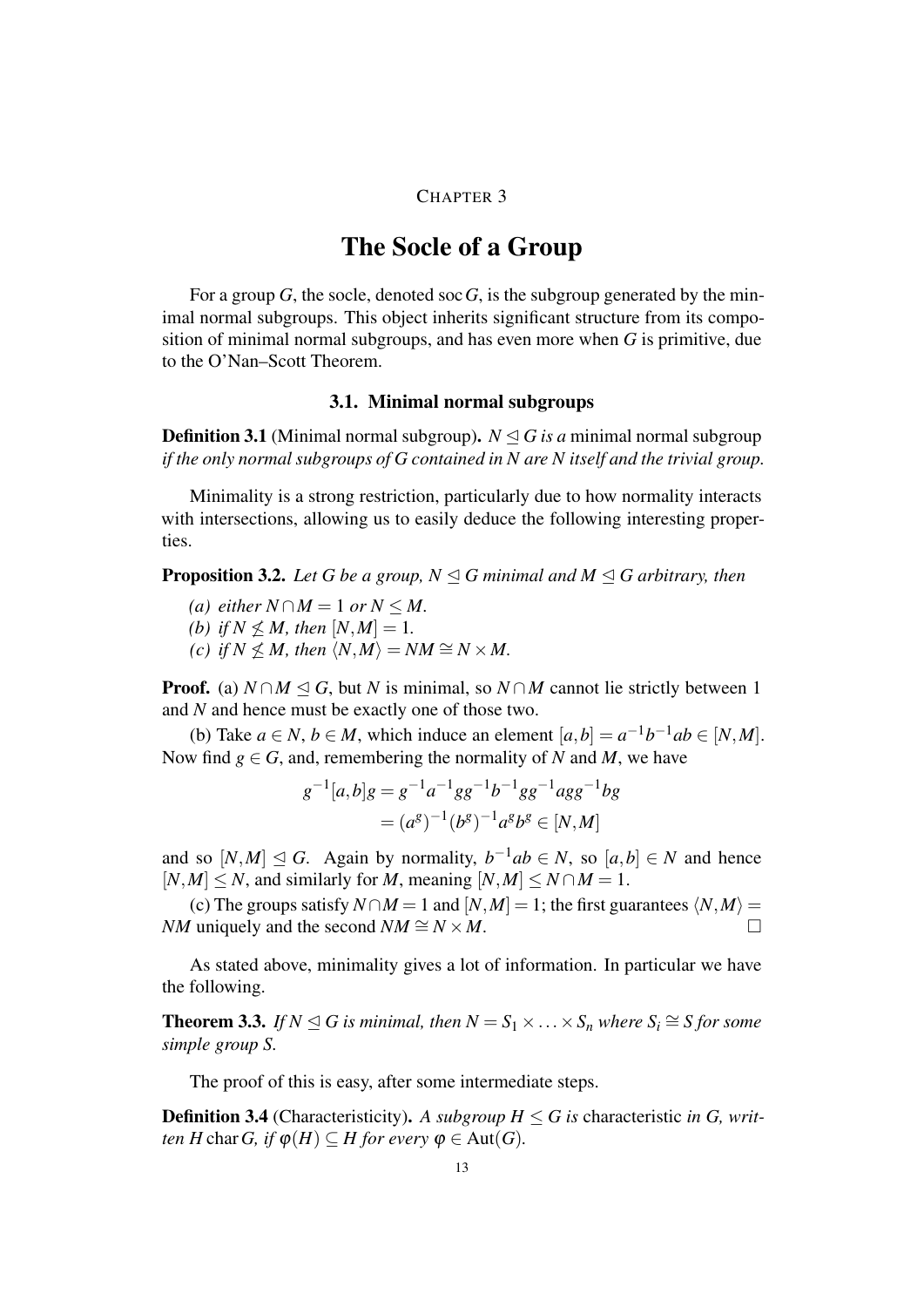14 3. THE SOCLE OF A GROUP

This is similar to normality, except normality has  $Inn(G)$ , the set of inner automorphisms (conjugation by an element of *G*), instead of Aut(*G*). Unlike normality, however, characteristicity is transitive, and preserves certain nice properties of subgroups. In particular, it preserves normality.

**Proposition 3.5.** *If*  $K$  char  $H$  char  $G$  (respectively,  $K$  char  $H \triangleleft G$ ) is a chain of *subgroups of G, then K* char *G* (resp.  $K \triangleleft G$ ).

**Proof.** If  $\varphi \in \text{Aut}(G)$ , then  $\varphi(H) = H$  and so the restriction  $\varphi|_H \in \text{Aut}(H)$ , hence  $\varphi(K) = \varphi|_H(K) = K$  and thus *K* char *G*.

For  $H \triangleleft G$  replace Aut(*G*) by Inn(*G*) in the previous sentence.  $\Box$ 

Just like the concept of simplicity describing the lack of normal subgroups, we have a notion to describe a lack of characteristic subgroups.

Definition 3.6. *A group G is* characteristically simple *if it contains no characteristic subgroups.*

**Lemma 3.7.** *If G is characteristically simple,*  $G = S_1 \times \ldots \times S_n$  *where*  $S_i \cong S$  *for some simple group S.*

**Proof.** Suppose  $N \leq G$  is a minimal normal subgroup. The group *H* generated by  $\mathcal{N} = {\phi(N) | \phi \in Aut(G)}$  is a characteristic subgroup of *G*, and so by the characteristic simplicity of  $G, H = G$ .

The automorphic groups  $\mathcal N$  are all minimal normal: if any image  $\varphi(N)$  of *N* had a subgroup *M* that was normal in *G*, then  $\varphi^{-1}(M) \triangleleft G$  and  $\varphi^{-1}(M) \leq N$ , contradicting the minimality of *N*.

Hence, we can write  $G = N_1 \times \ldots \times N_k$  for some  $N_i$  as follows: set  $N_1 = N$ and let  $\ell$  represent the length of the sequence of  $N_i$ , that is,  $\ell = 1$  initially. Let  $M = \langle N_1, \ldots, N_\ell \rangle = N_1 \times \ldots \times N_\ell$ , this equality follows from Proposition 3.2 (c). If  $M \neq G$ , then find  $N_{\ell+1}$  such that  $N_{\ell+1} \nleq M$  and repeat. There is a finite number of automorphic images of *N*, and they generate *G* so this is guaranteed to succeed: if  $M \neq G$  then there must be some image  $N^*$  of  $N$  such that  $\langle M, N^* \rangle \geq M$ , hence Proposition 3.2 implies the direct-product property.

Now suppose  $K \leq N_i$ ,  $N_i$  is a direct factor of *G* so *K* injects naturally into *G*, and, *K* centralises all factors  $N_j$  with  $j \neq i$ , hence if we write  $g \in G$  as  $g =$  $(x_1, \ldots, x_k)$  where  $x_j \in N_j$ , then  $g^{-1}Kg = x_i^{-1}Kx_i = K$  by the normality of *K*. But, *N<sub>i</sub>* is minimal, so  $K = 1$  or  $K = N_i$ , that is,  $N_i$  is simple. The  $N_j$  are all images of the original subgroup *N* under automorphisms of a larger group, and so are all isomorphic by construction.  $\Box$ 

#### **Lemma 3.8.** A minimal normal subgroup  $N \triangleleft G$  is characteristically simple.

**Proof.** Suppose *K* char *N*. Take  $g \in G$ , *N* is normal in *G* so conjugation by *g* induces an automorphism  $\varphi_g$  of *N* (this is an inner automorphism of *G*, but the restriction to *N* is not necessarily inner in *N*). *K* is characteristic in *N*, so  $\varphi_{g}(K)$  =  $g^{-1}Kg = K$ , and hence  $K \leq G$ . *N* is minimal normal, so we must have either  $K = 1$ or  $K = N$ .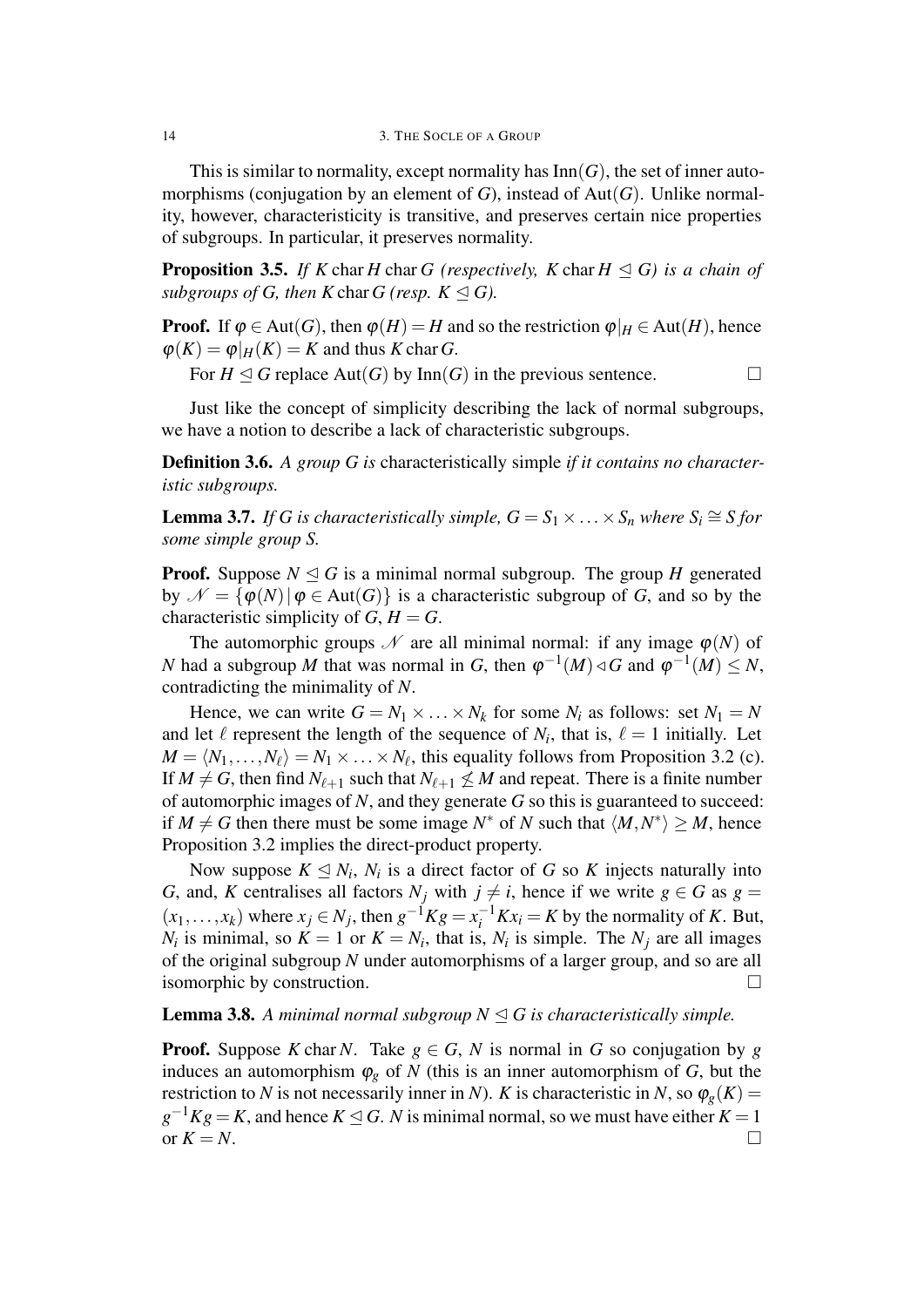Theorem 3.3 follows directly from the previous two lemmas.

#### 3.2. The socle

Definition 3.9 (Socle). *Let G be a group, the* socle *of G, denoted* soc*G, is the subgroup generated by the minimal normal subgroups of G, or* 1 *if none exist.*

**Example 3.10.** Take  $G = C_{12} = \langle g \rangle$  the cyclic group of order 12. *G* has 6 subgroups:



*G* is abelian so all subgroups are normal. The Hasse diagram demonstrates that neither  $\langle g^2 \rangle$  nor  $\langle g^3 \rangle$  are minimal, but that  $H = \langle g^4 \rangle$  and  $K = \langle g^6 \rangle$  are. Thus soc  $G = HK = \langle g^2 \rangle$ . It is worth noting that soc  $G \cong C_3 \times C_2$  is a direct product of simple groups.

**Proposition 3.11.** *If G is finite, then*  $\operatorname{soc} G > 1$ *.* 

**Proof.** *G* has a finite number of normal subgroups, so a maximal chain  $G = N_0$  >  $N_1 > N_2$ ... with  $N_i \leq G$  must be finite and terminates with  $\ldots > N_n > 1$  for some  $n \geq 0$ . Hence soc  $G \geq N_n \neq 1$ .

On the other hand, the socle of an infinite group has no such restriction.

**Example 3.12.** Take  $G = \mathbb{Z}$ . This is abelian so every subgroup is normal, and, every nontrivial subgroup is of the form  $\langle n \rangle$  for some  $n > 1$ , however,  $\langle n \rangle > \langle 2n \rangle$ and no subgroup can be minimal. Thus  $\operatorname{soc} G = 1$ .

**Example 3.13** (Inspired by [DM96, Exercise 4.3.4]). Let  $G = \prod_{i \in \mathbb{N}} G_i$  where  $G_i = C_2$ . This is also abelian with the property  $x^2 = 1$  for all  $x \in G$ . Hence  $N \triangleleft G$  is minimal if and only if  $|N| = 2$ : if  $|N| = 2$  it clearly must be minimal, and if  $|N| > 2$ , take  $x \in N$ , then  $\langle x \rangle = \{1, x\} < N$  is normal in G so N is not minimal. Hence, soc *G* is generated by the subgroups  $\{1, x\}$  for each  $x \in G$ , and so soc $G = G$ .

From a computational perspective, knowing the socle of a group allows one to efficiently compute, for example, the chief and composition series of a group [CH97], automorphism groups and isomorphisms between groups [CH03] as well as conjugacy classes [CS97]. It is also useful for matrix group calculations, which are briefly reviewed in Chapter 7.

As hinted above, the socle has special structure which make it easier to work with and identify.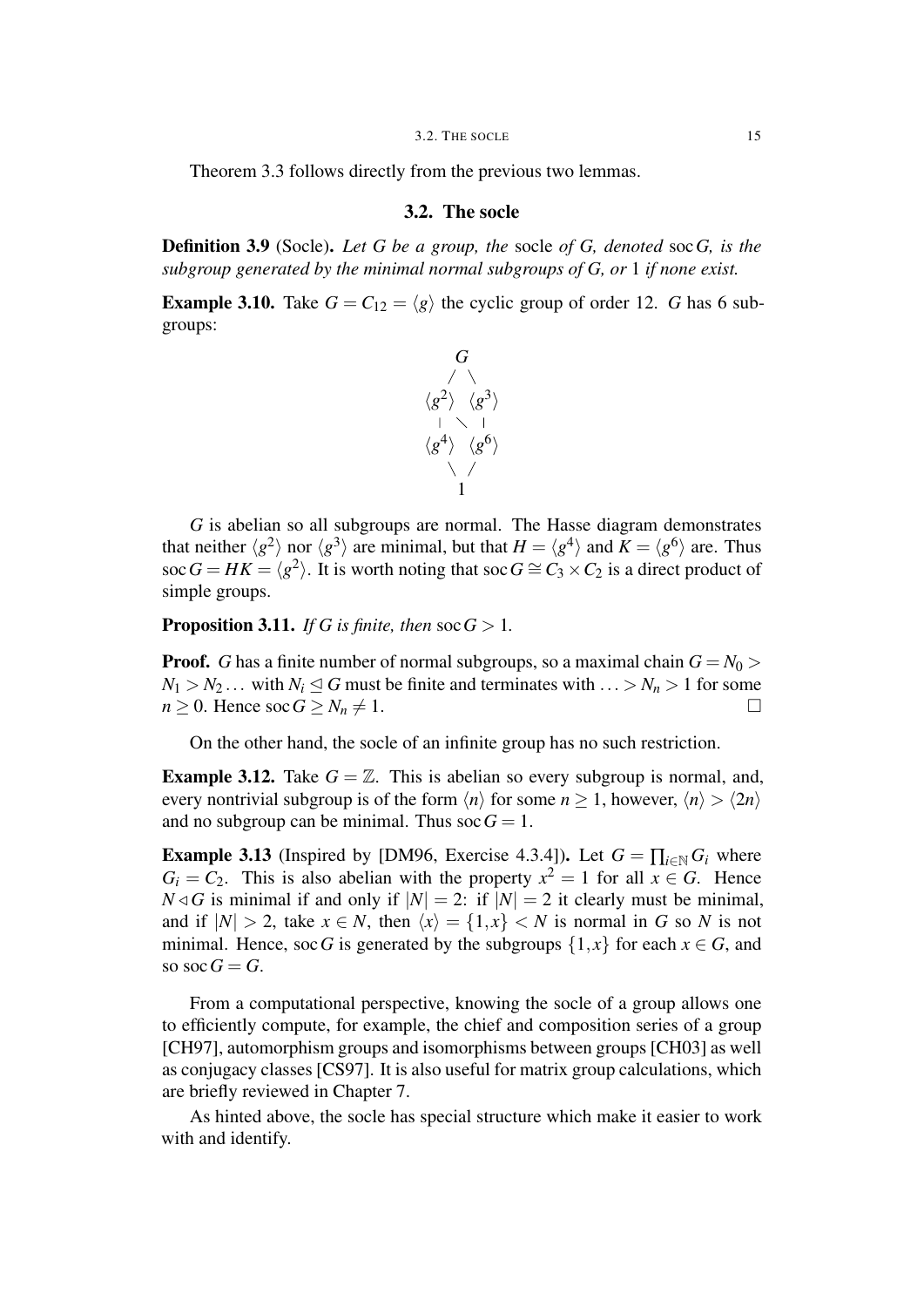**Proposition 3.14.** *Let G be a finite group and let*  $N_1, \ldots, N_n$  *be its minimal normal subgroups. There exists a sequence of indices i<sup>j</sup> such that*

$$
\operatorname{soc} G = N_{i_1} \times \ldots \times N_{i_k}
$$

*where*  $1 \le i_1 \le ... \le i_k \le n$ .

Proof. This can be proved in a manner near-identical to the proof in Lemma 3.7 that a characteristically simple group *G* can be written  $G = S_1 \times \ldots \times S_n$ . The set  $\mathcal N$  of automorphic images of a single minimal normal subgroup is replaced by the set of all minimal normal subgroups of *G*, and from there the same iterative construction works: the only two properties required are that  $G = \langle \mathcal{N} \rangle$  and that the elements of  $\mathcal N$  are minimal normal subgroups.

In the adaptation of the proof of Lemma 3.7 to the previous proof, the discussion that the elements of  $\mathcal N$  are simple and isomorphic must be omitted, since it is false, but we can combine the two lemmas to deduce a similar property.

Corollary 3.15. *Let G as above,*

$$
\operatorname{soc} G = X_1 \times \ldots \times X_n
$$

*where each X<sup>i</sup> is simple. The X<sup>i</sup> are not necessarily isomorphic.*

**Proof.** By Theorem 3.3, the minimal normal subgroup  $N_i$  can be written  $S_1 \times$  $\ldots \times S_m$  for  $S_i \cong S$  with *S* simple. Expressing each  $N_{i_j}$  in Proposition 3.14 in this form gives the result.  $\Box$ 

#### 3.3. The O'Nan–Scott theorem

The study of socles of finite groups is deeply connected to primitive groups: the socle of a finite primitive group is the direct product of *isomorphic* simple groups. The O'Nan–Scott theorem provides a classification of primitive groups based on their socles, and vice versa: a classification of the possible socles of primitive groups.

This essay will list two characterisations of this theorem, focusing on the first, which is that given by [CH97], but there are many more: for example, Theorems 6.2.5 or 6.2.7 of [Ser03], or the version proved in [LPS88]. There is one definition required:

**Definition 3.16** (Earns). Let  $G^{\Omega}$  be a permutation group,  $N \leq G$  is an earns (el*ementary abelian regular normal subgroup) if N is elementary abelian, that is,*  $N \cong C_p^n$  *for some prime p, and*  $N^{\Omega}$  *is regular.* 

**Theorem 3.17** (O'Nan–Scott). Let  $G \leq Sym(\Omega)$  be primitive, with degree  $|\Omega| = n$  $a$ nd take  $x \in \Omega$ . Define  $N := \text{soc } G$ , then  $N = S_1 \times \ldots \times S_m$  where  $S_i \cong S$  for some *simple group S, and one of the following holds:*

- *I.*  $S \cong C_p$  *for some prime p, and N is regular, that is, G has an elementary abelian regular normal subgroup (earns).*
- *II. S is nonabelian. Let*  $\mathcal{F} = \{S_1, \ldots, S_m\}$ *. Exactly one of these holds:*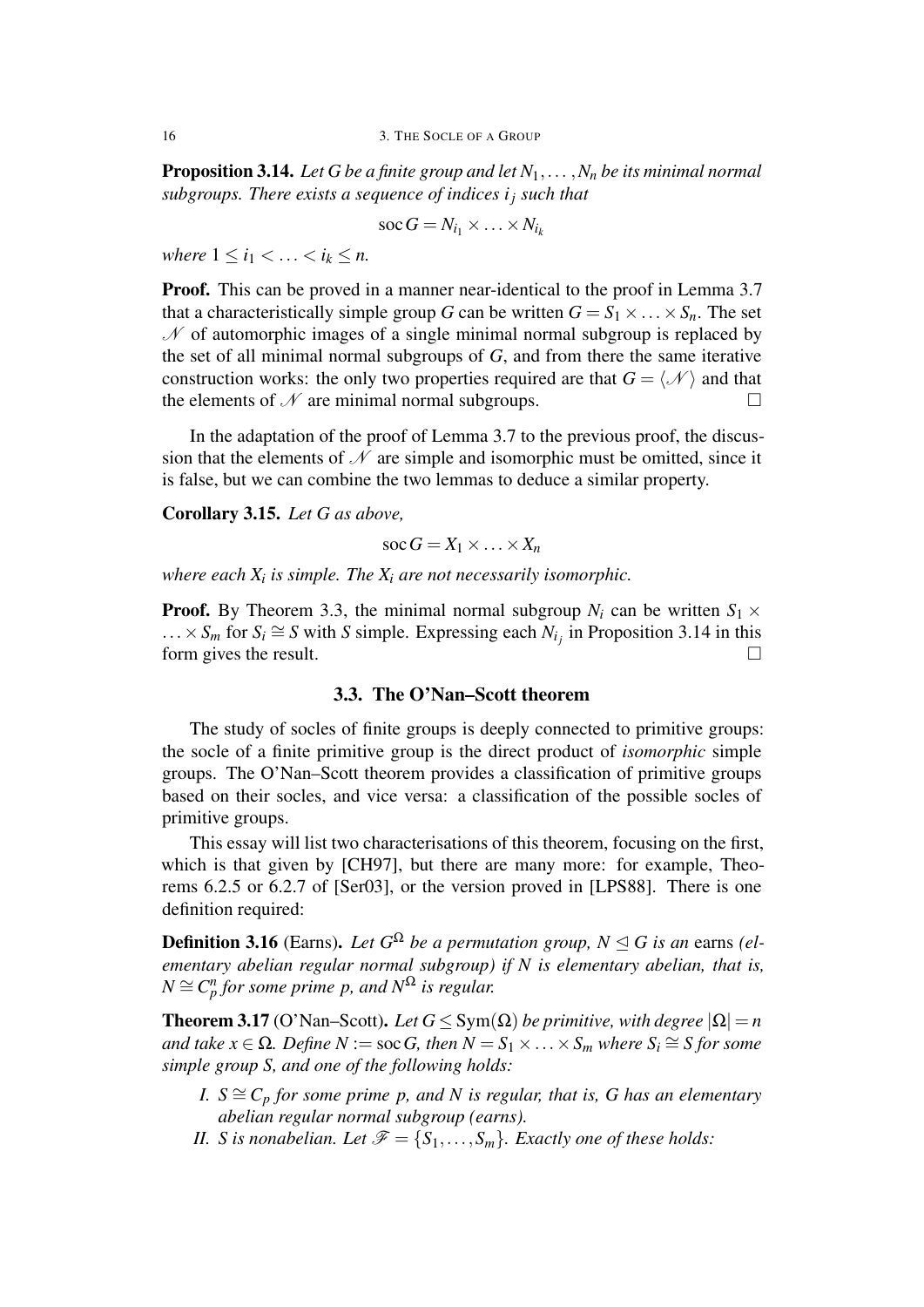- *(a)*  $\Omega = \Omega_1^m$ , *G acts on*  $\Omega$  *by the wreathed product action, and there is a faithful primitive permutation representation on*  $\Omega_1$  *of a group containing S*<sup>1</sup> *as a normal subgroup. G acts transitively by conjugation on*  $\mathscr{F}$ .
- *(b)*  $n = |S_1|^{(a-1)b}$  for some integers *a*,*b* with *ab* = *m*, *a* > 1, *b* ≥ 1, *and*  $N_x = D_1 \times \ldots \times D_b$  where  $D_i$  is a diagonal subgroup of  $S_{(i-1)a+1} \times$  $... \times S_{ia}$ *; and G acts transitively by conjugation on*  $\mathscr F$  *with block system*

$$
\{S_{(i-1)a+1},\ldots,S_{ia}\}\,| \,i=1,\ldots,b\}.
$$

- *(c)*  $n = |S_1|^{m/2}$ ,  $m > 1$ ,  $N_x$  *is as in II(b) with*  $a = 2$  *and*  $b = m/2$ , *but G has two orbits on F.*
- *(d)*  $n = |S_1|^m$ ,  $m \ge 6$ ,  $N_x = 1$  *and G acts transitively on*  $\mathscr{F}$ *.*

We will often refer to the case simply by its label, for example, unless otherwise stated, an isolated "case  $II(b)$ " refers to the first diagonal type case of the O'Nan–Scott theorem. We may also say that a group is of "type  $II(b)$ ", meaning that the group falls into the stated case of the above theorem.

Proof. This statement of the theorem differs to that proved in [LPS88] or [DM96], so we reduce to the latter and refer the reader there to complete the proof. The statement of it is:

Theorem ([DM96, Theorem 4.1A]). *Let G be a finite primitive group of degree n and let H be the socle of G. Then either:*

- (a) *H* is a regular elementary abelian *p*-group for some prime *p*,  $n = p^m :=$ *|H|, and G is isomorphic to a subgroup of the affine group* AGL(*m, p*)*; or*
- *(b) H* is isomorphic to a direct power  $T<sup>m</sup>$  of a nonabelian simple group T and *one of the following holds:*
	- *(i)*  $m = 1$  *and G is isomorphic to a subgroup of*  $Aut(T)$ ;
	- *(ii)*  $m \geq 2$  *and G is a group of "diagonal type" with*  $n = |T|^{m-1}$ ;
	- *(iii) m ≥* 2 *and for some proper divisor d of m and some primitive group U* with a socle isomorphic to  $T^d$ , G is isomorphic to a subgroup *of the wreath product U ≀* Sym(*m/d*) *with the product action, and*  $n = \ell^{m/d}$  where  $\ell$  *is the degree of U;*
	- *(iv) m*  $\geq$  6*, H is regular, and*  $n = |T|^m$

All cases of Theorem 4.1A have soc  $G \cong S^m$  for some simple group *S* and some  $m \geq 1$ , so this assertion is true. It is clear that a group in case (a) falls into case I, indeed, they are essentially identical, except Theorem 4.1A gives us some additional information. See Chapter 5 for discussion of this case, in particular Theorem 5.10 which justifies the statement about being a subgroup of the affine group  $AGL(m, p)$ .

Hence, suppose  $H \cong T^m$  with *T* a nonabelian simple group; that is, case (b) and II of the respective theorems.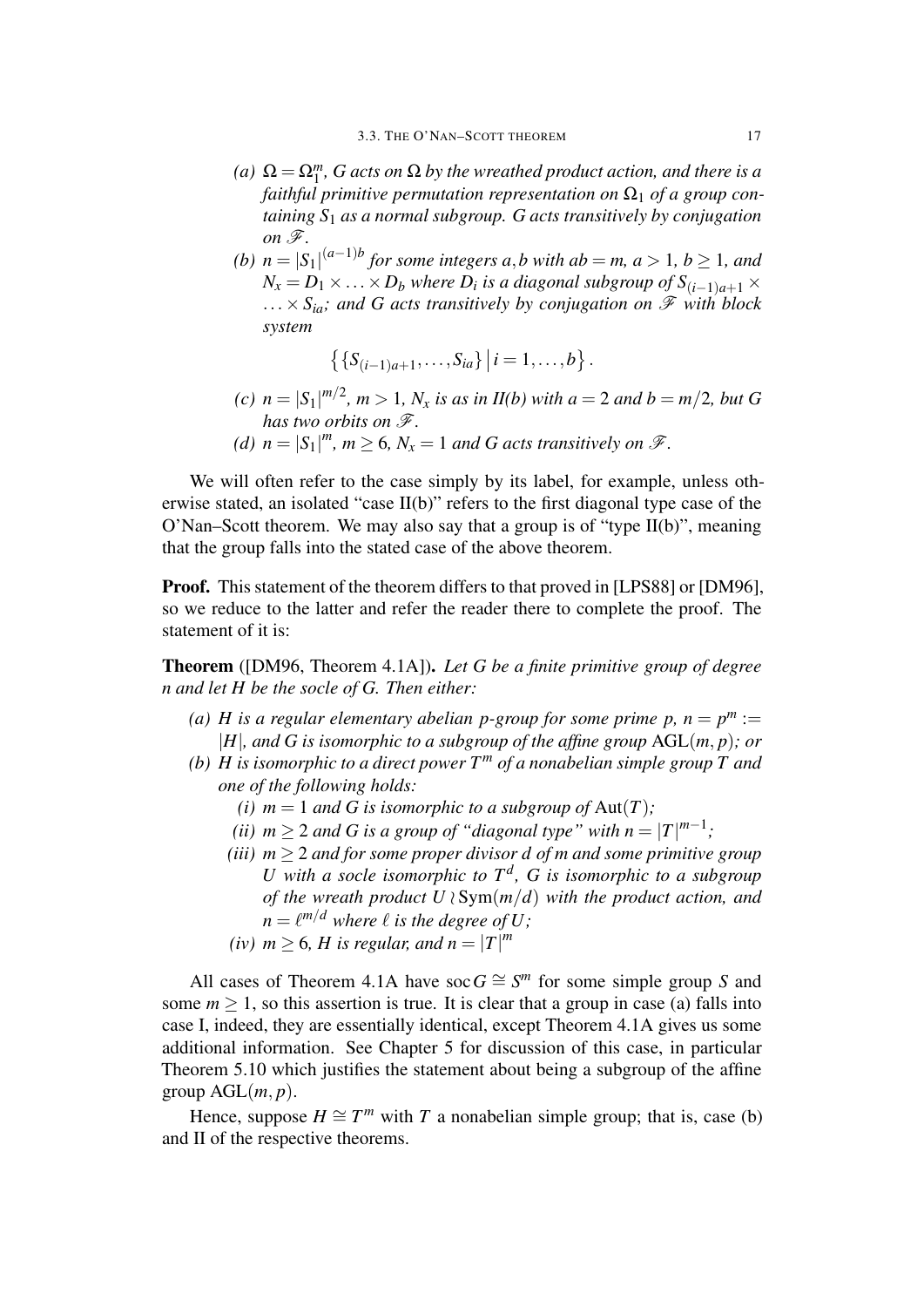If  $m = 1$  we must be in case (b)(i), and the only possibility is case II(a). The group  $Aut(T)$  isomorphically contains T as a normal subgroup, since

$$
T/Z(T) \cong \text{Inn}(T) \trianglelefteq \text{Aut}(T),
$$

and, in this case, *T* is nonabelian and simple, so  $Z(T) = 1$  and hence  $T \cong \text{Inn}(T)$ . Thus case (b)(i) falls into case II(a) with  $m = 1$ .

If *G* falls into case (b)(ii) of Theorem 4.1A, then we are in either case  $II(b)$ with  $b = 1$  or II(c) with  $m = 2$ . [DM96, Theorem 4.5A] states that *G* is primitive if either  $m = 2$  or  $m > 3$  and G acts transitively by conjugation on the socle factors. Thus, the assertion about transitivity of the group action is satisfied, since there is only two socle factors: if they are left fixed by the action of *G* there are two orbits and *G* is of type  $II(c)$  or else the action is transitive and it is of type  $II(b)$ . With  $b = 1$ , it is certainly true that the trivial block system  $\{\{S_1, \ldots, S_m\}\}\$ is a block system for this action in case II(b).

Suppose the socle soc  $G = H = N$  is regular, this places us into case (b)(iv) and II(d). The bound on *m* matches in the two cases, as does the value of  $n =$  $|T|^m = |S|^m$ , hence it just remains to see that *G* acts transitively on  $\{T_1, \ldots, T_m\}$ in Theorem 4.1A. [DM96, Theorem 4.7B] proves that  $G_x < G$  acts transitively by conjugation on this set, so the full group must act transitively too, and we are done.

The most complicated case is  $(b)(iii)$ . We can recursively apply the O'Nan– Scott theorem to the group  $U$ ; the socle is nonabelian so it must lie in cases (b) and II. If *U* falls into case (b)(i), that is,  $m = 1$ , so  $d = 1$ , then we have  $G \leq$  $U \wr Sym(m)$  with the product action. This construction fits exactly into case II(a) with  $m \ge 2$ . The subgroup component of  $Sym(m)$  must act transitively on the components of the wreath product for the group to be primitive, so the group is transitive by conjugation on *F*.

If *U* falls into case (b)(ii), then it has the diagonal action, and falls into either case II(b) or II(c) with  $b = d$ . By the same Theorem 4.5A mentioned above, either  $d = 2$  or  $d \geq 3$  and *U* acts transitively by conjugation on the socle factors of *U*. Again, the Sym(*m*) component must act transitively on the components of the wreath product, thus, if *U* has two orbits on its socle factors then *G* has two orbits, otherwise, if *U* is transitive then *G* is transitive. These are the two only two possibilities and so classify the resulting groups *G* into case II(b) or II(c). If  $G^{\mathscr{F}}$  is transitive, then the wreath product consists of  $m/d$  copies of U, say,  $U_i$  for  $1 \leq i \leq m/d$ , each of which has a set  $\mathcal{F}_i$  of *d* simple socle factors. Conjugating the elements of one such  $\mathscr{F}_i$  by an element  $g = (k; h) \in G$  map the entirety of  $\mathscr{F}_i$ to  $\mathscr{F}_j$  for some *j*. This new set is either exactly  $\mathscr{F}_i$  or it is disjoint. Therefore these sets  $\mathscr{F}_i$  form blocks for  $G^{\mathscr{F}}$ , exactly as described by case II(b).

There are two remaining cases for  $U$ . It may lie in case (b)(iv), in which case soc  $G_{\omega} = (\sec U_{\omega})^{m/d} = 1$ , so the large group G also lies in case (b)(iv) and hence II(d). Lastly, it may recursively lie in case (b)(iii) itself, in which case the associating isomorphism  $(U \nvert H) \nvert K \cong U \nvert (H \nvert K)$  can be applied to reduce to a case already handled. □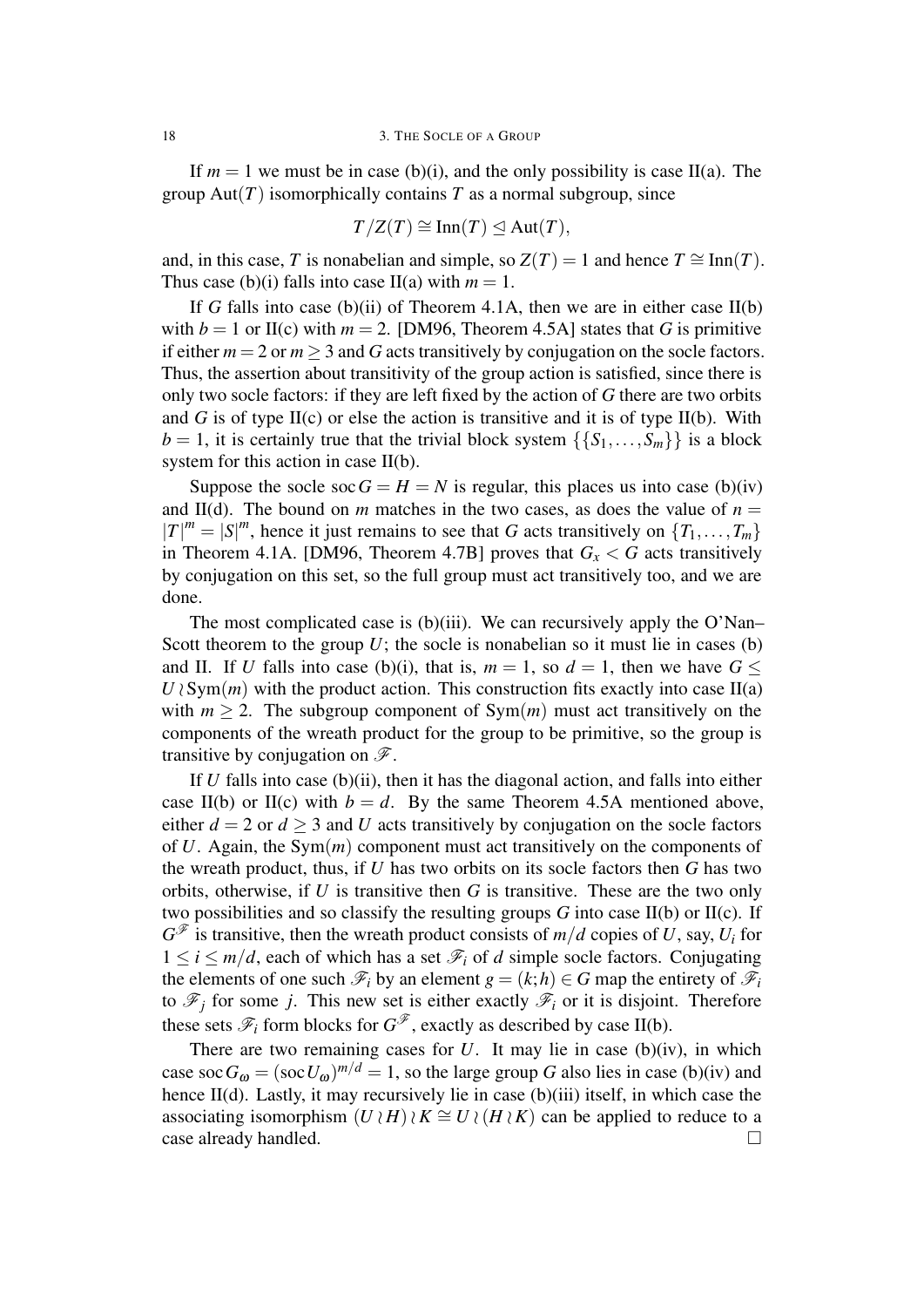Groups *G* falling into case II(a) with  $m = 1$  satisfy soc  $G = S_1 \le G \le Aut(S_1)$ , that is, *G* is *almost simple*. The  $G \leq Aut(S_1)$  containment must occur, as  $S_1$  is the unique minimal normal subgroup of *G* and so must be left setwise fixed by conjugation by *G*, an element  $\sigma \in G \setminus \text{Aut}(S_1)$  would necessarily have  $S_1^{\sigma} \neq S_1$ and so cannot exist in *G*.

**Example 3.18** (Case I). Consider  $G = S_3$ . *G* contains a single normal subgroup  $A_3 = C_3$ , and thus soc  $G = C_3$ . The group G is primitive, and so this socle demonstrates that it lies in case I.

**Example 3.19** (Case II(a), with  $m = 1$ ). Take  $G = S_5$ . *G* has a unique normal subgroup  $A_5$ , which is not abelian (and thus not elementary abelian) so  $G$  is not in case I. Uniqueness shows soc  $G = A_5$ . Approaching from the side of the O'Nan– Scott theorem, the unique non-abelian factor implies that *G* lies in case II with  $m = 1$ , and hence must be of type II(a). With a single socle factor it is certainly that *G* acts transitively by conjugation, and  $\Omega_1 = \Omega$ . This is the almost-simple case mentioned above; to just double check,  $G \leq Aut(A_5) = S_5$  as expected.

**Example 3.20** (Case II(a), with  $m > 1$ ). Let  $G = S_5 \wr C_2$  with the product action. This group has 7 normal subgroups, with the following relationships.



where  $|G| = 2 \cdot 120^2$ ,  $|H_1| = |H_2| = |H_3| = 120^2$ ,  $|K| = 2 \cdot 60^2$  and  $|L| = 60^2$ . Thus soc  $G = L$  and so  $L = A_5 \times A_5$ , since it is definitely a direct product of simple groups and this is the only choice with the correct order.

Now, if we consider the O'Nan–Scott theorem, we can't be in case I since *G* does not have an earns. We have  $n = 25 < 60 \leq |\mathcal{S}_1|^k$  for any nonabelian simple group  $S_1$  and  $k \ge 1$ , so we cannot be in any subcase of II except II(a).

Groups of diagonal type of diagonal type have less obvious constructions.

**Example 3.21** (Case II(b) with  $a = 2$ ,  $b = 1$ ). Let  $G = A_5 \wr \langle x \rangle = (A_5 \times A_5) \rtimes \langle x \rangle$ where  $x^2 = 1$  and x acts by exchanging the factors. Define the diagonal subgroup *D* of  $A_5 \times A_5$  by  $D = \{(g, g) | g \in A_5\}$  and induce the subgroup  $H \leq G$  by  $H =$  $D \rtimes \langle x \rangle \cong D \times \langle x \rangle$ . This isomorphism follows from the fact that the action of *x* is trivial on the diagonal subgroup.

Take  $g = (t, u; v) \in G \setminus H$  and consider the subgroup  $K = \langle g, H \rangle \le G$ . By construction,  $t \neq u$ , so  $(tu^{-1}, 1; 1) = (t, u; v)(u^{-1}, u^{-1}; v^{-1}) \in K$  and it is not the identity. Conjugating this by all elements  $(y, y; 1) \in H$  generates the entirety of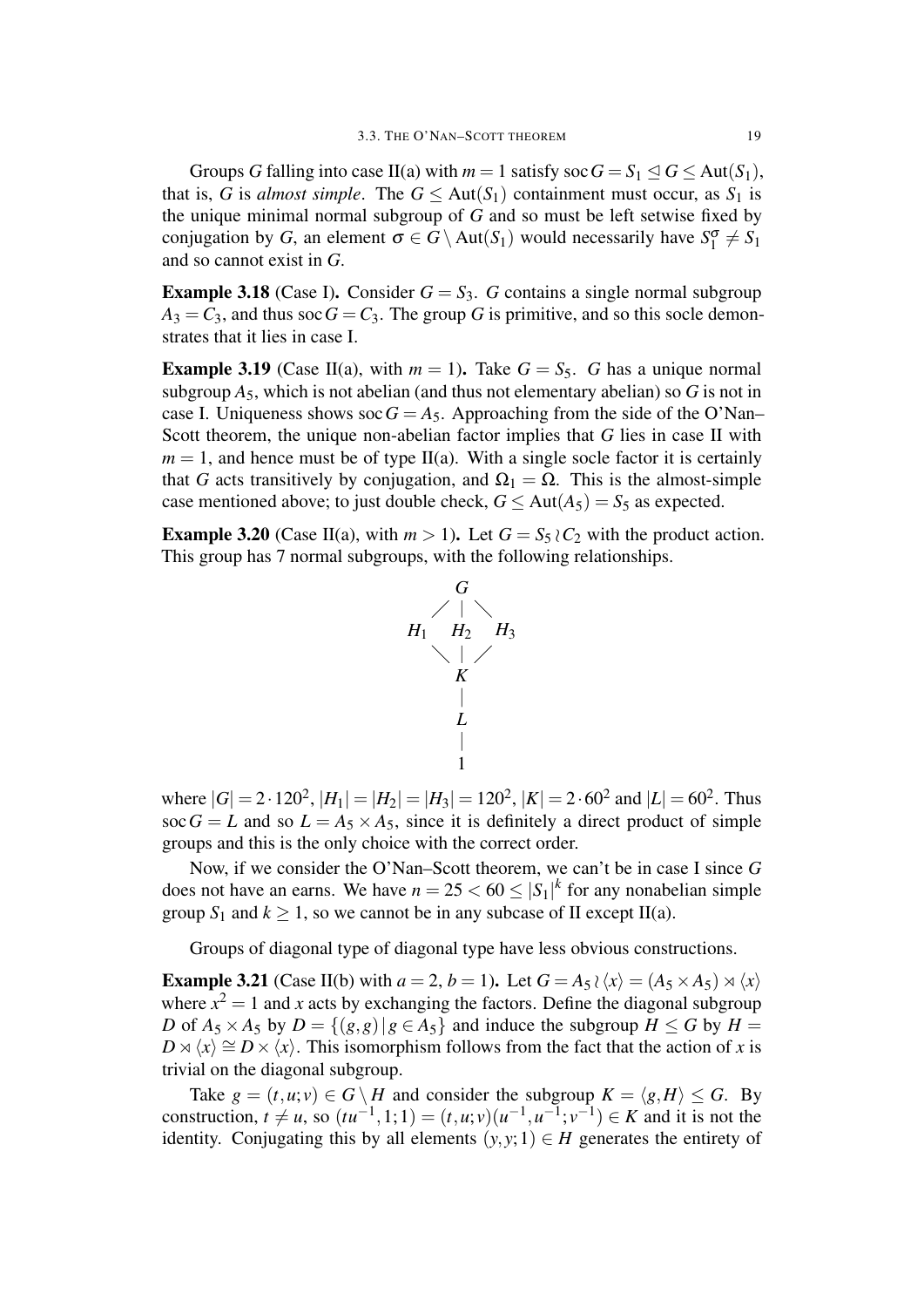$(A_5 \times 1) \rtimes 1$  since  $A_5$  is simple. The remainder of *G* can be generated by conjugating by  $(1,1;x)$  ∈ *H* to exchange the factors, giving  $(A_5 \times A_5) \times 1$ , and multiplying by that element to change the  $\ldots \rtimes 1$  to  $\ldots \rtimes \langle x \rangle$ . This demonstrates that *H* is a maximal subgroup of *G*.

The permutation action of *G* on the set of cosets  $\Omega = \{Hg | g \in G\}$  is primitive by Corollary 1.20: the stabiliser is  $G_{H-1} = H$  is maximal.

It is easy to see that  $N = \text{soc } G = A_5 \times A_5$  and hence stabiliser is  $N_{H-1} =$  $G_{H-1} \cap N = D$ . The index  $[G:H] = 60 = |A_5|$  and conjugation by  $(1,1;x)$  swaps the socle factors, that is,  $(g,1;1)^{(1,1;x)} = (1,g;1)$ , so G is transitive on the set  $\mathscr{F} = \{A_5 \times 1, 1 \times A_5\}.$ 

There are two socle factors, that is,  $m = 2$  and the degree 60 is not a perfect square, so  $G$  is of O'Nan–Scott type II(b) or II(c), which matches the stabiliser *N*<sub>α</sub>. It was demonstrated that  $G^{\mathscr{F}}$  is transitive, so *G* must be of type II(b).

**Example 3.22** (Case II(c) with  $b = 1$ ). Let  $G = A_5 \times A_5$ , acting on  $A_5$  by  $x^{(g,h)} =$  $g^{-1}xh$  which is easy to verify as an action. We have that  $A_5 \times 1$  and  $1 \times A_5$  each act transitively, since  $x^{(x,y)} = y$  for all  $x, y \in A_5$ , and regularly, since  $x^{(g,1)} = x$  and  $y^{(1,h)} = y$  if and only if  $g = 1$  in each case. We also have that  $G^{A_5}$  is primitive: suppose we had a block  $B \leq A_5$  containing 1. This must be a subgroup of  $A_5$ , if  $b \in B$  then  $b^{(1,b^{-1})} = 1 \in B$ , so  $1^{(1,b^{-1})} = b^{-1} \in B$ , and if  $a, b \in B$ , then  $(b^{-1})^{(1,b)} =$ 1 ∈ *B* implying  $a^{(1,b)} = ab \in B$ . The diagonal elements  $(g, g) \in G$  act on 1 ∈ *B* by  $1^{(g,g)} = g^{-1}g = 1$ , and hence we must have  $b^{(g,g)} = g^{-1}bg \in B$  for all *b* ∈ *B*, that is, *B* ≤ *A*<sub>5</sub> and so *B* is a trivial block, either *B* = 1 or *B* = *A*<sub>5</sub> since *A*<sub>5</sub> is simple.

The minimal normal subgroups of *G* are  $A_5 \times 1$  and  $1 \times A_5$ , so soc *G* = *G* and the socle factors are  $\mathcal{F} = \{A_5 \times 1, 1 \times A_5\}$ . These factors are normal subgroups of *G*, so are fixed by *G* acting by conjugation. Case II(d) is clearly impossible, and if *G* lay in case II(a),  $n = 60$  would require that  $m = 1$  contradicting the existence of two socle factors, therefore, *G* is a group of diagonal type. The intransitivity (with two orbits) of  $G^{\mathscr{F}}$  shows that *G* lies specifically in case II(c). To confirm the stated property of the stabiliser of soc $G$ , the stabiliser of 1 is

$$
G_1 = \left\{ (g, h) \in G \, \middle| \, 1^{(g, h)} = g^{-1}h = 1 \right\}
$$

and hence  $G_1$  is the set of elements such that  $g = h$ : exactly the diagonal subgroup of *G*.

Examples of groups of diagonal type with larger *m* can be built from the above two sorts of groups via wreath products with the product action, as covered in the reduction in the proof of the O'Nan–Scott theorem. Another way to construct groups of type II(b) is replacing the wreath factor  $\langle x \rangle$  with any primitive permutation group in Example 3.21. Case II(d) is the last case, and consists of very large groups: the degree is at least  $|A_5|^6$  which does not fall into the degree bound of 10<sup>7</sup> .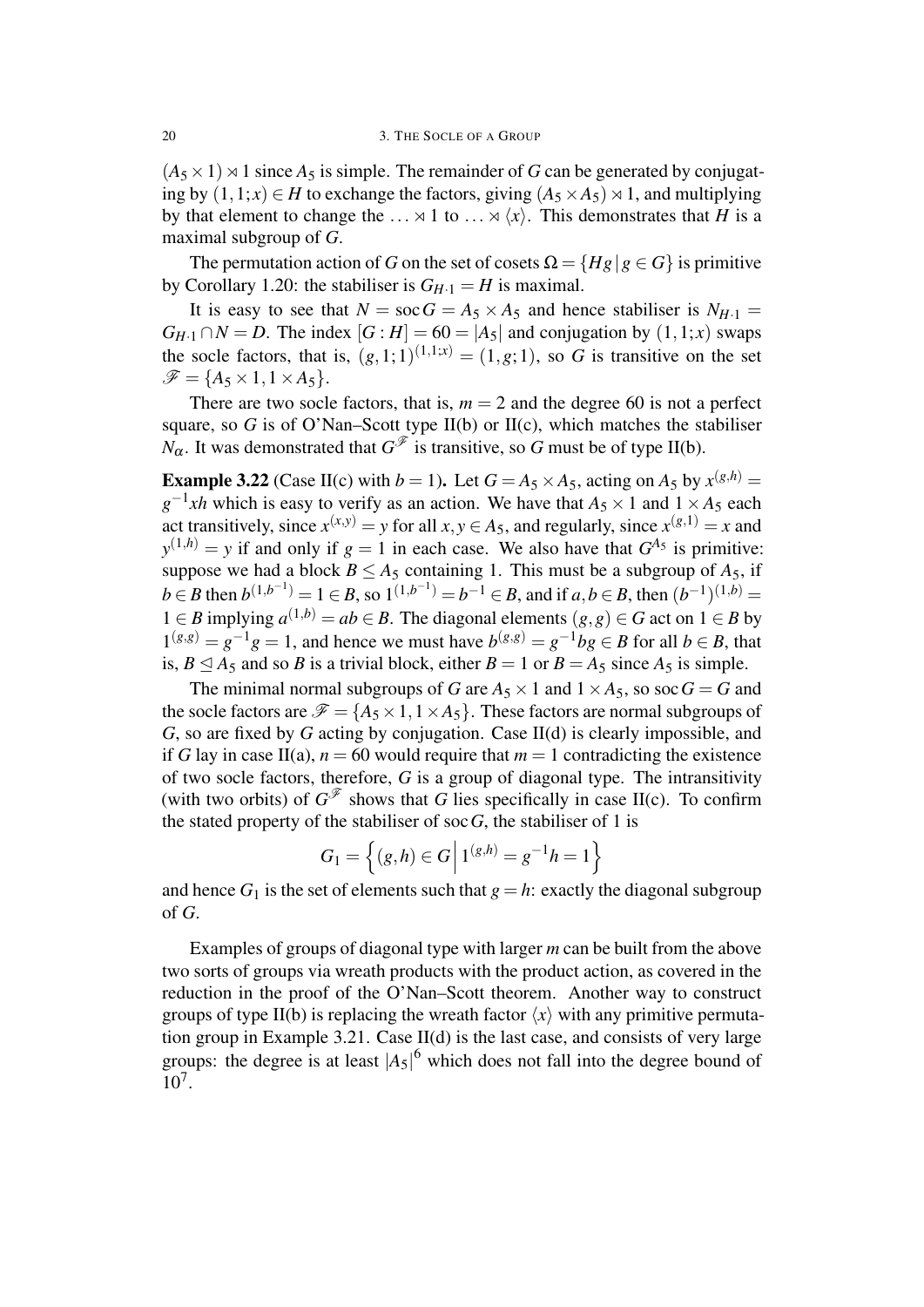#### CHAPTER 4

### Computing the socle of a primitive group

To begin the computation of the socle, the focus is on primitive groups. The O'Nan–Scott theorem (Theorem 3.17) detailed in the previous chapter gives a lot of information about primitive groups and the anatomy of the socle of such a group which suggests that this might be a productive approach.

As the socle is generated by minimal normal subgroups, one approach to finding it would be enumerating the normal subgroups, recording those that are minimal and then taking the subgroup that they generate. This could be done by iterating over group elements  $z \in G$  and taking the normal closures  $\langle z^G \rangle$ : every minimal normal subgroup is sure to appear in this list. Of course,  $|G|$  can be exponential (or close to) in the degree, so this approach would be rather inefficient, for example,  $G = S_k \wr S_2$  with the product action is primitive for  $k \geq 3$  by Theorem 1.32, and has degree  $n = k^2$  but order  $2(k!)^2 \in \Theta(n^{1/2} e^{\sqrt{n}(\log n - 2)})$ , which is essentially exponential in *n*. That said, the approach of taking normal closures is useful, after restricting the search to a small subset, or even isolating a single element.

Fortunately, a naive approach like the above is entirely ignoring the additional information gained by the restriction on *G* that it is primitive, that is to say, by using this structure a more efficient algorithm can be devised.

[CH97] introduced a PRIMITIVESOCLE algorithm for computing the socle of a primitive group of degree at most  $10^7$ , building off the COMPSER procedure of [Kan91] which computed compositions series of groups of degree at most  $10^6$ . We give a revised version of the PRIMITIVES OCLE again limited to degree  $10^7$ ; the new procedure is given in Algorithm 1. It rectifies a few errors and handles an edge case that was missed in the original description; these rectifications are, for the most part, due to [Ung].

Similarly, the algorithm uses a table of the possibilities for the structure of the solvable residual in certain cases. The original table of [CH97] missed an entry, our table in Table 1 includes this missing value.

The socle of a primitive group is a direct product of isomorphic simple group. The exact structure of these simple groups is also important, that is, it is valuable for the  $S_i$  to be returned. [CH97] includes procedure PRIMITIVECHIEFSERIES for computing the chief series of a primitive group, and a similar one for corresponding composition. As demonstrated in Chapter 7, both of these utilise socle factors along with the O'Nan–Scott theorem.

#### 4.1. PRIMITIVESOCLE is correct

There are two procedures that make up PRIMITIVESOCLE and the subprocedure REGULARFACTORS, listed in Algorithm 2. The latter is used to compute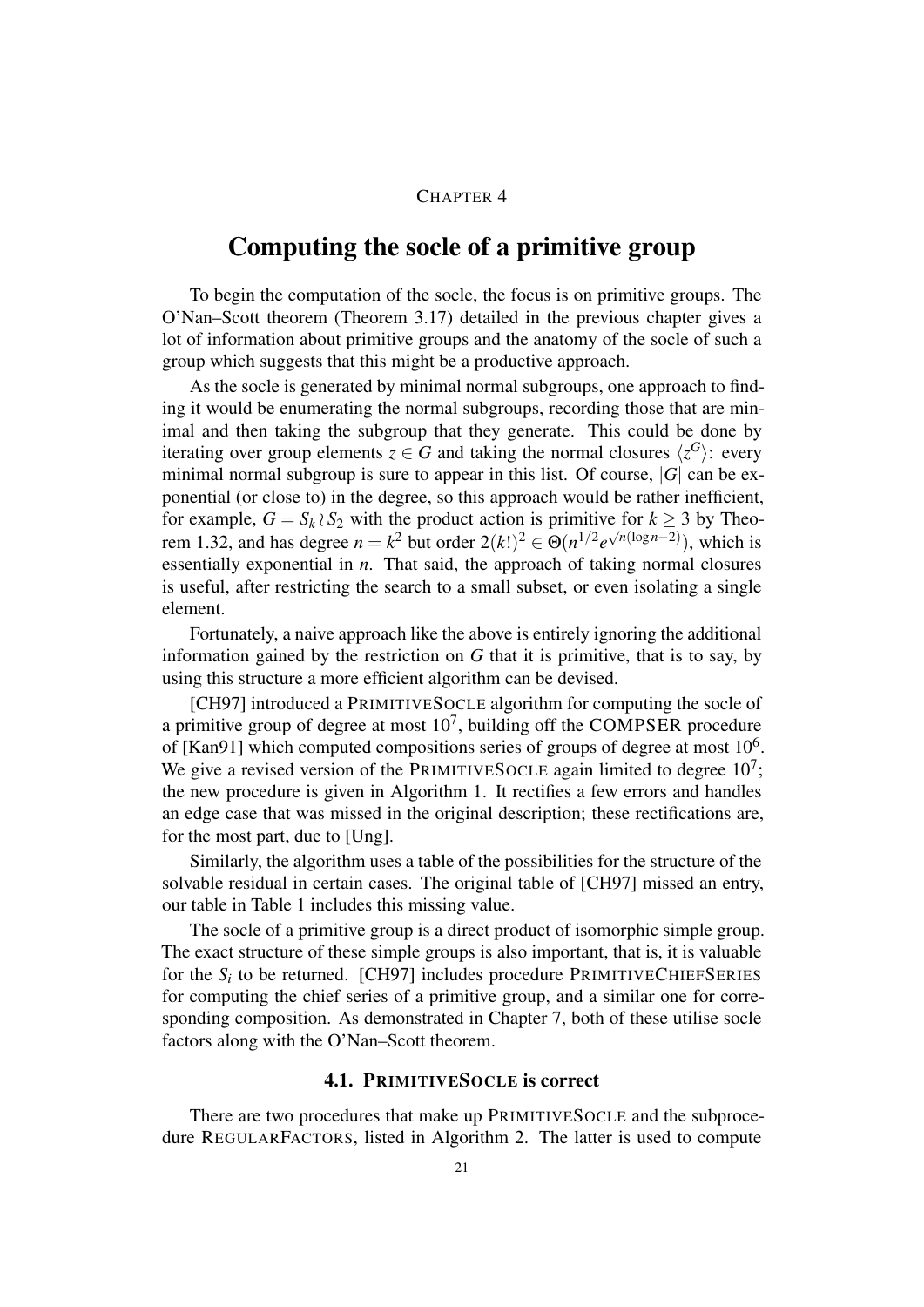Algorithm 1 The PRIMITIVESOCLE algorithm of [CH97] incorporating adjustments of [Ung]. This takes a primitive permutation group  $\overline{G}^{\Omega}$  with degree  $|Q| \le 10^7$  and computes soc *G* and, when soc *G* is nonabelian,  $\mathscr{F} = \{S_1, \ldots, S_m\}$ where  $S_i$  are the simple factors of soc  $G$ .

1: procedure PRIMITIVESOCLE(*G*, Ω) 2: if *G* has an earns *N* then return  $N \geq C \text{ as } I$ 3: 4: Set  $T \leftarrow O^{\infty}(G)$ , the solvable residual of *G*. 5: if  $|\Omega| = 5^{10}$ , and  $60^{i}$  | |T| and  $|T|$  |  $2^{10}60^{i}$  for some  $i \in \{11, 12\}$  and T is imprimitive then *▷ Special case of II(a)* 6: return soc*T* 7: **if**  $|T|$  is the order of a finite simple group then 8: **return** *T*,  $\{T\}$   $\triangleright$  *Case II(a) with*  $m = 1$ 9: 10: Try to find *t*, *u*, *s*,  $m \ge 5$  and  $n_1$  such that  $|T| = t u s^m$ ,  $n = n_1^m$  $\binom{m}{1}$ ,  $s = |S|$  for some nonabelian simple group *S* that acts primitively on a set of size  $n_1$ , *t* is a divisor of  $|Aut(S)/S|^m$  and *u* is the order of a perfect transitive permutation group of degree *m*. (Possibilities listed in Table 1.) 11: if *t*, *u*, *s*, *m* and *n*<sub>1</sub> exist then  $\triangleright$  *Case II(a) with*  $m > 1$ *and*  $|T/\operatorname{soc} G| > 1$ 12: **Take ω** ∈ Ω. 13: Set  $A \leftarrow \alpha^{G_{\omega}}$  a shortest orbit of  $G_{\omega}$  on  $\Omega \setminus \{\omega\}.$ 14: Find a nontrivial block system Σ for  $G^A_\omega$  such that  $|\Sigma| = m$ . 15: Take a block  $B \in \Sigma$ . 16: Set  $R \leftarrow G_{x,(A \setminus B)}$ . 17: **Set**  $N \leftarrow \langle (R')^G \rangle$ . 18: **return**  $N$ ,  $\left\{ \left\langle (R')^N \right\rangle^g \mid g \in G \right\}$ 19: **else**  $\triangleright T = \operatorname{soc} G$ 20:  $|T| = s^m$  where  $s = |S|$  for some simple group *S* and some  $m \ge 2$ . 21: **if**  $m = 2$ ,  $s = n$  **then**  $\triangleright$  *Cases II(b) or II(c) with*  $m = 2$ 22: **return** *T*, REGULARFACTORS(*T*,  $\Omega$ ) 23: else 24: Let *K* be the kernel of the action of *T* on a minimal block system Σ. 25: **if**  $n = s^{m/2}$  $\triangleright$  *Case II(b)* with  $a = 2$  *or Case II(c)* 26: Take  $\varphi$ :  $K \to K^B$  the action epimorphism on a block *B* 27: Set  ${S_1, S_2} \leftarrow \text{REGULARFACTORS}(K^B, \Omega)$ . 28: **return**  $T, \{ \varphi^{-1}(S_i)^g \mid g \in G, i \in \{1, 2\} \}$ 29: **else** *b*  $\bigcirc$  *case II(b)* with  $a \geq 3$ , *or case II(a)* with  $T =$ soc*G.* 30: **return** *T*,  $\{K^g | g \in G\}$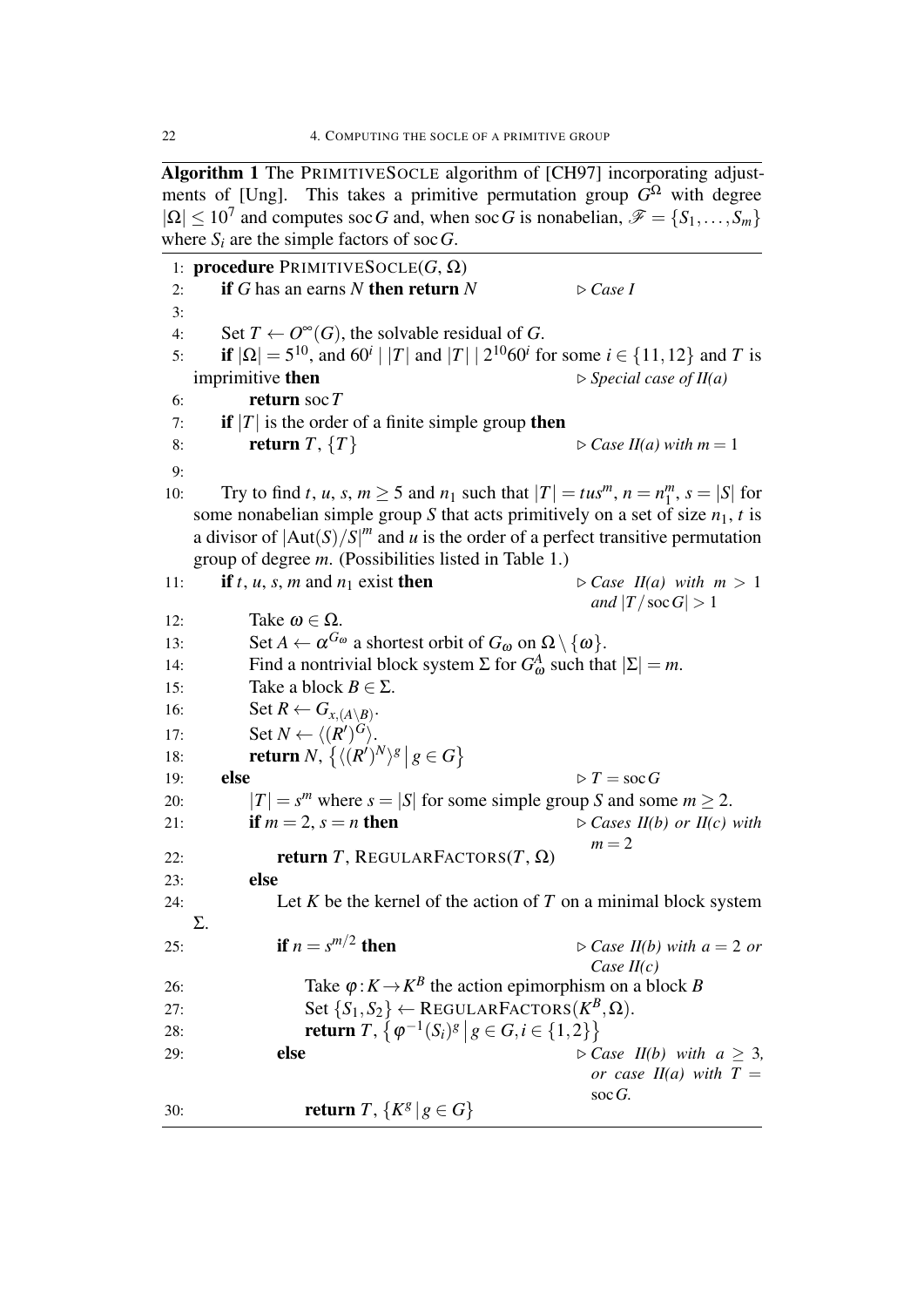Algorithm 2 An adjusted version of REGULARFACTORS of [CH97]. This computes  $S_1$ ,  $S_2$  for  $G^{\Omega} = S_1 \times S_2$  primitive and in case II(b) or case II(c). This uses the fact that  $C_G(\langle g^G \rangle)$  is now known to be able to be computed efficiently.

1: procedure REGULARFACTORS(*G*, Ω) 2: Write  $|G| = s^2$ . 3: Choose  $\alpha \in \Omega$ . 4: Find a shortest orbit  $G_{\alpha}^{\Omega \setminus {\{\alpha\}}}$ , with representative  $\beta \in \Omega$ . 5: Set  $C = C_G(G_{\alpha,\beta})$ . 6: Find  $g \in C$  of prime order such that  $|\langle g^G \rangle| = s$ . 7: **return**  $\{\langle g^G \rangle, C_G(\langle g^G \rangle)\}.$ 

the socle factors in a few special cases. Both procedures assume that a BSGS is known for  $G^{\Omega}$  so that the calculations are efficient. We initially examine the second procedure since it is the least complicated.

#### 4.1.1. REGULARFACTORS

This procedure works with a specific subset of primitive groups, groups of diagonal type where  $\sec G = G$ ; more specifically, case II(b) of the O'Nan–Scott theorem with  $a = 2$ ,  $b = 1$ , or case II(c) with  $m = 2$ .

This task could be accomplished by a direct search through *G* looking for elements that have the appropriately-sized normal closure but this is needlessly inefficient, as the search space can be efficiently reduced. The goal is to minimise the order of the subgroup *C* while ensuring that it contains elements of at least one of  $S_1$  or  $S_2$ . The choice of  $\beta$  in a shortest orbit makes  $G_{\alpha,\beta}$  as large as possible by the orbit-stabiliser theorem, which heuristically minimises the size of its centraliser *C*.

The implementation described here differs to that given in [CH97], since it is now known that for a normal subgroup  $N \triangleleft G$ , the centraliser  $C_G(N)$  can be computed in nearly linear time. [Ser03, Section 6.1.4] describes an algorithm for this task. By definition,  $\langle g^G \rangle$  is normal in *G* so this applies on line (7) of REGULARFACTORS.

**Theorem 4.1.** Let  $G^{\Omega}$  be a primitive group, such that  $G = S_1 \times S_2$  where  $S_1 \cong S_1$  $S_2 \cong S$  *are simple and the stabiliser*  $G_{\omega}$  *is the diagonal subgroup of G, that is,*  $G_{\omega} = \{(s, s) | s \in S\}$ . Then, REGULARFACTORS $(G, \Omega) = \{S_1, S_2\}$ .

**Proof.** By definition, we must have  $|G| = |S|^2$  so the statement on line (2) is valid.

*G* has two proper normal subgroups,  $S_1$  and  $S_2$ , so if we can find an element *g* such that  $\langle g^G \rangle < G$  we have one of the factors  $S_i$ .

*S* Ω  $\frac{1}{1}$  is transitive, so this is non-empty. Furthermore,  $S_1$  (and  $S_2$ ) is regular on Ω since, for any  $ω ∈ Ω$ ,  $(S_1)ω = S_1 ∩ G_ω$ , and the only shared point between the diagonal subgroup  $G_{\omega}$  and  $S_1$  is exactly 1. Hence  $1 = (S_1)_{\beta} = S_1 \cap G_{\beta}$ , and similarly for  $S_2$ . This regularity justifies the name REGULARFACTORS. It also shows that there is a unique  $x \in S_1$  such that  $\alpha^x = \beta$ . Conjugating by this element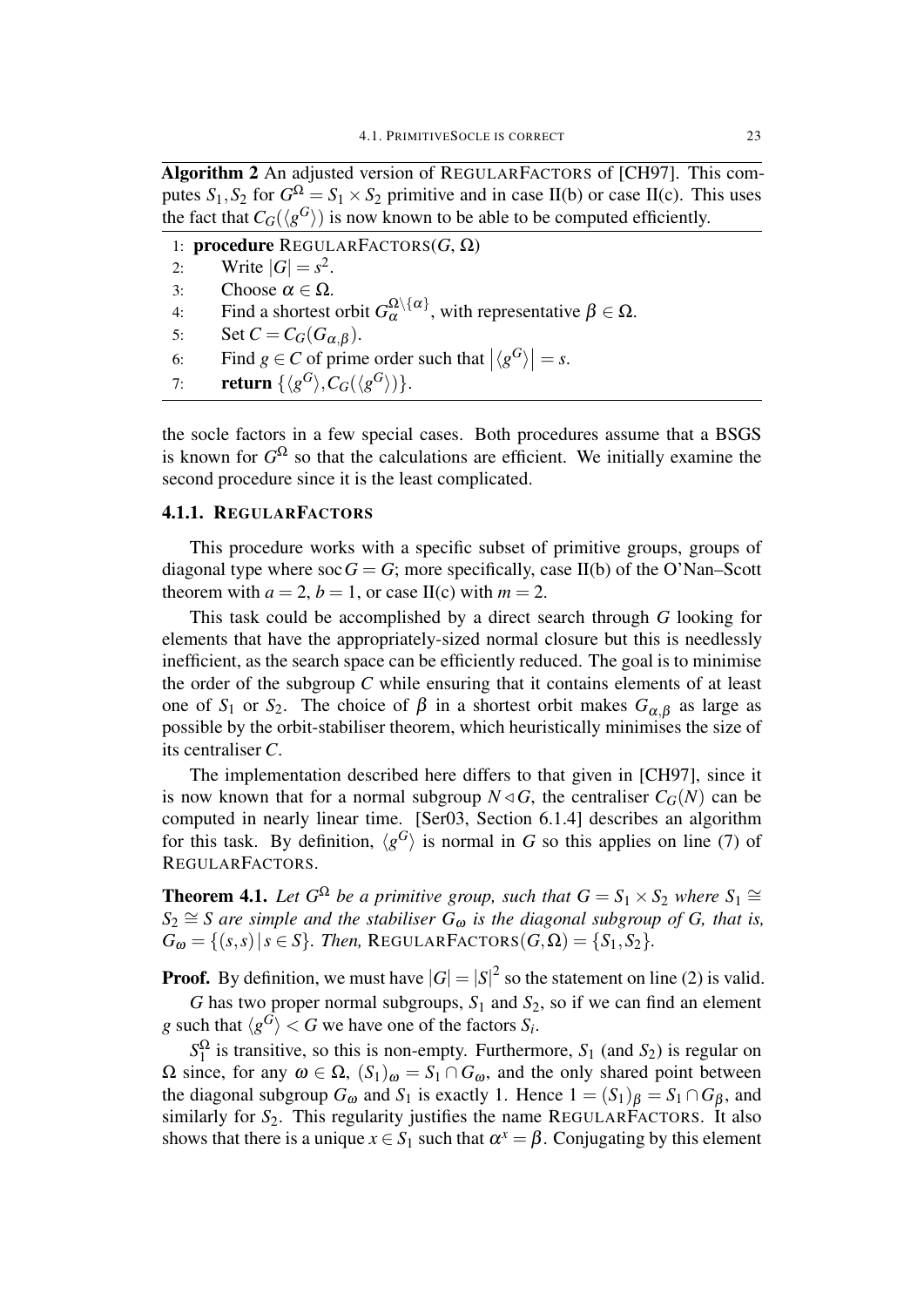| $n_1$ | S                                            |
|-------|----------------------------------------------|
| 5     |                                              |
| 6     | $ A_5 $                                      |
| 7     | PSL(3,2)                                     |
| 8     | PSL(3,2)                                     |
| 9     | PSL(2,8)                                     |
| 10    | $ A_5 $ ; $ A_6 $                            |
| 11    | $ PSL(2,11) ;  M_{11} $                      |
|       | 12   PSL $(2,11)$  ; $ M_{11} $ ; $ M_{12} $ |
|       | 13 $ PSL(3,3) $                              |
| 14    | PSL(2,13)                                    |
| 15    | $ A_6 $ ; $ A_7 $ ; $ A_8 $                  |
| 16    |                                              |
| 17    | PSL(2,16)                                    |
| 18    | PSL(2,17)                                    |
| 19    |                                              |
| 20    | PSL(2,19)                                    |
| 21    | $ A_7 $ ; $ PSL(3,4) $ ; $ PSL(2,7) $        |
|       | 22 $ M_{22} $                                |
| 23    | $ M_{23} $                                   |
| 24    | $ PSL(2,23) $ ; $ M_{24} $                   |
| 25    |                                              |
| т     | u                                            |
|       | 5                                            |
|       | 6<br>$ A_5 $                                 |
|       | 7<br> PSL(3,2)                               |
|       | 8<br>$ PSL(3,2) $ ; $ AGL(3,2) $             |
|       | PSL(2,8) <br>9                               |
|       | $ A_5 $ ; $2^4 \cdot  A_5 $ ; $ A_6 $<br>10  |

Table 1 – Tables of the possibilities for the variables on line (10) of PRIMITIVESO-CLE. This differs to those given in [CH97] due to the inclusion of the extra entry  $n_1 = 21$ ,  $s = |PSL(2, 7)|$ . For all  $n_1$  and  $m$ ,  $s = |A_{n_1}|$  and  $u = |A_m|$  are valid, but are omitted for clarity. An empty entry for a value of  $n_1$  or  $m$  corresponds to those alternative groups being the only possibilities for *s* or *u* respectively.

gives  $x^{-1}G_{\alpha,\beta}x \le x^{-1}G_{\alpha}x = G_{\beta}$ , implying  $[x, G_{\alpha,\beta}] \le G_{\beta}$ .  $S_1$  is normal in *G*, so  $[x, G_{\alpha,\beta}] \leq S_1$  and hence  $[x, G_{\alpha,\beta}] \leq G_{\beta} \cap S_1 = 1$ . That is,  $S_1$  (and similarly  $S_2$ ) centralise  $G_{\alpha,\beta}$ , and thus  $x \in C_G(G_{\alpha,\beta}) = C$ .

From the above,  $x \in C \cap S_1$ , so the subgroup  $C \cap S_1 \leq G$  is nontrivial, and hence it contains elements of prime order. Any non-identity element  $g \in C \cap S_1$ has  $\langle g^G \rangle = S_1$  and thus the statement on line (6) can be satisfied. The same holds for  $S_2$  and  $S_2 \cap C$ .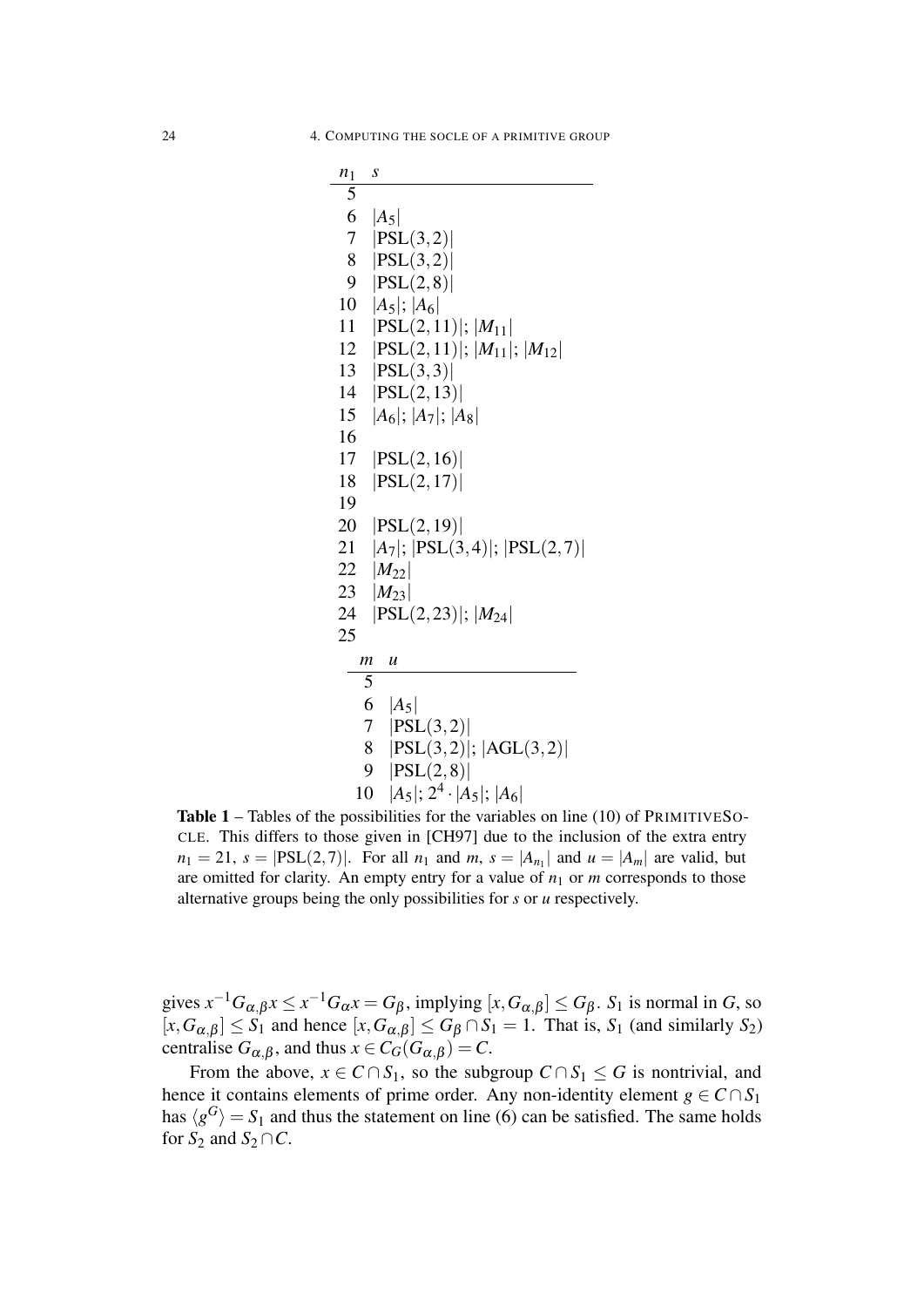The subgroups  $S_1$  and  $S_2$  are the only normal subgroups of *G* with order *s*, so if *g* has the property stated on line (6) then we have either  $\langle g^G \rangle = S_1$  or  $\langle g^G \rangle = S_2$ . The two groups  $S_1$  and  $S_2$  are the unique simple minimal normal subgroups, so  $C_G(S_1) \cap S_1 = Z(S_1) = 1$  and proving  $C_G(S_1) = S_2$  and vice versa, hence the returned value on line (7) is exactly  ${S_1, S_2}$  as desired.

#### 4.1.2. PRIMITIVESOCLE

The core algorithm in this chapter is PRIMITIVESOCLE. It takes an primitive permutation group  $G^{\Omega}$  with degree  $|\Omega| \leq 10^7$  and computes its socle.

At a high-level, PRIMITIVESOCLE is deciding the case of the O'Nan–Scott theorem in which *G* lies. For the most part, this is performed via purely arithmetic tests by examining and precomputing the possibilities for each step. This is possible due to the classification of finite simple group, since that ensures that enumerations can cover ever case.

Groups covered by case I of the O'Nan–Scott can be easily identified and handled by EARNS, as we will see in Chapter 5. For a nonabelian socle, it turns out that the solvable residual of *G* is the socle in many cases, this group is straightforward-to-compute.

Definition 4.2 (Solvable residual). *Let G be a finite group. The* solvable residual *of G*, written  $O^{\infty}(G)$ , is the last term of its derived series. That is, let  $G^{(0)} := G$  $\int$ *and*  $G^{(i)} := G^{(i-1)} = [G^{(i-1)}, G^{(i-1)}]$ , then the derived series is

$$
G^{(0)} \triangleright G^{(1)} \triangleright \ldots \triangleright G^{(n)} = O^{\infty}(G),
$$

*where n is such that*  $G^{(n+1)} = G^{(n)}$ *.* 

There is good reason for the name "solvable residual", as the following result demonstrates. Recall that a group is solvable if all its composition factors are abelian.

**Proposition 4.3.**  $O^{\infty}(G)$  *is the unique normal subgroup of* G *that is minimal with respect to the property that the quotient*  $G/O^{\infty}(G)$  *is solvable.* 

**Proof.** We assert that the derived series induces a subnormal series of  $G/O^{\infty}(G)$ , where every quotient is abelian. A composition series that refines this will satisfy the same property, that is, the composition factors are all abelian, proving  $G/O^{\infty}(G)$  is solvable. To see the assertion, consider the series

$$
G/O^{\infty}(G) \triangleright G^{(1)}/O^{\infty}(G) \triangleright \ldots \triangleright 1 = O^{\infty}(G)/O^{\infty}(G).
$$

By the third isomorphism theorem for groups, the quotient of successive terms is

$$
\left(G^{(i)}/O^{\infty}(G)\right)/\left(G^{(i+1)}/O^{\infty}(G)\right)\cong G^{(i)}/G^{(i+1)}=G^{(i)}/G^{(i)'}
$$

which is abelian, by the definition of the derived subgroup.

Therefore, if  $O^{\infty}(G) = 1$  the result is clearly true, so assume  $O^{\infty}(G) > 1$ .

Let  $H = O^{\infty}(G)$  and let  $K \leq H$  be a subgroup such that  $H/K$  is simple, that is, the first term in a composition series for *H*. Take a subgroup  $N \leq G$  with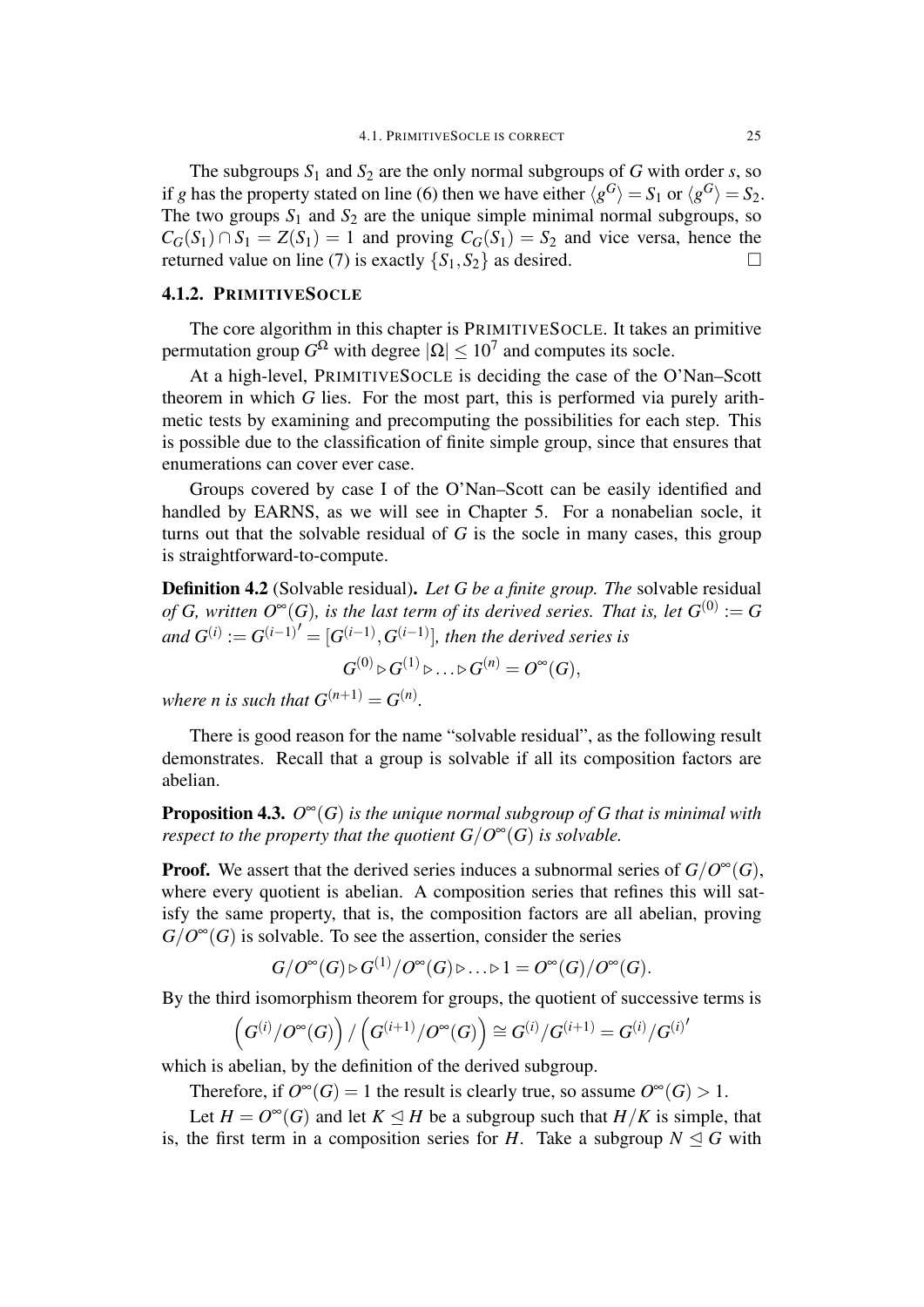$N < O^{\infty}(G)$ , a composition series for  $H/N$  can be lifted to one for  $G/N$  by placing it after a composition series for  $G/H$  lifted into  $G/N$ . Any composition series for *H/N* will include of these leading *H/K* factors and so such a factor will be included in the composition series for  $G/N$ . Thus, by showing that  $H/K$  is always non-abelian, we can deduce that *G/N* will be insolvable.

Suppose, by way of contradiction that  $H/K$  is abelian, then  $(H/K)' = 1$ . We also have  $H' = H$  by construction. For any group *L*, a homomorphism  $\varphi : H \to L$ satisfies  $\varphi(H) = \varphi(H') \leq L'$ : for any  $g, h \in H$ ,  $\varphi([g,h]) = [\varphi(g), \varphi(h)] \in L'$ . In particular, if we take the quotient map  $\varphi: H \to H/K$  we have  $\varphi(H) = (H/K)^t$ as  $\varphi$  is surjective. By definition, ker  $\varphi = K$  and hence  $1 = (H/K)' \cong H/K$ . We conclude that  $H = K$  and so we have a contradiction, that is, every composition series for  $O^{\infty}(G)$  starts with a nonabelian group.

To see uniqueness, suppose *H* and *K* are subgroups of *G* such that *G/H* and *G*/*K* are solvable. We claim that *H* ∩*K*  $\triangleleft$  *G* also has a solvable quotient *G*/(*H* ∩ *K*). Indeed, the correspondence between normal subgroups of *G* and normal subgroups in a quotient of *G* implies that the composition factors between  $G/(H \cap$ *K*) and  $H/(H \cap K)$  are quotients of abelian groups and hence abelian themselves. For the other half,  $H/(H \cap K) \cong HK/K$ , and  $HK \leq G$  so  $HK/K$  must be solvable. Chaining these together as  $1 \triangleleft H / (H \cap K) \triangleleft G / (H \cap K)$  shows that  $G / (H \cap K)$  is also solvable.  $\Box$ 

The commutator subgroup of a group can be constructed efficiently (see, for example, [Ser03, Theorem 2.3.12]) so this offers a good avenue by which we can compute the socle, when it works. The O'Nan–Scott theorem allows us to deduce when soc  $G = O^{\infty}(G)$  and when this is not true. We can explicitly tabulate the violations of this soc  $G = O^{\infty}(G)$  "rule", which is done in Table 1. The degree bound is necessary due to this tabulation and enumeration component of the algorithm.

The degree bound also nontrivially reduces the number of possibilities implied by O'Nan–Scott theorem that can occur. In particular, it is completely impossible for PRIMITIVESOCLE to meet a group in case II(d), since that case stipulates that *G* has degree  $|\Omega| = |S_1|^m$  with  $S_1$  nonabelian and simple, and  $m \ge 6$ , hence the degree  $|\Omega| \ge 60^6 \approx 46.7 \cdot 10^9 \ge 10^7$ .

Similarly, the other nonabelian cases have small bounds on some parameters, although each of these cases is still possible with degree below  $10<sup>7</sup>$ .

- (a)  $\Omega = \Omega_1^m$ , and  $S_1$  is a simple subgroup of a group that acts faithful on  $\Omega_1$ , thus,  $S_1$  itself acts faithfully. The factor  $S_1$  is at least as large as  $A_5$ , and, there is no faithful permutation representation (injection into  $S_n$ ) of *A*<sub>5</sub> on a set with fewer than 5 elements, since  $|S_4| = 24 < |A_5|$ . Hence  $n_1 = |\Omega_1| \ge 5$  and so  $1 \le m \le \log_5 10^7 \approx 10.1$ .
- (b)  $|Ω| = |S₁|^{(a-1)b}$  with  $ab = m$ ,  $a > 1$  and  $b \ge 1$ .  $|S₁| \ge 60$ , so we have  $(a-1)b \le log_{60} 10^7 \approx 3.9$ . The only possibilities are  $a = 2$ ,  $b = 1,2,3$  or  $a = 3, 4, b = 1$ , which gives  $m = 2, 3, 4, 6$ .
- (c)  $|\Omega| = |S_1|^{m/2}$  with  $m > 1$  even, so  $m/2 \le 3.9$  and hence  $m = 2, 4, 6$ .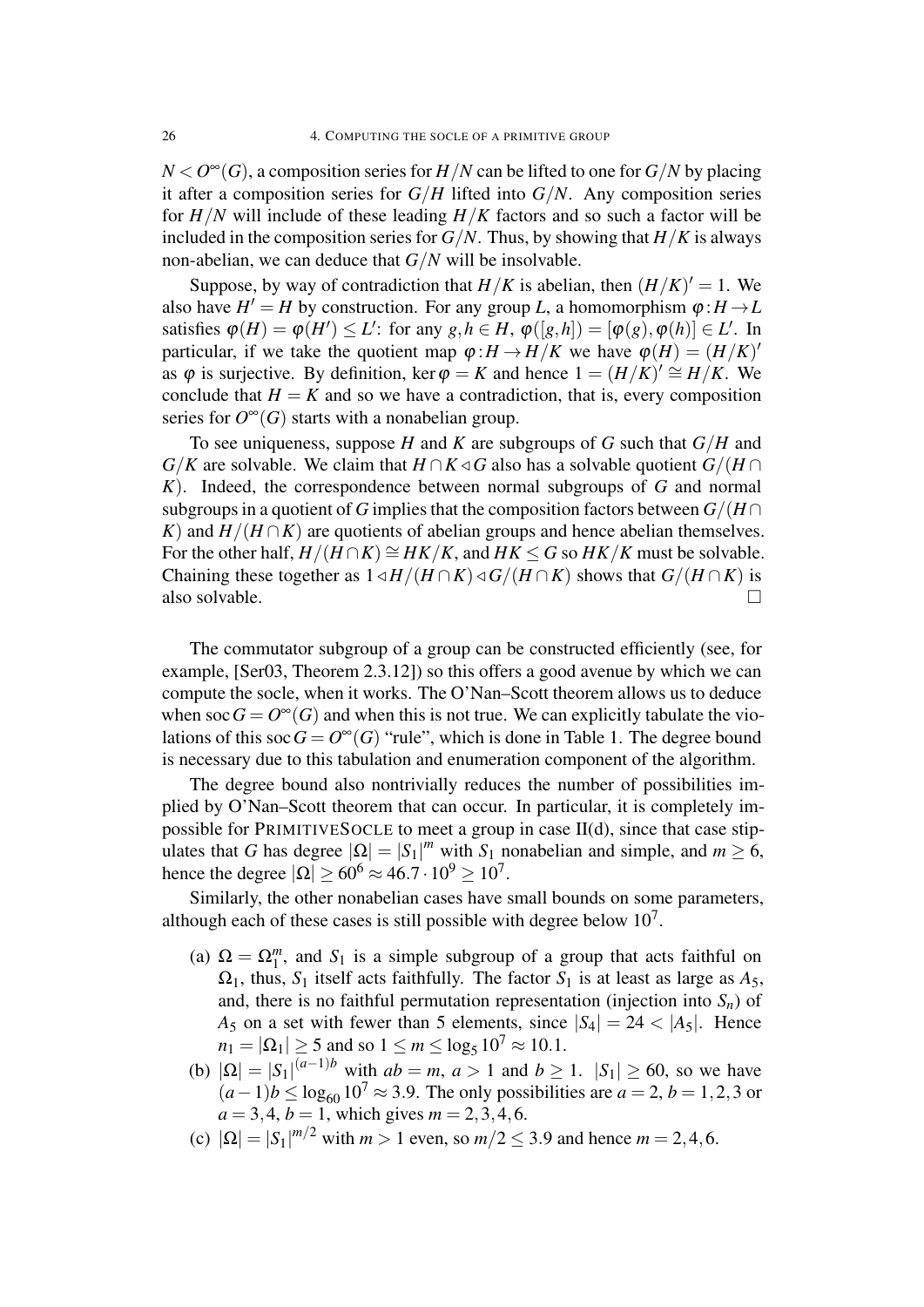In the latter two cases, for  $m > 2$ , the degree is  $|\Omega| = |S_1|^k$  for some  $k \ge 2$ and so there are also only 8 possibilities for  $S_1$ ; when sorted by increasing order, the 9th nonabelian simple group (isomorphic to PSL(2*,*19)) has order 3420, and hence the smallest degree associated with this group is  $3240^2 > 10^7$ . In those cases with  $m = 2$  we have  $|\Omega| = |S_1|$  and there are 97 simple groups with order below  $10<sup>7</sup>$ .

The first case does not have a small restriction in this manner:  $G = A_n$  falls into this case for any  $n \geq 5$ , and there are  $10^7 - 5$  nonabelian simple groups of this form with natural degree bounded by  $10^7$ . Fortunately, as we will show later, we do not need to enumerate such a large set of possibilities, because solvability considerations will show that we must have  $m \geq 5$  for there to be a chance that  $\operatorname{soc} G \neq O^{\infty}(G)$ .

Case I, when the socle is elementary abelian, is handled by the EARNS algorithm detailed in Chapter 5. This procedure does not need the extra restriction available by imposing the degree bound, hence we do not consider it above.

We are now ready to prove PRIMITIVESOCLE is correct.

**Theorem 4.4.** Let  $G^{\Omega}$  be a finite primitive permutation group with degree  $|\Omega|$   $\leq$ 10<sup>7</sup>, then, PRIMITIVESOCLE $(G, \Omega) = \text{soc } G, \mathscr{F}$ , where  $\mathscr{F}$  only exists if  $\text{soc } G$  is *nonabelian.*

*In the case that*soc*G is nonabelian, F contains the simple factors of the socle, that is,*  $\mathscr{F} = \{S_1, \ldots, S_m\}$  *where*  $\operatorname{soc} G = S_1 \times \ldots \times S_m$  *and the*  $S_i$  *are isomorphic simple groups.*

We proceed by walking through the algorithm, justifying each step.

**4.1.2.1. Line (2).** A primitive group G has an earns N if and only if soc  $G = N$ , and if and only if *G* falls into case I, so testing for the existence of an earns and returning it is a perfect way to completely cover groups of type I. This step is covered in far more detail in Chapter 5, in particular, the if-and-only-if assertions are proved as Corollary 5.11.

4.1.2.2. Line (4). If *G* does not have an earns, *G* cannot lie in case I and hence it must have a nonabelian socle factor; in particular, *G* contains a nonabelian simple group and so cannot be solvable: this simple group occurs in the composition factors. The conclusion is that the solvable residual  $T = O^{\infty}(G) \neq 1$ . Furthermore, every nonabelian simple subgroup of *G* lies in *T*, including those that form soc*G* and hence soc  $G \leq T$ . Moreover, soc  $G \leq G$  so soc  $G \leq T$ .

The rest of this subsection is devoted to proving some cases in which soc  $G =$  $O^{\infty}(G)$ , motivating the choice to examine this subgroup.

**Lemma 4.5.** Let  $G^{\Omega}$  be a primitive group falling into cases II(b) or II(c) of the O'Nan–Scott theorem with degree at most  $10^7$ , then  $G/\operatorname{soc} G$  is solvable.

**Proof.** The group *G* permutes the set  $\mathcal{F} = \{S_1, \ldots, S_m\}$  by conjugation. Let  $\varphi: G \to G^{\mathscr{F}}$  be the action epimorphism. If  $g \in G$ , then  $g \in \text{ker } \varphi$  if and only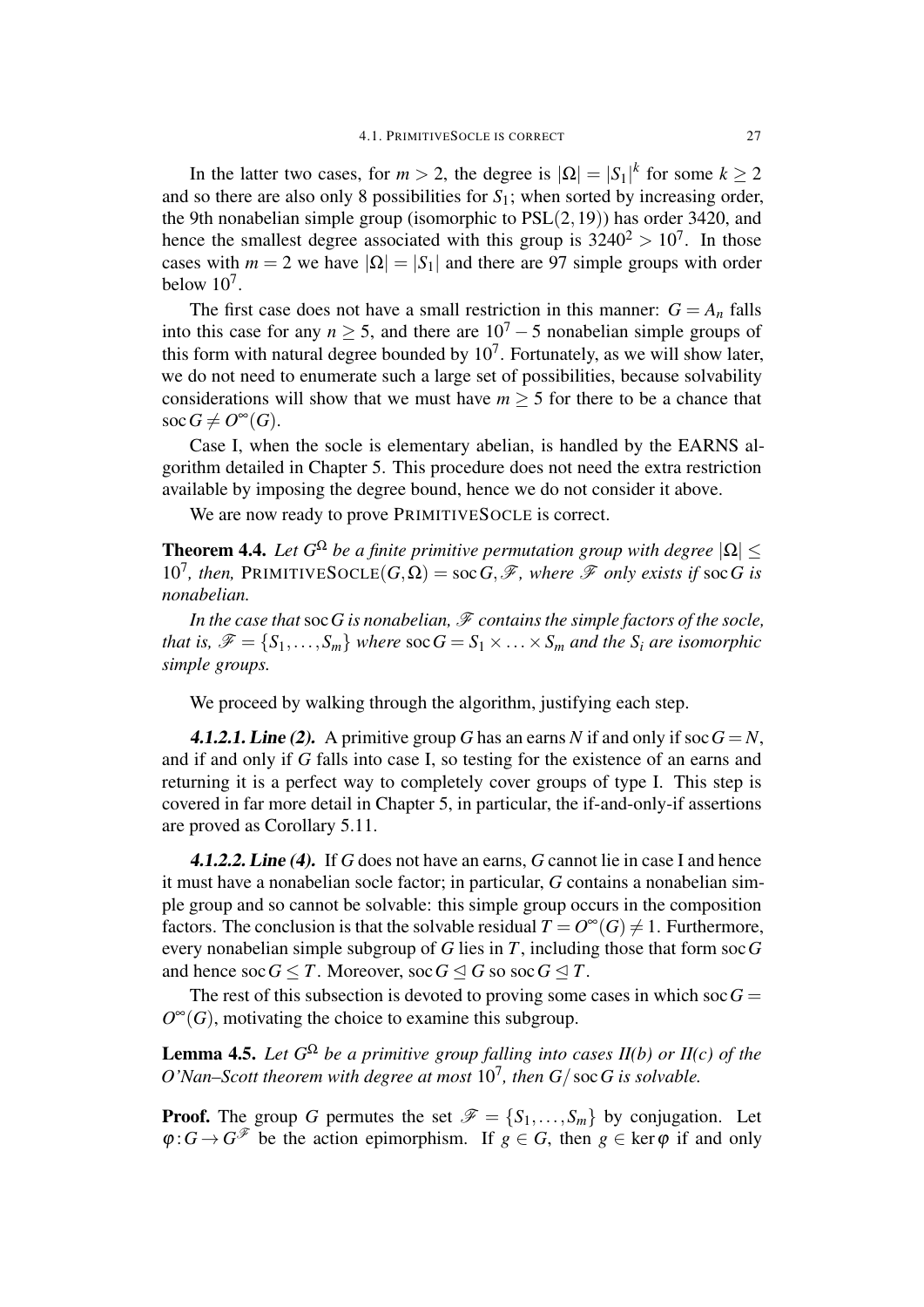if  $S_i^g = S_i$  for each  $1 \le i \le m$ , that is, if  $g \in Aut(S_1) \times \ldots \times Aut(S_m)$ . By the simplicity, it is true that  $Aut(S_i) \cong S_i$ . Out( $S_i$ ); but it is not necessarily true that  $Out(S_i) \subseteq G$ , so define  $H_i = Out(S_i) \cap G$  and then ker  $\varphi \leq (soc \ G)$ .  $H =: K$  where  $H = \prod H_i$ . Hence, we have

$$
G/\operatorname{soc} G \leq (G/K).H \leq (G/\ker \varphi).H \leq \operatorname{Sym}(\mathscr{F}).H
$$

Recall the Schreier conjecture (now a theorem by the classification of finite simple groups): Out $(S)$  is solvable for any finite simple group *S*, hence the direct product *H* contains only solvable groups *H<sup>i</sup>* . It only remains to see that the component  $G^{\mathscr{F}} \cong G/\ker \varphi$  inside Sym $(\mathscr{F})$  is solvable.

As listed above, the possibilities for *m* in the two diagonal type cases are  $m = 2, 3, 4, 6$ . For  $m \leq 4$  the covering group Sym( $\mathscr{F}$ ) is solvable and so the proof is complete. Assume  $m = 6$ . Case II(b) has  $a = 3$ ,  $b = 2$  and hence  $G^{\mathscr{F}}$  is imprimitive with block  ${S_1, S_2, S_3}$  and so is solvable.

Case II(c) has  $G^{\mathscr{F}}$  intransitive with two orbits. If  $m = 6$ , these orbits must be of length 3: suppose we had an orbit  ${S_1, S_2}$  of length 2 (respectively,  ${S_1}$  of length 1) then  $N = S_1 \times S_2$  (respectively  $N = S_1$ ) is normal in *G*. *G* is primitive so these must be transitive and hence  $|N| = |S_1|^k \ge |\Omega| = |S_1|$  for either  $k = 1$  or  $k = 2$ , a contradiction.

Hence  $G^{\mathcal{F}} \leq S_3 \times S_3 \leq S_6$ , and thus must be solvable.

By near-identical reasoning, we have the following similar result for the other nonabelian case we consider. The restriction on  $m = |\mathcal{F}|$  ensures that the Sym $(\mathcal{F})$ component of the wreath product is solvable.

**Lemma 4.6.** Let  $G^{\Omega}$  be a primitive group falling into case II(a) of the O'Nan– *Scott theorem with*  $m < 4$ *, then*  $G / \text{soc } G$  *is solvable.* 

**Corollary 4.7.** *If*  $G^{\Omega}$  *is as in either of the previous lemmas, then* soc  $G = O^{\infty}(G)$ *.* 

**Proof.** The facts soc  $G \trianglelefteq G$  and  $G/\text{soc }G$  solvable shows soc  $G \geq O^{\infty}(G)$  by Proposition 4.3. It was proved above that soc  $G \leq O^{\infty}(G)$ .

Therefore, with the degree bound of  $10^7$ , the only possibility for soc  $G \neq$  $O^{\infty}(G)$  is case II(a) with  $m \geq 5$ .

4.1.2.3. Lines (5-6). If *G* does lie in such an exceptional case, that is, if  $T \neq \text{soc } G$ , having  $T^{\Omega}$  primitive would give significant power. It can be verified computationally that the only possibilities for  $T \neq \text{soc }G$  imprimitive are the conditions checked on line (5). Since *T* only differs from *G* by solvable components, we have soc  $T =$  soc G and hence a recursive call to SOCLE from Chapter 6 suffices to complete the computation. In this case,  $G$  is primitive and  $T$  is not, so *T < G* is a strict subgroup and the mutual recursion will terminate.

**Example 4.8.** Let  $G = A_5 \wr rH$  with the product action, where  $H = A_5 \wr C_2$  acts on

$$
\Gamma = \{(1,1), \ldots, (5,1), (1,2), \ldots, (5,2)\}
$$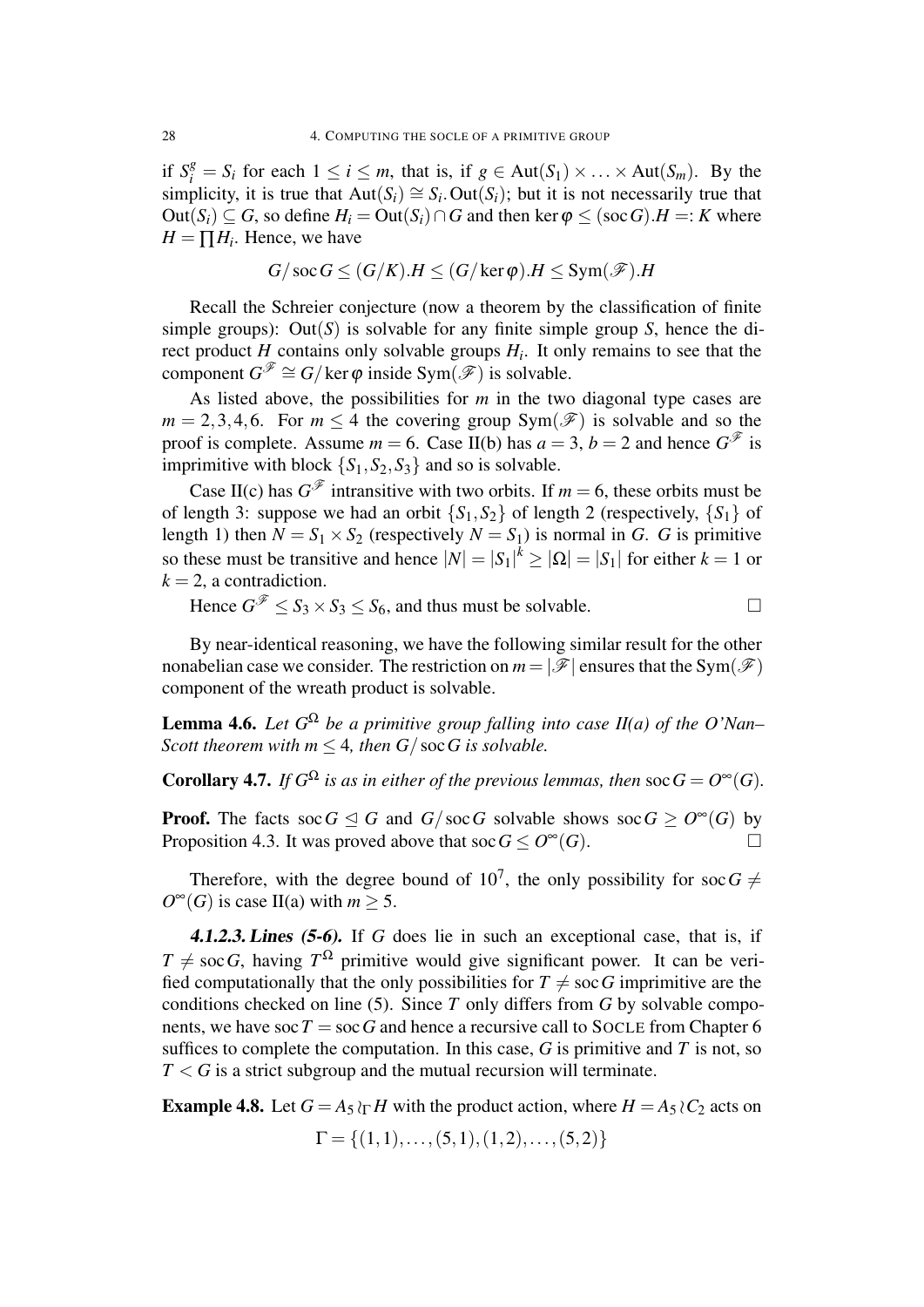with the imprimitive action (1.29). The overall group *G* has degree  $5^{10} \le 10^7$  and soc  $G = A_5^{10}$  $^{10}_{5}$  since it is of O'Nan–Scott type II(a), but  $O^{\infty}(G) = A_5 \wr (A_5 \times A_5)$ . The direct product  $A_5 \times A_5$  is intransitive on  $\Gamma$ , with two orbits  $\{(1, \alpha), \ldots, (5, \alpha)\}\$ for  $\alpha = 1, 2$ , and so  $O^{\infty}(G)$  is imprimitive by Theorem 1.32. This example is due to Unger.

After this check, the remainder of PRIMITIVES OCLE can assume that  $T =$ soc*G* or *T* is primitive.

**4.1.2.4. Lines (7-8).** Suppose  $|T|$  is the order of a finite simple group; we wish to see that *T* must actually be a (nonabelian) finite simple group in this case, and hence see that it is the socle of *G*.

We state a simplified version of Cameron-Teague Power Order Theorem.

**Theorem 4.9** ([Kim+90, Theorem 6.1]). *If*  $S_1$ ,  $S_2$  *are finite simple groups and*  $n_1, n_2$  are integers such that  $|S_1|^{n_1} = |S_2|^{n_2}$ , then  $|S_1| = |S_2|$  and  $n_1 = n_2$ .

Hence, if  $T = \text{soc } G$ , we have  $|T| = |S_1|^m = |S|$  for some simple *S*, and thus  $|S_1| = |S|$  and  $m = 1$ . This *m* implies *G* must be of O'Nan–Scott type II(a) since the other cases require  $m > 2$ .

Hence, it only remains to consider the case  $T \neq \text{soc } G$ , in this case G also lies in case II(a). [Kan91] gives two important lemmas relating to this case.

**Lemma 4.10** ([Kan91, Lemma 1]). *If*  $G^{\Omega}$  *lies in case II(a) of the O'Nan–Scott* theorem, then  $|G| = t u |S_1|^k$  where  $u = |G^{\mathscr{F}}|$  and  $t = |T|$  for some subgroup of  $(\text{Aut}(S_1)/S_1)^k \cong \text{Out}(S_1)^k$ .

This lemma is relating the order of *G* to the order of the wreath products  $S_1 \wr U$ and  $Aut(S_1) \wr U$ , where  $U^{\mathscr{F}} \cong G^{\mathscr{F}}$ .

**Lemma 4.11** ([Kan91, Lemma 3]). *There is no simple group H* with  $|H| = t u s<sup>m</sup>$ *for t, u, s and m in Table 1 and either*

- $t = 2^i$  *for*  $i \leq m$ *, or*
- $t = 2^{i}$  *for*  $i \le 2m$  *when*  $s = 360 = |A_6|$ ,  $n_1 = 10$  *or*  $s = 4080 = |PSL(2, 16)|$ ,  $n_1 = 17$ *, or*
- $t = 3^i$  *for*  $i \le m$  *when*  $s = 504 = |PSL(2,8)|$ *, or*
- $t = 2^{i}3^{j}$  *for*  $i, j \leq m$  *when*  $s = 20160 = |PSL(3, 4)|$ *.*

The case  $s = 20160$  was added by [CH97], and  $s = 4080$  was added by [Ung]. These lie outside the degree bound of  $10<sup>6</sup>$  that was considered in [Kan91]. The *t* quantities and their upper bounds reflect the size of the outer automorphism groups  $Aut(S)/S$ , where *S* is a simple group with  $|S| = s$ .

We know that *T* is primitive, so it has order as described in the first lemma, and hence by the second lemma we cannot have  $|T| = |S|$  for any simple group. We have thus shown that if *T* has order matching that of a simple group we must have soc  $G = T$  and  $m = 1$ , validating the socle and the  $\mathscr F$  returned on line (8).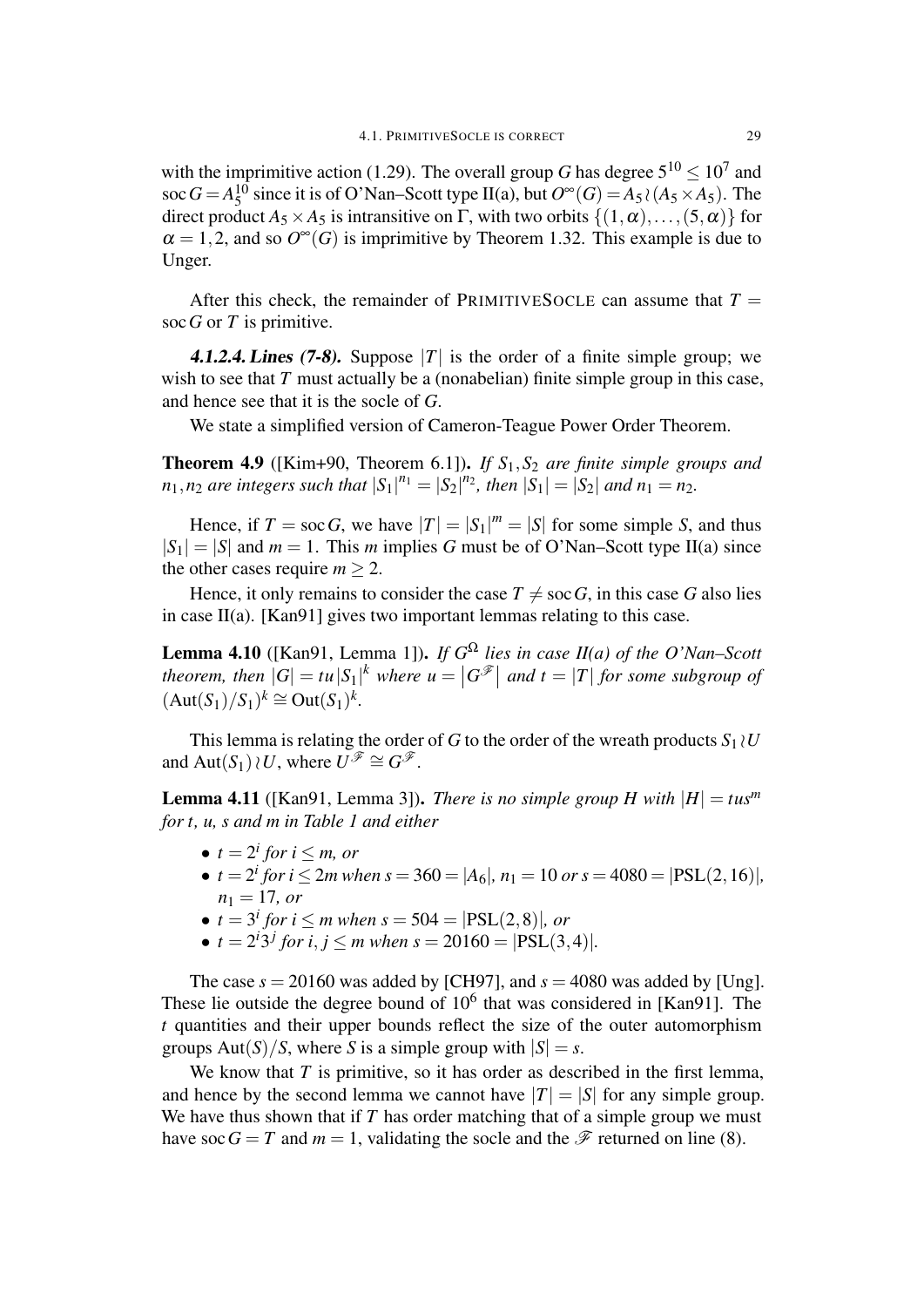**4.1.2.5. Line (10).** We now detect when  $T > \text{soc } G$ . The  $m \geq 5$  restriction is justified above by Corollary 4.7, the equation for  $|T|$  is justified by [Kan91, Lemma 1] listed above and the equation  $n = n_1^m$  $\frac{m}{1}$  is clearly just rephrasing the relationship  $\Omega = \Omega_1^m$  from the O'Nan–Scott theorem.

The important difference between the condition here and the condition in [Kan91, Lemma 1] is the addition of the criterion that the group *U* with order *u* is perfect, that is, that  $[U, U] = U$ . This criterion is related to the solvable residual *T*, and implies that repeated commutators will not eliminate the *U* factor of the wreath product, leaving  $T >$  soc G. A list of possibilities was first tabulated by [Kan91] up to degree  $n \leq 10^6$ ; Kantor extended this to degree  $n \leq 10^7$ , which was reproduced in [CH97], although this missed an entry,  $n_1 = 21$ ,  $s = PSL(2, 7)$ . The corrected table appears as Table 1 and also as [Ser03, Table 6.8]. The requirement that *m*  $\geq$  5 implies that  $n_1^5 \leq 10^7$  and hence  $n_1 \leq 25$ .

Most groups with  $\operatorname{soc} G > T$  have  $|\text{Out}(S_1)| = 2$ , and hence  $t = 2^i$  for some  $i \leq m$ , others have slightly larger outer automorphism groups. The full list of possibilities is given in Lemma 4.11. This can again be computed simply by enumerating the outer automorphism groups of the small number of simple groups *S* that satisfy the degree restriction.

Lastly, we just need to see that the existence of such  $t$ ,  $u$ ,  $s$ ,  $m$  and  $n_1$  implies that we are definitely in case II(a) with  $T \neq \text{soc } G$ . That is, eliminate the possibility that we are direct computation of the possible order and degree of  $T = \text{soc } G$ . It is possible for  $|T| = t u s^m$  in three cases with degree below 10<sup>7</sup>:  $T = A_5^6$  $\frac{6}{5}$ ,  $tus^m = 1 \cdot 60 \cdot 60^5$ , with free choice of  $n_1 \in \{5, 6, 10\}$ . However the degrees do not match, in either of the diagonal cases of the O'Nan–Scott theorem the degree *n* of *T* is  $n = 60^3 \neq n_1^5$  $\frac{5}{1}$  for any of the possibilities for  $n_1$ .

**4.1.2.6. Lines (11-18).** In the case that  $O^{\infty}(G) \neq \text{soc }G$ , *G* acts by the product action, and  $m \geq 5$ . [DM96, Theorem 4.3B] shows that *G* must have a unique minimal normal subgroup *N* in this case, and so finding the socle is equivalent to finding *N*, which can be performed by finding some element or set of elements that are definitely contained within *N*.

We have that *G* lies between  $S \wr U$  and  $Aut(S) \wr U$  for some perfect transitive group *U* of degree *m*. Consider the point stabiliser  $G_{\omega}$  by identifying  $\omega =$  $(\omega_1,\ldots,\omega_1) \in \Omega_1^m = \Omega$  for any  $\omega_1 \in \Omega_1$ . We can assume  $\omega$  is homogeneous like this without loss of generality, because *G* is primitive and hence Theorem 1.32 implies that the components of the wreath product that comprise *G* are transitive.

For simplicity, we work with  $G = S \setminus U$  and cover the  $G > S \setminus U$  case below. In this case,  $G_{\omega}$  is the set of elements  $g = (s_1, \ldots, s_m; u) \in G$  such that

$$
(\omega_1,\ldots,\omega_1)^g=(\omega_1^{s_1\star},\ldots,\omega_1^{s_{m^\star}})=(\omega_1,\ldots,\omega_1)
$$

where  $k^* = k^{u^{-1}}$ . This happens if and only if  $s_i \in S_{\omega_1}$  for all  $i \in \{1, ..., m\}$  and hence  $G_{\omega} = S_{\omega_1} \wr U$ . We note that  $|S| \ge 60$  and  $|\Omega_1| \le 25$  and so  $S^{\Omega_1}$  is far too large to be regular, meaning  $S_{\omega_1} \neq 1$ . Therefore, a shortest orbit *A* of  $G_{\omega}$  on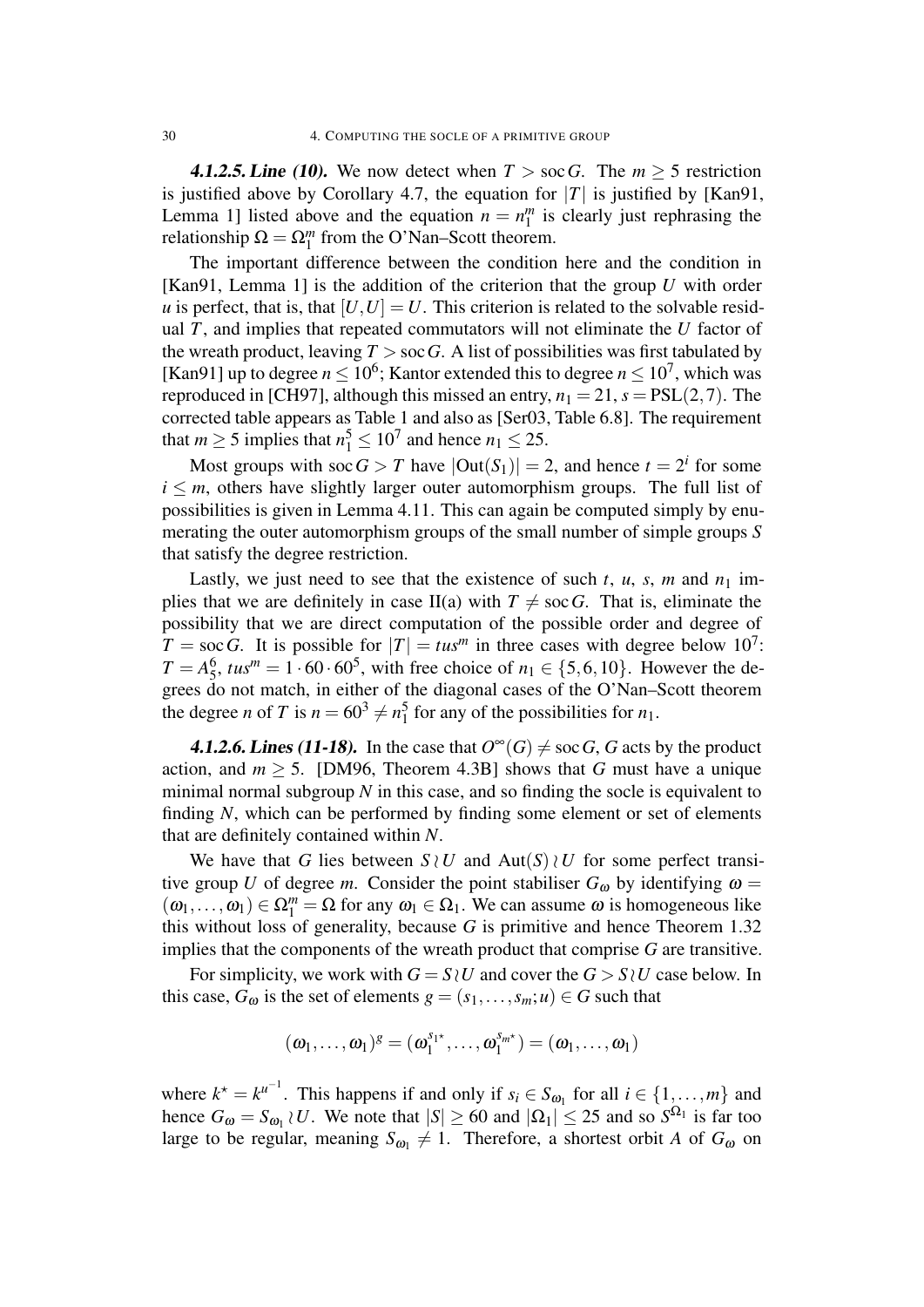$\Omega \setminus \{\omega\}$  is

$$
A = (A', \omega_1, \ldots, \omega_1) \cup (\omega_1, A', \omega_1, \ldots, \omega_1) \cup \ldots \cup (\omega_1, \ldots, \omega_1, A') \qquad (4.12)
$$

where *A'* is a shortest orbit of  $S_{\omega_1}$  on  $\Omega_1 \setminus {\{\omega_1\}}$ . It is clear that each component  $($ ..., $A'$ ,...) forms a block of the action of the stabiliser on *A*, and it that there are *m* components. Hence the block system  $\Sigma$  on line (14) exists.

If  $G > S \wr U$ , the reasoning above still applies, since the whole group  $G \leq$ Aut(*S*)*≀U* acts by the product action so the extension above *S ≀U* cannot perturb the block structure.

We note that it is often the case that  $G_{\omega}^{\Sigma}$  is primitive. This action is precisely that of *U*, the factor of the wreath product, [Kan91] states that one should be able to find  $U$  primitive with a degree bound of  $10^6$ ; but increasing the bound to 10<sup>7</sup> introduces a single new entry  $m = 10$ ,  $u = 2^4 |A_5|$  of Table 1 which can be imprimitive. In summary, one can compute  $\Sigma$  by finding a block system such that  $G_{\omega}^{\Sigma}$  is primitive, unless  $n_1 = 5$ ,  $m = 10$  and  $u = 2^4 |A_5|$  or  $u = |A_5|$  with  $2^4 |t$ , in which case the block system of size *m* has to be found by other means.

Without loss of generality, we can assume that the block *B* chosen was the first term of (4.12), and hence the stabiliser  $R = G_{\omega,(A \setminus B)}$  consists of only those elements that do not move any of the remaining blocks, in particular,  $(S_1)_{\omega} \leq$  $R \leq$  Aut $(S_1)_{\omega}$  where  $S_1$  is the first term of the direct product in the semidirect product that makes up the wreath product and the exact group between  $S_1$  and Aut( $S_1$ ) depends on the nature of the extension above  $S \wr U$  that makes up *G*. In either case, the derived subgroup  $R' \leq S_1$ . A direct computational check of each possibility in Table 1 shows that  $S_{\omega}$  is always nonabelian, and so  $1 < S'_{\omega} \leq R'$  and hence  $R' \neq 1$ .

Therefore,  $R' \leq S_1 \leq \text{soc } G$ , and thus the normal closure  $N = \langle R'^G \rangle$  must be the minimal normal subgroup soc G and so line (17) is correct. The group  $S_1$ is one of the simple factors of soc*G*, and hence is one of its minimal normal subgroup, implying that we can find one socle factor via  $S_1 = \langle R'^{socG} \rangle$ . This case of the O'Nan–Scott theorem has that *G* acts transitively by conjugation on the socle factors, so computing the remaining factors is a matter of computing the *G* conjugates of  $S_1$ . This justifies line (18) as correct.

**4.1.2.7. Line (20).** We are guaranteed that  $T = \text{soc } G$ , and so could return immediately if that were all that was desired. If the set of socle factors  $\mathscr F$  is also wanted PRIMITIVESOCLE must continue. Since it is the socle,  $|T| = |S|^m$  for some simple group *S* and integer *m*, and by Lemma 4.9, this pair is unique. The case  $m = 1$  was eliminated on line (7), so the assertion  $m \ge 2$  holds.

**4.1.2.8. Lines (21-22).** In the case that  $m = 2$  and  $s = n$ , it is clear that  $T =$  $S_1 \times S_2$ . We will see that *T* itself is primitive and that it falls into either of the two diagonal type cases. Hence,  $T^{\Omega}$  satisfies the preconditions for REGULAR-FACTORS and so we can compute  $S_1$ ,  $S_2$  directly via that. It just remains to prove the properties of *T*.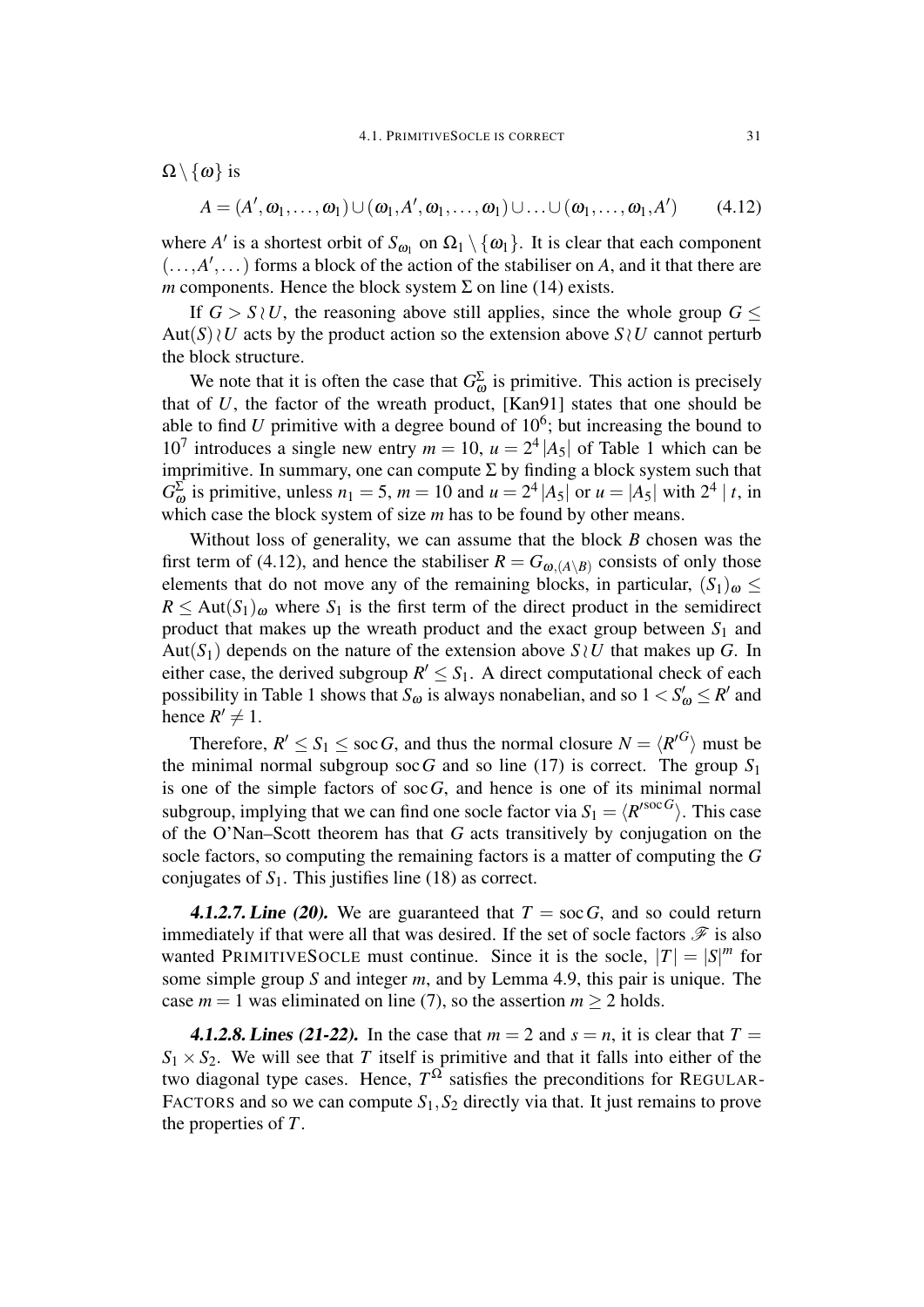**Lemma 4.13.** *If*  $G^{\Omega}$  *is primitive with*  $\operatorname{soc} G = S_1 \times S_2$  *where*  $S_1 \cong S_2$  *are non*abelian simple groups and  $|S_i| = |\Omega| \leq 10^7$  then G is not of product type, that is, *G does not lie in case II(a).*

**Proof.** Assume we are in case II(a) with socle factor  $S_1$  acting on a set  $\Omega_1$ ; we must have  $|\Omega| = |S_1| = |\Omega_1|^2$ . Hence, the socle factor must have order that is a square. By the classification of finite simple groups, the only such simple groups with order less than  $10^{20}$  are two of the projective symplectic groups:

$$
|PSp_4(7)| = 2^8 3^2 5^2 7^4 \approx 1.4 \cdot 10^8
$$
  

$$
|PSp_4(41)| = 2^8 3^2 5^2 7^2 29^2 41^4 \approx 6.3 \cdot 10^{15}
$$

Hence, there is no possibility to be in case II(a) with the degree bound of  $|\Omega|$  < 10<sup>7</sup> as those two options are larger than that, and any others are even larger.  $\Box$ 

Thus, *G* is of diagonal type, and hence [DM96, Theorem 4.5A (i)] guarantees that *T* is primitive since  $m = 2$ .

4.1.2.9. Line (24). If PRIMITIVESOCLE has reached this point, that is, if  $O^{\infty}(G)$  = soc *G* with  $m \neq 2$  or  $s \neq n$  then the following must be true.

### **Lemma 4.14.** *If* PRIMITIVESOCLE *reaches line* (24),  $T^{\Omega}$  *is imprimitive.*

**Proof.** Recall that  $S_i \leq T$ . The case  $m = 1$  has been eliminated by line (7). If G is of O'Nan–Scott type II(a) with  $m \ge 2$ , each  $S_i$  acts on a set  $\Omega_1 \subset \Omega$ , so  $S_i$  is not transitive on  $\Omega$  and thus  $T^{\Omega}$  cannot be primitive due to the normality of  $S_i$ .

If *G* does not lie in case II(a), it must be of diagonal type. It is guaranteed that  $s = n$  if *G* is of diagonal type and  $m = 2$ , so the previous section eliminates this case entirely, leaving only  $m \geq 3$ . If *T* were primitive, it would be of diagonal type with soc  $T = T$  and socle factors  $S_i$ . The normality of  $S_i$  inside  $T$  means that *T* acts with  $m > 3$  orbits on  $\mathcal{F}$ , and so *T* cannot satisfy either of the diagonal type cases which mandate only 1 or 2 orbits. Hence, *T* cannot be primitive if *G* is of diagonal type. □

The socle *T* is normal in *G*, so  $T^{\Omega}$  is transitive by Corollary 1.22. Thus, the assertion on line (24) is valid: a minimal block system  $\Sigma$  exists.

**4.1.2.10. Lines (25-28).** Suppose we have  $|\Omega| = n = s^{m/2}$  where *s* is the order of some simple group. We will show that *G* must be of diagonal type. Similarly to the  $m = 2$ ,  $s = n$  case, if G has the wreathed product action, we have  $n = s^{m/2} =$  $|\Omega_1|^m$  for some set  $\Omega_1$ , hence, taking *m*/2-th roots, we have  $s = |\Omega_1|^2$ . The same reasoning as in the proof of Lemma 4.13 proves no such *s* exists and hence *G* cannot lie in case II(a). We note that the largest order *s* that satisfies our degree bound is  $10^{14/m} \le 10^7$  so the logic in that proof still applies.

The kernel  $K$  of the block action is, essentially, the stabiliser of a block. The stabiliser of a block must contain the group stabiliser as a maximal subgroup or else there will be a nontrivial block n strictly contained within  $\Sigma$  but this was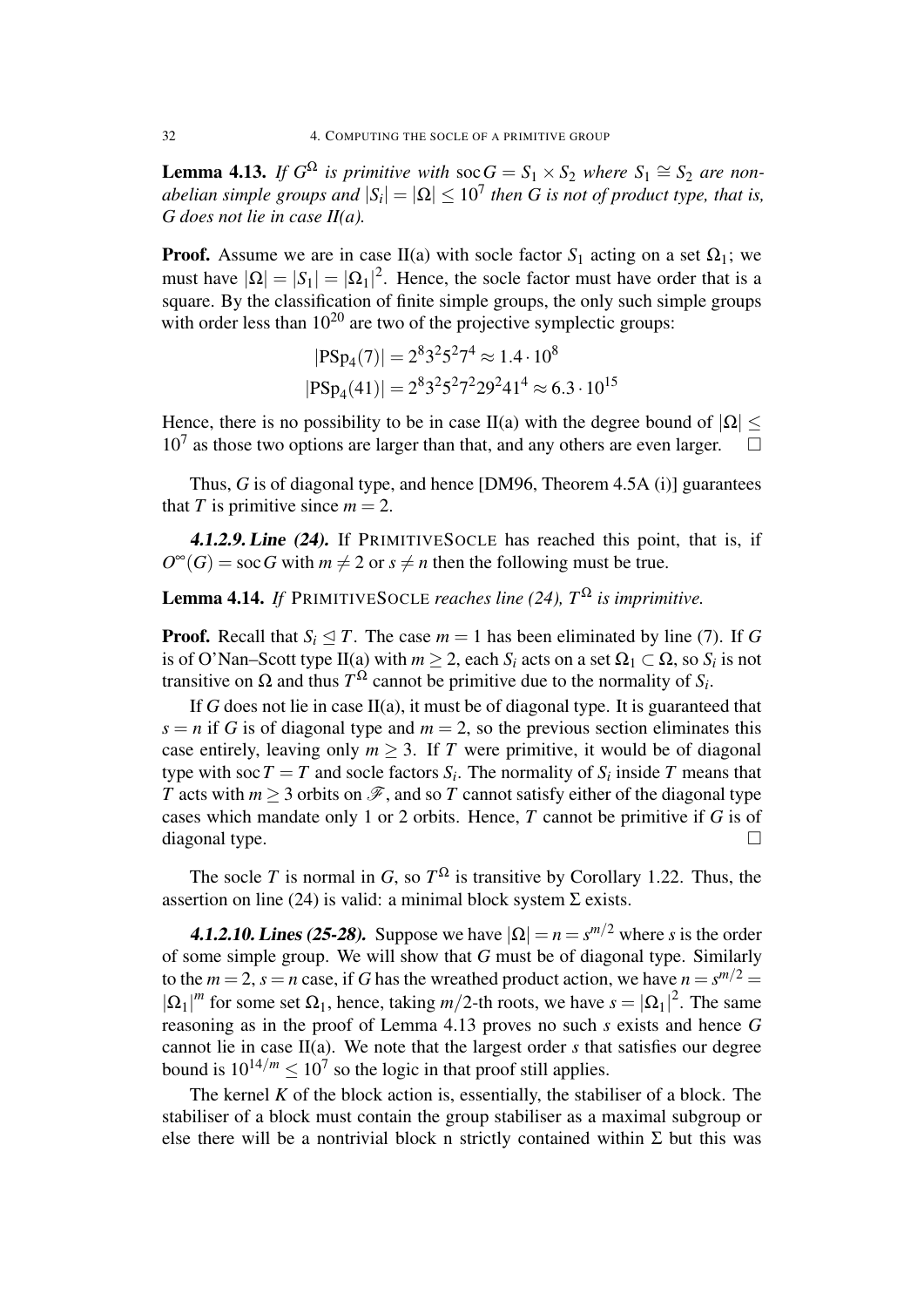constructed to be minimal. Hence, the stabiliser is

$$
(S_1 \times S_2) \times D_2 \times \ldots \times D_b.
$$

The kernel *K* is the largest normal subgroup of *T* contained within that, the *core*. Thus,  $K = S_1 \times S_2$  since the diagonal groups  $D_i$  cannot contain any nontrivial normal subgroups of *T*. The restriction  $K^B$  acts primitively on *B*, again by the minimality of  $\Sigma$ , hence, the preconditions for REGULARFACTORS are satisfied and so it can be used to compute  $S_1$  and  $S_2$  directly, as done on line (27). As seen by the correspondence between [DM96, Theorem  $4.1A(b)(iii)$ ] and case II(c) of Theorem 3.17 in the proof of the latter, *G* acts transitively by conjugation on the  $D_i$ , so  $\mathscr F$  is the set of conjugates of  $S_1$  and  $S_2$  and hence line (28) is correct.

4.1.2.11. Line (30). If PRIMITIVES OCLE falls through to the very last case, *G* is in case II(a) or case II(b) with  $a \ge 3$  and hence  $b = 1$ . As above, the kernel *K* is the core of the stabiliser of a block. We will break into those two remaining cases of the O'Nan–Scott theorem to show that this core is one of the simple factors  $S_1$ , and then the transitivity of the conjugation action of *G* on  $\mathscr F$  proves line (30) correct.

We take a similar approach to the previous section, by expanding the point stabiliser. In case II(a), the stabiliser of a point  $\omega = (\omega_1, \ldots, \omega_m)$  will be  $(S_1)_{\omega_1} \times$  $\ldots \times (S_m)_{\omega_m}$  and the stabiliser of a block is that same expression with  $(S_1)_{\omega_1}$ replaced by  $S_1$ . The stabilisers are strictly smaller than their transitive parent group  $S_i$  and so contain no normal subgroups since that parent group is simple, hence the core *K* is exactly  $S_1$ .

The second case  $(II(b))$  is similar to the previous section with the block stabiliser  $S_1 \times D$  where *D* is the diagonal subgroup of  $S_2 \times \ldots \times S_m$ . For the same reasons, this has core  $K = S_1$ .

Therefore, we have shown that PRIMITIVESOCLE is correct.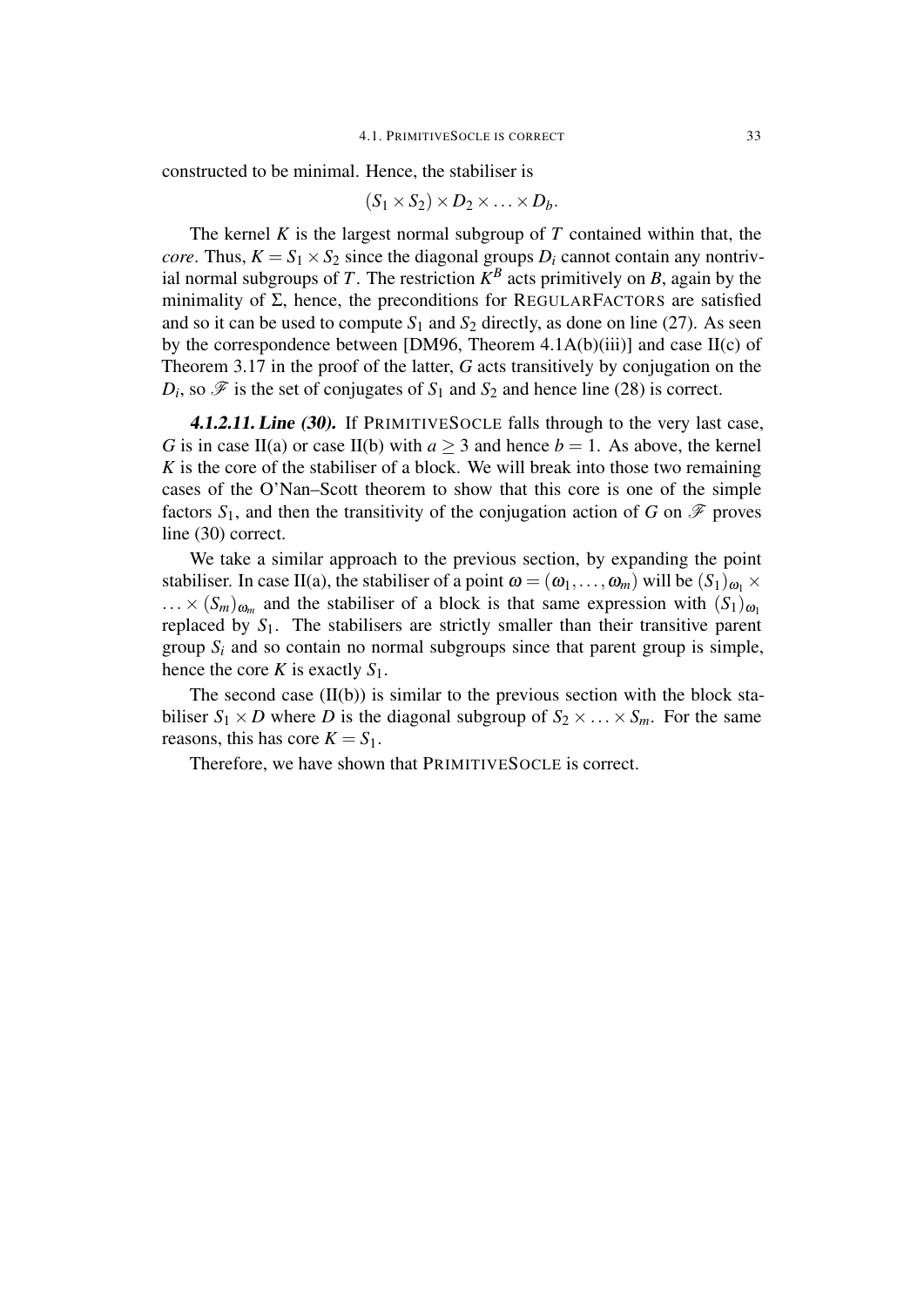#### CHAPTER 5

### Groups of Affine Type and EARNS

For a vector space *V*, we construct the *affine group* AGL(*V*) via

$$
AGL(V) = V \rtimes GL(V),
$$

considering *V* with its abelian group structure and  $GL(V)$  with its natural action of left multiplication on *V*. Concretely,  $AGL(V)$  is the Cartesian product of sets  $V \times GL(V)$  with operation

$$
(\nu, A)(\nu, B) = (\nu + Aw, AB)
$$

It is a straight-forward check that  $(0, I)$  is the identity and  $(\nu, A)^{-1} = (-A^{-1}\nu, A^{-1})$ is the inverse of  $(v, A)$ .

A group *G* is *of affine type* if  $G \leq AGL(V)$ , which we can characterise by  $G =$ *W*  $\times$  *M* for some subspace *W*  $\subseteq$  *V* and *M*  $\le$  GL(*W*). Without loss of generality, only the case where *V* is minimal, that is,  $W = V$ , needs consideration; if this is not true, then we can just write  $G \leq AGL(W)$ .

In this chapter, we consider only the finite vector space  $V = \mathbb{F}_p^n$  where  $\mathbb{F}_p$  is the field with  $p$  elements, for some prime power  $p$ , which we abbreviate as

$$
\text{AGL}(n, p) := \mathbb{F}_p^n \rtimes \text{GL}(n, p)
$$

**Example 5.1.** Elementary abelian groups are of affine type. Let  $G = C_p^n \cong \mathbb{F}_p^n$  be such a group, then *G* can be identified with the subgroup  $\mathbb{F}_p^n \rtimes \{I_n\} < \hat{A}GL(n,p)$ .

**Proposition 5.2.** The affine group  $\mathrm{AGL}(n, p)$  has an faithful action on  $\mathbb{F}_p^n$ , defined *by*

$$
x^{(\nu,A)} = A^{-1}(x+\nu) \tag{5.3}
$$

*for*  $x \in \mathbb{F}_p^n$  *and*  $(v, A) \in \text{AGL}(n, p)$ *.* 

**Proof.** We proceed directly; take  $(w, B) \in \text{AGL}(n, p)$ , then

$$
(x^{(\nu,A)})^{(\nu,B)} = (A^{-1}(x+\nu))^{(\nu,B)} = B^{-1}(A^{-1}(x+\nu)+\nu)
$$
  
= B<sup>-1</sup>A<sup>-1</sup>(x+(v+Aw)) = x<sup>(x+Aw,AB)</sup> = x<sup>(x,A)(w,B)</sup>

Now take an arbitrary  $(v, A) \in \text{AGL}(n, p)$  such that  $x^{(v, A)} = x$  for all  $x \in \mathbb{F}_p^n$ , in particular, it is true for  $x = -v$ , which gives  $-v = (-v)^{(v,A)} = A^{-1}(-v+v) = 0$ . Therefore, *A* must satisfy  $A^{-1}x = x$  for all  $x \in \mathbb{F}_p^n$  and meaning  $A = I_n$ . Thus the kernel of the action of  $AGL(n, p)$  on  $\mathbb{F}_n^p$  is trivial and so  $AGL(n, p)^{\mathbb{F}_n^p}$  is faithful. □

Any group *G* of affine type thus has a faithful action on  $\mathbb{F}_p^n$  by restricting (5.3) to *G*. This gives a permutation representation of degree  $\left|\mathbb{F}_p^n\right| = p^n$  for AGL(*n*, *p*) and its subgroups.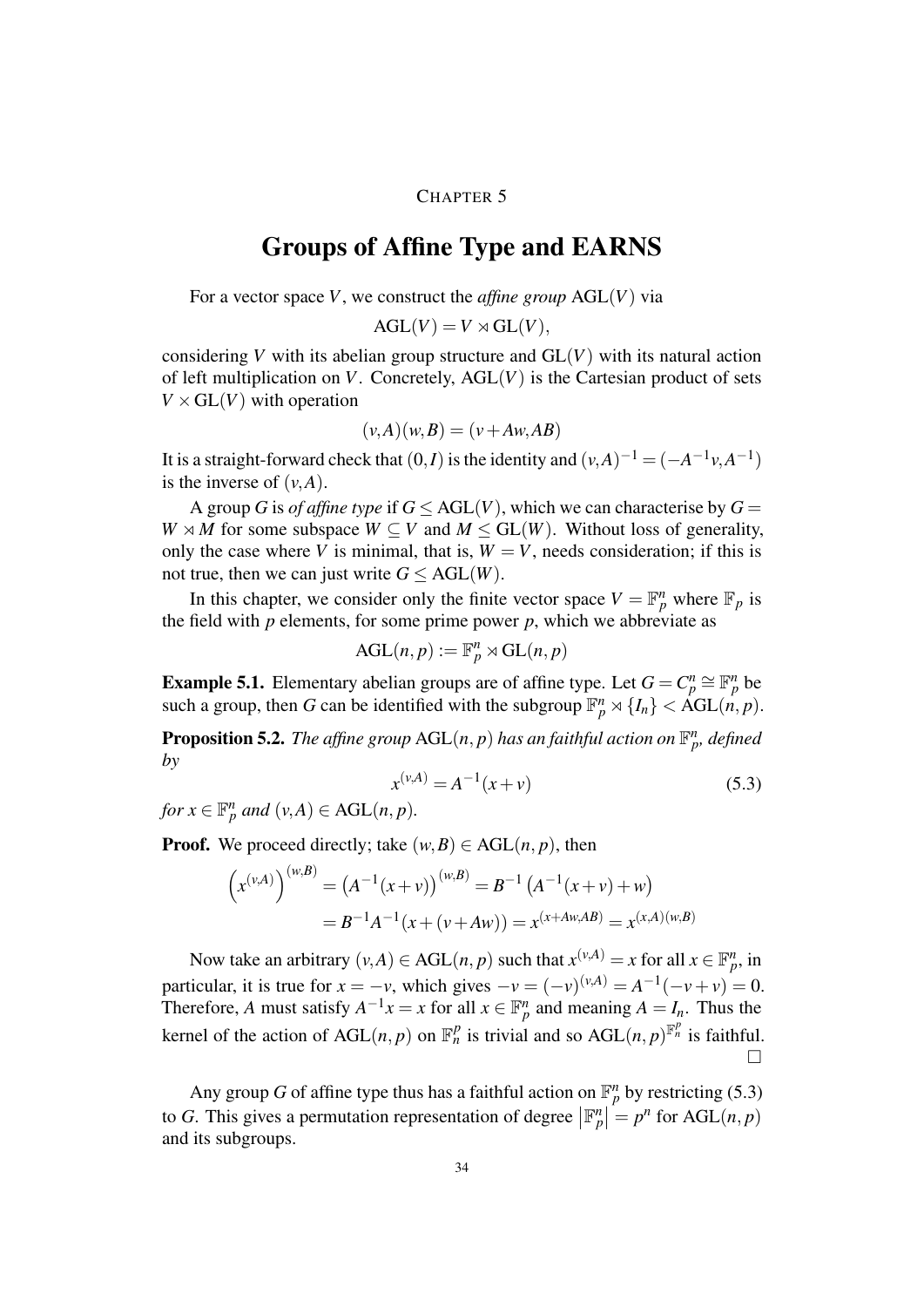Since  $\mathbb{F}_p^n$  acts transitively by addition on itself, any group *G* of affine type inside AGL(*n*, *p*) also acts transitively on  $\mathbb{F}_p^n$ , since  $\mathbb{F}_p^n$  is a subgroup of *G*. This will be proved to be the earns and socle of  $G$  and is the object that needs to be computed. However it is unfortunately nontrivial to calculate efficiently. On the other hand, the matrix factor is also clearly a subgroup, but is significantly easier to compute.

**Proposition 5.4.** *If*  $G = \mathbb{F}_p^n \rtimes M \leq \text{AGL}(n, p)$ , then  $M \cong G_\alpha$  for any  $\alpha \in \mathbb{F}_p^n$ .

**Proof.** *G* is transitive, so we can assume  $\alpha = 0$ . If  $(v, A) \in G_0$ , we must have  $0 = 0^{(\nu,A)} = A^{-1}(0+\nu) = A^{-1}\nu$  and so  $\nu = 0$ . There is no restriction on *A*, so  $G_0 = \{0\} \rtimes M \cong M.$ 

#### 5.1. Primitive groups of affine type

It is productive to study the primitive groups of affine types, since we have the restriction to primitive groups for the base case of computing the socle, which is when these considerations are most relevant. In this section, the group *G* is primitive and of affine type, unless otherwise stated.

**Definition 5.5.** *If V is a vector space over a field k, a matrix group*  $M \le GL(V)$ *is* irreducible *if the only M-invariant subspaces of V are {*0*} and V.*

*Equivalently, M is called irreducible if V is an irreducible kM-module.*

This concept provides an accurate characterisation of groups of affine type, since invariant subspaces corresponds to blocks.

**Proposition 5.6.** A group of affine type  $G = \mathbb{F}_p^n \rtimes M \leq \text{AGL}(n, p)$  is primitive in *its action on*  $\mathbb{F}_p^n$  *if and only if*  $M \leq \mathrm{GL}(n,p)$  *is irreducible.* 

**Proof.** Suppose *M* is irreducible. Take a block *B* containing 0; if this is the unique element then *B* is a trivial block, otherwise, find  $v \neq 0 \in B$ . *M* is irreducible, so *Mv* is a generating set of  $\mathbb{F}_p^n$ , furthermore,  $M0 = 0 \in B$ , so  $Mv \subseteq B$ . Now, if  $w \in B$ , then  $0^w = 0 + w = w \in B$  and so  $w^w = w + w \in B$  implying  $mw \in B$  for all  $m \in \mathbb{F}_p$ . This shows that *B* can only be a trivial block, since any such *B* with  $|B| > 1$  is the entirety of  $\mathbb{F}_p^n$ .

Conversely, suppose *M* is reducible, find a nontrivial *M* invariant subspace  $V \subset \mathbb{F}_p^n$ . We claim this a nontrivial block for  $G^{\mathbb{F}_p^n}$ . Take  $g = (v, A) \in G$ , and let  $W = V^{(\nu,A)}$ . By the *M*-invariance of *V*, we have

$$
W = A^{-1}(V + v) = V + A^{-1}v.
$$

If we can find  $w \in W \cap V$ , then there is some  $v' \in V$  such that  $w = v' + A^{-1}v$ , and hence  $A^{-1}v \in V$  and so  $W = V$ . Our choice *g* was arbitrary, so either  $V^g = V$  or  $V^g \cap V = \emptyset$ , and hence *V* is a block.

We now wish to get a handle on the structure of the subgroups of *G*, in particular, of its normal subgroups. *G* is primitive so the normal subgroups must be transitive by Corollary 1.22. Hence, any regular normal subgroup of *G* is in fact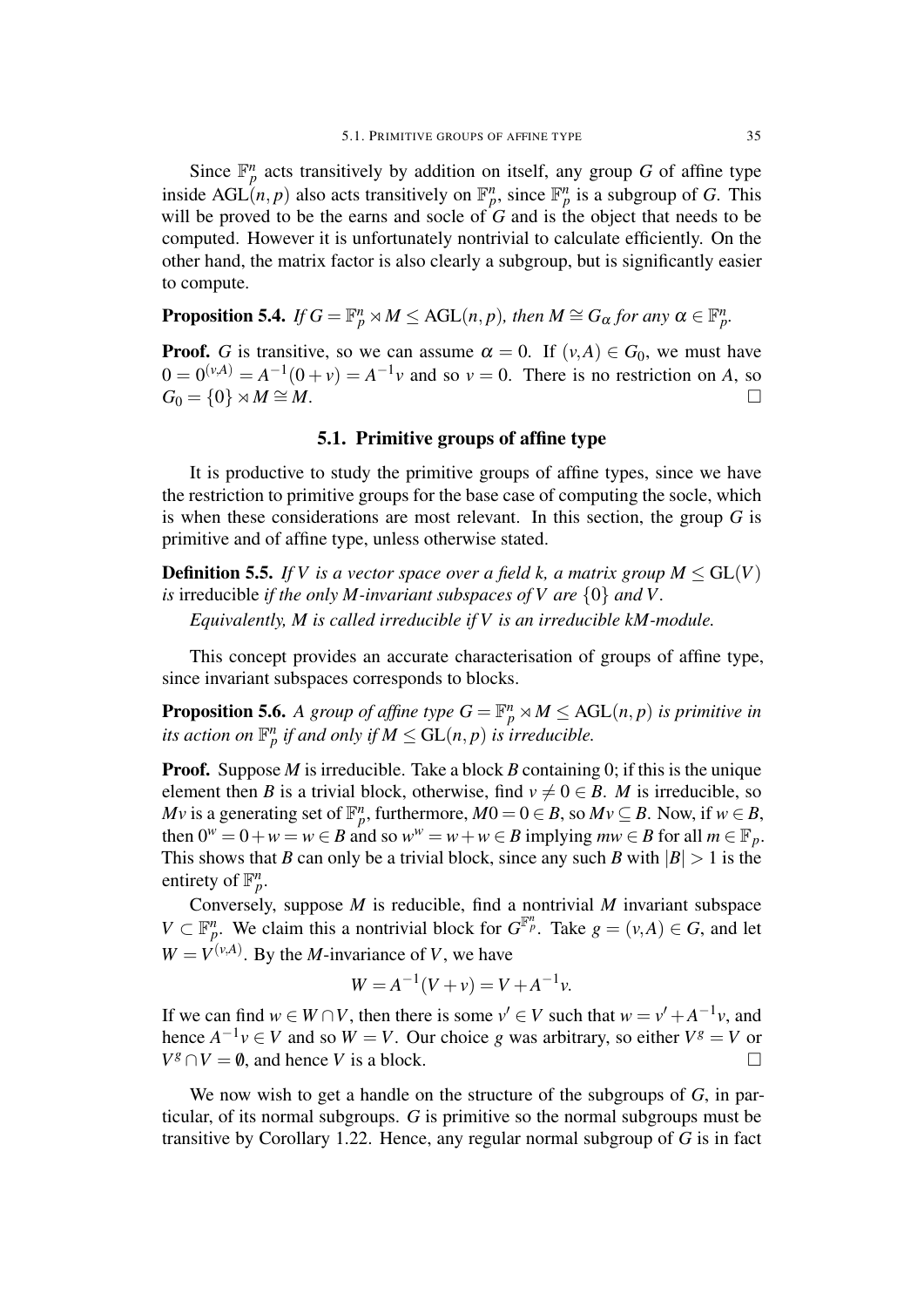a minimal normal subgroup by Proposition 1.13, which motivates the following proposition.

**Proposition 5.7.** *If*  $G \leq \text{AGL}(n, p)$  *is primitive of affine type, then*  $V = \mathbb{F}_p^n \cong$  $\mathbb{F}_p^n \rtimes \{I_n\} < G$  is normal, transitive and regular.

**Proof.** Take  $(v, I_n) \in V$ , given an arbitrary element  $g = (w, A) \in G$ ,

$$
g^{-1}(v, I_n)g = (-A^{-1}w, A^{-1})(v, I_n)(w, A) = (A^{-1}(-w + v + w), I_n)
$$

In particular, this lies in  $\mathbb{F}_p^n$ . Hence  $\mathbb{F}_p^n$  is a normal subgroup of *G*, and is thus transitive.

The groups *G* and *V* act on  $\Omega = \mathbb{F}_p^n$  and we have  $|V| = |\Omega|$ . By the Orbit-Stabiliser theorem,  $|V| = |\omega^V| |V_{\omega}|$ , but  $\omega^V = \Omega$ , so  $|\omega^V| = |V|$  and thus  $|V_{\omega}| =$ 1.  $\Box$ 

By the discussion above, it is easy to see the following corollary.

**Corollary 5.8.**  $\mathbb{F}_p^n \leq G$  *is a minimal normal subgroup.* 

There is one additional useful piece in the puzzle of groups of affine type: what do any other minimal normal subgroups look like? It turns out there are no others.

Take  $h = (w, B) \in C_G(\mathbb{F}_p^n)$ , by definition, we have

$$
(0,I) = [g,h] = (-v,I)(-B^{-1}w,B^{-1})(v,I)(w,B) = (-v+B^{-1}v,I)
$$

for all  $g = (v, I) \in \mathbb{F}_p^n \leq G$ . That is, we must have the linear transformation *B* satisfy  $Bv = v$  for all  $v \in \mathbb{F}_p^n$  and hence *B* can only be the identity. Therefore,  $C_G(\mathbb{F}_p^n) = \mathbb{F}_p^n$ . Proposition 3.2 implies that  $[\mathbb{F}_p^n, M] = 1$  for any minimal normal subgroup  $M \neq \mathbb{F}_p^n$ , showing that  $M \leq C_G(\mathbb{F}_p^n) = \mathbb{F}_p^n$ . This contradicts  $M \neq \mathbb{F}_p^n$ , and so we have the following result.

### **Corollary 5.9.**  $\mathbb{F}_p^n \trianglelefteq G$  *is the unique minimal normal subgroup.*

Computationally, this is a valuable property as the problem of finding the unique minimal normal subgroup (and thus the socle) becomes a matter of finding a single element of  $\mathbb{F}_p^n$  inside G and computing its normal closure.

There is another form of uniqueness that is again highly valuable computationally, especially in the light of the structure we know about primitive groups. In particular, primitive groups of affine type completely describe all possibilities for case I of the O'Nan–Scott theorem:

Theorem 5.10. *Let G* <sup>Ω</sup> *be primitive, G has an earns N if and only if it is of affine type, that is, if and only if*  $G \leq \text{AGL}(n, p)$  *for some n, p.* 

Proof. We've seen above that groups of affine type have an earns, so it just remains to prove the converse.

Assume *N* is an earns of *G*, *N* acts regularly, so  $G_{\alpha} \cap N = N_{\alpha} = 1$ . Furthermore,  $G_{\alpha} \leq G$  so  $G_{\alpha}$  has a natural action on *N* by conjugation. If  $g \in G_{\alpha}$  is in the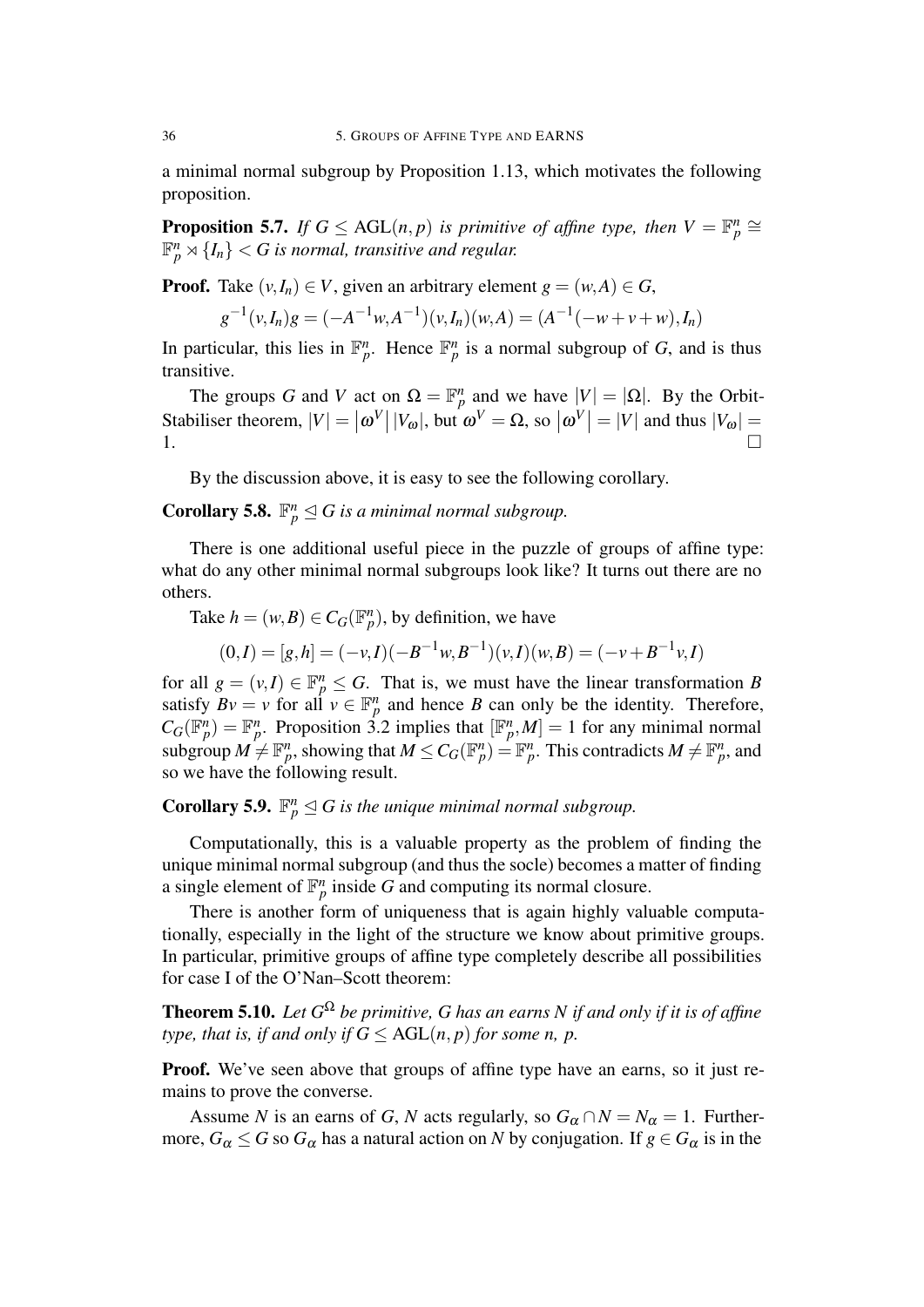kernel of the action, then  $h = h^g = g^{-1}hg$  for all  $h \in N$  and vice versa, that is, the kernel is of the action  $G^N_\alpha$  is  $C_{G_\alpha}(N)$ .

This condition is equivalent to  $hgh^{-1} = g$ , and so we must have  $\alpha = \alpha^g = g$  $\alpha^{hgh^{-1}}$ . Suppose *g* is not the identity, then there is some  $\beta$  such that  $\beta^g = \gamma \neq \beta$ . *N* is transitive on  $\Omega$  so we can choose *h* such that  $\alpha^h = \beta$ , and hence we must have  $\alpha = \beta^{gh^{-1}} = \gamma^{h^{-1}}$ , which is a contradiction, since it implies  $\alpha^h = \beta = \gamma$ . Hence, the kernel  $C_{G_\alpha}(N) = 1$  and thus the action of  $G_\alpha$  on N is faithful.

*G* is primitive, so, by Corollary 1.20,  $G_{\alpha}$  is maximal, meaning there can be no nontrivial  $G_{\alpha}$ -invariant subgroup of *N*: suppose there is such a subgroup, that is,  $M < N$  such that  $M \neq 1$  and  $g^{-1}Mg = M$  for all  $g \in G_\alpha$ ; we have  $M \cap G_\alpha \subseteq$  $N \cap G_\alpha = 1$ , and so

$$
G_{\alpha} \langle M, G_{\alpha} \rangle = MG_{\alpha} \langle NG_{\alpha} = G,
$$

contradicting the maximality of  $G_{\alpha}$ .

By assumption, we can identify *N* as a vector space, specifically,  $N = \mathbb{F}_p^n$  for some *p* and *n*, and the action of  $G_{\alpha}$  on *N* is precisely that of invertible linear transformations: if  $v, w \in N$ , then  $(v+w)^g = v^g + w^g$  and hence  $(kv)^g = (v + \dots +$  $(v)^g = v^g + \ldots + v^g = kv$  for  $k \in \mathbb{F}_p$ . Therefore,  $G_\alpha$  can be identified with some subgroup of  $GL(n, p)$  and so  $G = \mathbb{F}_p^n \rtimes G_\alpha$ , that is, it is of affine type.  $\Box$ 

**Corollary 5.11.** *If primitive group*  $G^{\Omega}$  *has an earns N, then* soc  $G = N$ *. If* soc G *is elementary abelian, then it is an earns of G.*

**Proof.** Suppose  $G^{\Omega}$  has an earns *N*; *G* is of affine type by the previous theorem and so  $N \cong \mathbb{F}_p^n$  for some *n*, *p* is the unique minimal normal subgroup, by Corollary 5.9. Hence  $\operatorname{soc} G = N$ .

Conversely, soc*G* is always normal in *G*, and it is abelian so must also be regular and hence soc *G* is an earns of *G*.  $\square$ 

The converse statement in the corollary mainly serves to make it clear that the relationship between primitive groups, groups of affine type and the existence of elementary abelian normal subgroups is one of necessity and sufficiency. In any case, this corollary shows that primitive groups of affine type completely classify the possibilities for case I of the O'Nan–Scott theorem.

#### 5.2. Computing the earns

We have considered the direct properties of groups of affine type, and now turn to the question of identifying them. That is, given a primitive permutation group *G*, is it possible to identify if it is a group of affine type? And, if so, is it possible to find the base vector space (the elementary abelian regular normal subgroup  $\mathbb{F}_p^n$ )?

Answering the second question answers the first, due to Theorem 5.10, so nothing is lost by just trying to answer that that directly, returning a negative if this turns out to be impossible.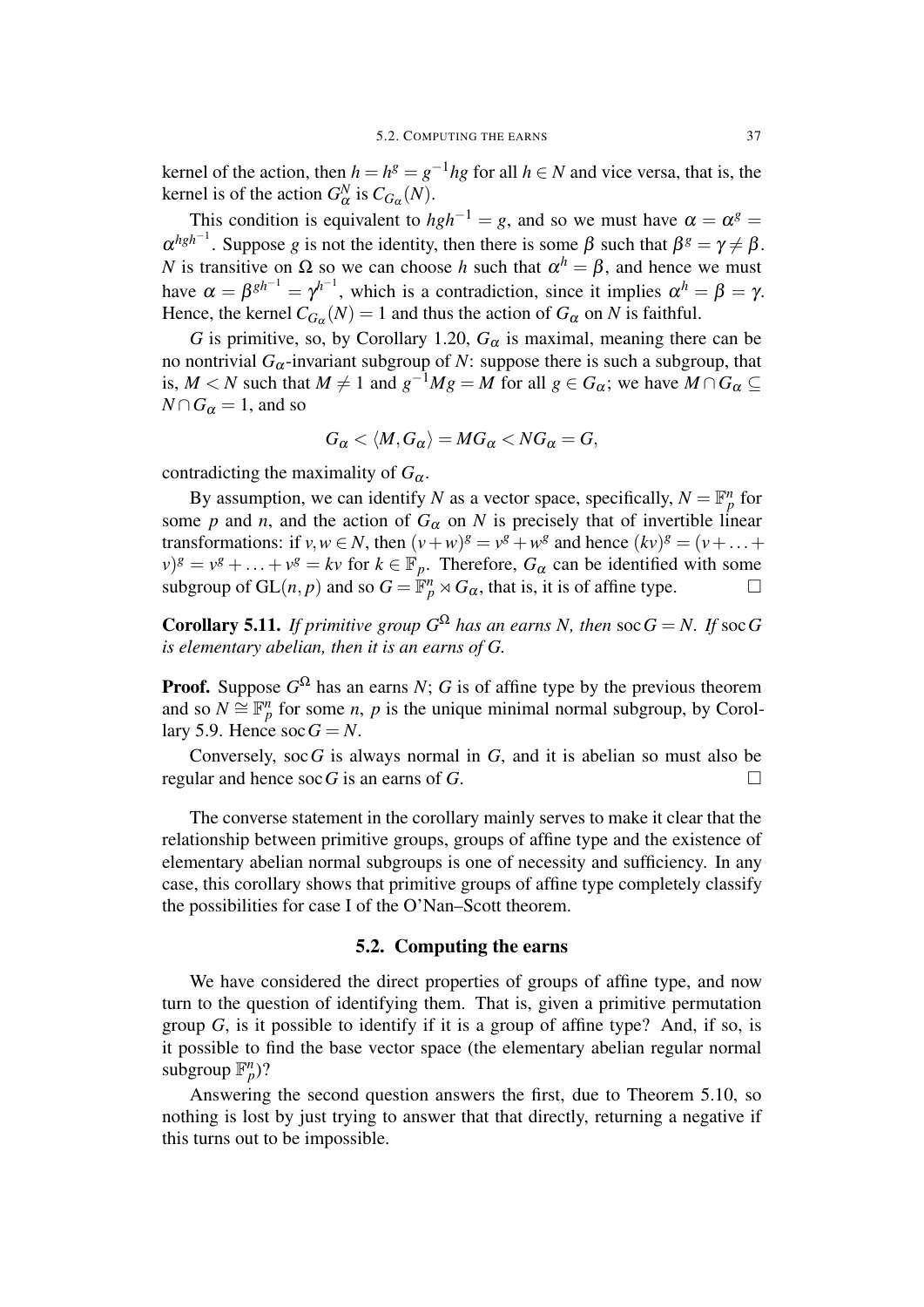One approach would be to just search for the earns directly, using the fact that it is the unique minimal normal subgroup. That is to say, a possible algorithm would be simply the following.

procedure SLOWEARNS(*G*, Ω) for  $z \in G$  do if  $\langle z^G \rangle^{\Omega}$  is regular and Abelian then return  $\langle z^G \rangle$ 

#### return false

Of course, a direct naive search through *all* group elements (as will happen in SLOWEARNS if *G* is not of affine type) is neither feasible nor sensible. For example, consider  $G = A_{20} \, \partial C_2$ ; this is primitive, not of affine type and has degree  $|\Omega| = 400$  under the product action, but has order  $|G| = 2 \cdot (20!/2)^2 \approx 3 \cdot 10^{36}$ , and iterating over this many elements just to return false is unreasonable.

On the other hand, a loop like the one in SLOWEARNS can be reasonable if the iteration is over a small subgroup (or even just subset) of *G* that is guaranteed to include at least one element in the earns. There are some easy ways to eliminate possibilities, short-circuit and otherwise reduce work:

- *•* recall Proposition 1.13: a set Ω can only admit a regular permutation representation of a group *H* if  $|H| = |\Omega|$ . Thus, we can discard  $G^{\Omega}$  for which  $Ω$  is not a prime power, as the regular group *H* we desire is elementary abelian.
- if we have  $G^{\Omega}$  with  $|\Omega|$  a prime power, then  $G_{\alpha} = 1$  implies that *G* itself is regular and hence must be elementary abelian, and thus *G* is the earns we are seeking.
- the earns is (by definition) elementary abelian, so every non-identity element has order  $p$ , hence we only need to search elements that have this order.
- if *G* is of affine type, then, for  $\alpha$ , *G* is a split extension of the earns *H* and  $G_{\alpha}$  that is,  $G = HG_{\alpha}$ , in particular,  $H \cap G_{\alpha} = 1$ , so we do not need to search elements lying in a stabiliser (that is, if  $Fix(z) \neq \emptyset$  we can omit it from the search).

The last point is not directly useful in practice, but does hint at one fruitful approach: construct subgroups of *G* with known relationships to the earns.

The EARNS algorithm [Neu87] uses the properties of groups of affine type to check for the existence of an elementary abelian regular normal subgroup and compute it if it exists. The algorithm is detailed in Algorithm 3. The procedure takes an arbitrary primitive group  $G^{\Omega}$  and returns the elementary abelian regular normal subgroup of *G* if it exists, or false if *G* is not of affine type. It is assumed that a BSGS for  $G^{\Omega}$  is known, so that, for example, the stabiliser calculations are efficient.

The loop on line (35) is essentially SLOWEARNS. If *G* is of affine type, this will find an element  $z \in \mathbb{F}_p^n$ , the rest of the function is just cutting down on how much work is required there, or avoiding it entirely. The important difference of this loop to SLOWEARNS that makes EARNS feasible is that the search space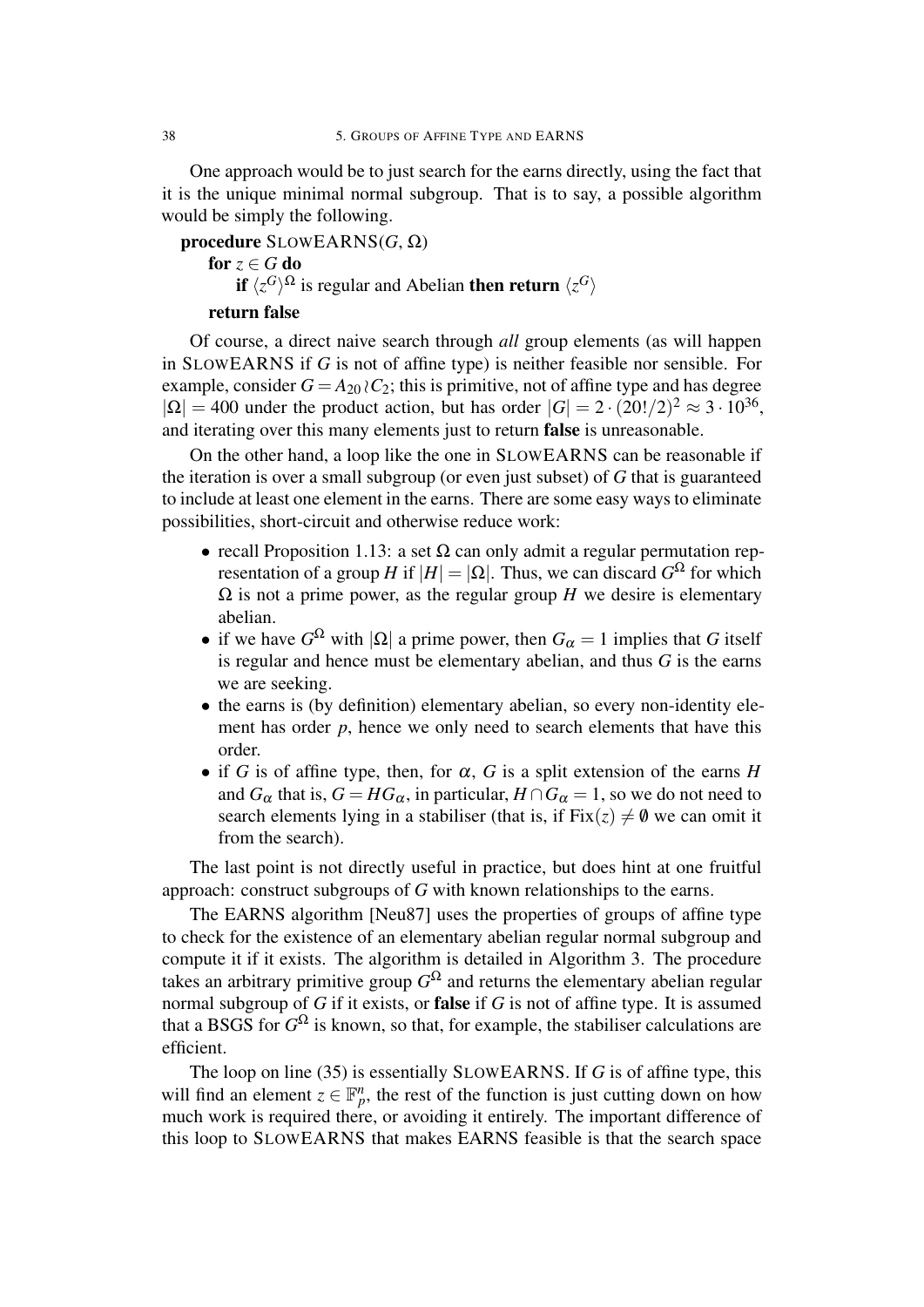**Algorithm 3** The EARNS algorithm of [Neu87].  $G^{\Omega}$  is a primitive permutation group.

1: procedure EARNS(*G*, Ω) 2: **if**  $|\Omega|$  is not a prime power then return false 3: Write  $|\Omega| = p^n$ . 4: if  $|G|$   $\{|AGL(n,p)|\}$  then return false 5: if  $G_{\alpha} = 1$  then 6: return *G* 7: **else if**  $G_{\alpha, \beta} = 1$  for all  $\beta \in \Omega \setminus \{\alpha\}$  then  $\triangleright G$  *is a Frobenius group* 8: Find  $a \in Z(G_\alpha)$  with  $a \neq 1$ 9: Find  $b \in G \setminus G_\alpha$ 10: **return**  $\langle [a,b]^G \rangle$ 11: 12: Choose  $β ∈ Ω \setminus α$  such that  $G_{α,β} ≠ 1$ 13: Set  $\Gamma \leftarrow \text{Fix}_{\Omega}(G_{\alpha,\beta})$ 14: **if**  $|\Gamma|$  is not a power of *p* then return false 15: 16: Set  $C \leftarrow C_G(G_{\alpha,\beta})$ 17: Let  $f: C \to C^{\Gamma}$  be the natural homomorphism. 18: Set  $P \leftarrow O_p(C^{\Gamma})$ 19: **if**  $P^{\Gamma}$  is intransitive **then return false** 20: 21: Set  $Q \leftarrow$  the Sylow *p*-subgroup of  $Z(G_{\alpha,\beta})$ 22: Set *R* ← the Sylow *p*-subgroup of  $f^{-1}(Z(P))$ 23: if  $Q = 1$  then 24: Find  $r \in R$  with  $r \neq 1$ 25: **if**  $\langle r^G \rangle^{\Omega}$  is regular then return  $\langle r^G \rangle$ 26: else return false 27: 28: if  $R \nless Z(C)$  then 29: Find  $r \in R$ ,  $c \in C$  such that  $z \leftarrow [r, c] \neq 1$ 30: **if**  $\langle z^G \rangle^{\Omega}$  is regular then return  $\langle z^G \rangle$ 31: else return false 32: 33: if  $|Q| > p^{d-1}$  then return false 34: Set  $Q_0 \leftarrow \Omega_1(Q)$ ,  $R_0 = \Omega_1(R)$  and choose  $y \in R_0 \setminus Q_0$ 35: **for**  $z \in yQ_0$  do 36: **if**  $\langle z^G \rangle^{\Omega}$  is regular then return  $\langle z^G \rangle$ 37: return false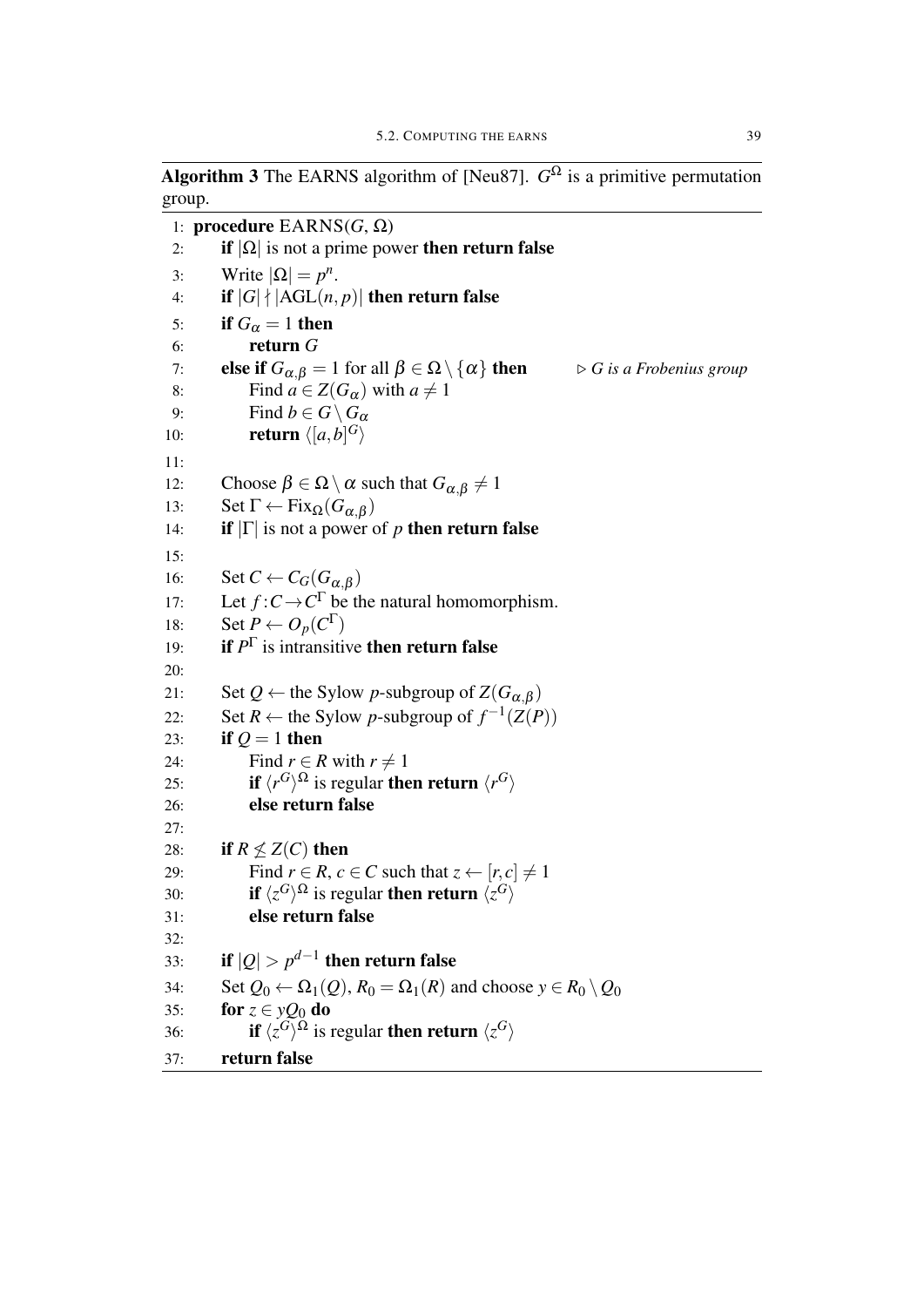*yQ*<sup>0</sup> is significantly smaller than the whole group *G*.

More concretely, if  $G \leq \text{AGL}(n, p)$ , then *G* has size at least  $p^n$ , and can be as as large as  $|AGL(n,p)| = p^n(p^n-1)\cdots(p^n-p^{n-1})$ ; on the other hand, we know that *Q* can be at most  $p^{n-1}$  for a group of affine type and the search is over  $Q_0$ , which can be smaller still.

In performance terms, the branches on lines (23) and (28) are optional, but they save that potentially expensive loop. In general, calculating the centraliser of a non-normal subgroup like  $G_{\alpha,\beta}$  is slow and requires a backtrack search, however, the extra structure of having a two-point stabiliser  $G_{\alpha,\beta}$  means this is achievable in polynomial time, although it is still a nontrivial computation.

To complete the description of the algorithm we need to define all the terms used; in particular the *p*-core  $O_p(\cdot)$ , and the subgroup  $\Omega_1(\cdot)$ .

**Definition 5.12** (*p*-core). Let *G* be a group, the *p*-core, written  $O_p(G)$ , is the *largest normal p-subgroup inside G.*

This is unique and contains all normal *p*-subgroups of *G*: if there was a *p*subgroup  $N \leq G$  such that  $N \nleq O_p(N)$ , the subgroup  $\langle N, O_p(G) \rangle$  is normal in G and is a *p*-subgroup, contradicting maximality of  $O_p(N)$ .

Definition 5.13 (Omega subgroup). *If G is a p-group, the* Omega subgroups *are*

$$
\Omega_j(G) = \left\langle g \in G \, \middle| \, g^{p^j} = 1 \right\rangle,
$$

*for*  $j > 1$ *.* 

EARNS only requires  $\Omega_i(G)$  for  $j = 1$ , which is always nontrivial, by Sylow's theorem. For abelian *G*,  $\Omega_j(G) = \{g \in G \mid g^{p^j} = 1\}$ , that is, the elements with order that divides  $p^j$  are closed under the group operation.

#### 5.2.1. Correctness of EARNS

An incorrect algorithm is not useful, so we must ensure that EARNS actually does what we have asserted without proof. In the following let  $G^{\Omega}$  be primitive, and let *V* refer to the underlying vector space that is the earns, if it exists.

We focus on the properties that *G*, *V* and  $\Omega$  must have if *G* is of affine type, particularly the properties that arise from the linear-algebra grounding of affine groups. If any of these properties are violated, it is immediately known that *G* is not of affine type and so EARNS can stop all work and inform the caller. In this setting, we will refer to some elements of *G* as linear transformations, and some as vectors, and regard the *G*-set  $\Omega$  as a vector space, isomorphic to *V*.

5.2.1.1. Line (2). As discussed previously, if *G* is to have an earns, we must have  $|\Omega| = p^n$  for some prime *p*, or else there is no way that an elementary abelian group can be regular by Proposition 1.13. Hence, the check and short-circuit on line (2) is valid, and then we can assume  $\Omega = \mathbb{F}_p^n$ , as sets.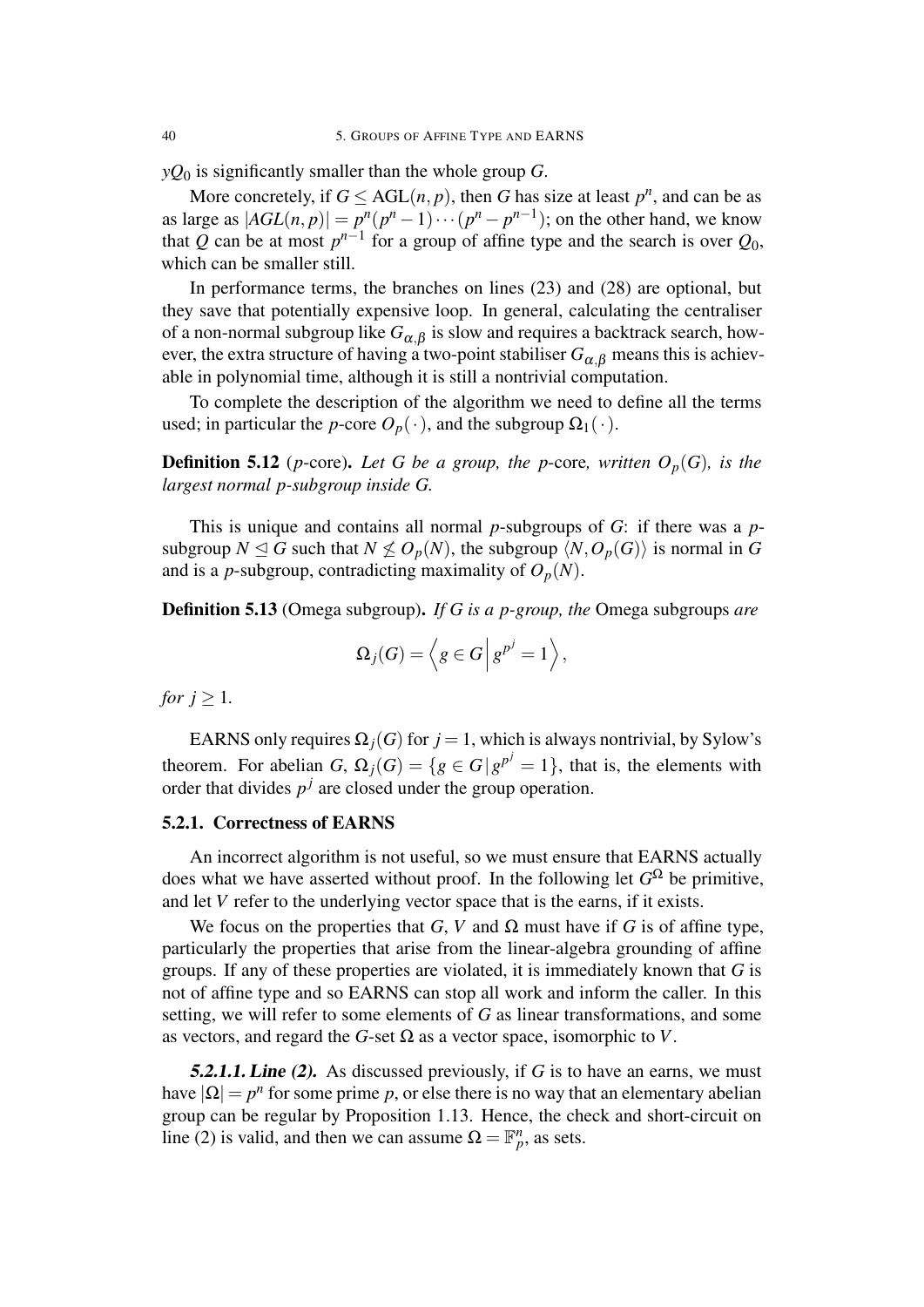5.2.1.2. Line (4). If *G* is to have an earns, then it must be of affine type, that is, a subgroup of  $AGL(n, p)$  by Theorem 5.10; hence, *G* cannot have an earns if the order of *G* does not divide  $|AGL(n, p)| = p^n(p^n - 1) \cdots (p^n - p^{n-1})$ , as tested on line (4).

5.2.1.3. Lines (5-6): *G* regular. Regularity and primitivity imply that  $G = C_p$ and hence the earns of *G* is exactly *G*. When examining  $G_{\alpha}$ , *G* is transitive, so the choice of  $\alpha \in \Omega$  is irrelevant. This choice is identifying  $\alpha = 0 \in \mathbb{F}_p^n$  and  $G_\alpha$ with the group of matrices in the semidirect product that makes up *G*, if it is of affine type.

5.2.1.4. Lines (7-10): *G* Frobenius. If the check on line (7) succeeds, we have  $G_{\alpha} \neq 1$  and  $G_{\alpha,\beta} = 1$ . Note, there is no guarantee that  $G_{\alpha}$  is transitive on  $\Omega \setminus \{\alpha\}$  meaning there can be more than one  $\beta$  to check: a representative from each orbit from each orbit of  $G_\alpha$ .

In this case, *G* has very restricted structure, which guarantees that it has an earns, and makes the computation of its earns straightforward.

 ${\bf Definition~5.14.}$  *A transitive group*  $G^\Omega$  *is a* Frobenius group  $if$   $G_\alpha \neq 1$  and  $G_{\alpha,\beta} = 0$ *l for all*  $\alpha, \beta \in Ω$ *.* 

Detailed information is known about the structure of Frobenius groups, some of which are summarised in the following theorem. Proofs of the parts can be found in Sections 8, 17 and 18 of [Pas68].

**Theorem 5.15.** *If G is a Frobenius group, we can write*  $G = KG_\alpha$ *, where* 

- *• K* ⊴ *G,*
- $G_{\alpha}$  *and*  $G_{\alpha}^{g}$  *are either identical or intersect trivially.*
- $K \cap G_{\alpha} = 1$ *, in fact, a theorem due to Frobenius gives*  $K = \{1\} \cup (G \setminus G)$  $∪_{g∈G}$   $G^g_α$ )*,*
- $N_G(G_\alpha) = G_\alpha$ *,*

*K is known as the* Frobenius kernel *of G and*  $G_{\alpha}$  *a* Frobenius complement.

Its trivial intersection with a point stabiliser of *G* implies that  $K_\alpha = 1$  so *K* is regular, and is hence a minimal normal subgroup of *G* by Corollary 1.23.

Definition 5.16. *A finite group G is* nilpotent *if the lower central series*

$$
G=G_0\trianglerighteq [G,G_0]=G_1\trianglerighteq [G,G_1]=G_2\trianglerighteq\ldots,
$$

*reaches the trivial group.*

Recall our discussion of the derived series and solvable residuals in Definition 4.2 and Proposition 4.3. In particular the derived series of a group *G* is

$$
G=G^{(0)}\trianglerighteq[G^{(0)},G^{(0)}]=G^{(1)}\trianglerighteq[G^{(1)},G^{(1)}]=G^{(2)}\trianglerighteq\ldots
$$

and hence the two series are very similar, with  $G^{(i)} \leq G_i$ , since the former is the latter after replacing the *G* in the commutator with a subgroup of *G*. This gives us the following easy result.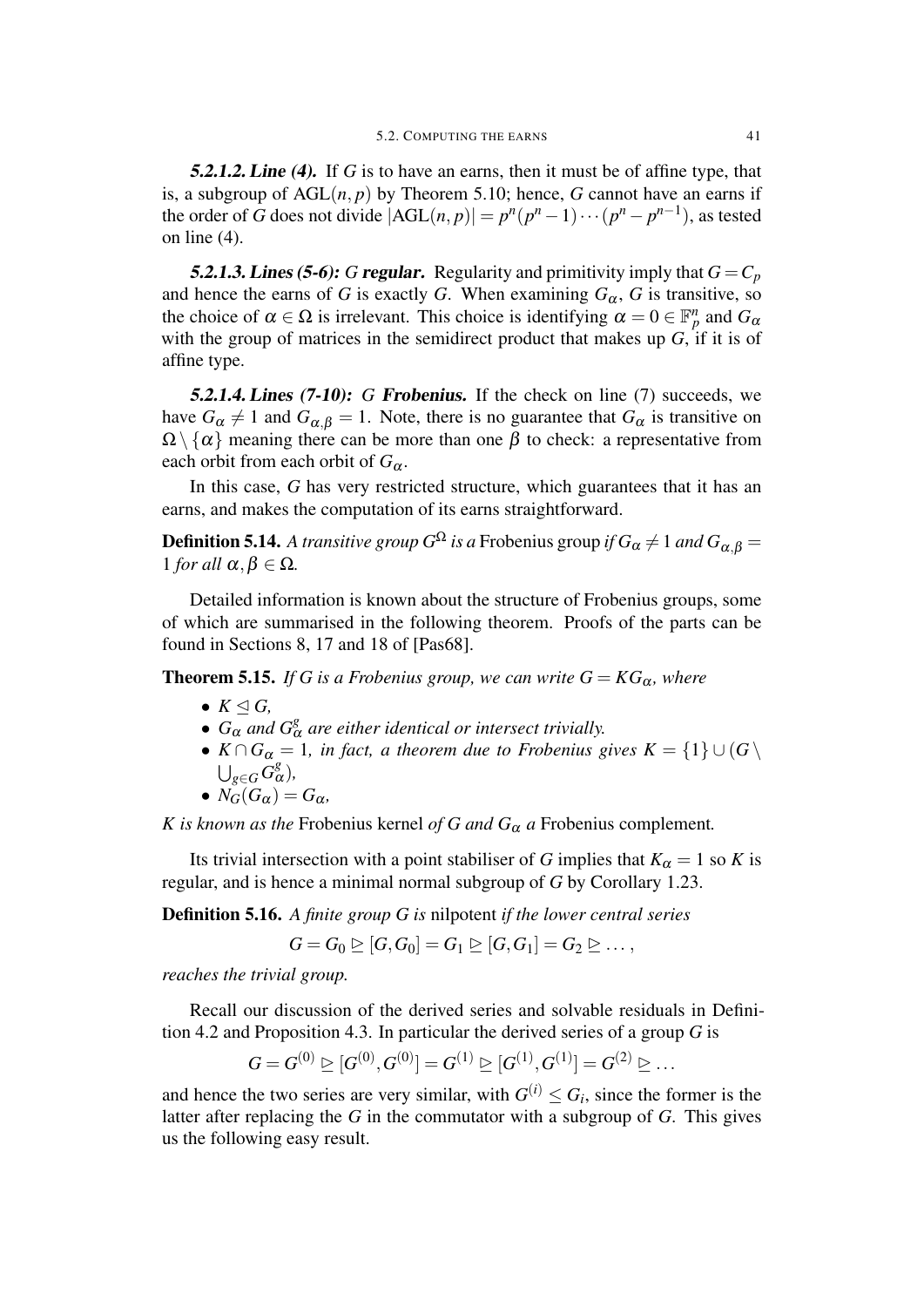Proposition 5.17. *If a group G is nilpotent, then it is solvable.*

**Proof.** We have  $G_i = 1$  for some finite *i*, and  $G^{(i)} \leq G_i$ , hence *G* is solvable, for example, by Proposition 4.3.

For Frobenius groups specifically, the following theorem of Thompson is useful. See, for example, [Pas68, Theorem 17.4] for a proof.

Theorem 5.18. *The Frobenius kernel K is nilpotent.*

Corollary 5.19. *Let G* <sup>Ω</sup> *is a primitive Frobenius group, G falls into case I of the O*'Nan–Scott theorem, and soc  $G = K$  where K is the Frobenius kernel of G.

**Proof.** It was proved above that the kernel *K* is a (minimal) normal subgroup of *G*, and by the previous proposition and theorem, *K* is solvable. In particular, *K* does not contain any nonabelian simple groups and so the only possibility is for *G* to lie in case I. The unique minimal normal subgroup *K* must be the socle.  $\Box$ 

In summary, a primitive Frobenius group must be a group of affine type, and its Frobenius kernel is guaranteed to be the earns, that is, the underlying vector space when considered as a subgroup of an affine group. Thus, computing the earns can be rephrased as a matter of finding an element of the Frobenius kernel, which is exactly what this subsection of EARNS does. We embark on justifying the algorithm used for this task.

**Lemma 5.20.** *Let*  $G^{\Omega}$  *be a Frobenius group and*  $\alpha \in \Omega$ *, then*  $Z(G_{\alpha}) \neq 1$ *.* 

**Proof.** We consider two cases separately, splitting on the parity of the order of  $G_{\alpha}$ .

If  $|G_\alpha|$  is even, then there is a unique element *z* of order 2 by [Pas68, Theorem 18.1] and so  $z \in Z(G_\alpha)$ , since  $|g^{-1}zg| = |z| = 2$  and therefore  $g^{-1}zg = z$  for any  $g \in G_\alpha$ .

If  $|G_{\alpha}|$  is odd, then, by Zassenhaus, every element of order *p* is central, where *p* is any prime divisor of  $|G_{\alpha}: G'_{\alpha}|$ . We are guaranteed that  $G_{\alpha}$  is not perfect by the Feit-Thompson theorem [FT63]: all finite groups of odd order are solvable. This shows  $G'_\n\alpha < G_\alpha$  and so such a *p* exists. Hence  $Z(G_\alpha) \neq 1$  since  $p \mid G_\alpha$ and the Sylow theorems guarantee the existence of elements with such *p* as their order.  $\Box$ 

**Lemma 5.21.** Let  $G^{\Omega}$  be a Frobenius group with Frobenius kernel K and  $\alpha \in \Omega$ , choose  $a \in Z(G_\alpha)$ ,  $b \in G \setminus G_\alpha$  such that  $a \neq 1$ , then  $[a,b] \in K$  and  $[a,b] \neq 1$ .

**Proof.** By Proposition 5.15, we can write  $b = kg$  for some  $k \in K$  and  $g \in G_\alpha$ , with  $k \neq 1$ , since  $b \notin G_\alpha$ . Hence, since *a* is central in  $G_\alpha$ , we have

$$
[a,b] = a^{-1}g^{-1}k^{-1}akg = g^{-1}a^{-1}k^{-1}akg.
$$

The kernel K is normal in G, so  $k' := a^{-1}k^{-1}a \in K$ , and thus  $[a,b] = g^{-1}k'kg \in K$ *K*, again by normality.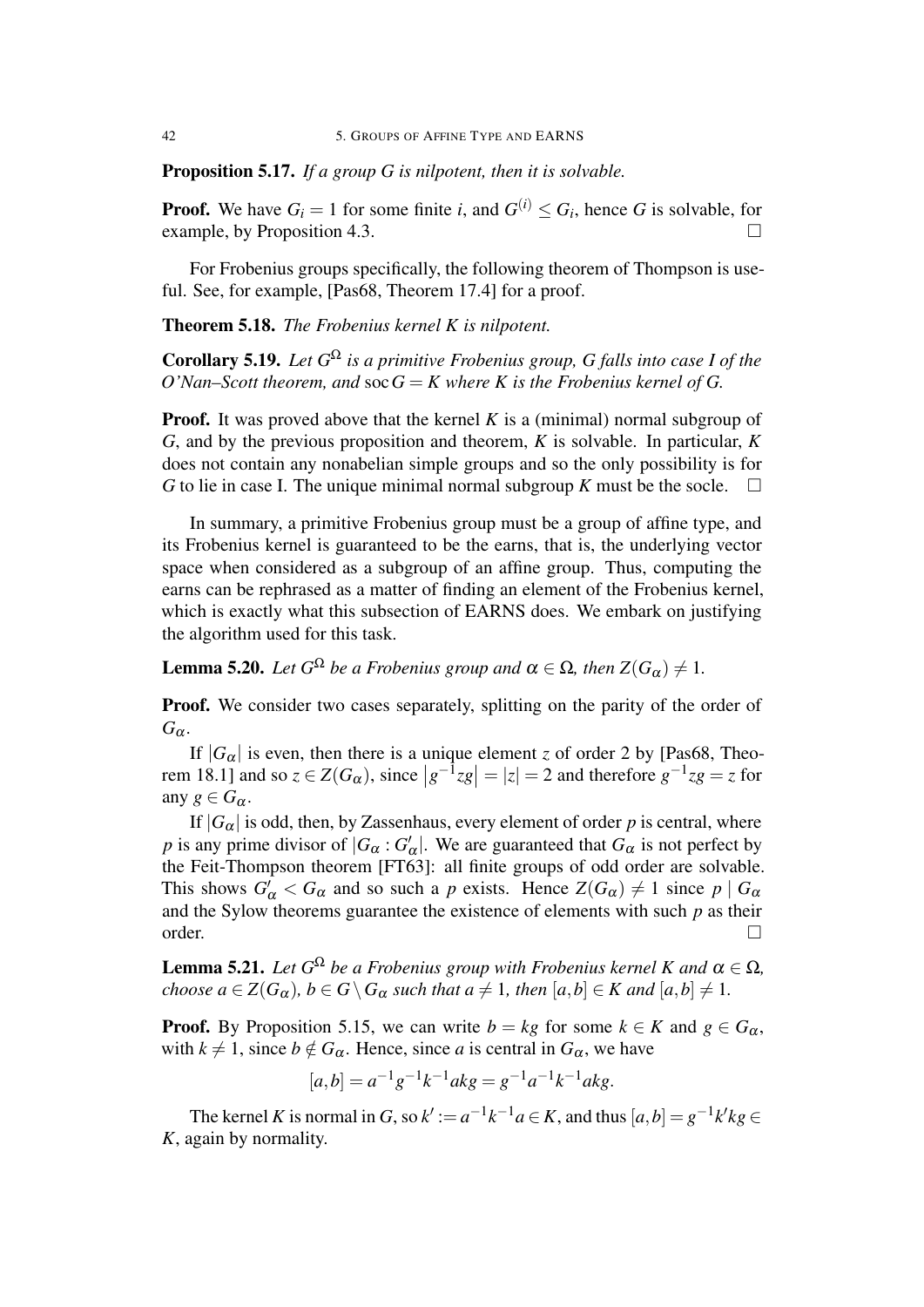The identity is in a conjugacy class of its own, so to see  $[a,b] \neq 1$  we just need to see  $k'k \neq 1$  which is equivalent to  $a^{-1}k^{-1}a \neq k^{-1}$  which is equivalent to  $ak \neq ka$ . As stated above  $k \neq 1$  so the regularity of *K* implies  $\beta = \alpha^k \neq \alpha$  and hence  $\beta^a \neq \beta$  since  $G_{\alpha,\beta} = 1$  and  $a \neq 1$ , thus

$$
\alpha^{ak} = \alpha^k = \beta \neq \beta^a = \alpha^{ka},
$$

therefore,  $ak \neq ka$  as required.  $\square$ 

Thus, we've shown that *a* is guaranteed to exist, and that  $[a, b]$  is a nontrivial element of the minimal normal subgroup that is the earns of *G*, hence the normal closure on line (10) computes this earns, as desired.

**5.2.1.5. Line (14).** If *G* is neither regular nor Frobenius, we can find  $\beta \neq \alpha$ such that  $G_{\alpha,\beta} \neq 1$ .

Lemma 5.22. *If*  $G^{\Omega}$  *is of affine type and*  $G_{\alpha,\beta} \neq 1$ ,  $|\Gamma| = |\text{Fix}_{\Omega}(G_{\alpha,\beta})| = p^m$  for *some integer*  $m \geq 1$ *.* 

**Proof.** By identifying  $\alpha = 0$  and  $\beta$  as a vector, the subgroup  $G_{\alpha,\beta}$  is the set  $G \cap GL(n, p)$  of linear transformations of  $\mathbb{F}_p^n$  that have  $\beta$  in their 1-eigenspace, and  $\Gamma := \text{Fix}_{\Omega}(G_{\alpha,\beta})$  is the intersection of the 1-eigenspaces of the elements of  $G_{\alpha,\beta}$ ; this certainly contains  $\alpha$  and  $\beta$ , and indeed the whole subspace spanned by β. In fact, as the intersection of subspaces,  $\Gamma$  is a subspace of  $\Omega = \mathbb{F}_p^n$ , and hence  $|\Gamma| = p^m$  for some integer  $m \leq n$ .

 $\alpha \neq \beta \in \Gamma$ , so  $|\Gamma| \neq 1$  and hence  $m > 1$ .

We immediately deduce that if  $|\Gamma| \neq p^m$  for any *m* then *G* cannot be of affine type and so can exit immediately, as performed by line (14).

**5.2.1.6. Line (19).** The subspace  $\Gamma \subseteq \mathbb{F}_p^n$ , can be identified with a subgroup of  $V \leq G$ , via the natural embedding  $\gamma \mapsto (\gamma, I)$ .

**Lemma 5.23.**  $\Gamma \leq C$ , specifically,  $\Gamma = V \cap C \leq C$ .

**Proof.**  $G_{\alpha,\beta}$  consists of elements of the form  $(0,A)$ , with  $A\gamma = \gamma$  for each  $\gamma \in \Gamma$ , so

$$
(0,A)(\gamma,I) = (A\gamma,A) = (\gamma,A) = (\gamma,I)(0,A). \tag{5.24}
$$

and thus  $\Gamma \leq C$  and hence  $\Gamma \leq V \cap C$ .

Conversely, if  $x = (v, I) \in V \cap C$  then (5.24) must be satisfied, that is,  $Av = v$ for all  $A \in G_{\alpha,\beta}$ , hence  $v \in \Gamma$  and thus  $V \cap C \subseteq \Gamma$ . The normality follows directly from  $V \trianglelefteq G$ . □

The group *C* restricts to  $C^{\Gamma}$  naturally; call this associated map *f*. Denote  $f(H) = H^{\Gamma}$  for  $H \leq C$ . The algorithm handles preimages under *f* in several places, so the following result is salient.

**Lemma 5.25.** ker  $f = Z(G_{\alpha,\beta}) = C_{\alpha,\beta} = C \cap G_{\alpha,\beta} \leq Z(C)$ .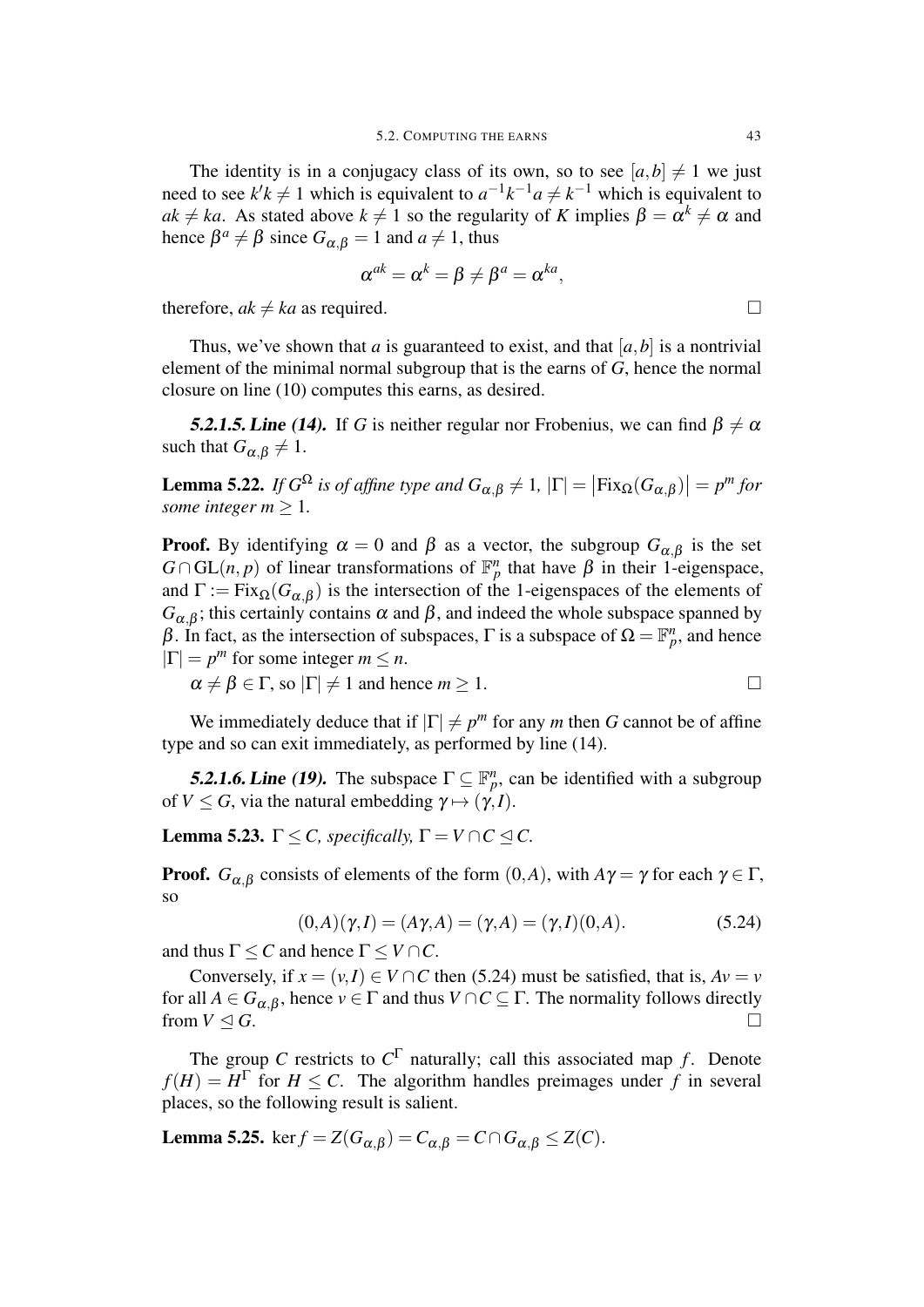**Proof.** *C* is the centraliser of  $G_{\alpha,\beta}$ , so  $[G_{\alpha,\beta}, C] = 1$ , and hence  $G_{\alpha,\beta} \leq C_G(C)$ . Thus

$$
Z(G_{\alpha,\beta}) = G_{\alpha,\beta} \cap C \leq C_G(C) \cap C = Z(C)
$$

An element is in ker *f* if and only if it fixes all of  $\Gamma$ , the set  $G_{\alpha,\beta}$  is the set of all such elements in *G*, and so those that lie in *C* are exactly  $C \cap G_{\alpha, \beta}$  and so this subgroup is precisely ker  $f$ .

We now return to the consideration of the subspace  $\Gamma$  itself.

**Lemma 5.26.**  $\Gamma^{\Gamma} \leq P = O_p(C^{\Gamma})$  if G is of affine type.

**Proof.** Γ is a *p*-group by Lemma 5.22. The normality of Γ in *C* implies the normality of the image:  $\Gamma^{\Gamma} \trianglelefteq C^{\Gamma}$ .

Recall the subgroup  $P = O_p(C^{\Gamma})$  is the largest normal *p*-subgroup of  $C^{\Gamma}$ , and this is unique, meaning it contains all other normal *p*-groups, proving Γ <sup>Γ</sup> *≤*  $O_p(C^{\Gamma})$ ).  $\Box$ 

It is clear that  $V \cap \text{ker } f \subseteq V \cap G_\alpha = 1$ , and hence  $\Gamma^{\Gamma} \cong \Gamma^{\Omega}$ . The subgroup  $\Gamma$ is transitive on itself, since  $0^{\gamma} = \gamma$  for any  $\gamma \in \Gamma$ . It is contained within *P* and so *P* must also be transitive on Γ. Therefore, the test on line (19) is guaranteed to be true only if *G* is not of affine type.

There remains the question of actually computing  $P = O_p(C^{\Gamma})$ . [Neu87] also introduced an algorithm for computing the *p*-core when describing EARNS, and [Ung06] gives an improved algorithm for this task; the latter is the state-of-theart version implemented in MAGMA. Both of these algorithms require computing the earns of (subgroups of) the input and hence there is mutual recursion between them and EARNS. Fortunately,  $C^{\Gamma}$  is small, in particular, it is smaller than *G*, and so the recursion always makes progress and is permissible.

The assertion  $|C^{\Gamma}|$  <  $|G|$  requires proof. By way of contradiction, assume this is not true;  $C \leq G$  along with the equality of order implies  $C = G$ , in other words, every element of *G* commutes with  $G_{\alpha,\beta}$ . That is, for each  $(\nu,A) \in G$  and  $(0,B) \in G_{\alpha,\beta}$ 

$$
(v, A)(0, B) = (v, AB) = (Bv, BA) = (0, B)(v, A),
$$

showing that the entirety of *V* lies in the 1-eigenspace of each linear transformation in  $G_{\alpha,\beta}$ . There is exactly one linear transformation of *V* for which this is possible, the identity, so  $G_{\alpha,\beta} = 1$ . This case was detected and eliminated earlier, and hence this reaches a contradiction, implying  $|C^{\Gamma}| < G$ .

5.2.1.7. Lines (21-22). The choice of *Q* and *R* may seem a little arbitrary, but they have useful relationships to the earns *V*, if it exists, as the last of the following lemmas demonstrate.

**Lemma 5.27.** *If G is a finite nilpotent group and*  $H < G$ *, then*  $H < N_G(H)$ *, that is, the usual normaliser containment is strict.*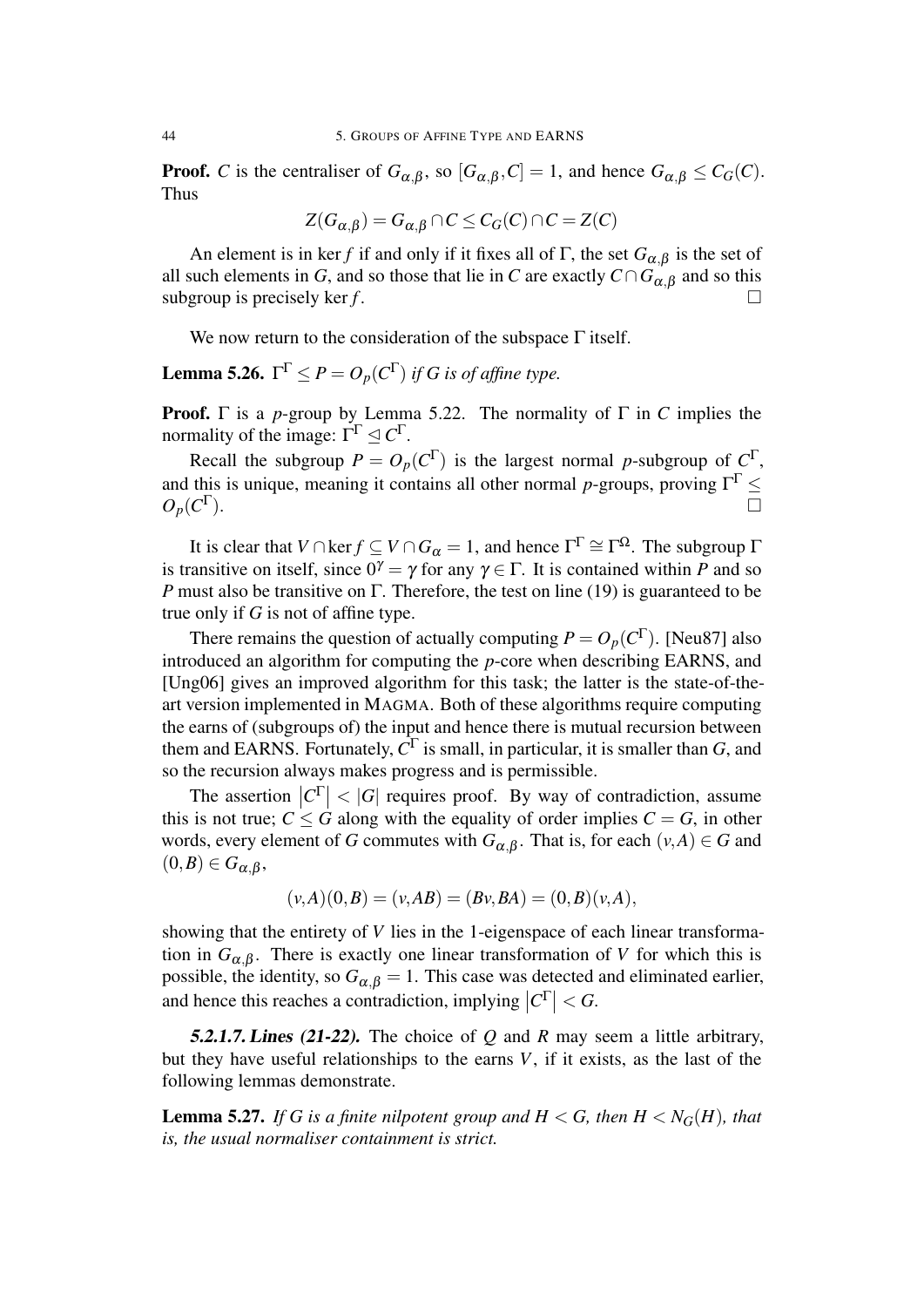**Proof.** *G* is nilpotent, so the lower central series

$$
G=G_0 \trianglerighteq [G,G_0]=G_1 \trianglerighteq [G,G_1]=G_2 \trianglerighteq \dots
$$

terminates in 1. In particular, there is a first  $G_i$  such that  $G_i \leq H$ , and  $i \geq 1$ , since *H* is a proper subgroup of *G*. The previous group in the chain  $G_{i-1}$  exists, includes elements outside *H*, and satisfies  $[H, G_{i-1}] \leq [G, G_{i-1}] = G_i \leq H$ , so  $G_{i-1} \leq N_G(H)$  and hence the result follows.

**Lemma 5.28.** Let G be a finite group with Sylow p-subgroup P, then  $M :=$  $N_G(N_G(P)) = N_G(P) =: N$ .

**Proof.** A normal Sylow *p*-subgroup is unique, and *P* is a normal in  $N_G(P)$  by definition, so  $N_G(P)$  contains exactly one Sylow *p*-subgroup of *G*, namely *G*. Thus, if  $g \in M$  then  $N^g = N$  and so  $P^g = P$  hence  $g \in N$ . We always automatically have that  $M \geq N$  so the result follows.  $\Box$ 

Corollary 5.29. *A Sylow p-subgroup P of a nilpotent group G is unique.*

**Proof.** By the first lemma, if  $N_G(P) < G$  then  $N_G(N_G(P)) > N_G(P)$ , but the second lemma requires that  $N_G(N_G(P)) = N_G(P)$  and hence  $N_G(P) = G$ , that is,  $P \triangleleft G$  and so is unique.  $\Box$ 

We now can return to the specific subgroups in which we are interested for EARNS.

**Lemma 5.30.** *The Sylow p-subgroups Q and R of*  $Z(G_{\alpha,\beta})$  *and*  $f^{-1}(Z(P))$  *respectively are unique.*

**Proof.**  $Z(G_{\alpha,\beta})$  is abelian, and hence is nilpotent, so Corollary 5.29 applies to prove the result for *Q*.

Denote  $H = f^{-1}(Z(P))$ , then

$$
f(H') = f([H, H]) = [f(H), f(H)] = [Z(P), Z(P)] = 1,
$$

and so  $H' \leq \ker f = Z(G_{\alpha,\beta})$ , therefore the second term of the lower central series is  $[H, H'] = [H, Z(G_{\alpha,\beta})]$ . By definition, *H* is inside the domain *C* of *f*, and hence  $[H, Z(G_{\alpha,\beta})] \leq [C, G_{\alpha,\beta}]$  and this is trivial by definition. Thus, *H* is nilpotent and the same corollary used for  $Q$  gives the result for  $R$ .  $\Box$ 

This lemma justifies speaking about *the* Sylow *p*-subgroup, rather than a Sylow *p*-subgroup, and it also demonstrates that we do not have to consider any sort of algorithmic choice. With the background of the previous two lemmas, we can now tackle the following result of Neumann for which we were aiming.

Lemma 5.31 ([Neu87, Lemma 3.3]). *If Q and R are the Sylow subgroups chosen above, then*

*(a)*  $Q \le R$ . *(b)*  $R \leq \Gamma \times Q$ , *(c)*  $R \cap Γ \neq 1$ *, (d)*  $[R, C] \leq \Gamma$ .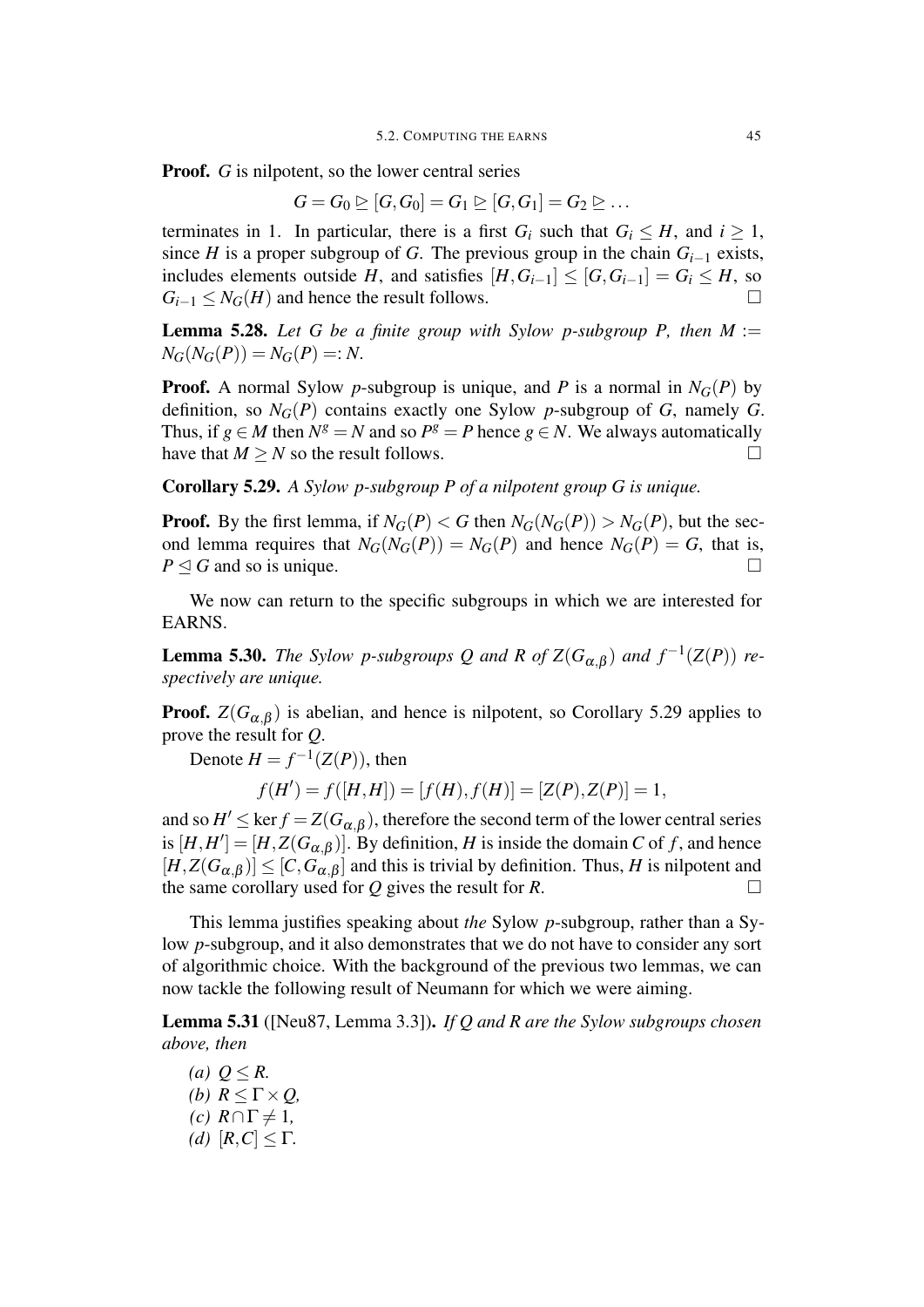**Proof.** Lemma 5.25 gave us ker $f = Z(G_{\alpha,\beta})$  so  $f(Z(G_{\alpha,\beta})) = 1 \leq Z(P)$ , hence  $Z(G_{\alpha,\beta}) \leq f^{-1}(Z(P))$ . Any *p*-subgroup of  $Z(G_{\alpha,\beta})$  is certainly a *p*-subgroup of the right-hand side and the largest *p*-subgroup *R* of the right-hand side is unique, so  $Q \le R$  which is (a).

Lemma 5.26 showed  $\Gamma^{\Gamma} \leq P$  and it is clear that it is regular. The latter point means  $C_{Sym(\Gamma)}(\Gamma) = \Gamma$  by [DM96, Theorem 4.2A] and so

$$
Z(P) = P \cap C_{C^{\Gamma}}(P) \leq P \cap C_{\text{Sym}(\Gamma)}(\Gamma) = \Gamma.
$$

Taking the preimage gives  $f^{-1}(Z(P)) \leq f^{-1}(\Gamma^{\Gamma}) = \langle \Gamma, \text{ker } f \rangle$ . It was proved above that ker  $f = Z(G_{\alpha,\beta}) \leq G_{\alpha,\beta}$ , so ker  $f \cap \Gamma = 1$ , leaving us with

$$
f^{-1}(Z(P)) \leq \Gamma \times Z(G_{\alpha,\beta}).
$$

The Sylow *p*-group of the right-hand side is Γ*×Q*, since Γ is a *p*-group, and the Sylow *p*-group *R* of the left-hand side will be inside this. This proves (b).

We can write  $R = R \cap (\Gamma \times Q) = (R \cap \Gamma) \times Q$ , since  $R \cap Q = Q$ . By definition,  $Q \leq \ker f$ , so

$$
f(R) = f(R \cap \Gamma) = Z(P) \cap \Gamma^{\Gamma}.
$$

The *p*-core *P* is a *p*-group by definition, so the intersection of the nontrivial normal subgroup  $\Gamma^{\Gamma}$  with the centre must be nontrivial. Hence  $f(R \cap \Gamma) \neq 1$  and therefore  $R \cap \Gamma \neq 1$ , completing (c).

Using (b), we have  $[R, C] \leq [\Gamma \times Q, C] \leq [\Gamma, C]$ , since  $Q \leq Z(C)$  by Lemma 5.25.  $\Gamma \leq C$ , so  $[\Gamma, C] \leq \Gamma$  and (d) follows.

As we will see, this lemma justifies the two special cases on lines (23) and (28).

5.2.1.8. Lines (23-26). If  $Q = 1$ , then the previous lemma implies  $R \leq \Gamma$  and  $R = R \cap \Gamma \neq 1$ , so the normal closure of any non-identity element is the earns we desire. The primitivity of *G* and size of  $\Omega$  implies that the regularity of a subgroup  $H < G$  guarantees that *H* is elementary abelian.

**5.2.1.9. Lines (28-31).** If there is  $r \in R$ ,  $c \in C$  such that  $z = [r, c] \neq 1$ , it must be that  $z \in \Gamma$  by Lemma 5.31 (d) and hence the earns of *G* is the normal closure of *z* in *G*. The justification of the regularity check in the previous branch applies here too.

Such *r* and *c* exist if and only if  $R \not\leq Z(C)$ : by construction  $R \leq C$  so that dictates if  $[R, C] = 1$  or not. Hence the check and implementation are correct.

5.2.1.10. Lines (35-37). This loop is the fallback brute-force search similar to SLOWEARNS. One possible optimisation over that naive search is noticing that every element of *V* is of order *p*, meaning  $\Gamma \cap R \le V \cap R \le \Omega_1(R)$ , and hence the computation of  $R_0$  is a valid way to reduce the search space; that is, we could traverse  $R_0$  and still be guaranteed to find the earns. However, we can do even better than that:

**Lemma 5.32.** Let  $yQ$  be a Q-coset of R such that  $yQ \neq Q$ , that is, such that  $y \notin Q$ , *then*  $yQ \cap V = \{ \gamma \} \neq \emptyset$  *for some*  $\gamma \in \Gamma$ *, if G is of affine type.*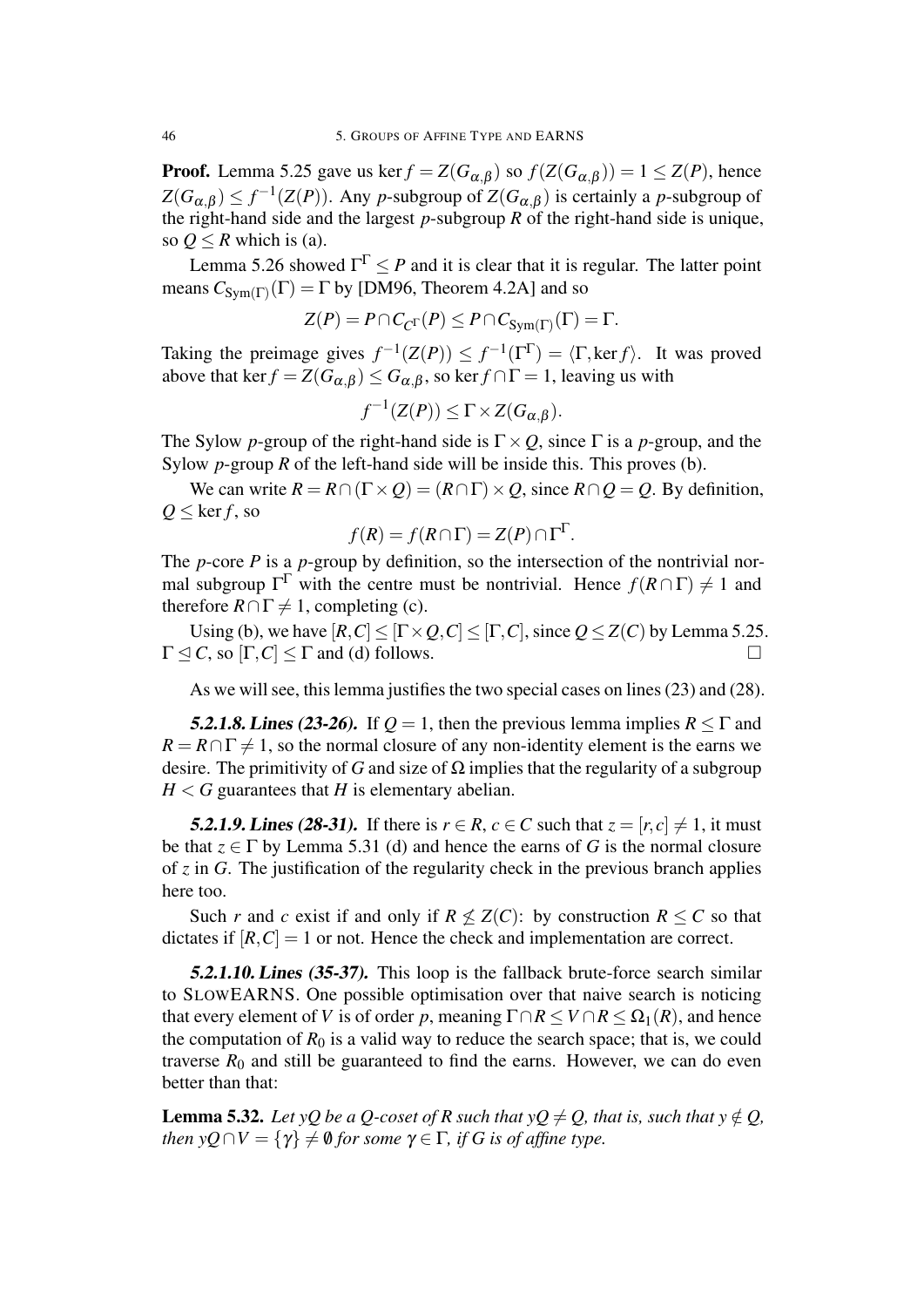**Proof.** By (b) of Lemma 5.31,  $R \leq \Gamma \times Q$ , so we can write  $y = \gamma q$  for some  $\gamma \neq 1 \in \Gamma$  and  $q \in Q$ , hence  $yQ = \gamma Q$  and thus  $\gamma \in yQ \cap V$ . The expression  $y = \gamma q$ is unique, so this  $\gamma$  is the unique element of the intersection.  $\Box$ 

Item (c) of that same lemma guarantees that such a *Q*-coset exists, and, in fact, guarantees that the containment  $Q < R$  is strict.

The same restriction of  $R$  to  $R_0$  mentioned in the hypothetical procedure at the beginning of this subsection applies here, for the same reasons described there. Of course, in this restricted case, only the cosets of  $Q \cap R_0 = Q_0$  matter. This search through a coset is a search through  $Q_0 < R_0$  and so certainly involves traversing fewer elements than a search through  $R_0$  itself. As with the two special-case branches, regularity of the normal closure will guarantee that it is an earns and the lemma shows that if there is an earns, we will find it.

Thus, we've proved:

Theorem 5.33. EARNS *is correct: it returns the earns of G if it exists or* false *otherwise.*

#### 5.2.2. Examples of EARNS

We will now discuss some examples of groups for the execution of EARNS is illustrative or informative.

**Example 5.34** (Necessity of regularity checks). Consider  $G = S_8$  acting on  $\Omega =$  $\{1,\ldots,8\}$  in the natural way,  $|\Gamma|=8$  and so  $p=2$ . This group is definitely not regular or Frobenius, and it is clear that  $\Gamma = \text{Fix}(G_{\alpha,\beta}) = \{\alpha,\beta\}$  and so *|* $\Gamma$ | is a power of *p*. By symmetry, we can assume  $\alpha = 1$  and  $\beta = 2$ , meaning  $G_{\alpha,\beta} = \text{Sym}(\{3,\ldots,8\})$ . It's not hard to see that  $C = C_G(G_{\alpha,\beta}) = \{1,(12)\}$ Sym({1,2}): any element that acts nontrivially on an element  $\gamma \in \{3, \ldots, 8\}$  will not commute with at least one element of  $G_{\alpha,\beta}$  that also moves γ. Thus  $C^{\Gamma} = C$ and  $O_p(C^{\Gamma}) = C$ , *C* is transitive on  $\{1,2\}$  so we fall through to computing *Q* and *R*. We have  $Z(G_{\alpha,\beta}) = G_{\alpha,\beta} \cap C = 1$  and  $f^{-1}(Z(P)) = C$ , so  $Q = 1$  and  $R = C$ . Thus we enter the branch on line (23), and have a single choice  $r = (12)$ . *r* is not contained in the unique normal subgroup  $A_8 \leq S_8$  so  $M = \langle r^G \rangle = S_8$  which is not regular on Ω. That said, the precise group of *M* does not matter, since neither of the only two normal subgroups  $A_8$  or  $S_8$  are regular.

Hence, the check that  $\langle z^G \rangle$  on line (26) is necessary, or else EARNS would return something other than false for a group that is not of affine type.

**Example 5.35** (Large number of loop iterations). The group of affine type  $G =$  $\mathbb{F}_2^2$  $\frac{2}{2^k} \rtimes SL(2, 2^k) \leq \text{AGL}(2, 2^k)$  with  $\Omega = \mathbb{F}_2^2$  $\frac{2}{2^k}$  is an example due to Unger that displays particularly bad behaviour. It executes the loop on line (35) with  $|Q_0| = 2^k$ , that is, the search is, on average, *O*( *√*  $\overline{n}$ ) in the degree  $n = 2^{2k}$ . This group is definitely of affine type so all tests checking this will succeed and hence we omit discussion of them. We choose  $\alpha = 0$ , so  $G_{\alpha} \cong SL(2, 2^k)$ , and  $G_{\alpha, \beta}$  is the matrices in SL(2,2<sup>k</sup>) that fix the vector  $\beta$ , which can be chosen to be  $\beta = (1,0)$ ;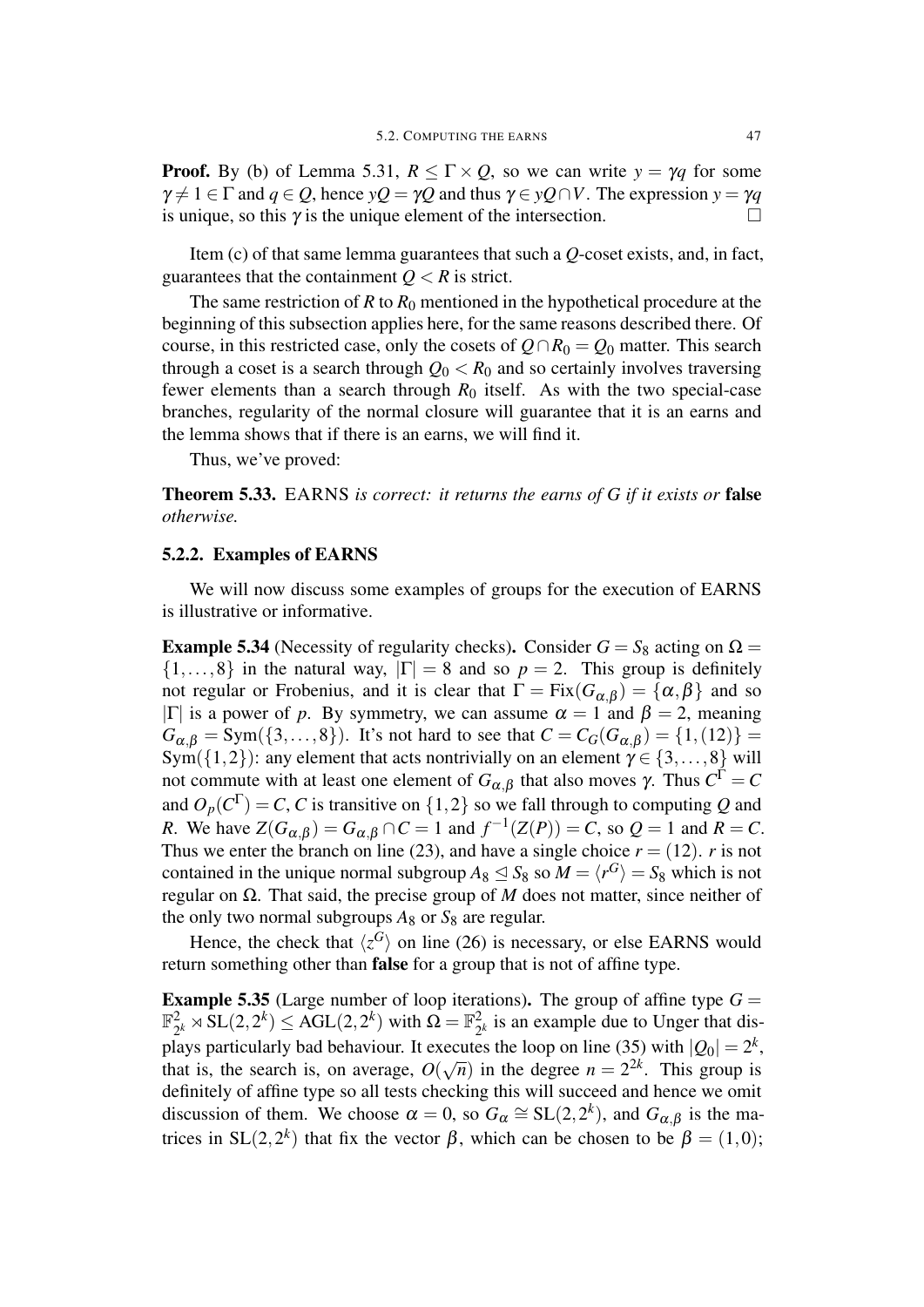$G_{\alpha} = SL(2, 2^k)$  is transitive so this is done without loss of generality. It is not hard to see that the determinant restriction implied by  $SL(2, 2^k)$  means that we have

$$
G_{\alpha,\beta} = \left\{ \begin{bmatrix} 1 & b \\ 0 & 1 \end{bmatrix} \middle| b \in \mathbb{F}_{2^k} \right\}.
$$
\n(5.36)

Hence,  $\Gamma = \text{Fix}_{\Omega}(G_{\alpha,\beta}) = \{(a,0) | a \in \mathbb{F}_{2^k}\}\$ is one dimensional, with  $2^k$  elements.  $G_{\alpha,\beta}$  is clearly abelian. Explicitly listing the elements  $(v, A) \in G$  that commute with  $(0, B) \in G_{\alpha, \beta}$  shows that  $C = C_G(G_{\alpha, \beta}) = \Gamma \times G_{\alpha, \beta}$ . Thus, since  $C_{\alpha, \beta} =$ *G*<sub>α</sub>,β is the kernel of the restriction map *f*, the restriction  $C^{\Gamma} \cong C/G_{\alpha,\beta} \cong \Gamma$  and so  $P = O_2(C^{\Gamma}) = C^{\Gamma}$  as  $\Gamma$  is a 2-group. This shows that  $f^{-1}(P) = C$ , which is also a 2-group so the Sylow 2-subgroup *R* is exactly *C*. For the subgroup  $Q$ ,  $G_{\alpha, \beta}$ is abelian, so the centre is itself, and it is a 2-group, so  $Q = G_{\alpha,\beta} \neq 1$ .

The above demonstrates that *G* does not fall into the branch  $Q = 1$  covered by line (23), and  $R = C = Z(C)$  since *C* is abelian, so *G* also does not fall into the branch on line (28), resulting in the loop being taken. The explicit form in (5.36) allows one to easily see that every element of  $Q = G_{\alpha,\beta}$  has order 2, implying  $Q_0 = G_{\alpha,\beta}$  and hence  $|Q_0| = 2^k$ . By Lemma 5.32, there is exactly one element of  $Q_0$  with the required property, so the search will be of length  $2^k/2$  on average, which has the asymptotics stated above.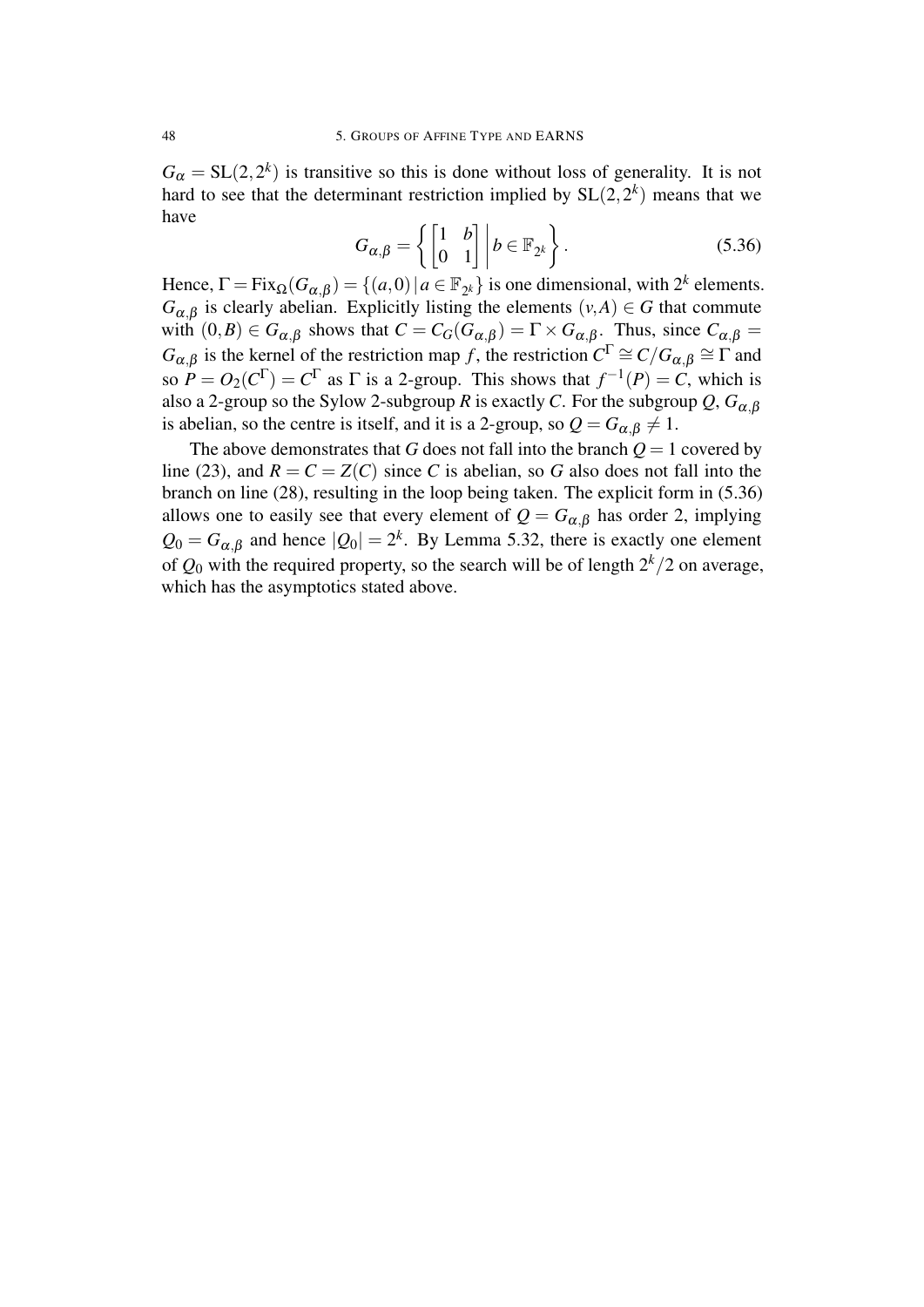#### CHAPTER 6

### Computing the socle of a general group

Computing the socle of an arbitrary permutation group *G* might initially look like a difficult task. With no restriction on the structure of the group a naive procedure like that sketched at the start of Chapter 4 might seem like the only possibility. However this is fortunately not the case, it is possible to recursively reduce to primitive subgroups and primitive quotients of *G*, compute their socles via the PRIMITIVESOCLE algorithm described in Chapter 4 and use these to deduce soc*G*.

This procedure SOCLE is listed in Algorithm 4 and is mainly due to [CH97] but incorporates corrections and improvements from [Ung]. As with the previous procedures, SOCLE assumes that there is a BSGS known for *G* Ω.

#### 6.1. SOCLE is correct

As should be the case, we have the following result, for which we reproduce and rephrase the proof given in [CH97] and [Ung].

### **Theorem 6.1.** Let  $G^{\Omega}$  be an finite permutation group, then  $\text{SOCLE}(G,\Omega) = \text{soc }G$ .

SOCLE groups the set of finite permutation groups into four cases: intransitive, two disjoint class of imprimitive, and primitive. It is clear that these are all disjoint and cover every possibility possibilities for *G*.

### 6.1.1.  $G^{\Omega}$  primitive

We handle the last, and easiest, case first. If SOCLE reaches lines (34-35) then  $G^{\Omega}$  must be transitive and have no nontrivial minimal block systems, that is, it is primitive, so calling PRIMITIVESOCLE is valid and will return soc*G* as desired, by Theorem 4.4.

### 6.1.2.  $G^{\Omega}$  intransitive or imprimitive with two minimal block systems

The two cases on lines (2) and (8) are very similar. In either case, we use the intransitivity or imprimitivity to construct quotient groups of *G* with permutation actions, and then pull back the socle of each of those.

In the intransitive case the  $H_i$  act on  $\Delta_i$  and by construction  $|\Delta_i| < |\Omega|$ . In the imprimitive case, the  $H_i$  act on the block systems  $\Sigma_i$ , and due to nontriviality  $|\Sigma_i| < |\Omega|$ . Therefore, the recursion of SOCLE is permissible, because the degree of each of the  $H_i$  is less than that of  $G$ , so the algorithm will terminate.

It just remains to see that the intersection of the inverse images of the soc $H_i$ gives the desired subgroup of *G*. These results and proof that follows mirrors that in [CH97, Section 5]. In all of them we denote  $G^{\Omega}$  a finite permutation group.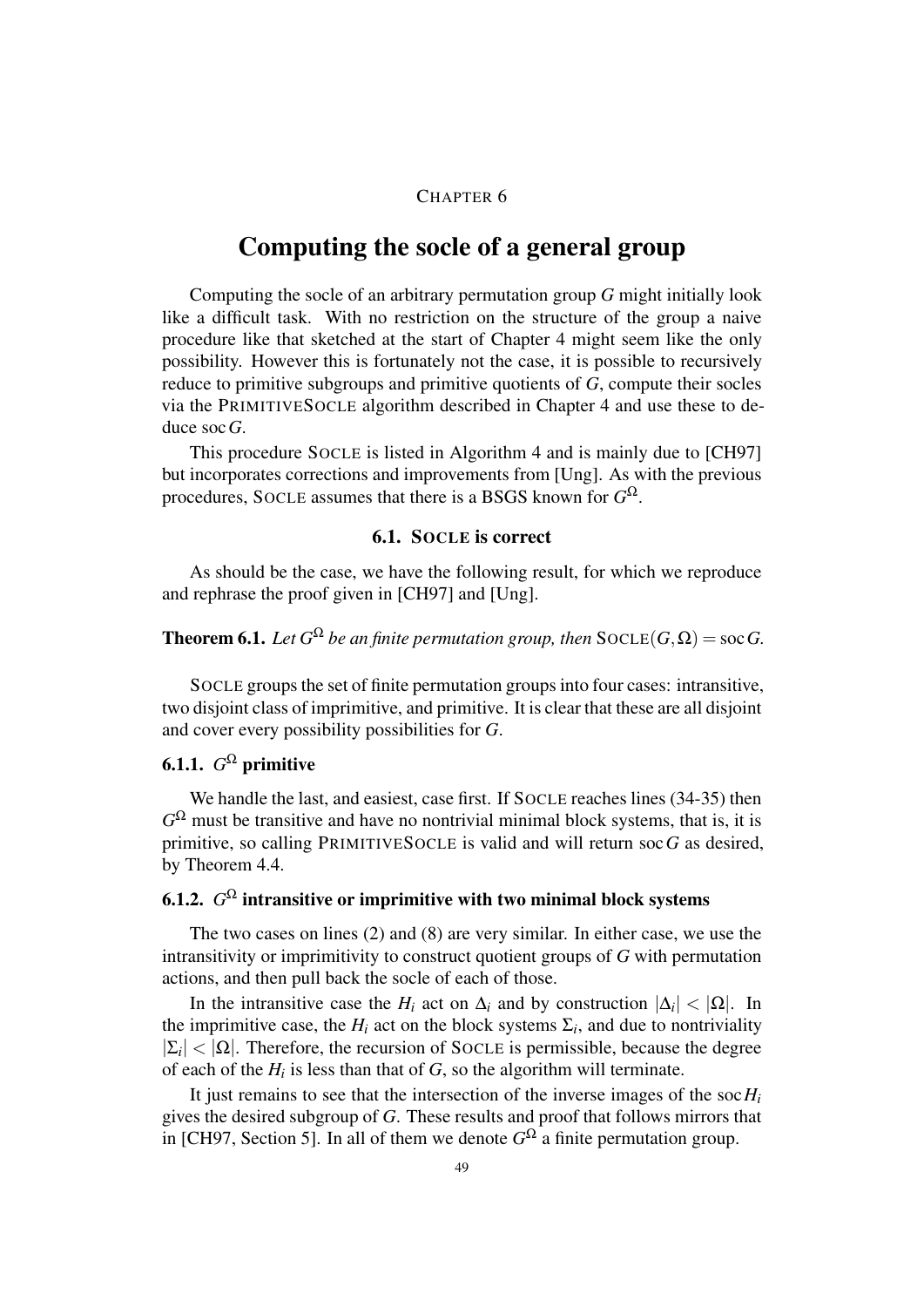Algorithm 4 The SOCLE algorithm of [CH97]. This takes a permutation group  $G^{\Omega}$  with  $|\Omega| \leq 10^7$  and returns soc *G*.

```
1: procedure SOCLE(G, Ω)
 2: if G^{\Omega} is intransitive then
 3: Take an nonempty set \Delta_1 \subset \Omega fixed by G (e.g. an orbit).
 4: Set \Delta_2 \leftarrow \Omega/\Delta_1 its complement.
 5: Let H_i = G^{\Delta_i} with epimorphism \varphi_i : G \to H_i.
 6: return \varphi_1^{-1}\phi_1^{-1}(socH<sub>1</sub>)∩ φ<sub>2</sub><sup>-1</sup>
                                          b_2^{-1}(\text{soc } H_2)7:
 8: else if G^{\Omega} is imprimitive with minimal block systems \Sigma_1, \Sigma_2 then
 9: Let H_i be the action of G on \Sigma_i, with epimorphism \varphi_i: G \rightarrow H_i.
10: return \varphi_1^{-1}\varphi_1^{-1}(socH<sub>1</sub>)∩ \varphi_2^{-1}b_2^{-1}(\text{soc } H_2)11:
12: else if G^{\Omega} is imprimitive with one minimal block system Σ then
13: Let H be the action of G on \Sigma, with epimorphism \varphi : G \rightarrow H14: Set K \leftarrow \ker \varphi and J \leftarrow \varphi^{-1}(\sec H)15: if K = 1 then return J
16:
17: Set L \leftarrow \text{soc } K, this is a direct power of some simple group.
18: Check if K \neq L or |K| \nmid |\Delta|^d for \Delta \in \Sigma, d the largest proper divisor of
    |Σ|, if so, socG ≤ L.
19: if L is nonabelian and it is known soc G \leq L then return L
20: Set C \leftarrow C_G(K).
21: if L is nonabelian then return \varphi^{-1}(\operatorname{soc} \varphi(C)).22:
23: if it is known soc G \leq L then
24: \text{Set } E \leftarrow L.
25: else
26: \operatorname{Set} E \leftarrow \Omega_1(Z(\varphi^{-1}(O_p(\operatorname{soc} H)))).
27: E is elementary abelian p group, regard as G-module over \mathbb{F}_p, take
     E' \leq G generated by the minimal submodules of E (this is the abelian part of
    socG).
28: Set M \leftarrow C \cap J.
29: M/(K \cap M) is a direct product of simple groups.
30: Let M_i/(K \cap M) be the simple factors and set M'_i = [M_i, M_i].
31: Set M' \leftarrow \langle M'_i | M'_i \text{ is simple} \rangle32: return E' \times M'33:
34: else \triangleright G\triangleright G<sup>\Omega</sup> is primitive
35: return PRIMITIVESOCLE(G, Ω)
```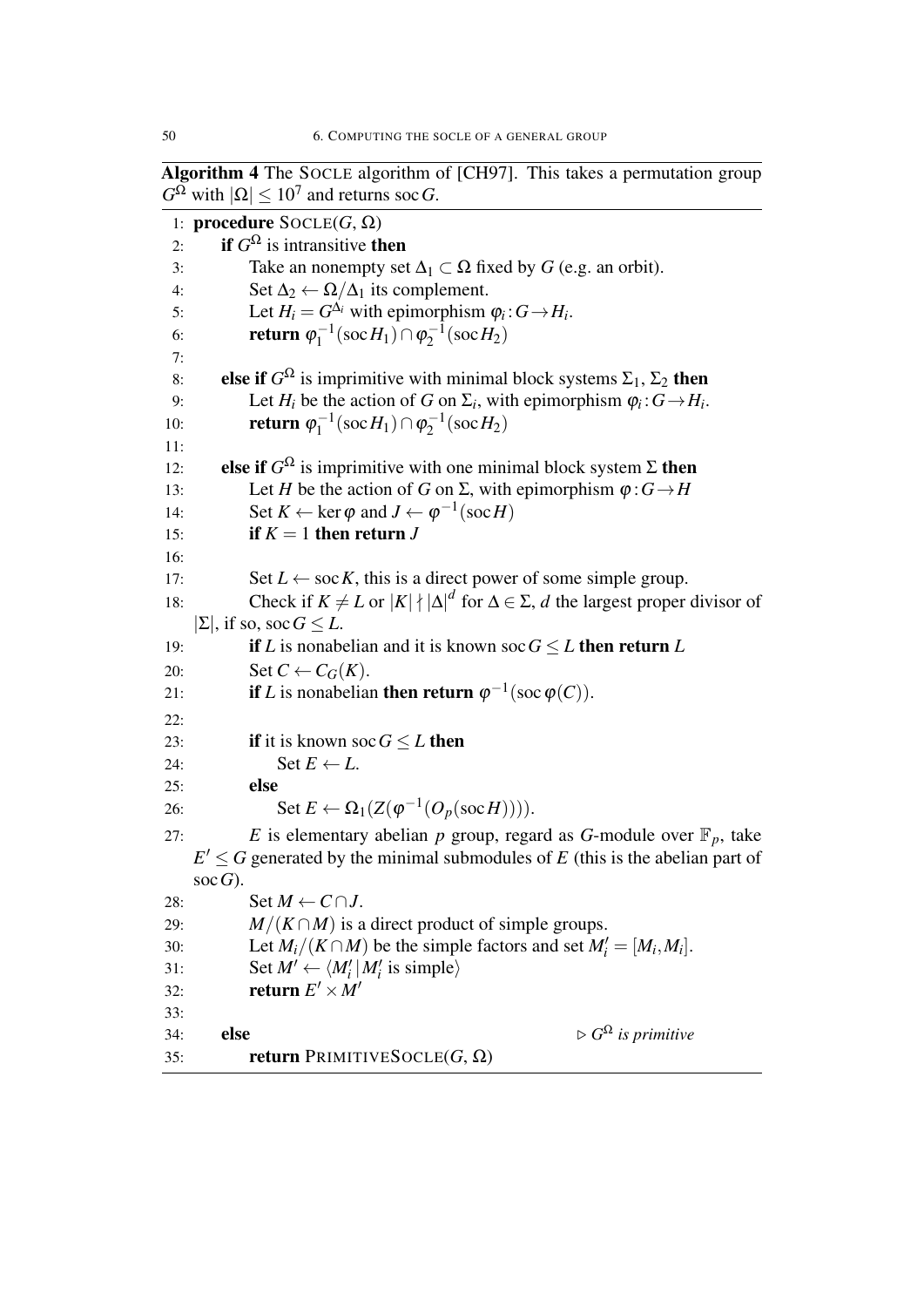The following lemma will eventually be proved, but it will be used to justify SOCLE first.

**Lemma 6.2** ([CH97, Lemma 5.6]). *Let*  $\varphi_1$ :  $G \rightarrow H_1$ ,  $\varphi_2$ :  $G \rightarrow H_2$  *be epimorphisms with K*<sub>i</sub> := ker  $\varphi_i$  *such that K*<sub>1</sub> ∩ *K*<sub>2</sub> = 1 *then* soc  $G = \varphi_1^{-1}$  $\varphi_1^{-1}(\sec H_1) \cap \varphi_2^{-1}$  $b_2^{-1}(\text{soc } H_2)$ .

Given this, it just remains to see that ker  $\varphi_1 \cap \ker \varphi_2 = 1$  to prove the algorithm correct. To prove this, split the consideration of  $G^{\Omega}$  into its two natural cases.

When  $G^{\Omega}$  is intransitive,  $g \in \text{ker } \varphi_1 \cap \text{ker } \varphi_2$  if and only if it fixes all points of the chosen sets  $\Delta_1$  and  $\Delta_2$ , but  $\Omega = \Delta_1 \cup \Delta_2$ , so  $g = 1$ , since *G* is faithful.

The other case is when  $G^{\Omega}$  is transitive but has two distinct minimal block systems. Assume  $K = \ker \varphi_1 \cap \ker \varphi_2 \neq 1$ , this subgroup is  $K \triangleleft G$  is strictly smaller than either kernel, since neither contains the other, and so the orbits  $\{\alpha^K\}$ form a nontrivial block system, that is contained in both  $\Sigma_1$  and  $\Sigma_2$ , contradicting minimality.

We now embark on a proof of Lemma 6.2.

**Lemma 6.3** ([CH97, Lemma 5.2]). *If*  $N \triangleleft G$  *with*  $N \leq$  soc *G then* soc  $G = N \times M$ *for some*  $M \triangleleft G$ .

**Proof.** Set  $N_0 = N$ . If there is some minimal normal subgroup  $K_1 \leq G$  such that  $K \nleq N$ ,  $N \cap K_1 = 1$  and  $[N, K_1] = 1$  by Proposition 3.2. Thus,  $NK_1 = N \times K_1 \leq G$  is contained in soc *G*. In this case, replace  $N_0$  it by  $N_1 = N_0 \times K_1$  and repeat to find  $K_2, \ldots, K_k$  and the corresponding  $N_2, \ldots, N_k$  until there are no minimal normal subgroups outside  $N_k$ .  $G$  is finite, so there are finitely many minimal normal subgroups, and hence this iteration will terminate.

If  $N_k$  contains all minimal normal subgroups of  $G$ , it contains the subgroup generated by them, that is, soc $G \leq N_k$ . At each stage  $N_i \leq \text{soc } G$ , showing soc  $G = N_k$ . Thus, soc  $G = N \times K_1 \times \ldots \times K_k$  and hence  $M = K_1 \times \ldots \times K_k$  is the complement of  $N$  in soc $G$ .

**Lemma 6.4** ([CH97, Lemma 5.3]). *If*  $N \le G$  *and*  $N \le$  soc *G then*  $N = M_1 \times \ldots \times$ *M*<sup>n</sup> *for some minimal normal subgroups*  $M_i \leq G$ .

**Proof.** We can write  $\operatorname{soc} G = N \times N^*$  for some  $N^* \leq G$  by Lemma 6.3. By the construction in the proof of that lemma  $N^* = K_1 \times \ldots \times K_k$  for minimal normal subgroups  $K_i \leq G$ . Consider the minimal normal subgroups not inside  $N^*$  and let *M* be the subgroup that they generate. All these minimal normal subgroups must lie in *N*, and hence  $M \leq N$ , furthermore, soc  $G = MN^*$  by construction, so  $N \cong$  soc  $G/N^* \cong M$ , and therefore  $N = M$  by the finiteness of *G*.

Proposition 3.2 (c) shows that  $N = M$  is a direct product.  $\Box$ 

**Lemma 6.5** ([CH97, Lemma 5.4]). Let  $\varphi$ :  $G \rightarrow G/K$  be an epimorphism with  $K := \text{ker } \varphi$ , then  $\varphi(\text{soc } G) \leq \text{soc } \varphi(G)$  and  $K \cap \text{soc } G \leq \text{soc } K$ .

**Proof.** If  $N \triangleleft G$  is a minimal normal subgroup, then  $\varphi(N) = NK/K \cong N/(N \cap K)$ is either trivial, if  $N \leq K$ , or isomorphic to itself, if  $N \cap K = 1$ . In either case  $\varphi(N) \leq \sec \varphi(G)$  and hence  $\varphi(\sec G) \leq \sec \varphi(G)$ .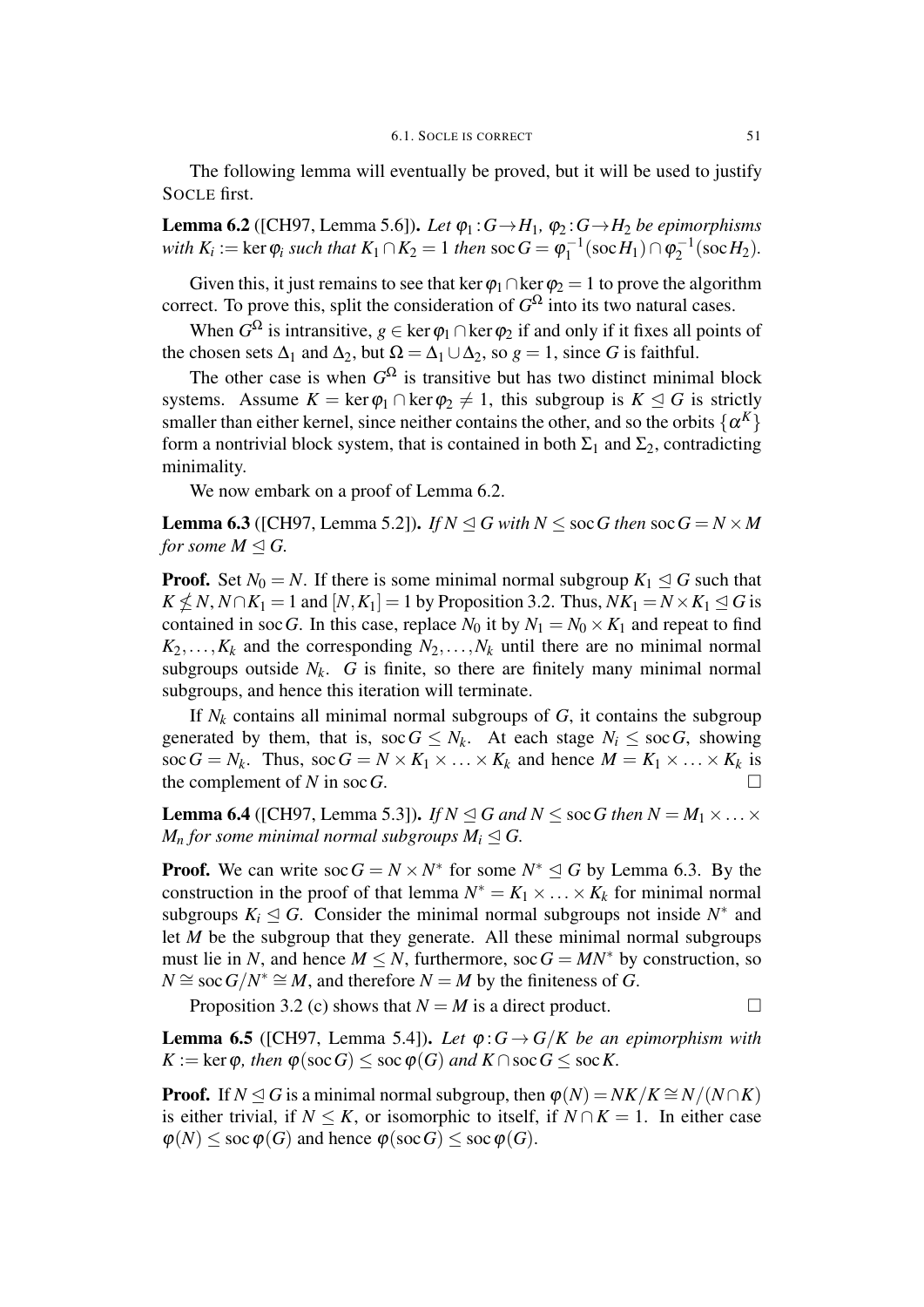We clearly have soc  $G \cap$  soc $K \leq$  soc  $G \cap K \leq$  soc  $G$ , and all these groups are normal in *G*. Hence, by Lemma 6.4 they are all generated by minimal normal subgroups of *G*, and so we can write

$$
\operatorname{soc} G \cap K = (\operatorname{soc} G \cap \operatorname{soc} K) \times M
$$

for some subgroup  $M \triangleleft G$  generated by the minimal normal subgroups of G inside soc*G∩K* but not soc*G∩*soc*K*; more specifically,

$$
M \cap (\operatorname{soc} G \cap \operatorname{soc} K) = 1. \tag{6.6}
$$

By construction,  $M \leq \text{soc } G$  and  $M \leq K$ ; the former implies  $M \cap \text{soc } G = M$ and the latter shows that *M* is either trivial or contains a minimal normal subgroup of *K*. The former deduction and (6.6) together imply that  $M \cap \text{soc } K = 1$ , and so *M* = 1 by the latter. Putting it all together gives soc  $G \cap K = \text{soc }G \cap \text{soc }K$ soc*K*.

**Lemma 6.7** ([CH97, Lemma 5.5]). *Let*  $\varphi$ :  $G \rightarrow G/N$  *be an epimorphism, where*  $N := \text{ker } \varphi$ , and  $M \leq G$  *such that*  $N \cap M = 1$  *then*  $\varphi(M) \leq \text{soc } \varphi(G)$  *implies*  $M \leq$ soc*G.*

**Proof.** Suppose  $\varphi(M) \leq \sec \varphi(G)$ . The image  $\varphi(M) = MN/N \leq \varphi(G) = G/N$ so  $MN/N$  is generated by minimal normal subgroups of  $G/N$  by Lemma 6.4. By the second isomorphism theorem for groups,  $MN/N \cong M/(M \cap N)$  and this isomorphism induces a bijection between normal subgroups  $L \leq G/N$  such that  $L \leq MN/N$  and normal subgroups  $K \leq G/(M \cap N) \cong G$  such that  $K \leq M/(M \cap N)$ . By assumption,  $M \cap N = 1$ , so  $K \leq M$ .

Therefore, the isomorphism  $MN/N \cong M/(M \cap N)$  lifts the minimal normal subgroups of  $G/N$  that generate  $MN/N$  to minimal normal subgroups of G that must generate *M* and hence  $M \leq \text{soc } G$ .

It is now feasible to tackle the overall result that was used to justify the correctness of SOCLE.

Proof of Lemma 6.2. Let  $N_i = \varphi_i^{-1}$  $\int_{i}^{-1}$ (soc*H<sub>i</sub>*). By Lemma 6.5, it is true that soc *G*  $\leq$  $N_i$  for both  $i = 1, 2$  and hence it lies in the intersection of interest. It just remains to prove the opposite inclusion.

 $\varphi_1(N_1 \cap K_2) \leq \varphi_1(N_1) = \text{soc } H_1$  so we can use Lemma 6.3 to write soc  $H_1 =$  $\varphi_1(N_1 \cap K_2) \times N^*$  for some  $N^* \leq H_1$ . Similarly  $\varphi_1(N_1 \cap N_2) \leq \text{soc } H_1$ . Intersecting this the direct product shows that

$$
\varphi_1(N_1 \cap N_2) = \varphi_1(N_1 \cap K_2) \times \varphi_1(M) \tag{6.8}
$$

for some  $M \leq \varphi_1^{-1}$  $\eta_1^{-1}(N^*)$ . Taking the inverse image of that equation under  $\varphi_1$  and intersecting with  $N_1 \cap N_2$  gives

$$
N_1 \cap N_2 = (N_1 \cap K_2)((MK_1 \cap N_1) \cap N_2) = (N_1 \cap K_2)(M \cap N_1 \cap N_2)
$$

since  $N_1 \cap K_2 \leq N_1 \cap N_2$  and  $K_1 \leq N_1$ . We will show that these two factors are each contained in soc*G*.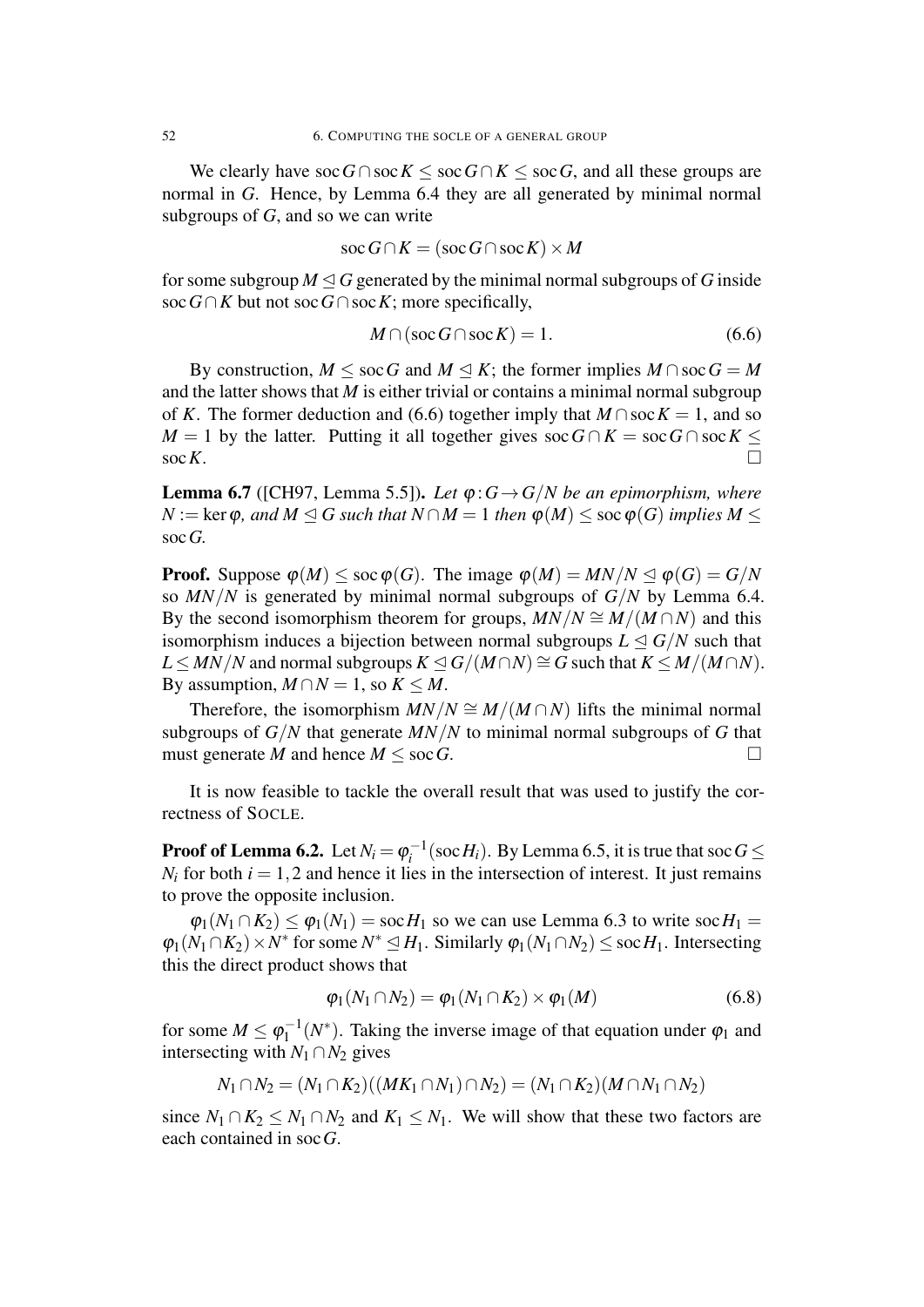The subgroup  $\varphi_1(N_1 \cap K_2) = (N_1 \cap K_2)K_1/K_1$  is normal in  $H_1$  and is contained in soc $H_1$ . We have

$$
N_1 \cap K_2 \cap \ker \varphi_1 \subseteq K_1 \cap K_2 = 1,
$$

and thus we can apply Lemma 6.7 to see that  $N_1 \cap K_2 \leq \text{soc } G$ .

The direct product in (6.8) implies  $\varphi_1(N_1 \cap K_2) \cap \varphi_1(M) = 1$ , that is,  $N_1 \cap K_2 \cap$  $M \leq \ker \varphi_1 = K_1$ . Therefore, using the  $K_1 \cap K_2 = 1$  assumption,

$$
N_1 \cap K_2 \cap M \leq K_1 \cap K_2 = 1.
$$

We have  $\varphi_2(N_1 \cap M) \leq \text{soc } H_2$ , so using Lemma 6.7 again, we can see  $N_1 \cap M \leq$ soc *G* which is still true after intersecting the left-hand side with  $N_2$ .

Thus, the two generating components of  $N_1 \cap N_2$  lie in soc *G* and so  $N_1 \cap N_2 \leq$ soc  $G$ , proving equality.

### 6.1.3.  $G^{\Omega}$  imprimitive with one minimal block system

Our last case to handle is when *G* is imprimitive with only one minimal block system  $\Sigma$ . In this case, one cannot easily construct a pair of quotient groups via actions, and so finding a pair of subgroups to intersect in the same manner as the previous section is impossible. That said, we do have the ability to construct one such quotient group,  $H = \varphi(G)$ , via our block system  $\Sigma$ .

This section is the most significant departure from the procedure given in [CH97] and has the highest proportion of the adjustments of [Ung].

**6.1.3.1. Line (15).** It may be the case that  $H \cong G$  and  $\varphi$  is the explicit isomorphism; this occurs if and only if  $K = \ker \varphi = 1$ . If this is the case, we must have soc  $G = \varphi^{-1}(\text{soc } H) = J$  and so the handling on line (15) is correct.

**6.1.3.2. Line (17).** By Corollary 3.15,  $L = S_1 \times \ldots \times S_m$  for some simple groups  $S_i$ , so it only remains to see that the  $S_i$  are all isomorphic to some simple group *S* to prove the assertion on line (17). In the manner of [CH97], suppose this is not true, and that we have, without loss of generality,  $S_1 \not\cong S_2$ . Let the subgroups  $N_1, N_2 \leq L$  be the direct product of all the simple groups  $S_i$  isomorphic to *S*<sub>1</sub> and *S*<sub>2</sub> respectively. We must have that  $N_1 \cap N_2 = 1$  and  $[N_1, N_2] = 1$  by Proposition 3.2. Furthermore, *N<sub>i</sub>* char *L* char  $K \triangleleft G$  and hence *N<sub>i</sub>* char  $K \triangleleft G$  and thus  $N_i \triangleleft G$ , both by Proposition 3.5.

By Proposition 1.21, orbits of  $N_i^{\Omega}$  $\frac{r\Omega}{i}$  form nontrivial blocks of  $\Omega$ , and so each *N<sub>i</sub>* must be transitive on each block *B* of Σ. Suppose this was not the case and for  $\omega \in B$ ,  $\omega^{N_i} \cap B \neq B$ , the block  $\omega^{N_i}$  is hence not a union of blocks of  $\Sigma$ . Every block is the union of blocks of some minimal block system, so if the assumption was true, there is a minimal block system for  $G^{\Omega}$  that is not  $\Sigma$ , a contradiction. Hence [DM96, Theorem 4.2A] tells us that  $N_1 \cong N_2$  since they are transitive and centralise each other. This contradicts the hypothesis  $S_1 \not\cong S_2$  and hence there is a single isomorphism class of the *S<sup>i</sup>* .

**6.1.3.3. Line (18).** Let  $d < |\Sigma|$  be the largest proper divisor of  $|\Sigma|$ , and take a block  $\Delta \in \Sigma$ . We wish to see that either of  $K \neq L$  or  $|K| \nmid |\Delta|^d$  is sufficient for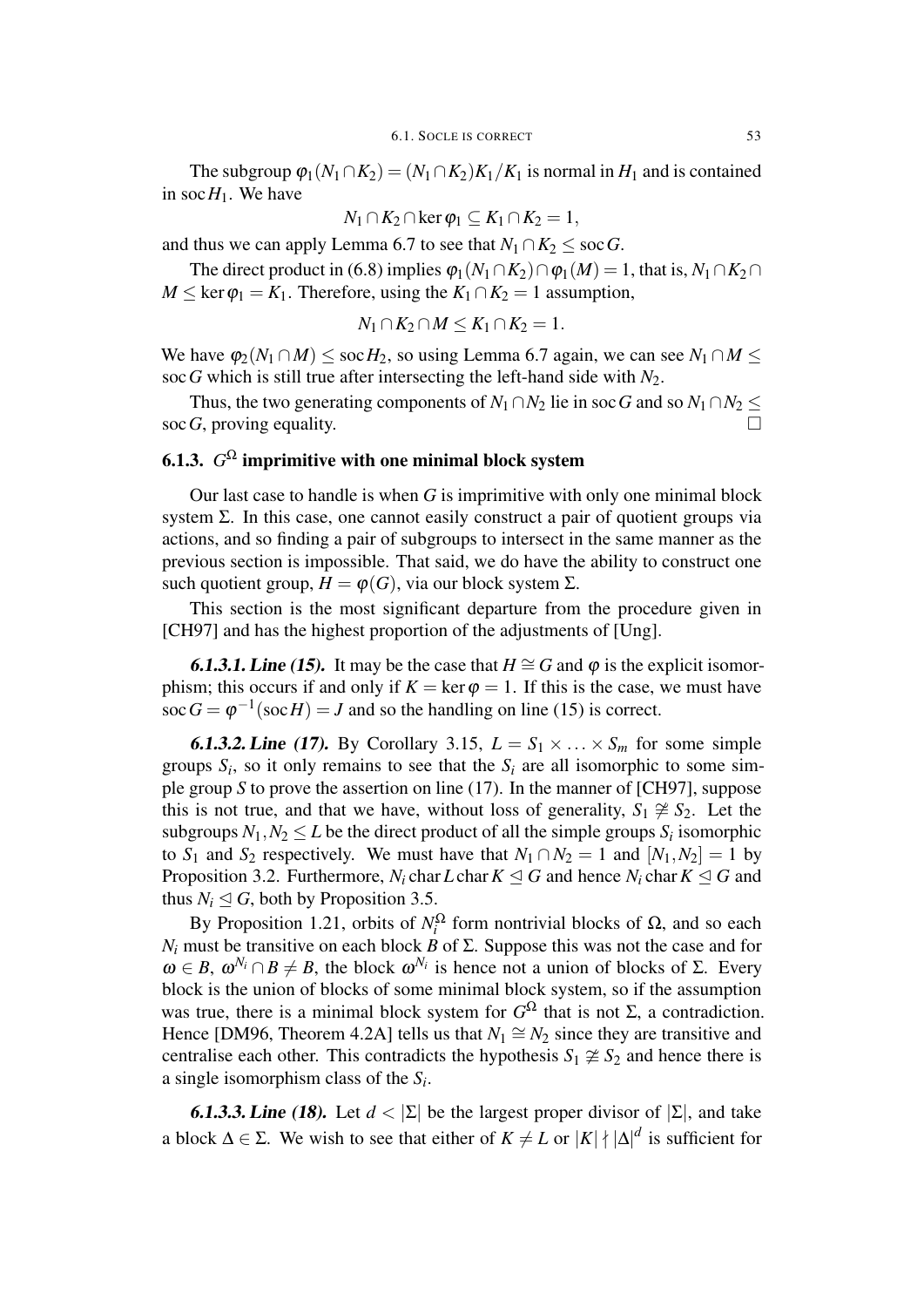soc  $G \leq L$ . This lemma and proof is due to [Ung].

**Lemma 6.9.** *If* soc  $G \nleq L$  *then*  $L = K$  *and*  $|K| |A|$ <sup>*d*</sup> *where*  $\Delta \in \Sigma$  *and d is the largest proper divisor of |*Σ*|.*

**Proof.** If soc  $G \nleq L$ , then there must be some minimal normal subgroup  $N \triangleleft G$ such that  $N \nsubseteq L$ . This induces a block system  $\Sigma'$  of its orbits, from which we can choose some  $\Delta' \in \Sigma'$ .

We have  $K \triangleleft G$ , so the orbits of *K* also form blocks of  $\Omega$ . By construction, we certainly have  $\omega^K \subseteq \Delta$  for  $\omega \in \Delta \in \Sigma$ , the minimality of  $\Sigma$  and faithfulness of  $G^{\Omega}$  implies we must either have  $K = 1$  or equality. The  $K = 1$  case was eliminated earlier, so *K* is transitive on  $\Delta$  for any  $\Delta \subset \Sigma$  and hence the orbits of *K* are exactly the blocks of Σ. We have  $L =$  soc K char  $K \le G$  and hence  $L \le G$  by Proposition 3.5. We are guaranteed  $L \neq 1$  since  $K \neq 1$  is a finite group. The orbits of *L* are contained in those of *K*, and by identical reasoning to that for *K*, we can conclude the orbits of *L* are exactly the blocks of  $\Sigma$  too.

The kernel *K* fixes each block of  $\Sigma$  setwise, so the restriction  $K \to K^{\Delta'}$  is well-defined and is a homomorphism.  $N^{\Delta'}$  is transitive, and we have  $[K, N] = 1$ and hence  $[K^{\Delta'}, N^{\Delta'}] = 1$ . These imply that  $K^{\Delta'} \leq C_{Sym(\Delta')}(N^{\Delta'})$  is semiregular by [DM96, Theorem 4.2A], that is, that  $K_{\delta}^{\Delta'} = 1$  for any  $\delta \in \Delta'$ . Clearly the subgroup  $L^{\Delta'} \leq K^{\Delta'}$  must also be semiregular. From the reasoning above, the orbits of the two groups are equal and so semiregularity of each implies  $L^{\Delta'} = K^{\Delta'}$ . The socle *L* is a direct product of simple groups, and so the restriction  $L^{\Delta'}$  must have that form. These are all minimal normal subgroups and so soc  $K^{\Delta'} = K^{\Delta'}$ .

Suppose  $g \in \text{ker } \varphi_{\Delta'}$  for all  $\Delta' \in \Sigma'$ . This implies that  $\alpha^g = \alpha$  for all  $\alpha \in \bigcup \Delta' =$  $Ω$ , and so  $g = 1$  since the action  $G^Ω$  is faithful. Hence, the kernels of the maps <sup>φ</sup>∆*′* intersect trivially, and so that component of each pull-back disappears in the intersection.

By inducing on the number of subgroups  $K_i$  in Lemma 6.2 it is possible to write the socle  $L = \text{soc } K$  as the intersection of the socles on the orbits. This induction works for this case by the trivial-intersection property proved in the previous paragraph: one can write  $K_1 = \ker \varphi_{\Delta'}$  and  $K_2 = \bigcap \ker \varphi_{\Delta''}$  where the latter ranges over the blocks  $\Delta'' \neq \Delta'$ . That is,

$$
L = \operatorname{soc} K = \bigcap_{\Delta' \in \Sigma'} \varphi_{\Delta'}^{-1}(\operatorname{soc} K^{\Delta'}) = \bigcap_{\Delta' \in \Sigma'} \varphi_{\Delta'}^{-1}(K^{\Delta'}) = \bigcap K = K
$$

The action  $K^{\Delta}$  on an orbit  $\Delta \in \Sigma$  is regular, since it is transitive and transitive as discussed above. This shows that  $|K^{\Delta}| = |\Delta|$  and hence, since the  $\Delta$  form orbits of  $K^{\Delta'}$ , it must be that  $|K^{\Delta'}| = |\Delta|$  or else semiregularity would be violated. Since the Δ' partition Ω, the groups  $K^{\Delta'}$  capture the entirety of K, that is,  $K \leq \prod_{\Delta' \in \Sigma'} K^{\Delta'}$ and hence, taking orders of each side,  $|K| | \Delta |^c$  where  $c = |\Sigma'|$ .

The minimal normal subgroup *N* of *G* chosen above has  $K \cap N = 1$  by construction, and so  $N^{\Sigma}$  is faithful (recall that *K* is the kernel of the action on  $\Sigma$ ), and hence the minimality of  $\Sigma$  implies that each  $\Delta' \in \Sigma'$  must be the union of some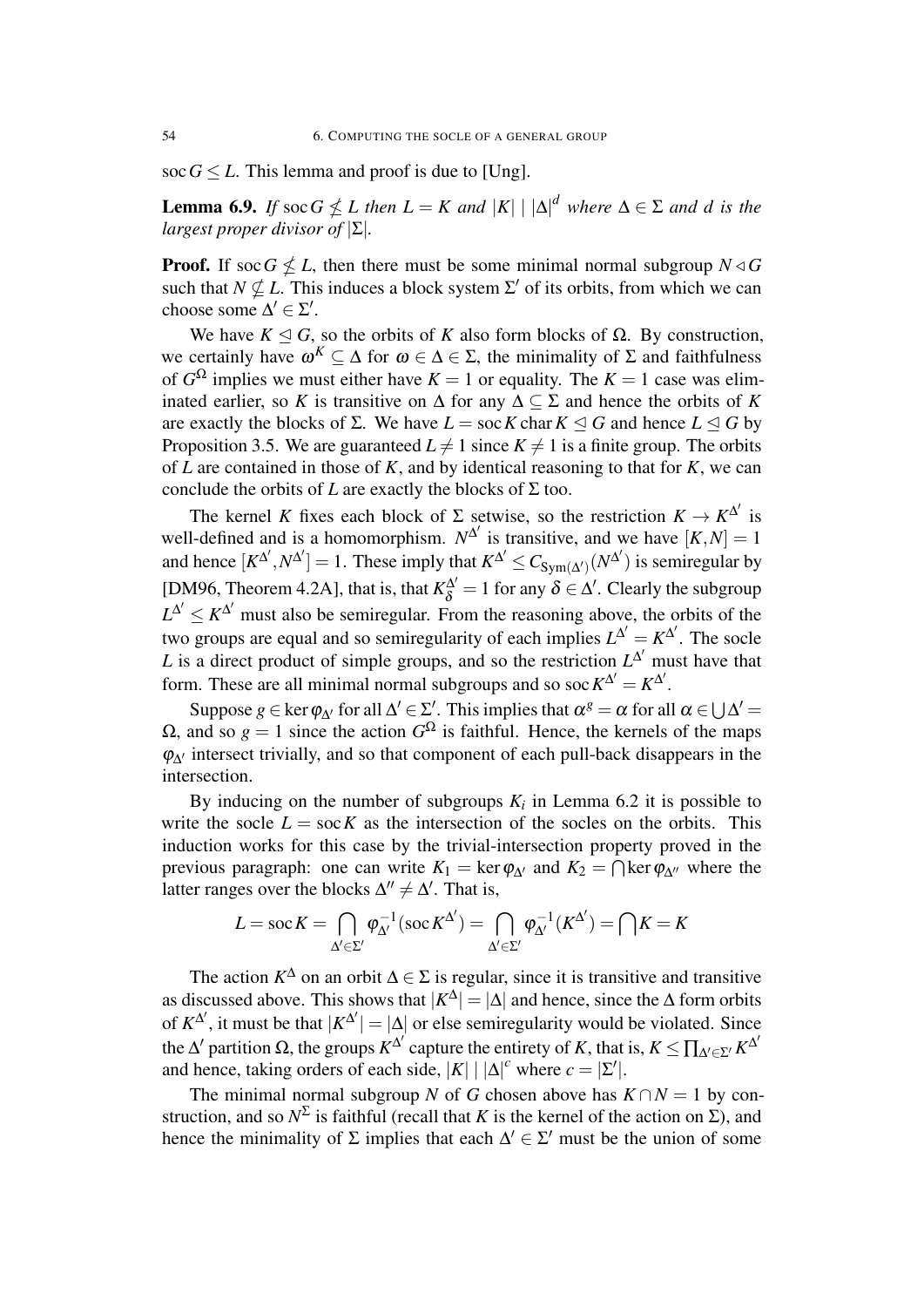equal number of blocks of  $\Sigma$ , so  $c \mid |\Sigma|$ . It is impossible to have  $\Sigma = \Sigma'$  as that would require  $N \leq K$ , a contradiction. This shows  $c < |\Sigma|$  and so there is a bound  $c \le d$  where *d* is the largest proper divisor of  $|\Sigma|$ .

Line (18) is the contrapositive of the statement of this lemma and hence is correct.

6.1.3.4. Lines (19-21): *S* nonabelian. Recall that *L* is a direct power of a simple group, so that simple factor of *L* is nonabelian if and only if *L* is nonabelian. If this is the case, the following result applies.

**Lemma 6.10.** *If*  $N \le G$  *and*  $N = S_1 \times \ldots \times S_m$  *where the*  $S_i$  *are simple and nonabelian, then*  $N \leq \text{soc } G$ .

**Proof.** *G* permutes the  $S_i$  via conjugation and they are nonabelian, so the direct product of the elements within an orbit of this action form a minimal normal subgroup of *G*. The *S<sup>i</sup>* commute, and so these direct products commute, and hence *N* is generated by these minimal normal subgroups, meaning  $N \leq \text{soc } G$ . □

This shows that a nonabelian *L* satisfies  $L \leq \text{soc } G$ . If the earlier check for soc  $G \leq L$  succeeded, then  $L = \text{soc } G$  and so line (19) is correct.

On the other hand, if the soc $G \leq L$  check on line (18) failed, that is, we have that  $L = K$  and  $|K| | \Delta |^{d}$ . It just remains to see that soc  $G = \varphi^{-1}(\text{soc } \varphi(C))$ as stated on line (21). *L* is the direct product of nonabelian simple groups, so  $Z(K) = 1$ , or else there would be some abelian minimal normal subgroup of C which then must appear in the socle *L*. This gives  $K \cap C = Z(K) = 1$ , and hence  $\varphi(C) \cong C$ , thus soc  $C \cong$  soc  $\varphi(C)$  and  $\varphi^{-1}(\sec \varphi(C)) = K \sec C$ .

Since distinct minimal normal subgroups commute, it is certainly true that soc  $G \leq K$  soc *C*, that is, *C* contains all minimal normal subgroups of *G* not inside *K*. We assert that *K*soc*C* is the direct product of nonabelian simple groups, so that Lemma 6.10 implies  $\sec G > K \sec C$  and hence we have the desired equality.

To justify that assertion, we just need to show that the simple factors of soc*C* are nonabelian, since this is already known for  $K = \text{soc } K = L$  by assumption. Take a minimal normal subgroup  $N \nleq K$  of *G* as in the proof of Lemma 6.9. As stated there if  $\Delta'$  is an orbit for *N* then  $N^{\Delta'}$  is transitive. If  $N^{\Delta'}$  were abelian, then [DM96, Theorem 4.2A (v)] implies that  $C_{Sym(N^{\Delta'})}(N^{\Delta'}) = N^{\Delta'}$ , but, as we saw above,  $K^{\Delta'}$  centralises  $N^{\Delta'}$ , which would give  $K^{\Delta'} \leq N^{\Delta'}$ , a contradiction. Therefore  $N^{\Delta'}$  is nonabelian and so all minimal normal subgroups of *G* are nonabelian.

The only thing that remains is the validity of the recursion to compute soc  $\varphi(C)$ : we have  $K \cap C = 1$  so  $\varphi(C) \cong C < G$  is a strict subgroup, and, we also have that the degree *|*Σ*|* of <sup>φ</sup>(*C*) is smaller than the degree *|*Ω*|* of *G*. Either of these individually is enough to guarantee that the recursion will terminate.

**6.1.3.5. Lines (23-32):** *S* abelian. If *S* is abelian, we have  $S = C_p$  for some prime *p*. In this case, Lemma 6.10 does not always hold and so simply applying  $\varphi^{-1}(\sec \varphi(\cdot))$  does not give the desired result.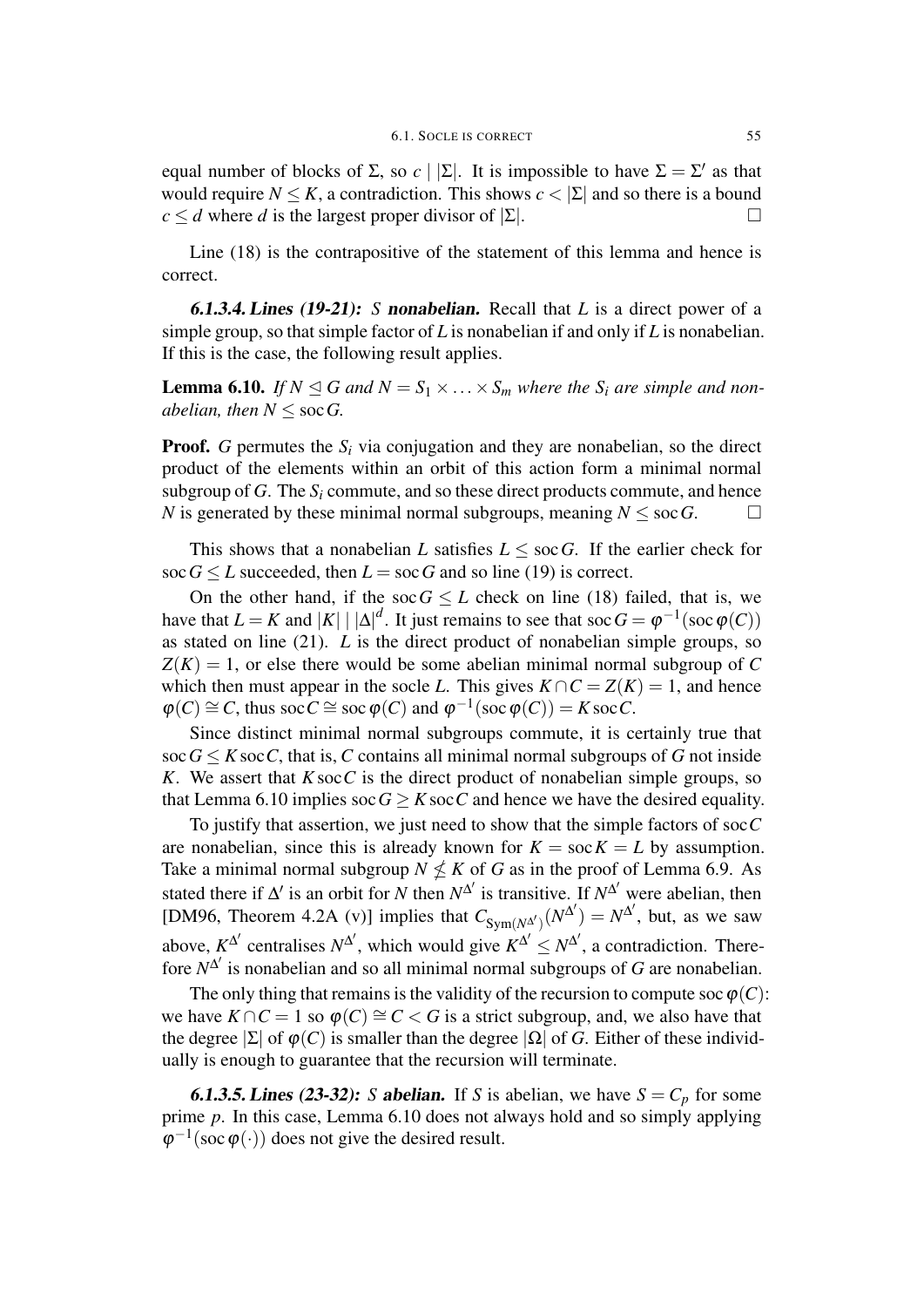The main idea is to compute the abelian and nonabelian parts of the socle separately, that is, write soc  $G = E^{\dagger} \times M^{\dagger}$  where  $E^{\dagger}$  is a direct product of abelian simple groups and  $M^{\dagger}$  is a direct product of nonabelian simple groups. The socle is always the direct product of simple groups so this partitioning is always possible. To compute the abelian part, we find some subgroup  $E \leq G$  that definitely contains  $E^{\dagger}$ , and find the appropriate minimal normal subgroups within that. This computation is that described by [Ung].

**6.1.3.6. Lines (23-26).** If soc  $G \leq L$  then clearly  $E^{\dagger} \leq L$ , so  $E = L$  is a perfectly good choice. We need more complicated handling if we do not know that soc  $G \leq L$ , that is, if the test on line (18) does not succeed.

First, we consider the following result, which holds regardless of whether soc  $G \leq L$  or not.

**Lemma 6.11.** *If*  $G^{\Omega}$  *is such that* SOCLE *reaches line* (23), *then the abelian part E* † *of* soc*G is an elementary abelian p-group.*

**Proof.** If  $E^{\dagger} \leq K$  then  $E^{\dagger} \leq L$  and so  $E^{\dagger}$  is an elementary abelian *p*-group, since *L* is.

On the other hand, if  $E^{\dagger} \nleq K$ , we can find some abelian minimal normal subgroup *N* of *G* outside *K*. Take some orbit  $\Delta'$  of *N*,  $N^{\Delta'}$  is transitive, and by similar reasoning to the proof of Lemma 6.9,  $[L^{\Delta'}, N^{\Delta'}] = 1$ . Hence  $L^{\Delta'} \leq$  $C_{G^{\Delta'}}(N^{\Delta'})$ , however, we know that

$$
C_{G^{\Delta'}}(N^{\Delta'}) \leq C_{\mathrm{Sym}(\Delta')}(N^{\Delta'}) = N^{\Delta'},
$$

by [DM96, Theorem 4.2A (v)] since  $N^{\Delta'}$  is transitive and abelian.

That is, we've shown  $L^{\Delta'} \le N^{\Delta'}$ . Again, mirroring of the proof of Lemma 6.9, we have  $L^{\Delta'} \neq 1$ , and it must be a *p*-group. *N* is a direct power of  $C_q$  for some prime *q* by Theorem 3.3. The inclusion above shows  $N^{\Delta'}$  is a *p*-group, and so we must have  $q = p$ , and hence  $E^{\dagger}$  is elementary abelian in this case too.

The above gives sufficient information to justify the handling of the case when it is unknown if  $\operatorname{soc} G \leq L$ .

Lemma 6.12. *With the notation as above, the abelian part E* † *of* soc*G satisfies*

$$
E^{\dagger} \leq E = \Omega_1(Z(\varphi^{-1}(O_p(\operatorname{soc} H))))
$$

**Proof.** Recall that  $O_p(T)$  is the (unique) largest normal *p*-subgroup of *T*. It was shown in Lemma 6.5 that  $\varphi(\operatorname{soc} G) \leq \operatorname{soc} H$ , and  $E^{\dagger} \leq \operatorname{soc} G$  is known to be a *p*-group, so  $\varphi(E^{\dagger}) \leq O_p(\text{soc }H) =: P$ , in other words  $E^{\dagger} \leq \varphi^{-1}(P)$ .

The kernel *K* of  $\varphi$  has socle *L* which is a *p*-group, and so must be a *p*-group itself. Thus,  $\varphi^{-1}(P)$  is a *p*-group. Hence, it has nontrivial centre, and, any normal subgroup has nontrivial intersection with the center. This includes any minimal normal *p*-subgroup *N*: it satisfies  $N \cap Z(\varphi^{-1}(P)) \neq 1$ . The minimum normality of *N* shows  $N \leq Z(\varphi^{-1}(P))$ . By the previous lemma, all abelian minimal normal subgroups of *G* are *p*-groups, implying  $E^{\dagger} \le Z(\varphi^{-1}(P)).$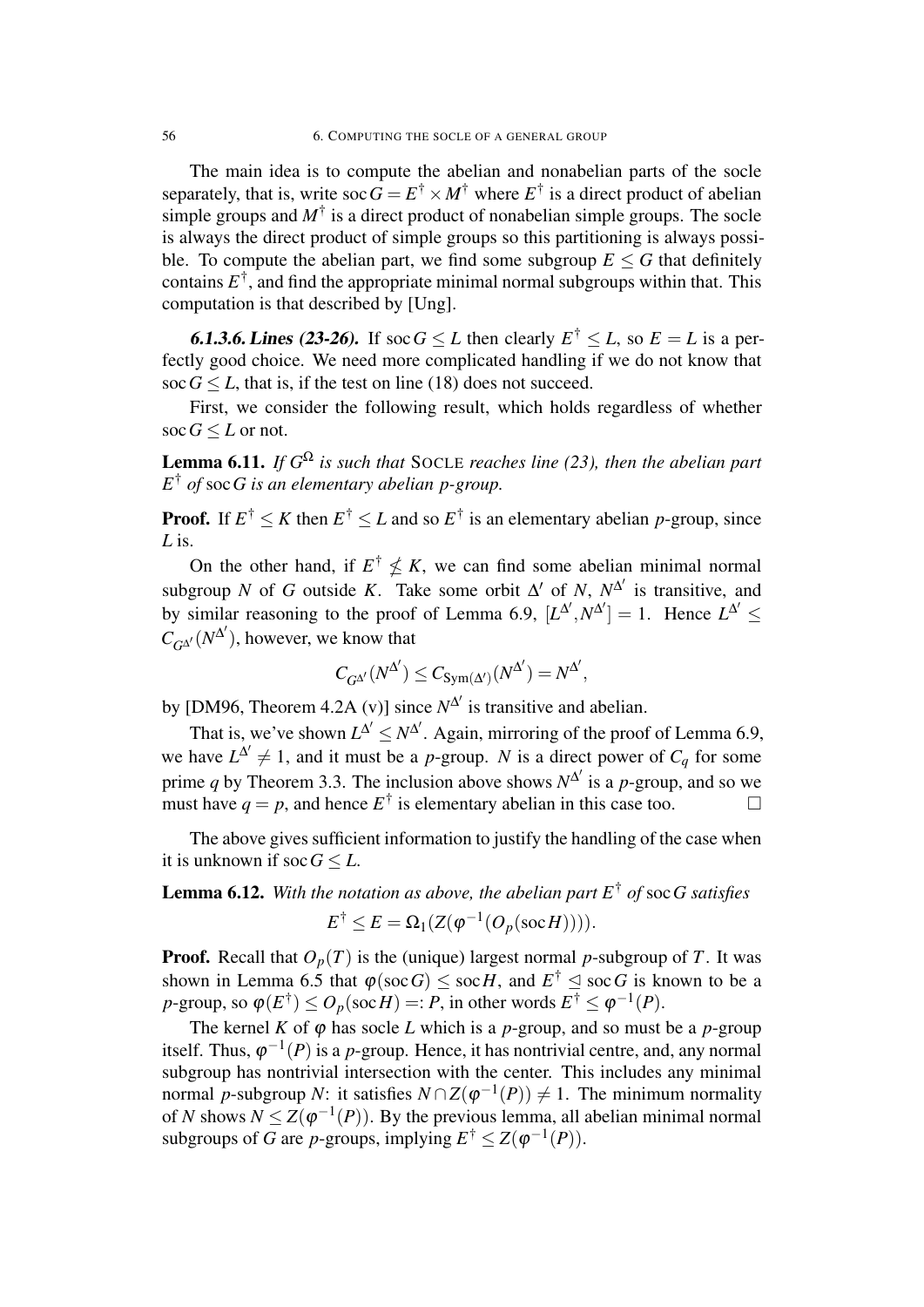That lemma also shows that  $E^{\dagger}$  is not only a *p*-group, but that it is elementary abelian. Therefore, all non-identity elements have order *p*, and so only considering elements of order *p* reduces the size of the covering group *E* with no risk of losing any elements of  $E^{\dagger}$ . This is precisely the choice

$$
E = \Omega_1(Z(\varphi^{-1}(O_p(\text{soc }H))))
$$

**6.1.3.7. Line (27).** For either choice of E, it is elementary abelian: if  $E = L$ , *L* is be the direct product of isomorphic simple groups, and is abelian, so the only choice is for those simple groups to be  $C_p$  for some fixed p. E is clearly elementary abelian by definition in the other branch.

The group *E* can be regarded as the vector space  $\mathbb{F}_p^n$  for some *n*. There is a natural action of *G* on *E*, by conjugation, and so this vector space is a *G*-module. The minimal submodules of *E* are exactly the minimal normal subgroups of *G* that lie in E, and hence  $E^{\dagger}$  is generated by these. Thus, the definition of  $E'$  is exactly the abelian part of soc*G*.

6.1.3.8. Lines (29-32). It just remains to compute the nonabelian part. We wish to show that the *M'* computed on line (31) is equal to our nonabelian part  $M^{\dagger}$  of the socle. This procedure is now the approach taken by [CH97].

**Lemma 6.13.** *M*/ $(K \cap M)$  *is the direct product of simple groups (asserted on line (29)).*

**Proof.** Recall that  $J = \varphi^{-1}(\text{soc } H)$ , where  $H = G^{\Sigma}$ .

There is a natural isomorphism  $M/(M \cap K) \cong MK/K$ . We claim that  $MK/K \trianglelefteq$ *J*/*K*: take *mkK*  $\in$  *MK*/*K* with  $m \in M$ ,  $k \in K$ , and  $jK \in J/K$ ; conjugating *mkK* gives

$$
(j^{-1}K)(mkK)(jK) = (j^{-1}mj \cdot j^{-1}kj)K = (m^{j}k^{j})K.
$$

It just remains to prove to see that  $m^j \in M$  and  $k^j \in K$ ; that is, that conjugation leaves *MK/K* fixed setwise.

 $K \trianglelefteq G$  so  $k^j \in K$ , and, again by normality,  $m^j \in C_G(K) = C$  since

$$
j^{-1}mj \cdot k = j^{-1}mk^{j^{-1}}j = j^{-1}k^{j^{-1}}mj = k \cdot j^{-1}mj.
$$

It is clear that  $m^{j} \in J$  and thus  $m^{j} \in C \cap J = M$ , proving the claim.

 $K = \ker \varphi \ge \ker \varphi|_J$  so  $J/K \cong \sec H/K^*$  for some  $K^* \le \sec H$ , thus  $J/K$  is the direct product of simple groups and so any normal subgroup must be isomorphic to a similar direct product.

The focus is only on the nonabelian factors of *M/*(*K∩M*): any abelian factors can easily be annihilated by taking the derived subgroup.

Recall that  $M^{\dagger} = T_1 \times \ldots \times T_k$  for some nonabelian simple groups  $T_i$ . At this point,  $[M^{\dagger}, K] = 1$  since soc K is abelian and so cannot contain any of the  $T_i$ , hence  $M^{\dagger} \leq C_G(K) = C$ . It is clear that  $M^{\dagger} \leq \sec G \leq J$ . These together show that  $T_i \leq M^{\dagger} \leq M = C \cap J$ . Each  $T_i$  is a nonabelian simple group so

$$
T_i \cap (M \cap K) \leq T_i \cap Z(K) = 1,
$$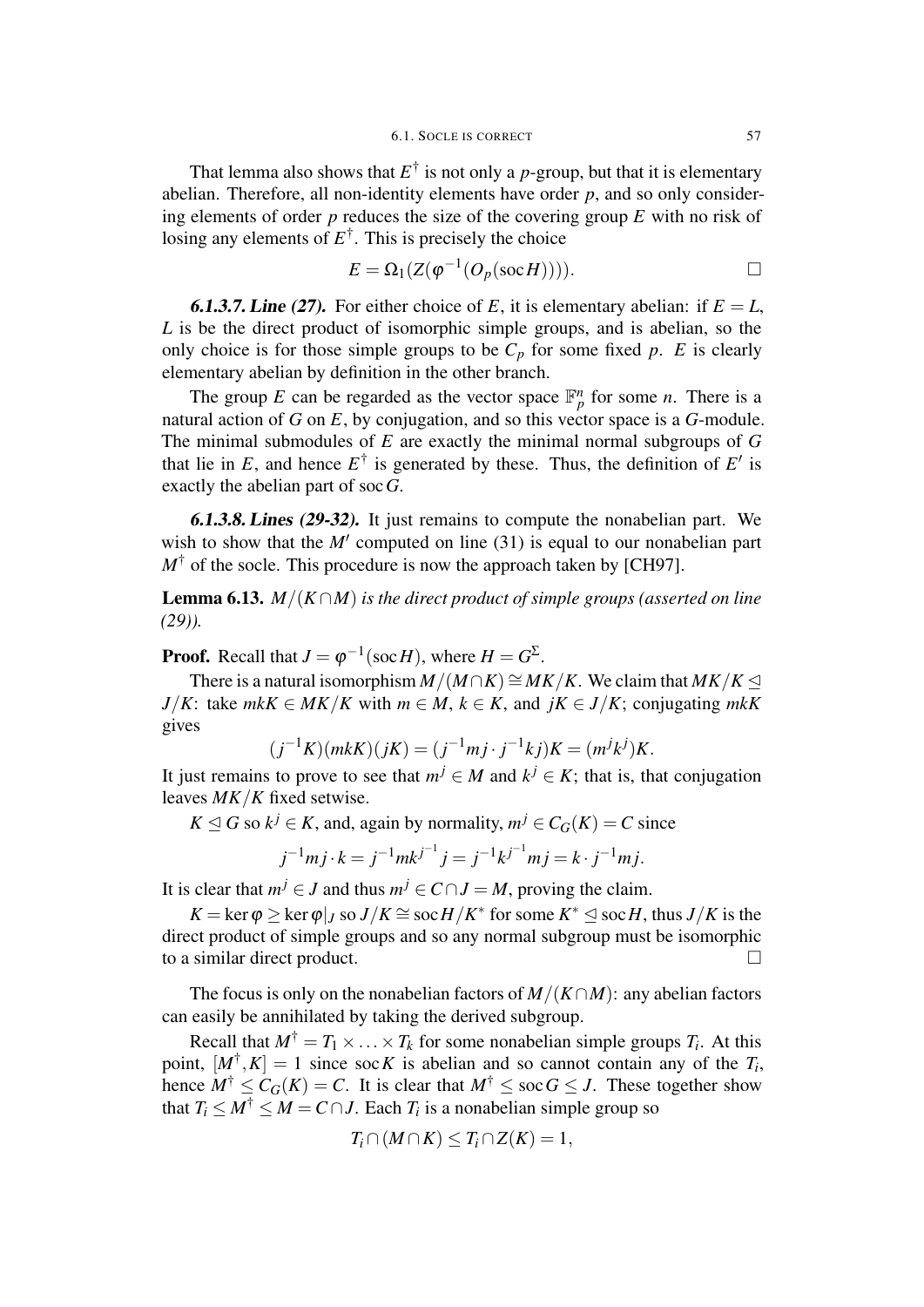and hence, under the quotient map into  $M/(M \cap K)$ , each  $T_i$  maps to a unique simple factor, say  $M_i/(K \cap M)$ . Hence, for these nonabelian factors can be written  $M_i = T_i \times (K \cap M)$  and the intersection satisfies

$$
K \cap M = K \cap C_G(K) \cap J \leq Z(K).
$$

This shows that taking the derived subgroup of an  $M_i$  eliminates this extraneous factor, that is:  $M'_i = [M_i, M_i] = T_i$ . Therefore, there is a labelling of the  $M_i$ such that  $T_i = M'_i$  for all *i* and hence  $T_i \leq M'$ . This shows that  $M^{\dagger} \leq M'$ .

On the other hand, each  $M'_i \leq M'$  is a nonabelian simple minimal normal subgroup of  $M'$  so  $M'$  is the direct product of nonabelian simple groups. Thus, by Lemma 6.10,  $M' \leq$  soc G. However, M' is made up entirely of nonabelian simple groups, so  $M' \leq M^{\dagger}$ . We conclude  $M' = M^{\dagger}$  and hence SOCLE is correct.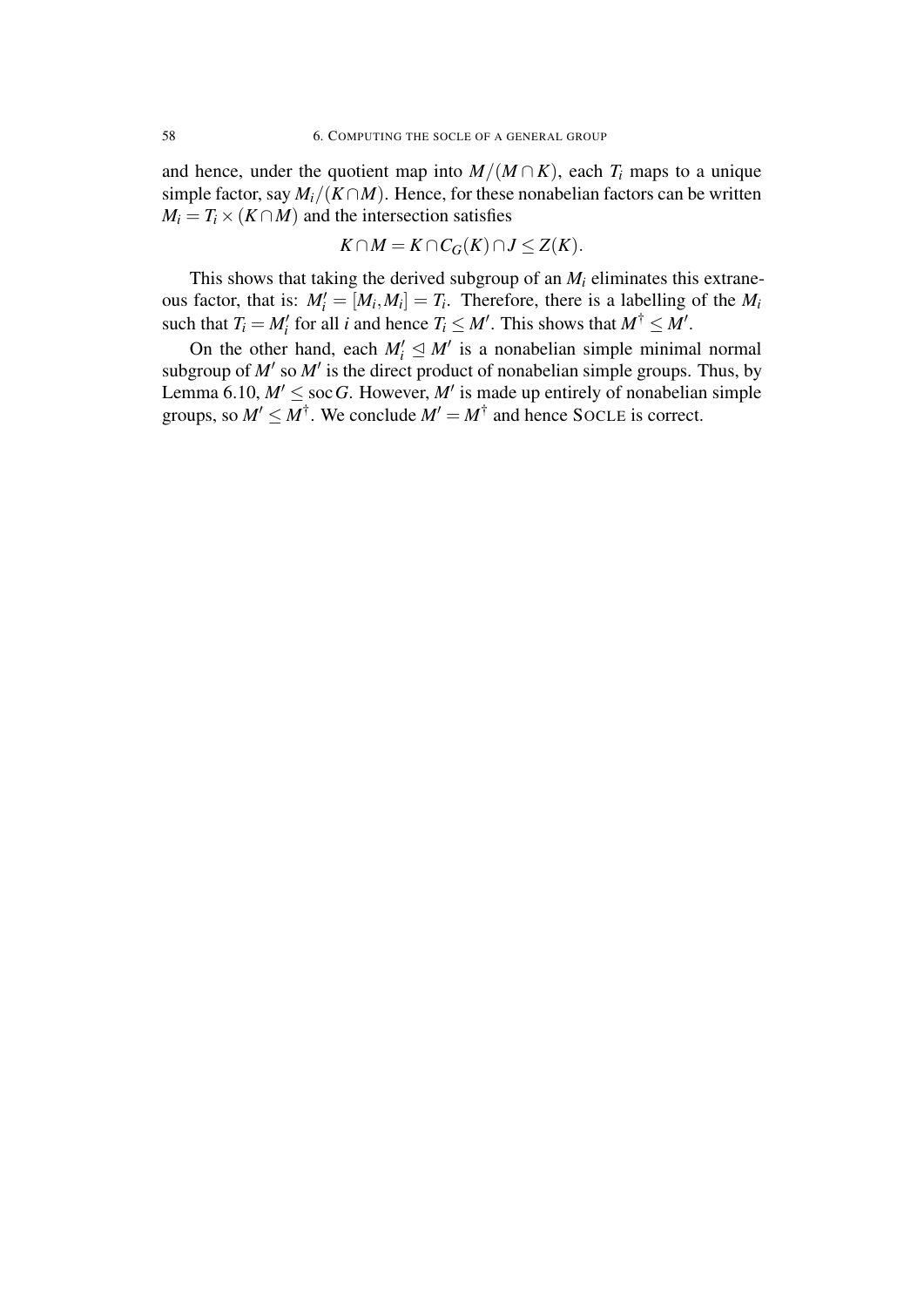#### CHAPTER 7

### What's Next?

The socle is one of the key subgroups in the modern approach to computing with groups. It is part of an important series of characteristic subgroups of *G*,

$$
1 \le L \le M \le K \le G \tag{7.1}
$$

where  $L = O_\infty(G)$  is the largest normal solvable subgroup, the *solvable radical*, *M* is the full inverse of the socle of  $G/L$ , that is,  $M/L = \text{soc}(G/L)$ , and K is the kernel of the action of *G* on the simple factors of *M*. This characteristic series is a useful tool in the study of group, and matrix groups in particular.

The quotients of its terms display the power of this series, and also the utility of the socle:  $M/L$  is the direct product of (nonabelian) simple groups,  $K/M$  is a solvable subgroup of the direct product of the automorphism groups of the simple factors of *M* and the top layer  $G/K$  faithfully permutes the set of simple factors of *M*. This set is small so *G/K* can be represented as a low-degree permutation group, meaning the large body of permutation group algorithms can be applied. Hence, this chain allows for reducing a question about a general group to one about the solvable component *L* and the quotients listed above.

Matrix groups are subgroups of  $GL(n,q)$  for some *n*, *q*, and even for moderate *n* and *q* the minimal degree of a permutation representation can easily be too large for conventional permutation group approaches to be effective. [BBS09] or [Bää+14] are examples of the culmination of 25 years of work on methods of computing and using the series (7.1) in matrix groups via *composition trees*. These trees serve the same role as a BSGS (see Section 2.3) in matrix groups, where even the shortest orbits can be extremely large, making the Schreier-Sims algorithm unusable.

Returning to permutation groups, we give an example of how knowledge of soc*G* can be used to compute other properties of *G*. [CH97] introduced algorithms for computing chief and composition series that build on their socle algorithm. Recall that a chief series is a normal series  $1 = G_0 \le G_1 \le \ldots \le G_n = G$ such that  $G_i \leq G$  and  $G_{i+1}/G_i$  is a minimal normal subgroup of  $G/G_i$  for each  $i < n$ . As with the socle algorithm, the algorithm for a chief series reduces to the case that *G* is primitive. In this case, compute the socle of *G* and, if *G* is not of affine type, the nonabelian simple factors. In the case that it is of affine type, compute a chief series of a point stabiliser and lift this to one for *G* by multiplying with the socle. In the case that it is not, take the action  $H = G^{\mathscr{F}}$  of *G* on the set  $\mathscr{F}$  of simple factors of the socle. A chief series for *H* can be lifted to *G* via the inverse of the action epimorphism  $\varphi$  :  $G \rightarrow H$ . This lifted series is not necessarily exactly the desired chief series but it is close, the algorithm distinguishes four cases with slightly different handling for each. For example, if *G* lies in case II(c), the union of one of the orbits of *G* on  $\mathscr F$  is a normal subgroup of *G* strictly contained in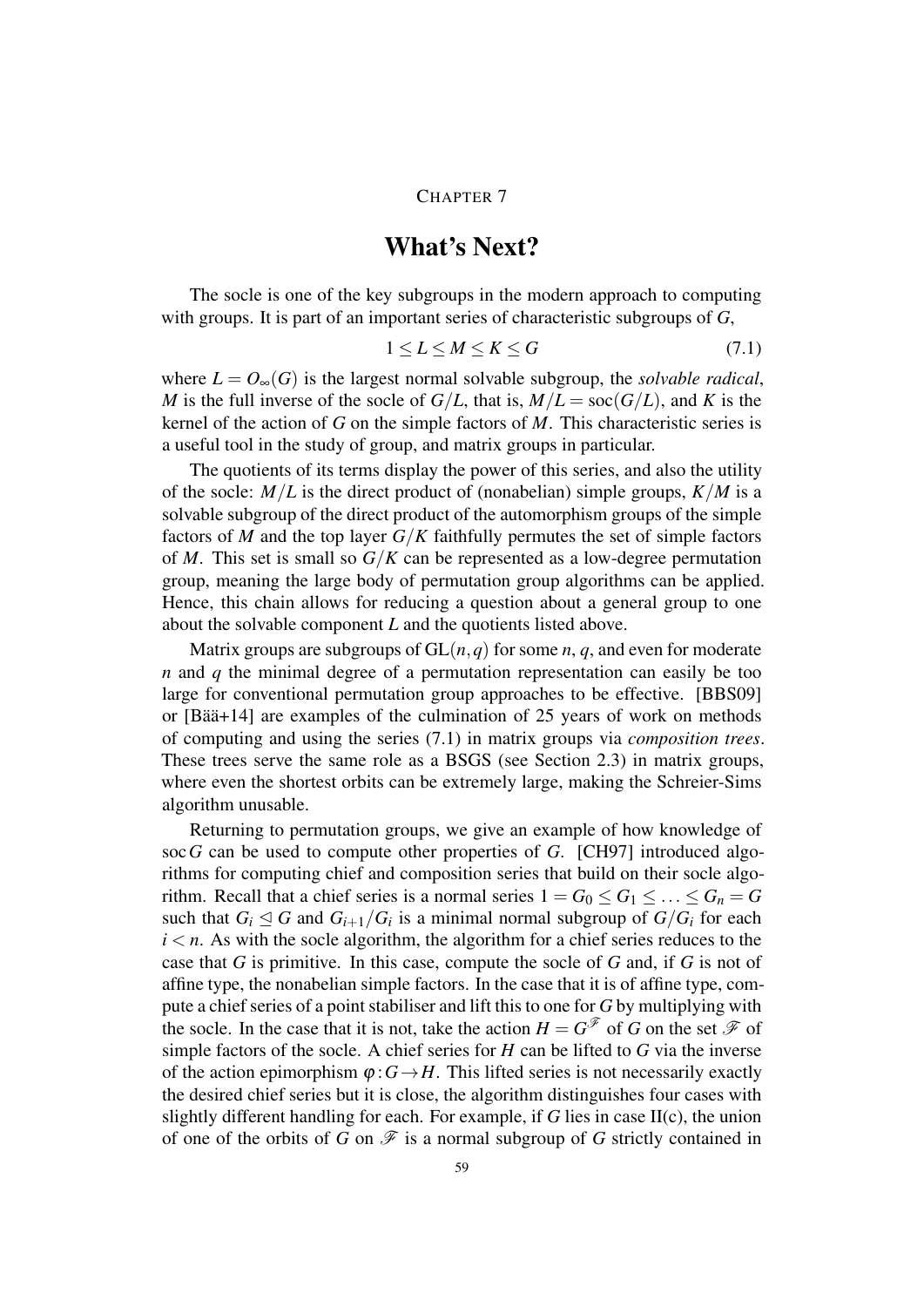soc*G*, and so this forms an additional term in the chief series.

The composition series algorithm is similar (so similar that [CH97] elides a separate description of it), but the use of the socle factors becomes even more obvious. In the chief series algorithm, the socle factors are used to possibly add an additional term; for a composition series, one can recursively a composition series for  $G/\operatorname{soc} G$ , lift it to  $G$ , and use the socle factors to fill in the remaining terms of the composition series for *G* starting at soc*G*:

$$
\operatorname{soc} G \triangleright \langle S_1, \ldots, S_{m-1} \rangle \triangleright \ldots \triangleright \langle S_1, S_2 \rangle \triangleright S_1 \triangleright 1.
$$

These generated subgroups are direct products, making computation of them trivial, and case-by-case handling required is not required for this.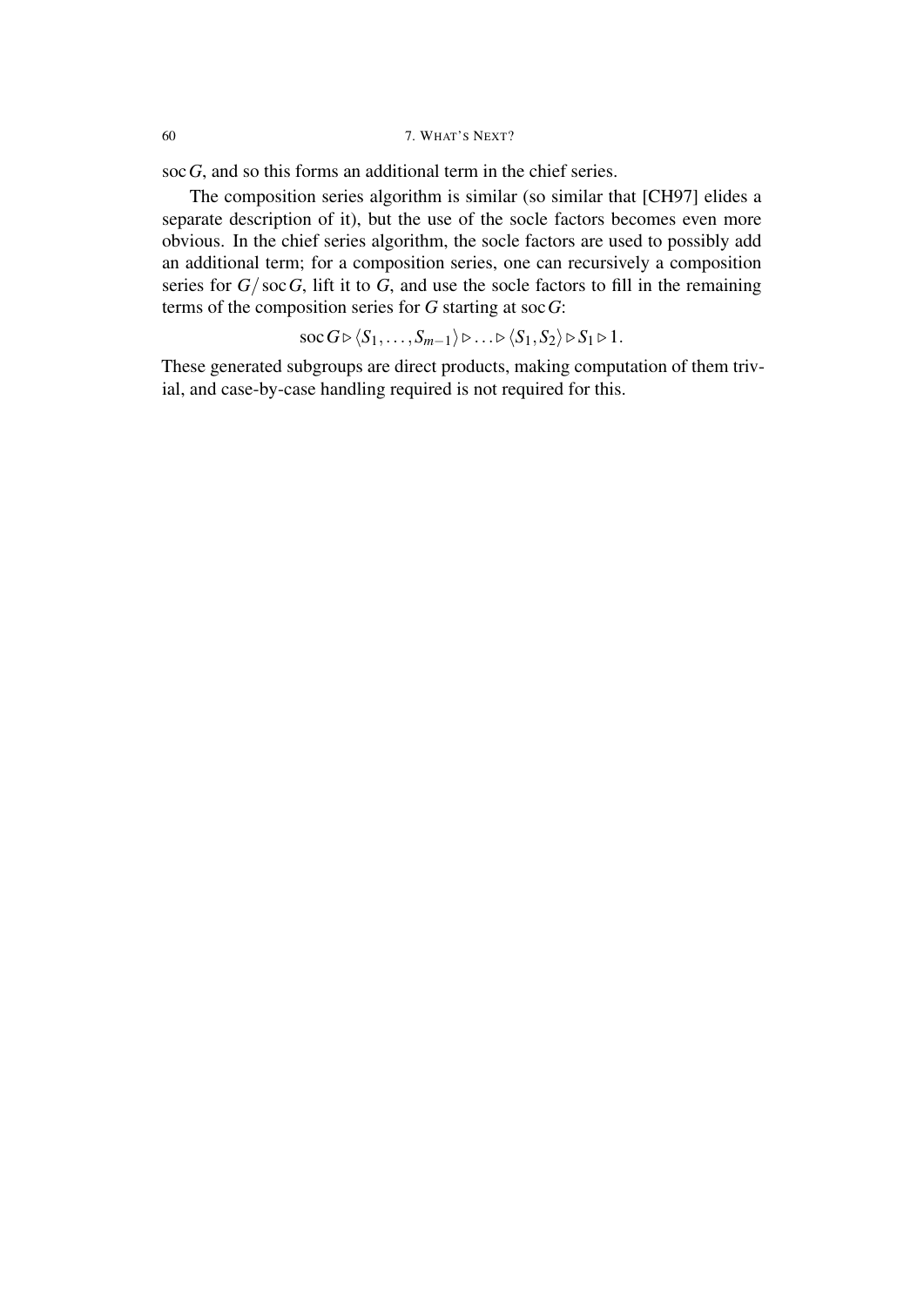### References

- [Bää+14] H. Bäärnhielm et al. "A practical model for computation with matrix groups". In: *Journal of Symbolic Computation* (2014). To appear.
- [Bab+95] L. Babai et al. "Fast Monte Carlo Algorithms for Permutation Groups". In: *Journal of Computer and System Sciences* 50.2 (1995), pp. 296– 308.
- [BBS09] L. Babai, R. Beals, and Á. Seress. "Polynomial-time Theory of Matrix Groups". In: *Proceedings of the Forty-first Annual ACM Symposium on Theory of Computing*. STOC '09. Bethesda, MD, USA: ACM, 2009, pp. 55–64.
- [BCP97] W. Bosma, J. J. Cannon, and C. Playoust. "The Magma algebra system. I. The user language". In: *J. Symbolic Comput.* 24.3-4 (1997). Computational algebra and number theory (London, 1993), pp. 235– 265.
- [But91] G. Butler. "Implementing some algorithms of Kantor". English. In: *Applied Algebra, Algebraic Algorithms and Error-Correcting Codes*. Ed. by H. Mattson, T. Mora, and T. Rao. Vol. 539. Lecture Notes in Computer Science. Springer Berlin Heidelberg, 1991, pp. 82–93.
- [CH03] J. J. Cannon and D. F. Holt. "Automorphism group computation and isomorphism testing in finite groups". In: *Journal of Symbolic Computation* 35.3 (2003), pp. 241–267.
- [CH97] J. J. Cannon and D. F. Holt. "Computing Chief Series, Composition Series and Socles in Large Permutation Groups". In: *J. Symb. Comput.* 24.3-4 (Oct. 1997), pp. 285–301.
- [CS97] J. J. Cannon and B. Souvignier. "On the Computation of Conjugacy Classes in Permutation Groups". In: *Proceedings of the 1997 International Symposium on Symbolic and Algebraic Computation*. ISSAC '97. Kihei, Maui, Hawaii, USA: ACM, 1997, pp. 392–399.
- [DM96] J. Dixon and B. Mortimer. *Permutation Groups*. Graduate Texts in Mathematics. Springer New York, 1996.
- [FT63] W. Feit and J. Thompson. "Solvability of groups of odd order". In: *Pacific Journal of Mathematics* 13.3 (1963), pp. 775–787.
- [GAP] *GAP Groups, Algorithms, and Programming, Version 4.7.5*. The GAP Group. 2014.
- [HEO05] D. Holt, B. Eick, and E. O'Brien. *Handbook of Computational Group Theory*. Discrete Mathematics and Its Applications. Taylor & Francis, 2005.
- [Kan85] W. M. Kantor. "Sylow's theorem in polynomial time". In: *Journal of Computer and System Sciences* 30.3 (1985), pp. 359–394.
- [Kan91] W. M. Kantor. "Finding Composition Factors of Permutation Groups of Degree *n ≤* 10<sup>6</sup> ". In: *J. Symb. Comput.* 12.4-5 (Oct. 1991), pp. 517– 526.